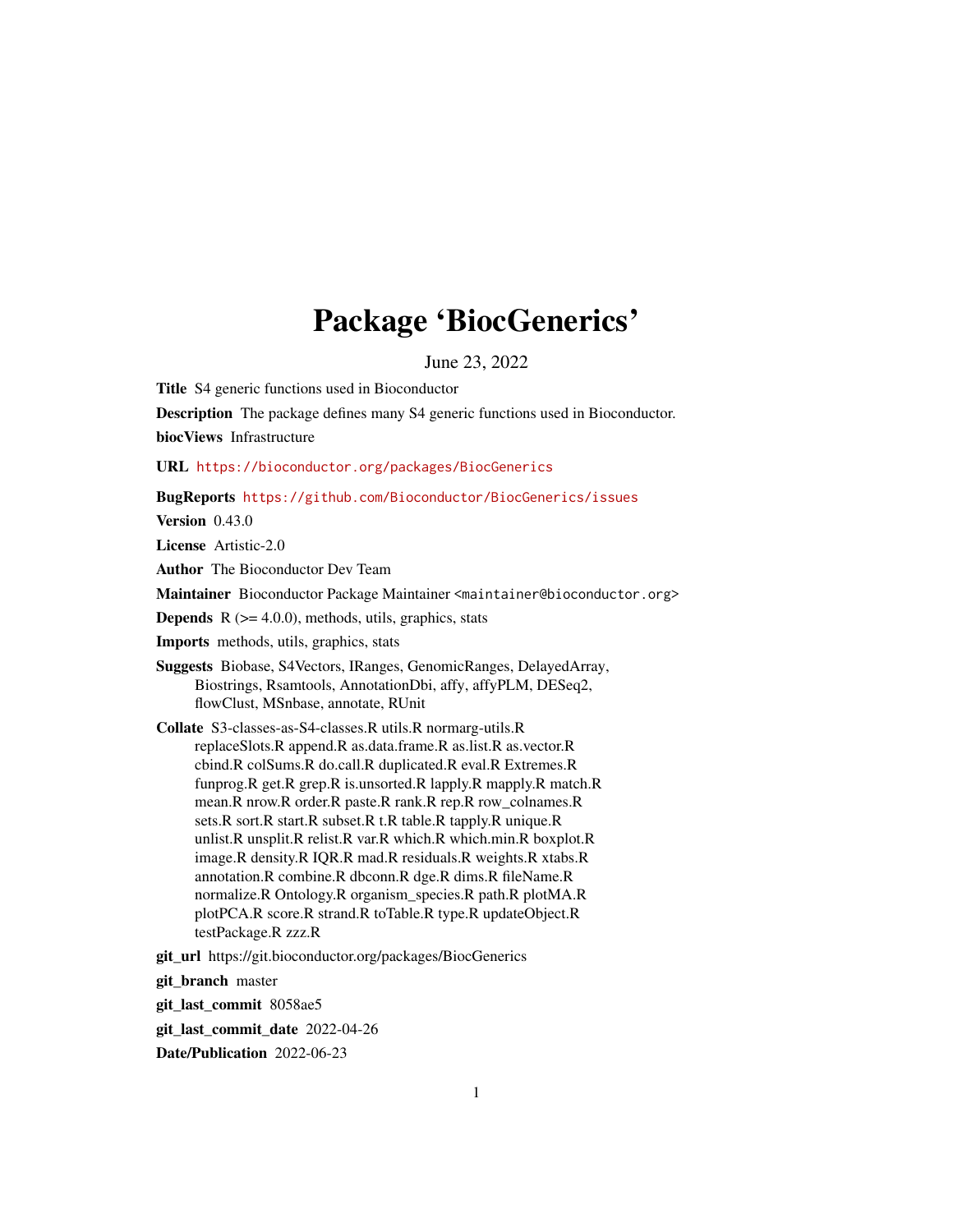# R topics documented:

|                          | 3              |
|--------------------------|----------------|
|                          | 6              |
|                          | 6              |
|                          | $\overline{7}$ |
| as.list                  | 8              |
|                          | 9              |
|                          | 10             |
| cbind                    | 11             |
|                          | 12             |
|                          | 13             |
|                          | 16             |
|                          | 17             |
|                          | 18             |
|                          | 19             |
|                          | 20             |
|                          | 21             |
|                          | 22             |
|                          | 23             |
|                          | 24             |
|                          | 25             |
|                          | 26             |
|                          | 27             |
|                          | 29             |
|                          | 30             |
|                          | 31             |
|                          | 32             |
|                          | 33             |
|                          | 34             |
|                          | 35             |
|                          | 36             |
|                          | 37             |
|                          | 38             |
|                          | 39             |
|                          | 40             |
|                          | 41             |
|                          | 42             |
|                          | 44             |
| path                     | 45             |
| plotMA                   | 47             |
|                          | 48             |
| rank                     | 49             |
| relist                   | 51             |
|                          | 52             |
|                          |                |
|                          | 53             |
|                          | 54             |
| S3-classes-as-S4-classes | 55             |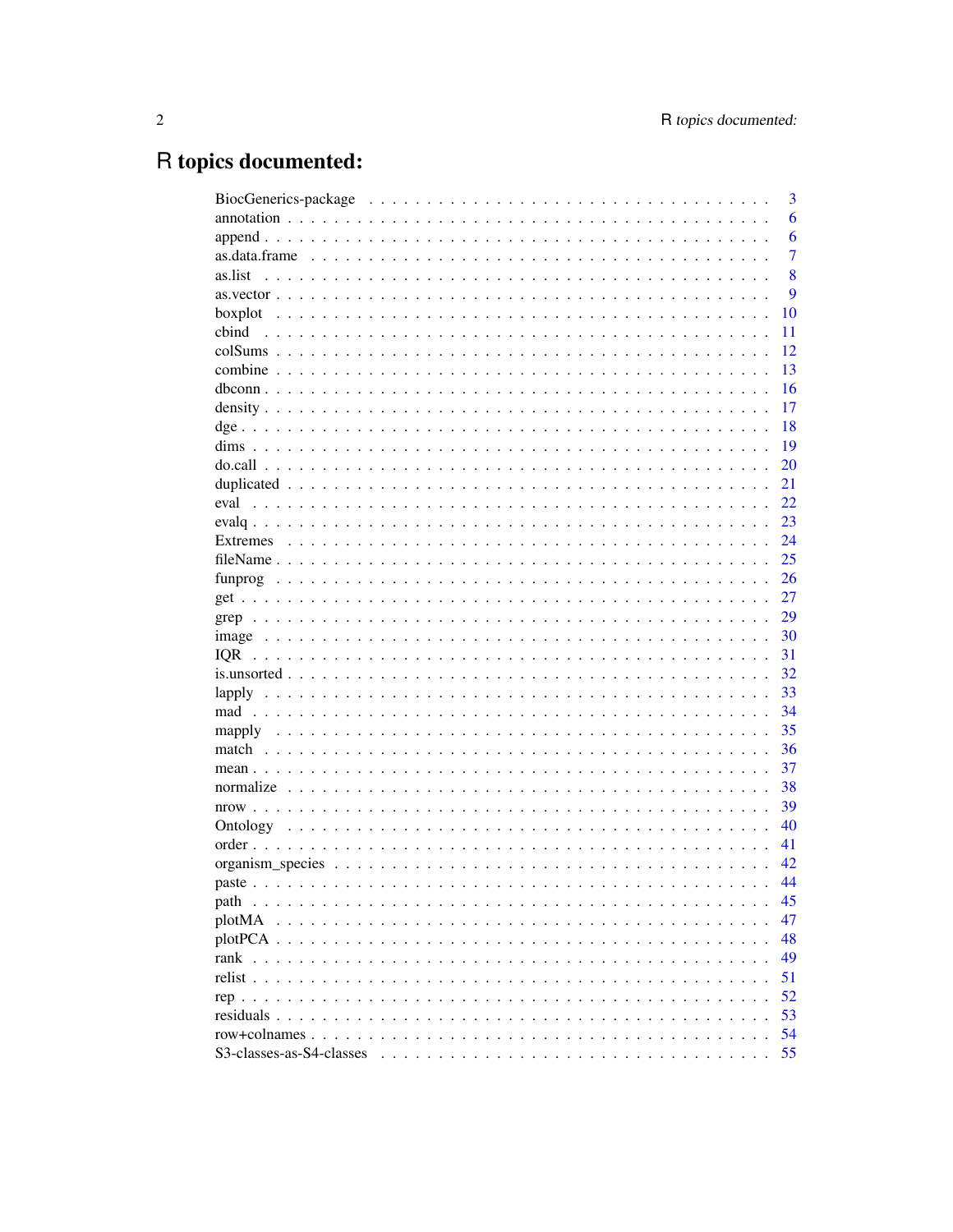# <span id="page-2-0"></span>BiocGenerics-package 3

|       | sets  |  |  |  |  |  |  |  |  |  |  |  |  |  |  |  |  |    |
|-------|-------|--|--|--|--|--|--|--|--|--|--|--|--|--|--|--|--|----|
|       | sort  |  |  |  |  |  |  |  |  |  |  |  |  |  |  |  |  |    |
|       | start |  |  |  |  |  |  |  |  |  |  |  |  |  |  |  |  |    |
|       |       |  |  |  |  |  |  |  |  |  |  |  |  |  |  |  |  |    |
|       |       |  |  |  |  |  |  |  |  |  |  |  |  |  |  |  |  |    |
|       |       |  |  |  |  |  |  |  |  |  |  |  |  |  |  |  |  |    |
|       |       |  |  |  |  |  |  |  |  |  |  |  |  |  |  |  |  |    |
|       |       |  |  |  |  |  |  |  |  |  |  |  |  |  |  |  |  |    |
|       |       |  |  |  |  |  |  |  |  |  |  |  |  |  |  |  |  |    |
|       |       |  |  |  |  |  |  |  |  |  |  |  |  |  |  |  |  |    |
|       |       |  |  |  |  |  |  |  |  |  |  |  |  |  |  |  |  |    |
|       |       |  |  |  |  |  |  |  |  |  |  |  |  |  |  |  |  |    |
|       |       |  |  |  |  |  |  |  |  |  |  |  |  |  |  |  |  |    |
|       |       |  |  |  |  |  |  |  |  |  |  |  |  |  |  |  |  |    |
|       |       |  |  |  |  |  |  |  |  |  |  |  |  |  |  |  |  |    |
|       |       |  |  |  |  |  |  |  |  |  |  |  |  |  |  |  |  |    |
|       |       |  |  |  |  |  |  |  |  |  |  |  |  |  |  |  |  |    |
|       |       |  |  |  |  |  |  |  |  |  |  |  |  |  |  |  |  |    |
|       |       |  |  |  |  |  |  |  |  |  |  |  |  |  |  |  |  |    |
|       |       |  |  |  |  |  |  |  |  |  |  |  |  |  |  |  |  |    |
| Index |       |  |  |  |  |  |  |  |  |  |  |  |  |  |  |  |  | 81 |

BiocGenerics-package *S4 generic functions for Bioconductor*

#### <span id="page-2-1"></span>Description

S4 generic functions needed by many Bioconductor packages.

# Details

We divide the generic functions defined in the **BiocGenerics** package in 2 categories: (1) functions already defined in base R and explicitly promoted to generics in BiocGenerics, and (2) Bioconductor specific generics.

# (1) Functions defined in base R and explicitly promoted to generics in the BiocGenerics package:

Generics for functions defined in package base:

- BiocGenerics:[:append](#page-5-1)
- BiocGenerics:[:as.data.frame](#page-6-1)
- BiocGenerics:[:as.list](#page-7-1)
- BiocGenerics:[:as.vector](#page-8-1)
- BiocGenerics:[:rbind](#page-10-1), BiocGenerics:[:cbind](#page-10-2)
- BiocGenerics:[:colSums](#page-11-1), BiocGenerics:[:rowSums](#page-11-2), BiocGenerics:[:colMeans](#page-11-2), BiocGenerics:[:rowMeans](#page-11-2)
- BiocGenerics:: do.call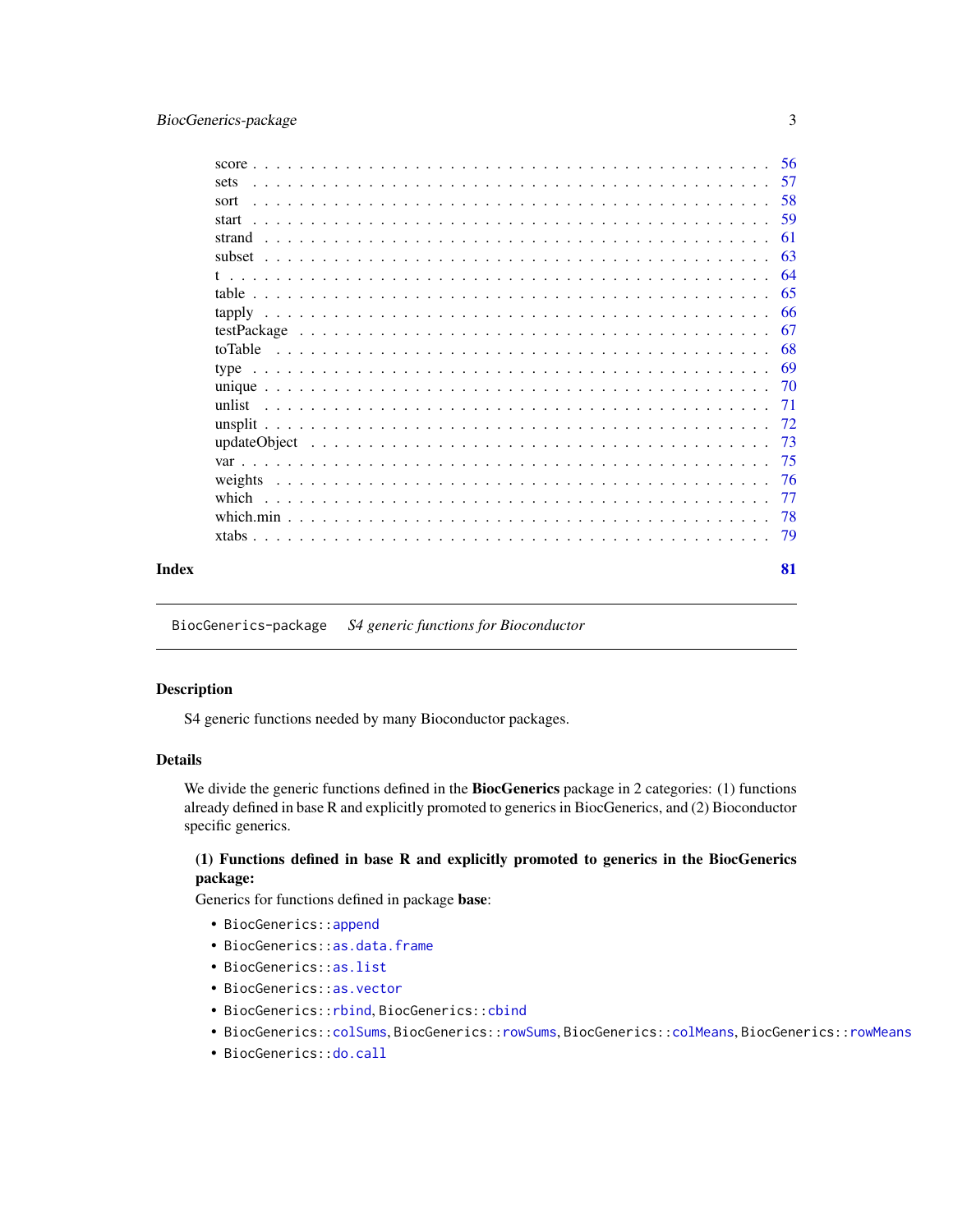- BiocGenerics:[:duplicated](#page-20-1), BiocGenerics:[:anyDuplicated](#page-20-2)
- BiocGenerics:[:eval](#page-21-1)
- Extremes: BiocGenerics:[:pmax](#page-23-1), BiocGenerics:[:pmin](#page-23-1), BiocGenerics:[:pmax.int](#page-23-1), BiocGenerics:[:pmin.int](#page-23-1)
- funprog: BiocGenerics:[:Reduce](#page-25-1), BiocGenerics:[:Filter](#page-25-1), BiocGenerics:[:Find](#page-25-1), BiocGenerics:[:Map](#page-25-1), BiocGenerics:[:Position](#page-25-1)
- BiocGenerics:[:get](#page-26-1), BiocGenerics:[:mget](#page-26-2)
- BiocGenerics:[:grep](#page-28-1), BiocGenerics:[:grepl](#page-28-2)
- BiocGenerics:[:is.unsorted](#page-31-1)
- BiocGenerics:[:lapply](#page-32-1), BiocGenerics:[:sapply](#page-32-2)
- BiocGenerics:: mapply
- BiocGenerics:[:match](#page-35-1), BiocGenerics:[:%in%](#page-35-2)
- BiocGenerics:[:nrow](#page-38-1), BiocGenerics:[:ncol](#page-38-2), BiocGenerics:[:NROW](#page-38-2), BiocGenerics:[:NCOL](#page-38-2)
- BiocGenerics:[:order](#page-40-1)
- BiocGenerics:[:paste](#page-43-1)
- BiocGenerics:[:rank](#page-48-1)
- BiocGenerics:[:rep.int](#page-51-1)
- BiocGenerics:[:rownames](#page-53-1), BiocGenerics:[:rownames<-](#page-53-1), BiocGenerics:[:colnames](#page-53-1), BiocGenerics:[:colnames<-](#page-53-1)
- sets: BiocGenerics:[:union](#page-56-1), BiocGenerics:[:intersect](#page-56-1), BiocGenerics:[:setdiff](#page-56-1)
- BiocGenerics:[:sort](#page-57-1)
- BiocGenerics:[:start](#page-58-1), BiocGenerics:[:start<-](#page-58-2), BiocGenerics:[:end](#page-58-2), BiocGenerics:[:end<-](#page-58-2), BiocGenerics:[:width](#page-58-2), BiocGenerics:[:width<-](#page-58-2), BiocGenerics:[:pos](#page-58-2)
- BiocGenerics:[:subset](#page-62-1)
- BiocGenerics:[:table](#page-64-1)
- BiocGenerics:[:tapply](#page-65-1)
- BiocGenerics:[:unique](#page-69-1)
- BiocGenerics:[:unlist](#page-70-1)
- BiocGenerics:[:unsplit](#page-71-1)
- BiocGenerics:[:which](#page-76-1)
- BiocGenerics:[:which.min](#page-77-1), BiocGenerics:[:which.max](#page-77-2)

Generics for functions defined in package utils:

• BiocGenerics:[:relist](#page-50-1)

Generics for functions defined in package graphics:

- BiocGenerics:[:boxplot](#page-9-1)
- BiocGenerics:[:image](#page-29-1)

Generics for functions defined in package stats:

- BiocGenerics:[:density](#page-16-1)
- BiocGenerics:[:residuals](#page-52-1)
- BiocGenerics:[:weights](#page-75-1)
- BiocGenerics:[:xtabs](#page-78-1)

# (2) Bioconductor specific generics:

• [annotation](#page-5-2), [annotation<-](#page-5-3)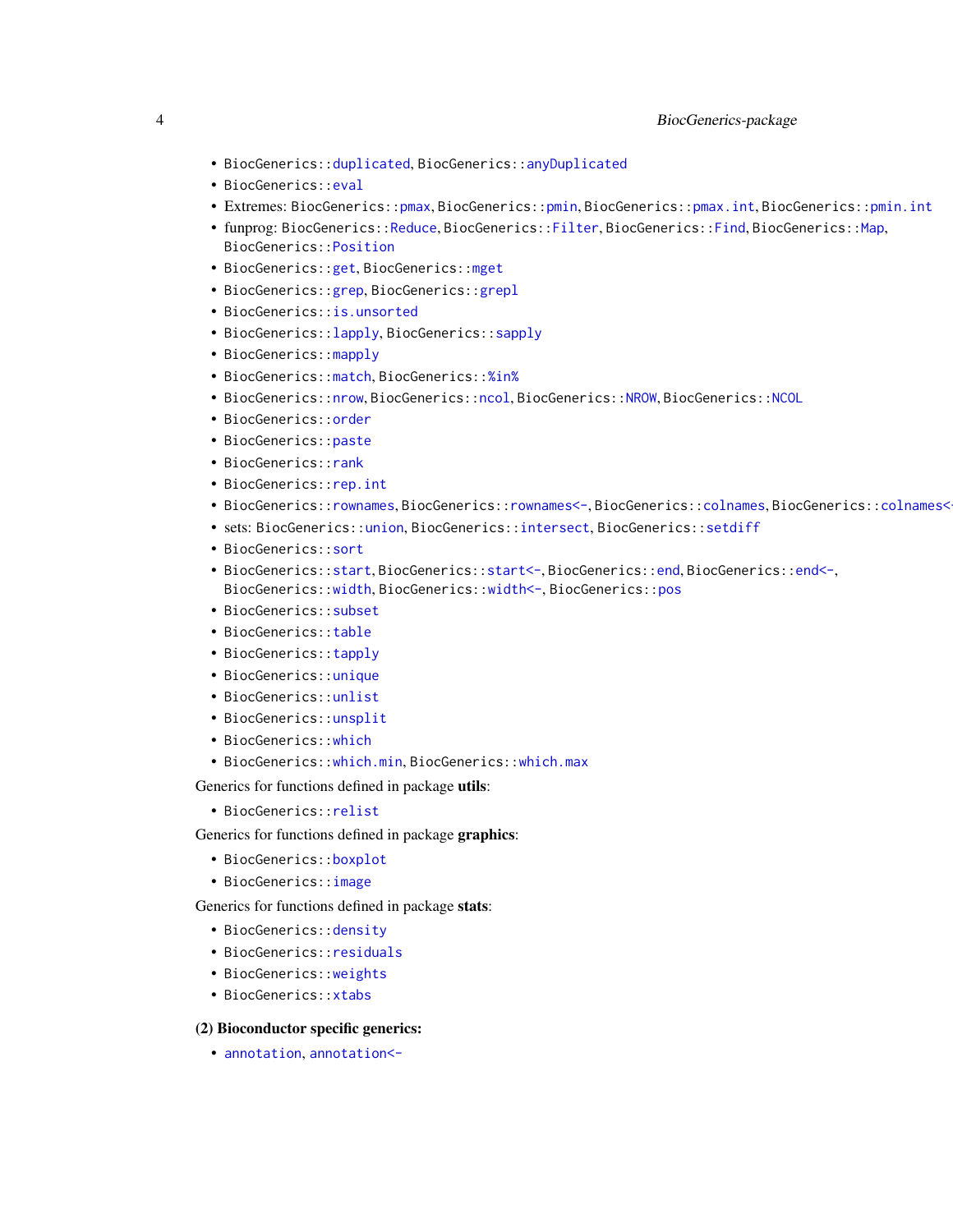# BiocGenerics-package 5

- [combine](#page-12-1)
- [dbconn](#page-15-1), [dbfile](#page-15-2)
- [dims](#page-18-1), [nrows](#page-18-2), [ncols](#page-18-2),
- [fileName](#page-24-1)
- [normalize](#page-37-1)
- [Ontology](#page-39-1)
- [organism](#page-41-1), [organism<-](#page-41-1), [species](#page-41-1), [species<-](#page-41-1)
- [path](#page-44-1), path <-, [basename](#page-44-2), basename <-, [dirname](#page-44-2), dirname <-
- [plotMA](#page-46-1)
- [plotPCA](#page-47-1)
- [score](#page-55-1), [score<-](#page-55-2)
- [strand](#page-60-1), [strand<-](#page-60-2), [invertStrand](#page-60-2)
- [toTable](#page-67-1)
- [type](#page-68-1), [type<-](#page-68-2)
- [updateObject](#page-72-1)

# **Note**

More generics can be added on request by sending an email to the Bioc-devel mailing list:

```
http://bioconductor.org/help/mailing-list/
```
Things that should NOT be added to the **BiocGenerics** package:

- Internal generic primitive functions like [length](#page-0-0), [dim](#page-0-0), `[dim<-](#page-0-0)`, etc... See [?InternalMethods](#page-0-0) for the complete list. There are a few exceptions though, that is, the BiocGenerics package may actually redefine a few of those internal generic primitive functions as S4 generics when for example the signature of the internal generic primitive is not appropriate (this is the case for BiocGenerics:[:cbind](#page-10-2)).
- S3 and S4 group generic functions like [Math](#page-0-0), [Ops](#page-0-0), etc... See [?groupGeneric](#page-0-0) and [?S4groupGeneric](#page-0-0) for the complete list.
- Generics already defined in the stats4 package.

# Author(s)

The Bioconductor Dev Team

# See Also

- [showMethods](#page-0-0) for displaying a summary of the methods defined for a given generic function.
- [selectMethod](#page-0-0) for getting the definition of a specific method.
- [setGeneric](#page-0-0) and [setMethod](#page-0-0) for defining generics and methods.

#### Examples

## List all the symbols defined in this package: ls('package:BiocGenerics')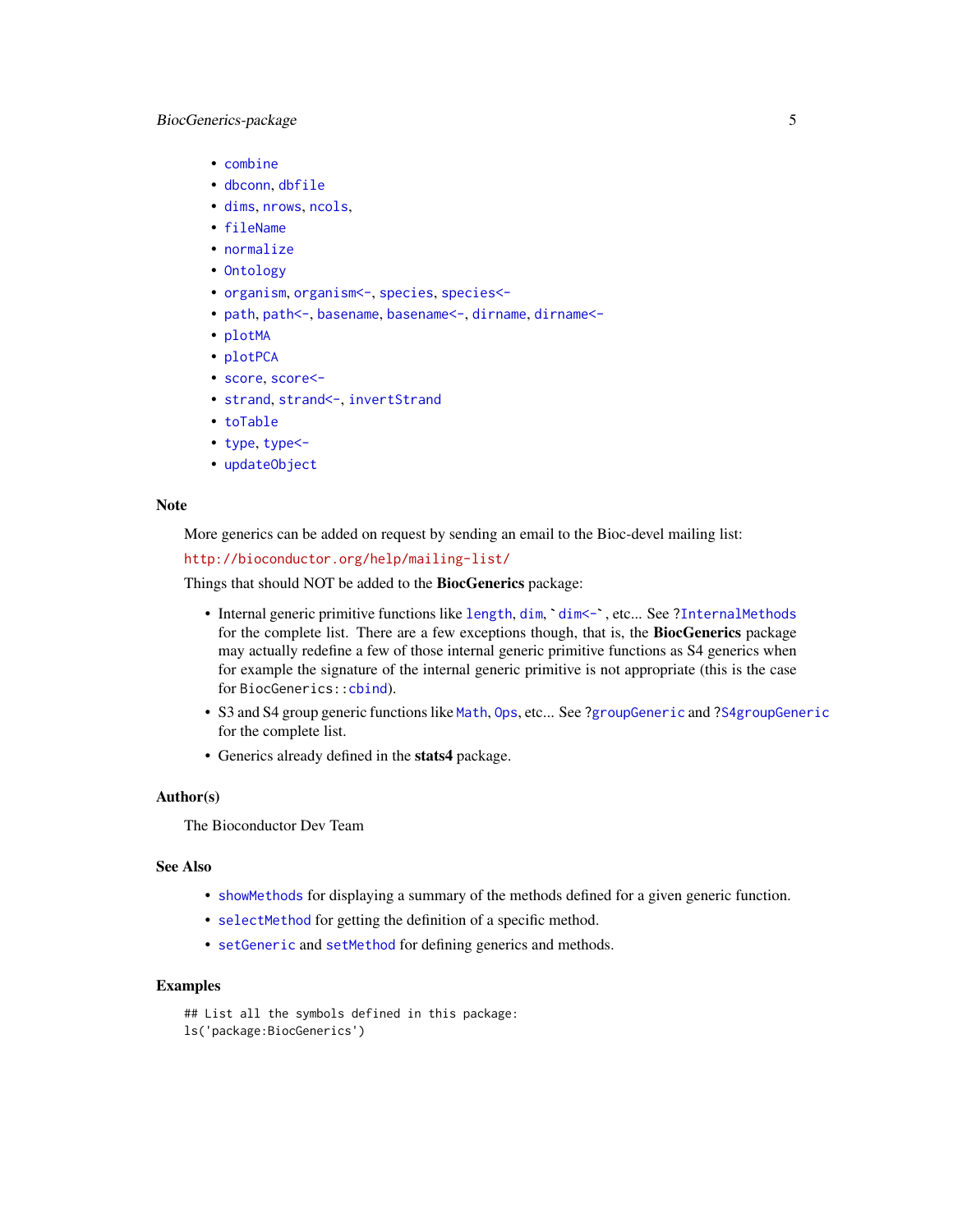<span id="page-5-3"></span><span id="page-5-2"></span><span id="page-5-0"></span>

Get or set the annotation information contained in an object.

# Usage

```
annotation(object, ...)
annotation(object, ...) <- value
```
# Arguments

| object  | An object containing annotation information.       |
|---------|----------------------------------------------------|
| $\cdot$ | Additional arguments, for use in specific methods. |
| value   | The annotation information to set on object.       |

# See Also

- [showMethods](#page-0-0) for displaying a summary of the methods defined for a given generic function.
- [selectMethod](#page-0-0) for getting the definition of a specific method.
- [annotation,eSet-method](#page-0-0) in the Biobase package for an example of a specific annotation method (defined for [eSet](#page-0-0) objects).
- [BiocGenerics](#page-2-1) for a summary of all the generics defined in the BiocGenerics package.

# Examples

```
annotation
showMethods("annotation")
library(Biobase)
showMethods("annotation")
selectMethod("annotation", "eSet")
```
<span id="page-5-1"></span>append *Append elements to a vector-like object*

#### **Description**

Append (or insert) elements to (in) a vector-like object.

NOTE: This man page is for the append *S4 generic function* defined in the BiocGenerics package. See ?base:[:append](#page-5-1) for the default method (defined in the **base** package). Bioconductor packages can define specific methods for objects (typically vector-like or data-frame-like) not supported by the default method.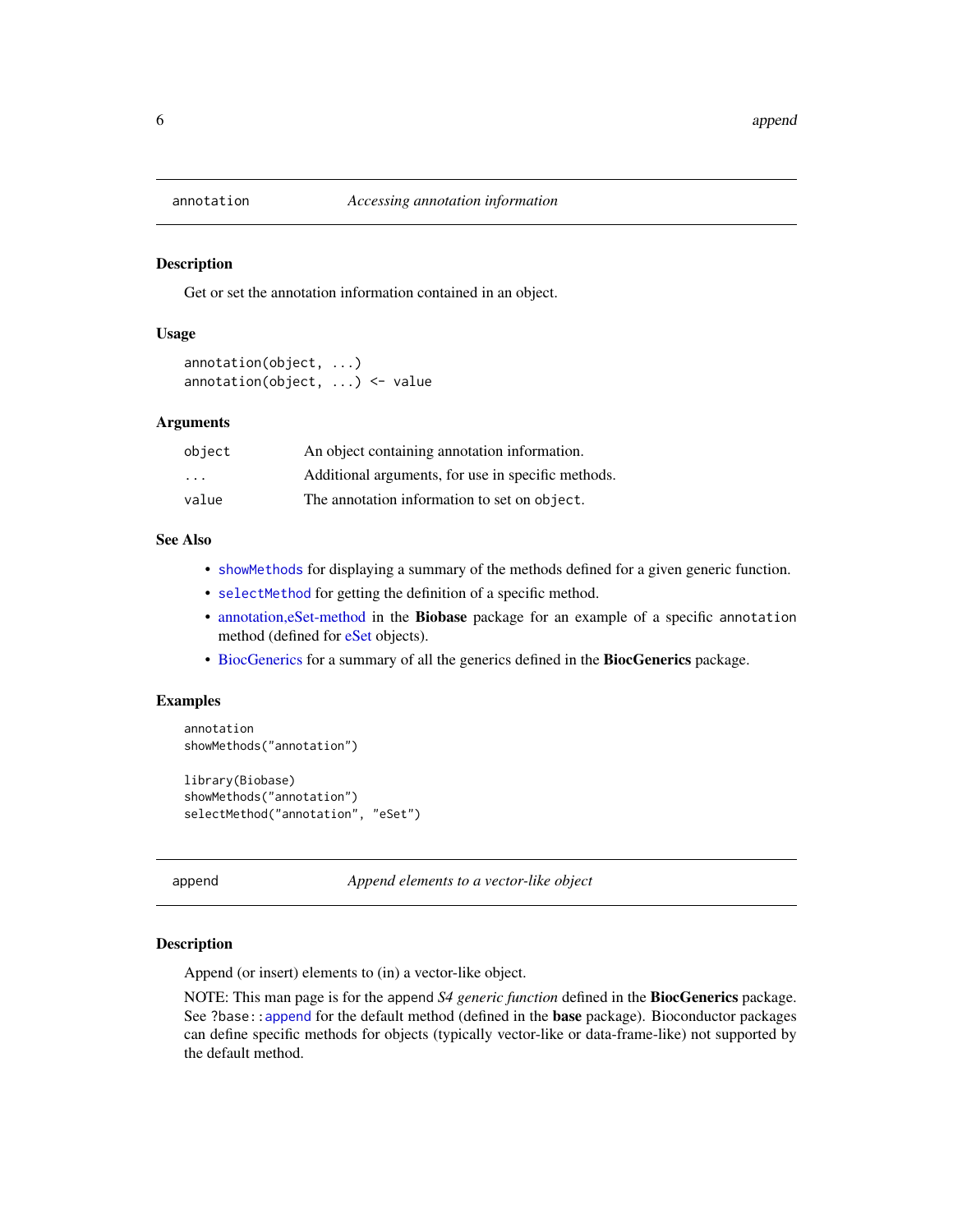#### <span id="page-6-0"></span>as.data.frame 7

# Usage

append(x, values, after=length(x))

#### Arguments

|        | The vector-like object to be modified.                                                                                                      |
|--------|---------------------------------------------------------------------------------------------------------------------------------------------|
| values | The vector-like object containing the values to be appended to x, values would<br>typically be of the same class as x, but not necessarily. |
| after  | A subscript, after which the values are to be appended.                                                                                     |

# Value

See ?base:: append for the value returned by the default method.

Specific methods defined in Bioconductor packages will typically return an object of the same class as x and of length length $(x) +$ length $(v$ alues).

# See Also

- base: : append for the default append method.
- [showMethods](#page-0-0) for displaying a summary of the methods defined for a given generic function.
- [selectMethod](#page-0-0) for getting the definition of a specific method.
- append, Vector, Vector-method in the **S4Vectors** package for an example of a specific append method (defined for [Vector](#page-0-0) objects).
- [BiocGenerics](#page-2-1) for a summary of all the generics defined in the BiocGenerics package.

# Examples

```
append # note the dispatch on the 'x' and 'values' args only
showMethods("append")
selectMethod("append", c("ANY", "ANY")) # the default method
```
<span id="page-6-1"></span>as.data.frame *Coerce to a data frame*

# **Description**

Generic function to coerce to a data frame, if possible.

NOTE: This man page is for the as.data.frame *S4 generic function* defined in the **BiocGenerics** package. See ?base:[:as.data.frame](#page-6-1) for the default method (defined in the **base** package). Bioconductor packages can define specific methods for objects not supported by the default method.

# Usage

```
as.data.frame(x, row.names=NULL, optional=FALSE, ...)
```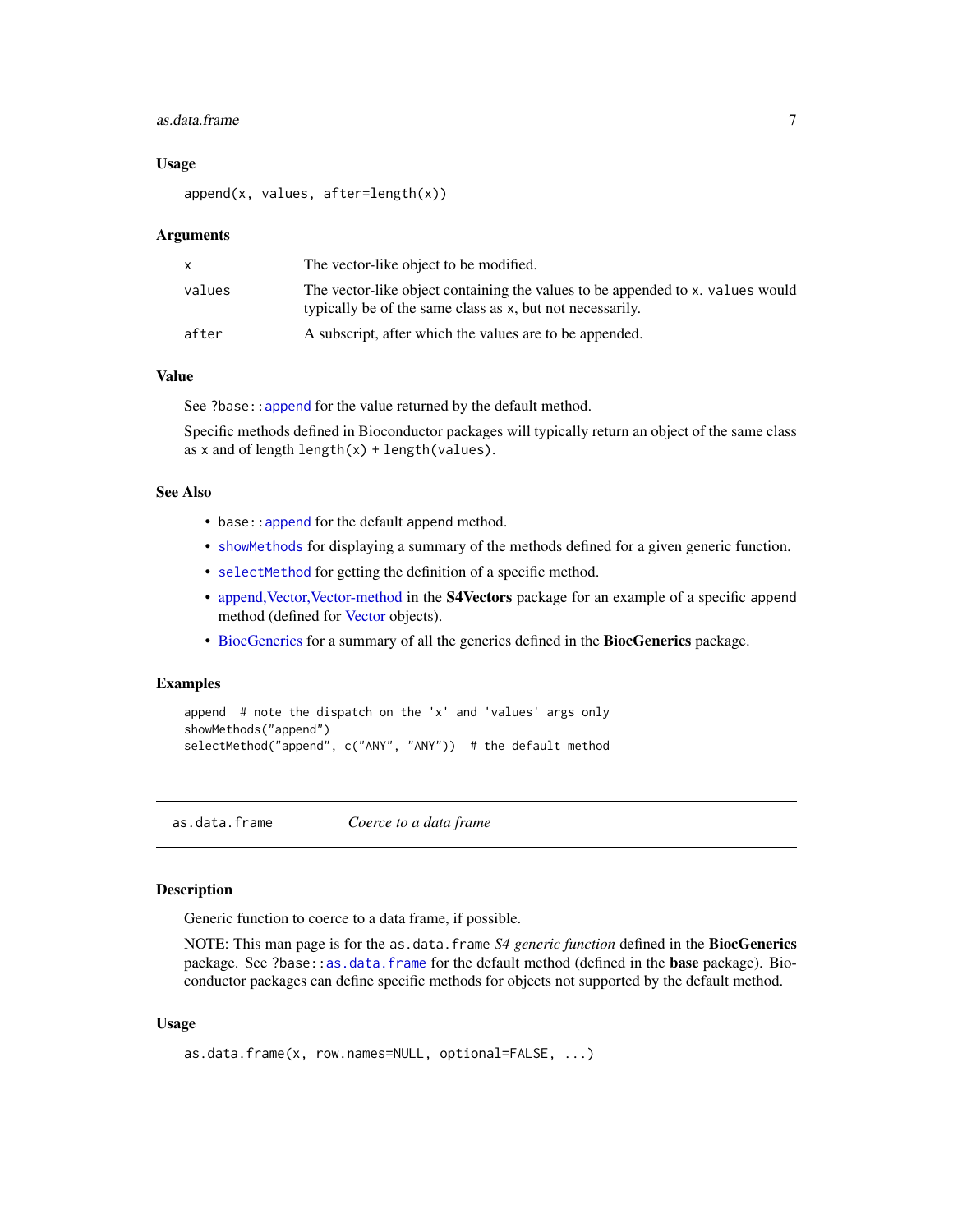#### <span id="page-7-0"></span>Arguments

x The object to coerce.

row.names, optional, ...

See ?base:[:as.data.frame](#page-6-1) for a description of these arguments.

# Value

An ordinary data frame.

See ?base: : as.data.frame for the value returned by the default method.

Specific methods defined in Bioconductor packages should behave as consistently as possible with the default method.

# See Also

- base:[:as.data.frame](#page-6-1) for the default as.data.frame method.
- [toTable](#page-67-1) for an alternative to as.data.frame.
- [showMethods](#page-0-0) for displaying a summary of the methods defined for a given generic function.
- [selectMethod](#page-0-0) for getting the definition of a specific method.
- [as.data.frame,DataFrame-method](#page-0-0) in the S4Vectors package, and [as.data.frame,IntegerRanges](#page-0-0)[method](#page-0-0) in the IRanges package, for examples of specific as.data.frame methods (defined for [DataFrame](#page-0-0) and [IntegerRanges](#page-0-0) objects, respectively).
- [BiocGenerics](#page-2-1) for a summary of all the generics defined in the BiocGenerics package.

#### Examples

```
as.data.frame # note the dispatch on the 'x' arg only
showMethods("as.data.frame")
selectMethod("as.data.frame", "ANY") # the default method
```
<span id="page-7-1"></span>as.list *Coerce to a list*

#### Description

Generic function to coerce to a list, if possible.

NOTE: This man page is for the as.list *S4 generic function* defined in the BiocGenerics package. See ?base:[:as.list](#page-7-1) for the default method (defined in the **base** package). Bioconductor packages can define specific methods for objects not supported by the default method.

#### Usage

as.list $(x, \ldots)$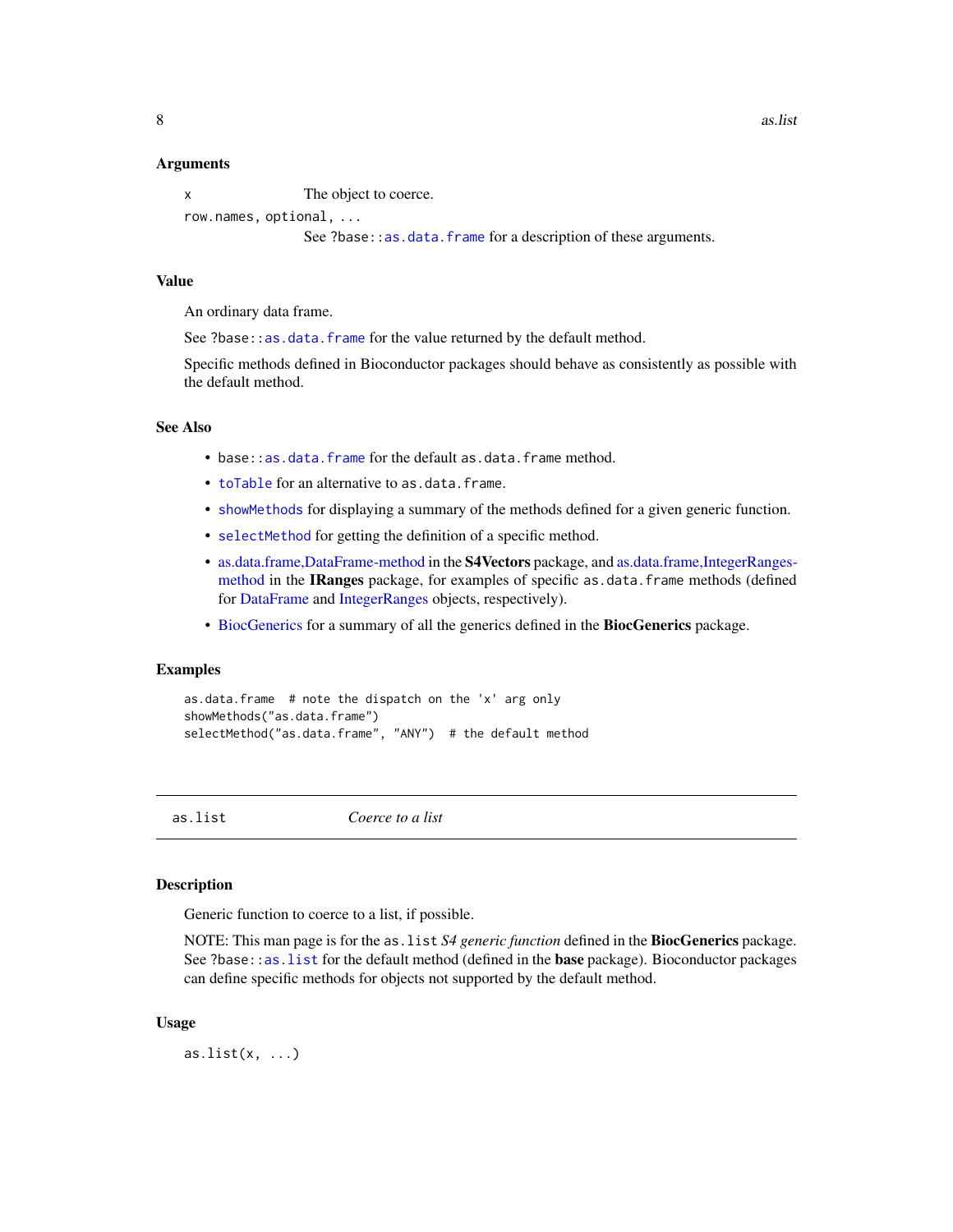#### <span id="page-8-0"></span>as.vector 9

#### Arguments

|          | The object to coerce.                              |
|----------|----------------------------------------------------|
| $\cdots$ | Additional arguments, for use in specific methods. |

# Value

An ordinary list.

# See Also

- base:: as. list for the default as. list method.
- [showMethods](#page-0-0) for displaying a summary of the methods defined for a given generic function.
- [selectMethod](#page-0-0) for getting the definition of a specific method.
- [as.list,List-method](#page-0-0) in the S4Vectors package for an example of a specific as.list method (defined for [List](#page-0-0) objects).
- [BiocGenerics](#page-2-1) for a summary of all the generics defined in the BiocGenerics package.

# Examples

```
as.list
showMethods("as.list")
selectMethod("as.list", "ANY") # the default method
library(S4Vectors)
showMethods("as.list")
## The as.list() method for List objects:
selectMethod("as.list", "List")
```
<span id="page-8-1"></span>as.vector *Coerce an object into a vector*

# Description

Attempt to coerce an object into a vector of the specified mode. If the mode is not specified, attempt to coerce to whichever vector mode is considered more appropriate for the class of the supplied object.

NOTE: This man page is for the as.vector *S4 generic function* defined in the BiocGenerics package. See ?base:[:as.vector](#page-8-1) for the default method (defined in the base package). Bioconductor packages can define specific methods for objects not supported by the default method.

# Usage

as.vector(x, mode="any")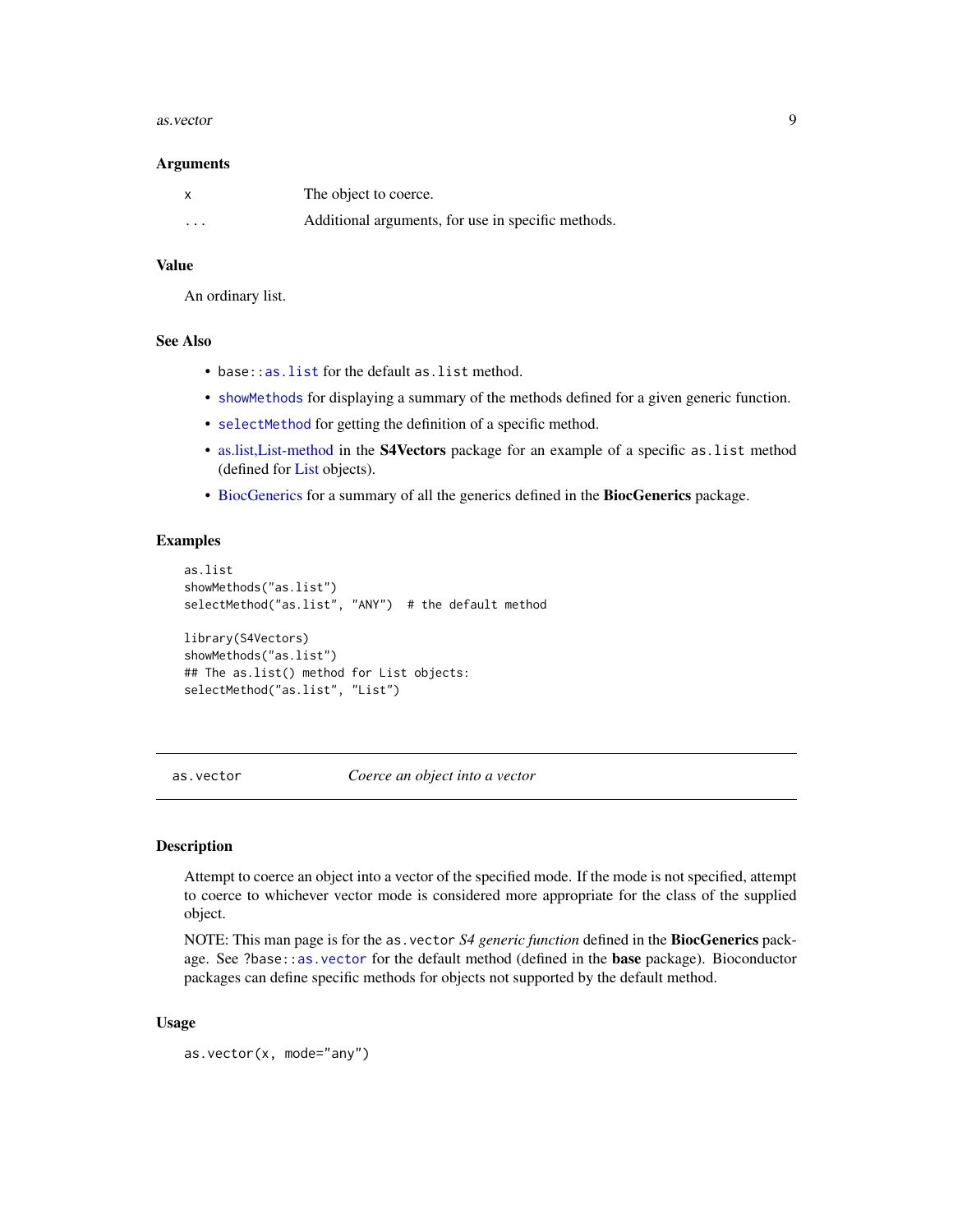<span id="page-9-0"></span>10 boxplot

#### Arguments

|      | The object to coerce.                                      |
|------|------------------------------------------------------------|
| mode | See ?base: : as vector for a description of this argument. |

# Value

A vector.

See ?base:[:as.vector](#page-8-1) for the value returned by the default method.

Specific methods defined in Bioconductor packages should behave as consistently as possible with the default method.

# See Also

- base: : as. vector for the default as. vector method.
- [showMethods](#page-0-0) for displaying a summary of the methods defined for a given generic function.
- [selectMethod](#page-0-0) for getting the definition of a specific method.
- [as.vector,Rle-method](#page-0-0) and [as.vector,AtomicList-method](#page-0-0) in the S4Vectors and IRanges packages, respectively, for examples of specific as.vector methods (defined for [Rle](#page-0-0) and [Atomi](#page-0-0)[cList](#page-0-0) objects, respectively).
- [BiocGenerics](#page-2-1) for a summary of all the generics defined in the BiocGenerics package.

#### Examples

```
as.vector # note the dispatch on the 'x' arg only
showMethods("as.vector")
selectMethod("as.vector", "ANY") # the default method
```
<span id="page-9-1"></span>

boxplot *Box plots*

#### Description

Produce box-and-whisker plot(s) of the given (grouped) values.

NOTE: This man page is for the boxplot *S4 generic function* defined in the BiocGenerics package. See ?graphics:[:boxplot](#page-9-1) for the default method (defined in the graphics package). Bioconductor packages can define specific methods for objects not supported by the default method.

# Usage

 $boxplot(x, \ldots)$ 

#### Arguments

x, ... See ?graphics:[:boxplot](#page-9-1).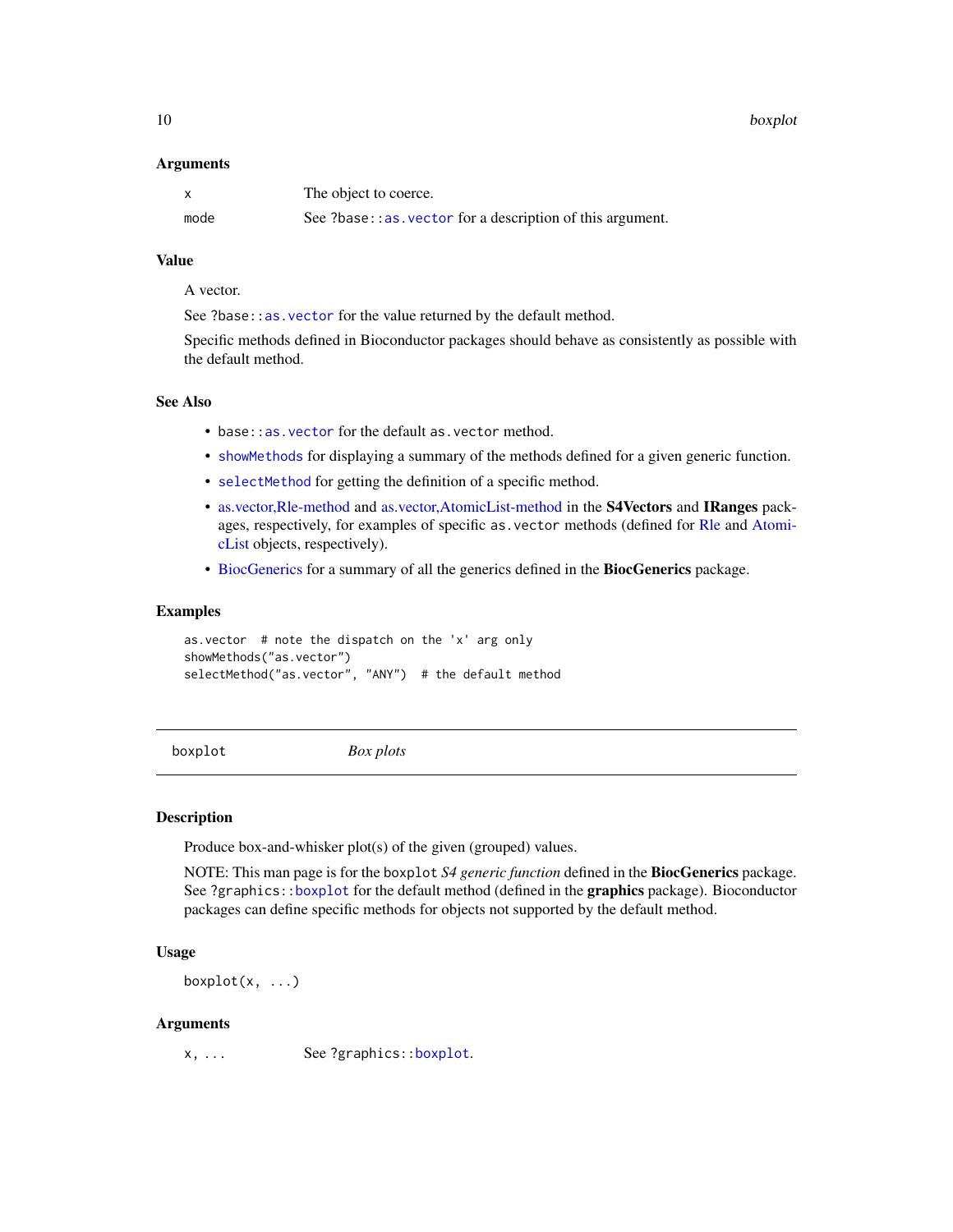#### <span id="page-10-0"></span>cbind 11

# Value

See ?graphics:[:boxplot](#page-9-1) for the value returned by the default method.

Specific methods defined in Bioconductor packages should behave as consistently as possible with the default method.

# See Also

- graphics:[:boxplot](#page-9-1) for the default boxplot method.
- [showMethods](#page-0-0) for displaying a summary of the methods defined for a given generic function.
- [selectMethod](#page-0-0) for getting the definition of a specific method.
- [boxplot,AffyBatch-method](#page-0-0) in the affy package for an example of a specific boxplot method (defined for [AffyBatch](#page-0-0) objects).
- [BiocGenerics](#page-2-1) for a summary of all the generics defined in the BiocGenerics package.

#### Examples

```
boxplot
showMethods("boxplot")
selectMethod("boxplot", "ANY") # the default method
library(affy)
showMethods("boxplot")
## The boxplot() method for AffyBatch objects:
selectMethod("boxplot", "AffyBatch")
```
<span id="page-10-2"></span>cbind *Combine objects by rows or columns*

#### <span id="page-10-1"></span>Description

rbind and cbind take one or more objects and combine them by columns or rows, respectively.

NOTE: This man page is for the rbind and cbind *S4 generic functions* defined in the BiocGenerics package. See ?base:[:cbind](#page-10-2) for the default methods (defined in the base package). Bioconductor packages can define specific methods for objects (typically vector-like or matrix-like) not supported by the default methods.

# Usage

```
rbind(..., deparse.level=1)
cbind(..., deparse.level=1)
```
#### Arguments

... One or more vector-like or matrix-like objects. These can be given as named arguments.

deparse.level See ?base:: cbind for a description of this argument.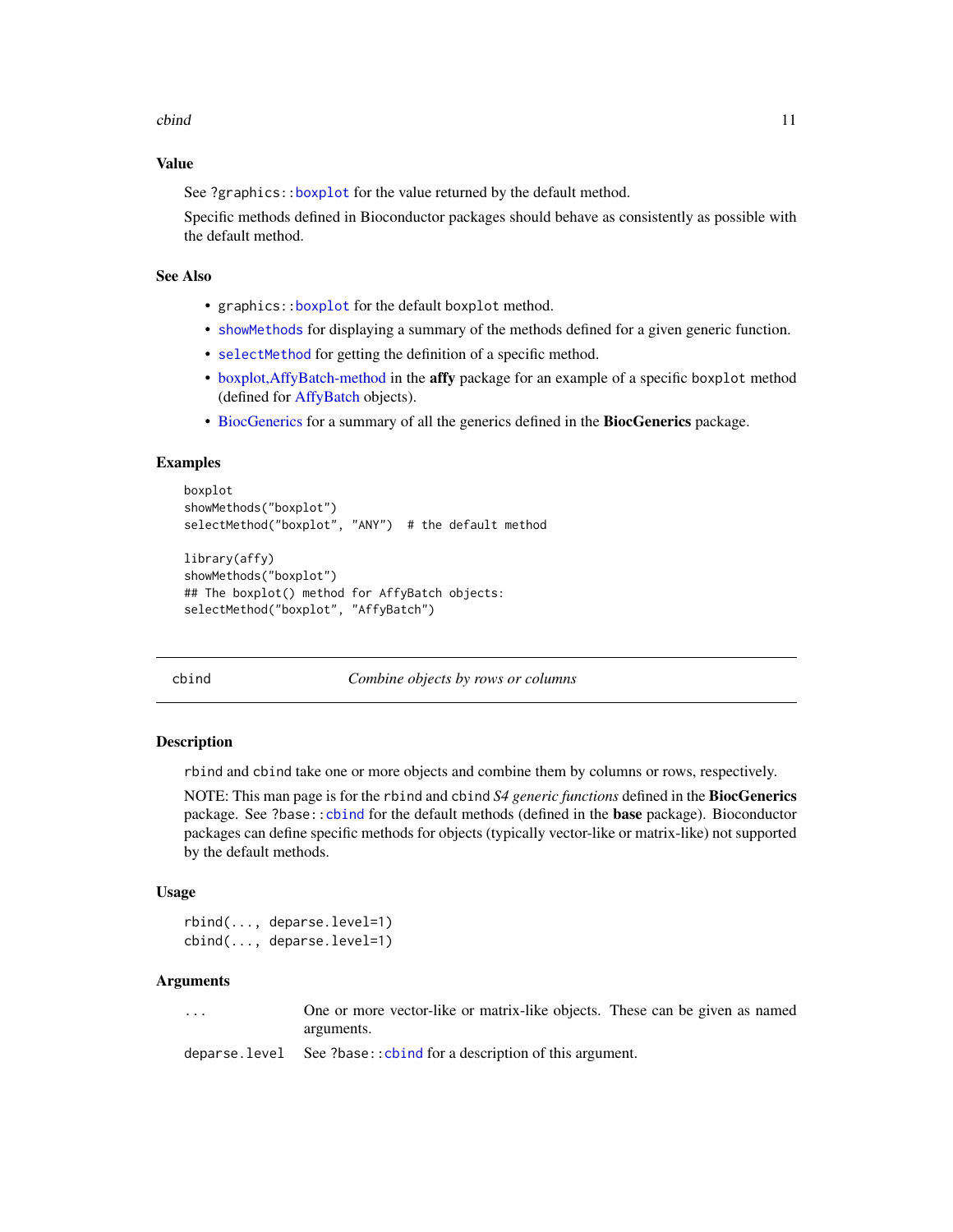# <span id="page-11-0"></span>Value

See ?base:: cbind for the value returned by the default methods.

Specific methods defined in Bioconductor packages will typically return an object of the same class as the input objects.

# See Also

- base:: cbind for the default rbind and cbind methods.
- [showMethods](#page-0-0) for displaying a summary of the methods defined for a given generic function.
- [selectMethod](#page-0-0) for getting the definition of a specific method.
- [rbind,RectangularData-method](#page-0-0) and [cbind,DataFrame-method](#page-0-0) in the S4Vectors package for examples of specific rbind and cbind methods (defined for [RectangularData](#page-0-0) derivatives and [DataFrame](#page-0-0) objects, respectively).
- [BiocGenerics](#page-2-1) for a summary of all the generics defined in the BiocGenerics package.

# Examples

```
rbind # note the dispatch on the '...' arg only
showMethods("rbind")
selectMethod("rbind", "ANY") # the default method
cbind # note the dispatch on the '...' arg only
showMethods("cbind")
selectMethod("cbind", "ANY") # the default method
library(S4Vectors)
showMethods("rbind")
## The rbind() method for RectangularData derivatives:
selectMethod("rbind", "RectangularData")
## The cbind() method for DataFrame objects:
```
selectMethod("cbind", "DataFrame")

<span id="page-11-1"></span>

colSums *Form Row and Column Sums and Means*

#### <span id="page-11-2"></span>Description

Form row and column sums and means for rectangular objects..

NOTE: This man page is for the rowSums, colSums, rowMeans, and colMeans *S4 generic functions* defined in the BiocGenerics package. See ?base:[:colSums](#page-11-1) for the default methods (defined in the base package). Bioconductor packages can define specific methods for objects (typically array-like) not supported by the default methods.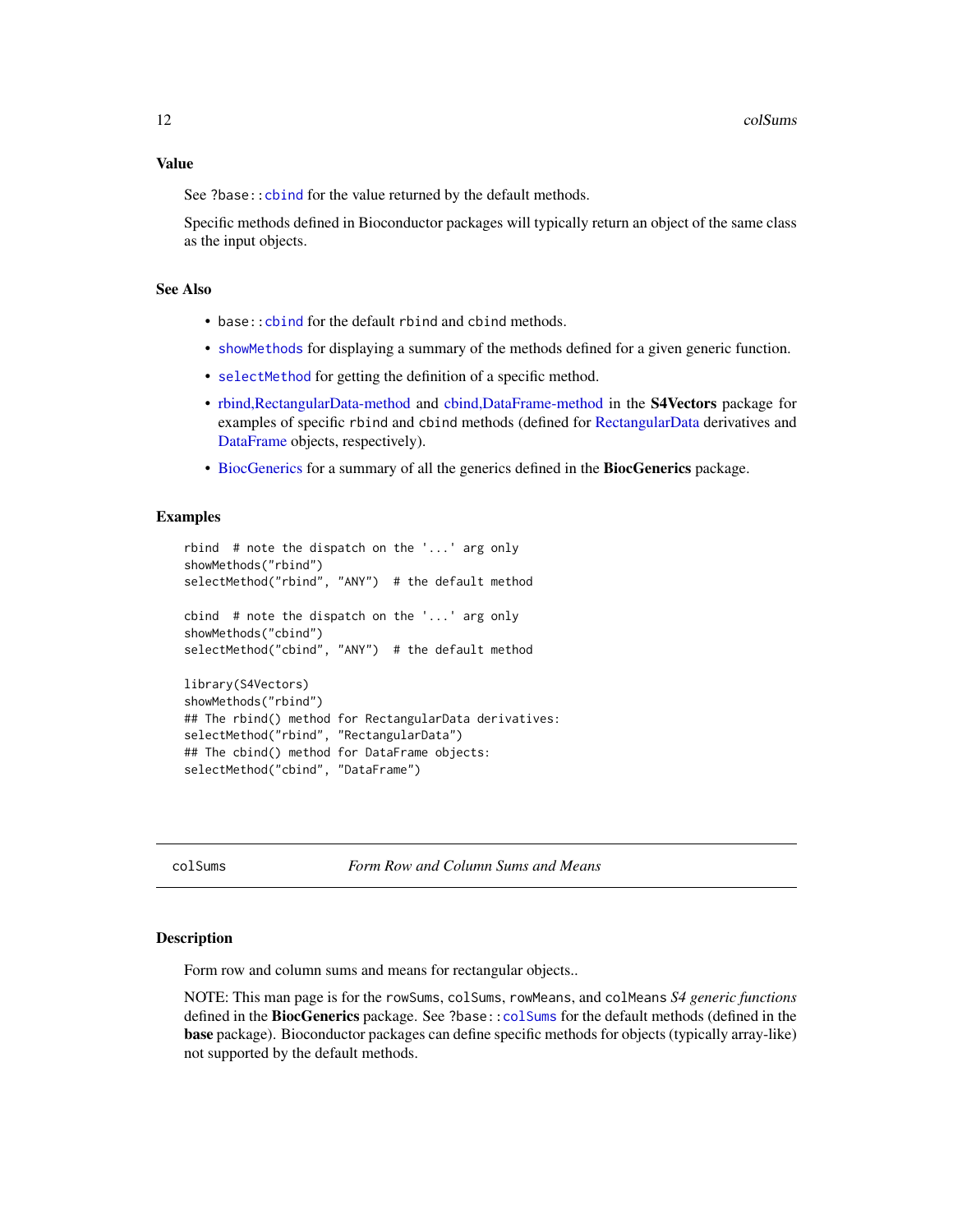#### <span id="page-12-0"></span>combine the combine of the combine the combine of the combine of the combine of the combine of the combine of the combine of the combine of the combine of the combine of the combine of the combine of the combine of the com

#### Usage

```
colSums (x, na.rm=FALSE, dims=1, ...)
rowSums (x, na.rm=FALSE, dims=1, ...)
colMeans(x, na.rm=FALSE, dims=1, ...)
rowMeans(x, na.rm=FALSE, dims=1, ...)
```
# Arguments

| $\mathsf{x}$         | A rectangular object, like a matrix or data frame.        |
|----------------------|-----------------------------------------------------------|
| na.rm, dims          | See ?base:: colsums for a description of these arguments. |
| $\ddot{\phantom{0}}$ | Additional arguments, for use in specific methods.        |

# Value

See ?base:: colSums for the value returned by the default methods.

#### See Also

- base:[:colSums](#page-11-1) for the default colSums, rowSums, colMeans, and colSums methods.
- [showMethods](#page-0-0) for displaying a summary of the methods defined for a given generic function.
- [selectMethod](#page-0-0) for getting the definition of a specific method.
- [colSums,DelayedMatrix-method](#page-0-0) in the DelayedArray package for an example of a specific colSums method (defined for [DelayedMatrix](#page-0-0) objects).
- [BiocGenerics](#page-2-1) for a summary of all the generics defined in the BiocGenerics package.

# Examples

colSums showMethods("colSums") selectMethod("colSums", "ANY") # the default method

<span id="page-12-1"></span>combine *Combining or merging different Bioconductor data structures*

#### Description

The combine generic function handles methods for combining or merging different Bioconductor data structures. It should, given an arbitrary number of arguments of the same class (possibly by inheritance), combine them into a single instance in a sensible way (some methods may only combine 2 objects, ignoring ... in the argument list; because Bioconductor data structures are complicated, check carefully that combine does as you intend).

# Usage

 $combine(x, y, \ldots)$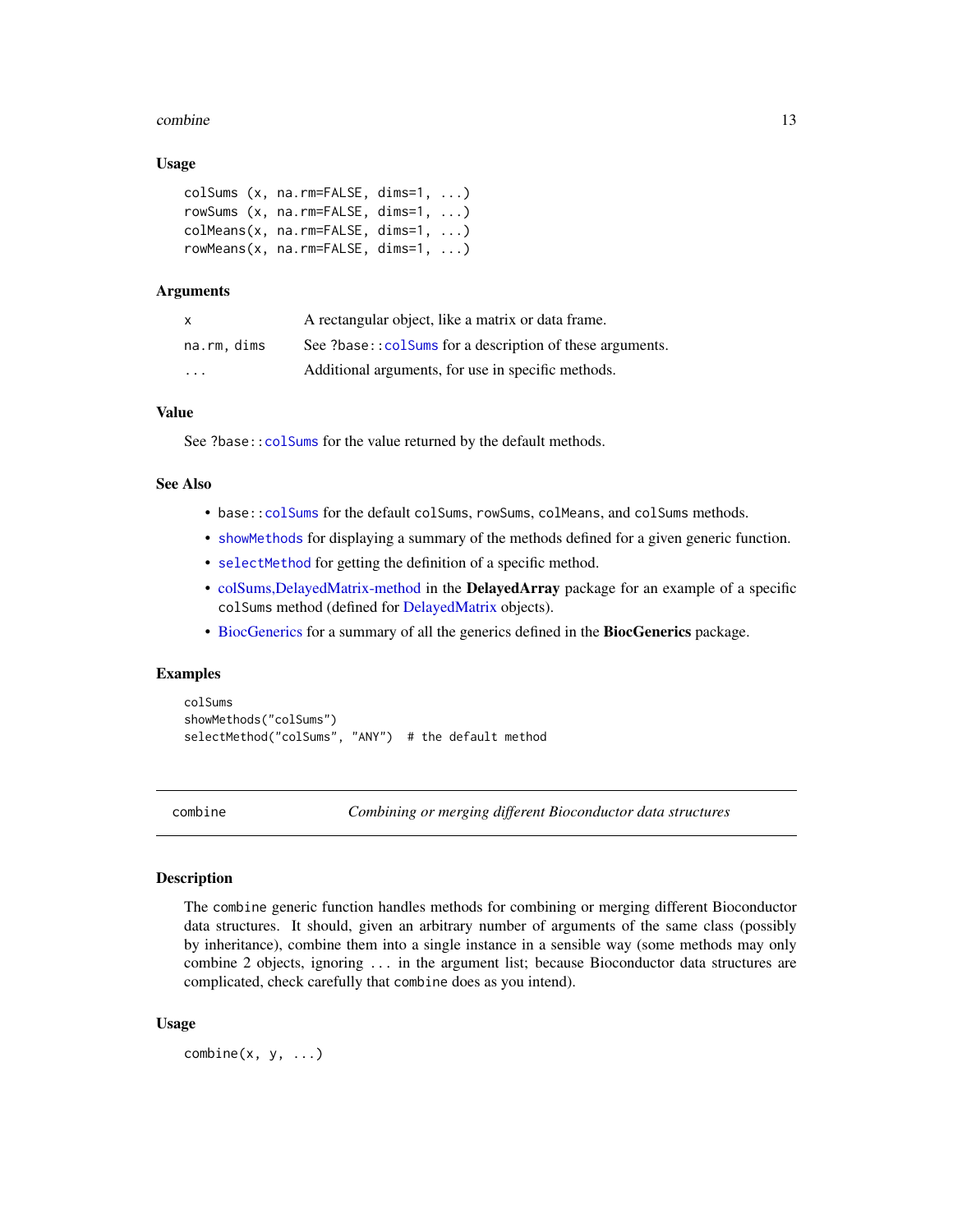14 combine

#### Arguments

| X | One of the values.                                   |
|---|------------------------------------------------------|
|   | A second value.                                      |
| . | Any other objects of the same class as $x$ and $y$ . |

# Details

There are two basic combine strategies. One is an intersection strategy. The returned value should only have rows (or columns) that are found in all input data objects. The union strategy says that the return value will have all rows (or columns) found in any one of the input data objects (in which case some indication of what to use for missing values will need to be provided).

These functions and methods are currently under construction. Please let us know if there are features that you require.

# Value

A single value of the same class as the most specific common ancestor (in class terms) of the input values. This will contain the appropriate combination of the data in the input values.

#### Methods

The following methods are defined in the **BiocGenerics** package:

 $combine(x=ANY, missing)$  Return the first  $(x)$  argument unchanged.

- combine(data.frame, data.frame) Combines two data.frame objects so that the resulting data.frame contains all rows and columns of the original objects. Rows and columns in the returned value are unique, that is, a row or column represented in both arguments is represented only once in the result. To perform this operation, combine makes sure that data in shared rows and columns are identical in the two data.frames. Data differences in shared rows and columns usually cause an error. combine issues a warning when a column is a [factor](#page-0-0) and the levels of the factor in the two data.frames are different.
- combine(matrix, matrix) Combined two matrix objects so that the resulting matrix contains all rows and columns of the original objects. Both matricies must have dimnames. Rows and columns in the returned value are unique, that is, a row or column represented in both arguments is represented only once in the result. To perform this operation, combine makes sure that data in shared rows and columns are all equal in the two matricies.

Additional combine methods are defined in the Biobase package for [AnnotatedDataFrame,](#page-0-0) [Assay-](#page-0-0)[Data,](#page-0-0) [MIAME,](#page-0-0) and [eSet](#page-0-0) objects.

# Author(s)

Biocore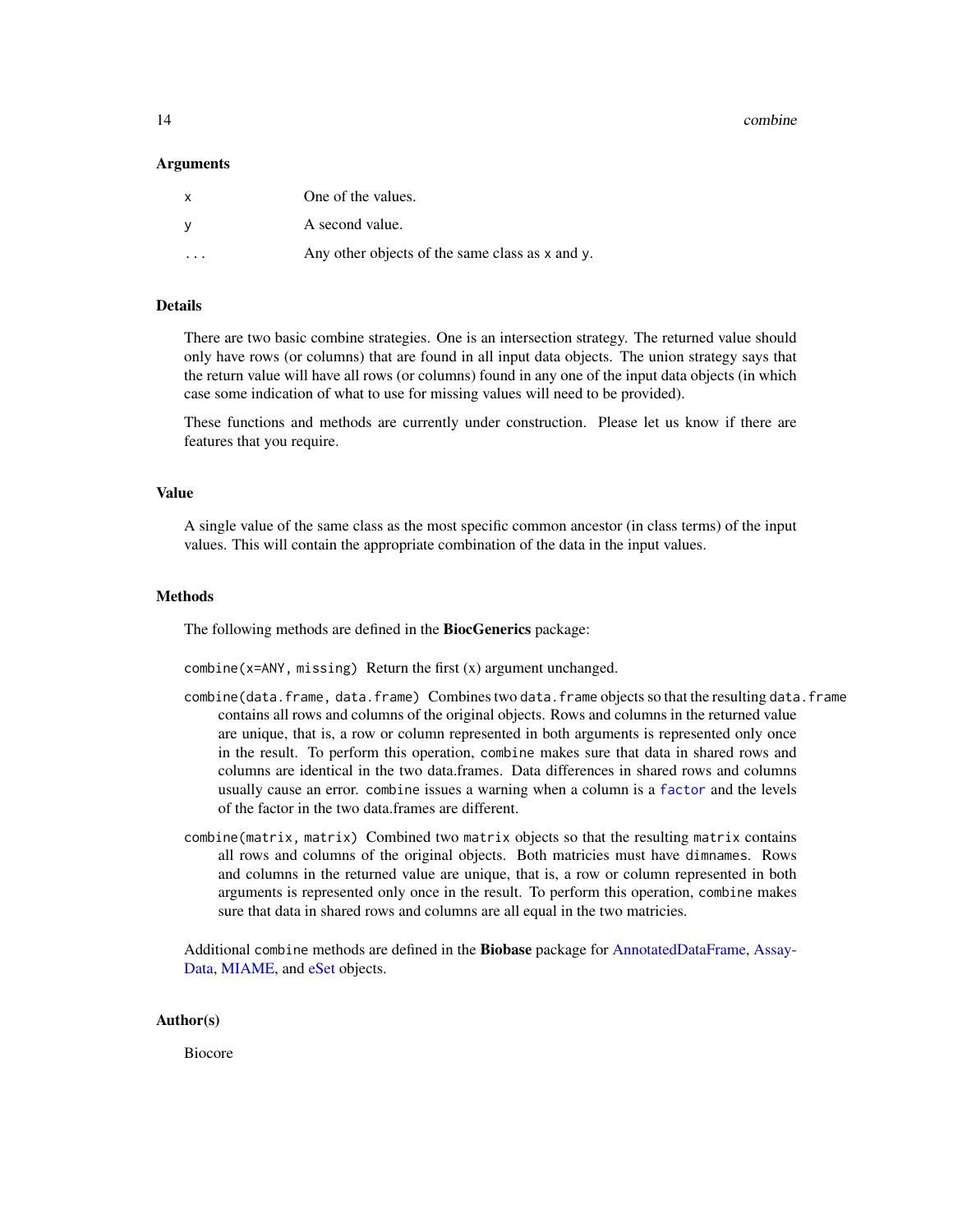#### combine the combine of the combine of the combine of the combine of the combine of the combine of the combine of the combine of the combine of the combine of the combine of the combine of the combine of the combine of the

# See Also

- [combine,AnnotatedDataFrame,AnnotatedDataFrame-method,](#page-0-0) [combine,AssayData,AssayData](#page-0-0)[method,](#page-0-0) [combine,MIAME,MIAME-method,](#page-0-0) and [combine,eSet,eSet-method](#page-0-0) in the Biobase package for additional combine methods.
- [merge](#page-0-0) for merging two data frames (or data-frame-like) objects.
- [showMethods](#page-0-0) for displaying a summary of the methods defined for a given generic function.
- [selectMethod](#page-0-0) for getting the definition of a specific method.
- [BiocGenerics](#page-2-1) for a summary of all the generics defined in the BiocGenerics package.

```
combine
showMethods("combine")
selectMethod("combine", c("ANY", "missing"))
selectMethod("combine", c("data.frame", "data.frame"))
selectMethod("combine", c("matrix", "matrix"))
## ---------------------------------------------------------------------
## COMBINING TWO DATA FRAMES
## ---------------------------------------------------------------------
x \le - data.frame(x=1:5,
        y=factor(letters[1:5], levels=letters[1:8]),
        row.names=letters[1:5])
y \le - data.frame(z=3:7,
        y=factor(letters[3:7], levels=letters[1:8]),
        row.names=letters[3:7])
combine(x,y)
w < - data.frame(w=4:8,
       y=factor(letters[4:8], levels=letters[1:8]),
       row.names=letters[4:8])
combine(w, x, y)
# y is converted to 'factor' with different levels
df1 <- data.frame(x=1:5,y=letters[1:5], row.names=letters[1:5])
df2 <- data.frame(z=3:7,y=letters[3:7], row.names=letters[3:7])
try(combine(df1, df2)) # fails
# solution 1: ensure identical levels
y1 <- factor(letters[1:5], levels=letters[1:7])
y2 <- factor(letters[3:7], levels=letters[1:7])
df1 <- data.frame(x=1:5,y=y1, row.names=letters[1:5])
df2 <- data.frame(z=3:7,y=y2, row.names=letters[3:7])
combine(df1, df2)
# solution 2: force column to be 'character'
df1 <- data.frame(x=1:5,y=I(letters[1:5]), row.names=letters[1:5])
df2 <- data.frame(z=3:7,y=I(letters[3:7]), row.names=letters[3:7])
combine(df1, df2)
## ---------------------------------------------------------------------
## COMBINING TWO MATRICES
```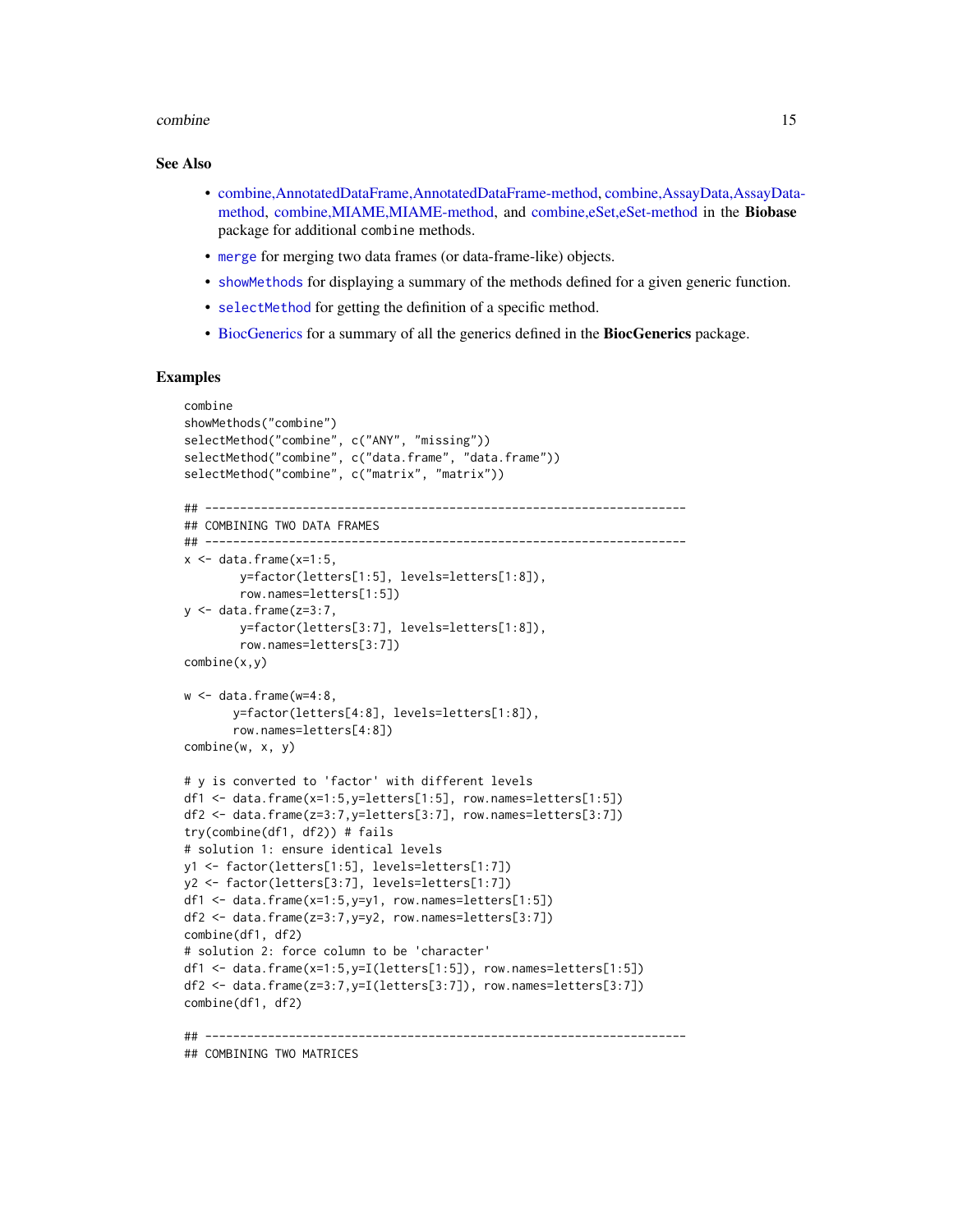<span id="page-15-0"></span>16 dbconn and the state of the state of the state of the state of the state of the state of the state of the state of the state of the state of the state of the state of the state of the state of the state of the state of

```
## ---------------------------------------------------------------------
m <- matrix(1:20, nrow=5, dimnames=list(LETTERS[1:5], letters[1:4]))
combine(m[1:3,], m[4:5,])
combine(m[1:3, 1:3], m[3:5, 3:4]) # overlap
```
# <span id="page-15-1"></span>dbconn *Accessing SQLite DB information*

# <span id="page-15-2"></span>Description

Get a connection object or file path for a SQLite DB

#### Usage

dbconn(x) dbfile(x)

# Arguments

x An object with a SQLite connection.

# Value

dbconn returns a connection object to the SQLite DB containing x's data.

dbfile returns a path (character string) to the SQLite DB (file) containing x's data.

# See Also

- [showMethods](#page-0-0) for displaying a summary of the methods defined for a given generic function.
- [selectMethod](#page-0-0) for getting the definition of a specific method.
- [dbconn,AnnotationDb-method](#page-0-0) in the AnnotationDbi package for an example of a specific dbconn method (defined for [dbconn](#page-15-1) objects).
- [BiocGenerics](#page-2-1) for a summary of all the generics defined in the BiocGenerics package.

```
dbconn
showMethods("dbconn")
dbfile
showMethods("dbfile")
library(AnnotationDbi)
showMethods("dbconn")
selectMethod("dbconn", "AnnotationDb")
```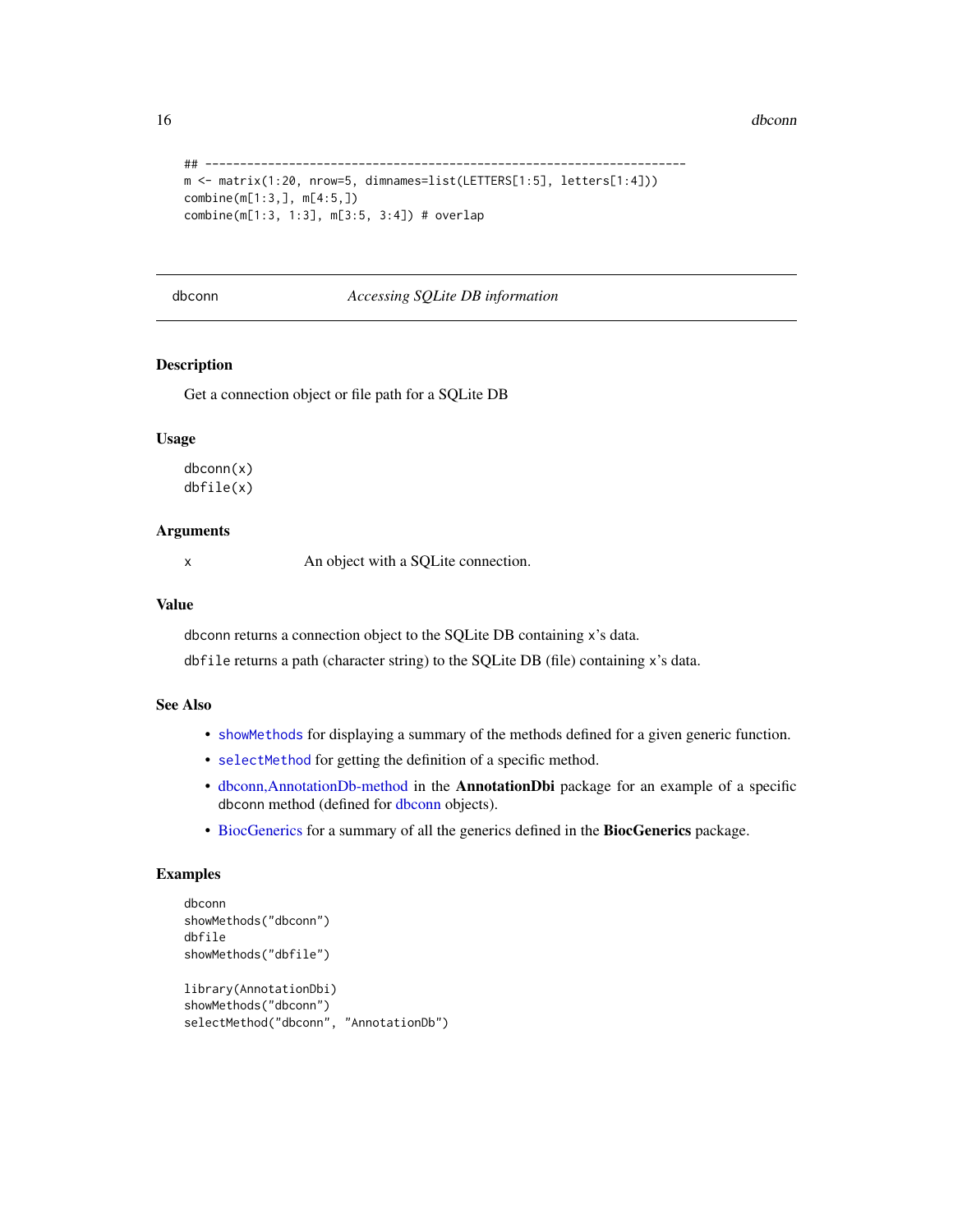<span id="page-16-1"></span><span id="page-16-0"></span>

The generic function density computes kernel density estimates.

NOTE: This man page is for the density *S4 generic function* defined in the BiocGenerics pack-age. See ?stats:[:density](#page-16-1) for the default method (defined in the stats package). Bioconductor packages can define specific methods for objects not supported by the default method.

# Usage

density $(x, \ldots)$ 

# Arguments

x, ... See ?stats:[:density](#page-16-1).

# Value

See ?stats:: density for the value returned by the default method.

Specific methods defined in Bioconductor packages should behave as consistently as possible with the default method.

# See Also

- stats:[:density](#page-16-1) for the default density method.
- [showMethods](#page-0-0) for displaying a summary of the methods defined for a given generic function.
- [selectMethod](#page-0-0) for getting the definition of a specific method.
- [density,flowClust-method](#page-0-0) in the flowClust package for an example of a specific density method (defined for [flowClust](#page-0-0) objects).
- [BiocGenerics](#page-2-1) for a summary of all the generics defined in the BiocGenerics package.

```
density
showMethods("density")
selectMethod("density", "ANY") # the default method
```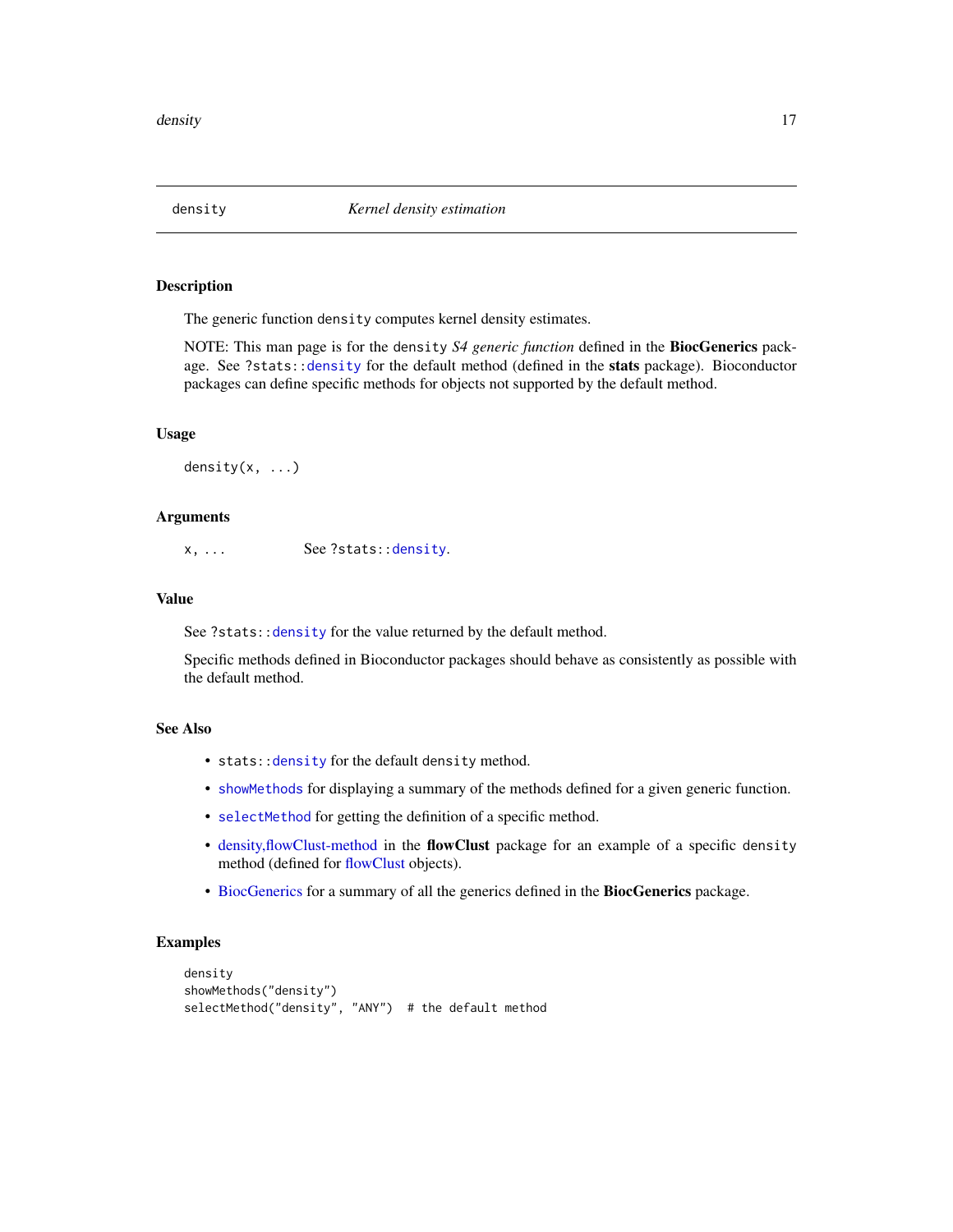These generic functions provide basic interfaces to operations on and data access to count datasets.

# Usage

```
counts(object, ...)
counts(object, ...) <- value
dispTable(object, ...)
dispTable(object, ...) <- value
sizeFactors(object, ...)
sizeFactors(object, ...) <- value
conditions(object, ...)
conditions(object, ...) <- value
design(object, ...)
design(object, ...) <- value
estimateSizeFactors(object, ...)
estimateDispersions(object, ...)
plotDispEsts(object, ...)
```
# Arguments

| object    | Object of class for which methods are defined, e.g., CountDataSet, DESeqSummarizedExperiment<br>or ExonCountSet. |
|-----------|------------------------------------------------------------------------------------------------------------------|
| value     | Value to be assigned to corresponding components of object; supported types<br>depend on method implementation.  |
| $\ddotsc$ | Further arguments, perhaps used by metohds                                                                       |

# Details

For the details, please consult the manual pages of the methods in the DESeq, DESeq2, and DEXSeq packages and the package vignettes.

# Author(s)

W. Huber, S. Anders

<span id="page-17-0"></span>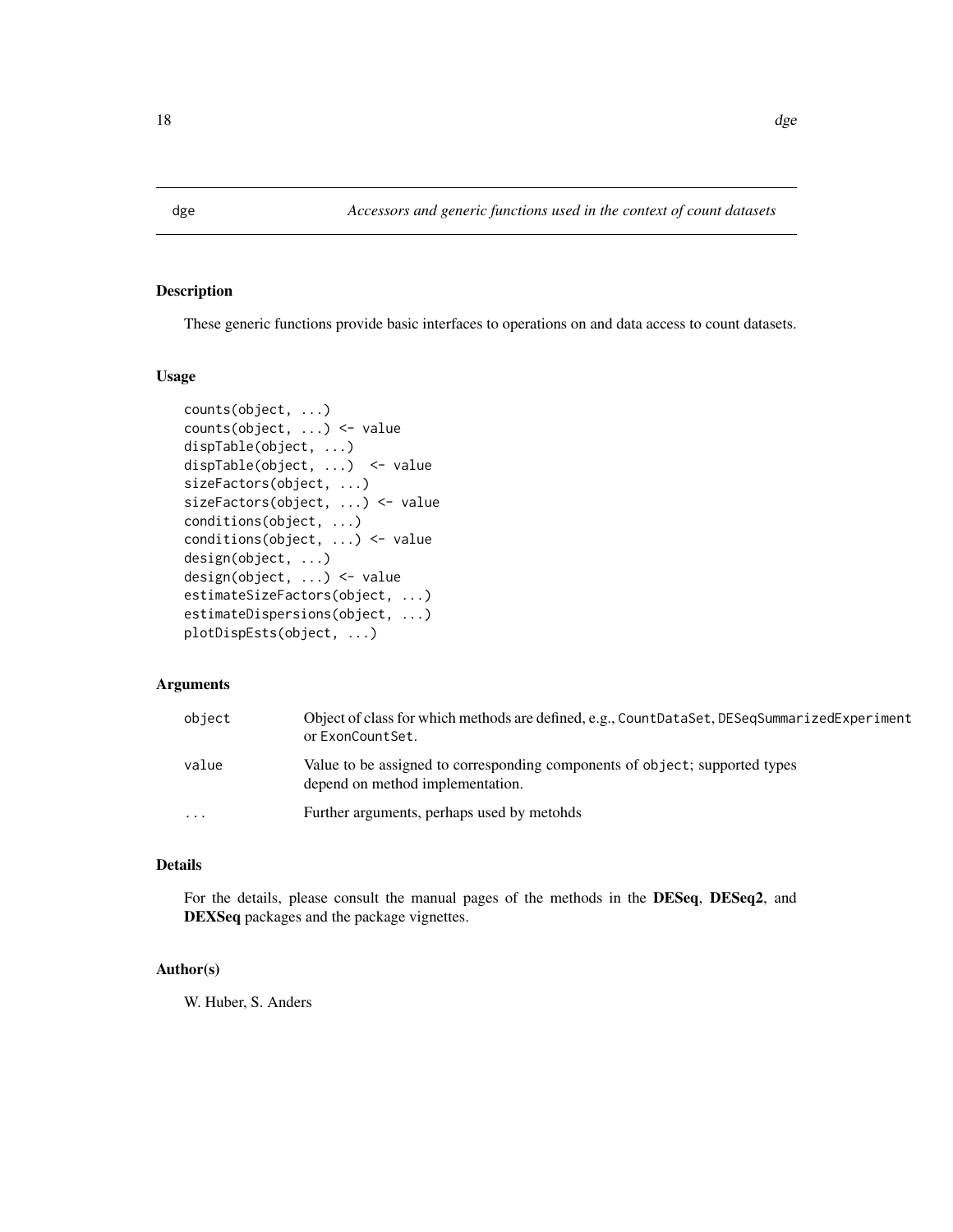<span id="page-18-2"></span><span id="page-18-1"></span><span id="page-18-0"></span>

Get the dimensions, number of rows, or number of columns, of each element of a list-like object.

Note that these functions are the *vectorized versions* of corresponding functions dim(), nrow(), and ncol(), in the same fashion that lengths() is the *vectorized version* of length.

#### Usage

```
dims(x, use.names=TRUE)
nrows(x, use.names=TRUE)
ncols(x, use.names=TRUE)
```
# Arguments

| $\mathsf{x}$ | List-like object (or environment) where all the list elements are expected to be<br>array-like objects with the <i>same number of dimensions</i> . |
|--------------|----------------------------------------------------------------------------------------------------------------------------------------------------|
| use.names    | Logical indicating if the names on x should be propagated to the returned matrix<br>(as its rownames) or vector (as its names).                    |

#### Value

For dims(): Typically a numeric matrix with one row per list element in x and one column per dimension in these list elements (they're all expected to have the same number of dimensions). The i-th row in the returned matrix is a vector containing the dimensions of the i-th list element in x. More formally:

```
dim(s)[i, ] is dim(x[[i]])
```
for any valid i. By default the names on x, if any, are propagated as the rownames of the returned matrix, unless use.names is set to FALSE.

For nrows() or ncols(): A numeric vector with one element per list element in x. The i-th element in the returned vector is the number of rows (or columns) of the i-th list element in x. More formally:

nrows(x)[i] is nrow(x[[i]]) and ncols(x)[i] is ncol(x[[i]])

for any valid i. By default the names on x, if any, are propagated on the returned vector, unless use.names is set to FALSE.

#### See Also

- [showMethods](#page-0-0) for displaying a summary of the methods defined for a given generic function.
- [selectMethod](#page-0-0) for getting the definition of a specific method.
- [dims,DataFrameList-method](#page-0-0) in the IRanges package for an example of a specific dims method (defined for [DataFrameList](#page-0-0) objects).
- [BiocGenerics](#page-2-1) for a summary of all the generics defined in the BiocGenerics package.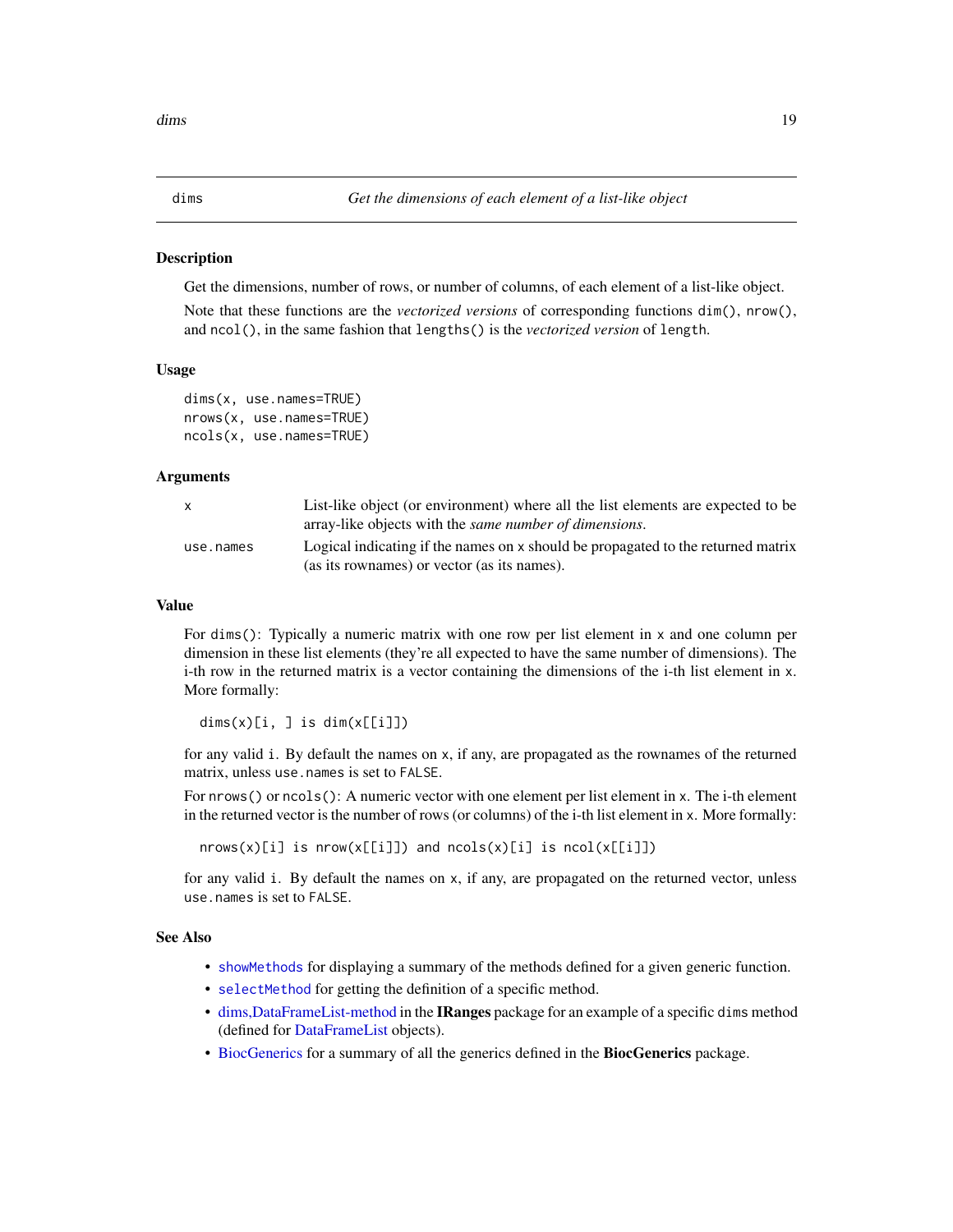20 do.call and the contract of the contract of the contract of the contract of the contract of the contract of the contract of the contract of the contract of the contract of the contract of the contract of the contract of

# Examples

```
dims
showMethods("dims")
library(IRanges)
showMethods("dims")
```
selectMethod("dims", "DataFrameList")

<span id="page-19-1"></span>

do.call *Execute a function call*

# Description

do.call constructs and executes a function call from a name or a function and a list of arguments to be passed to it.

NOTE: This man page is for the do.call *S4 generic function* defined in the BiocGenerics package. See ?base:[:do.call](#page-19-1) for the default method (defined in the base package). Bioconductor packages can define specific methods for objects not supported by the default method.

# Usage

do.call(what, args, quote=FALSE, envir=parent.frame())

# Arguments

| what         | The default method expects either a function or a non-empty character string<br>naming the function to be called. See ?base::do.call for the details.                          |
|--------------|--------------------------------------------------------------------------------------------------------------------------------------------------------------------------------|
|              | Specific methods can support other objects. Please refer to the documentation<br>of a particular method for the details.                                                       |
| args         | The default method expects a <i>list</i> of arguments to the function call (the names<br>attribute of args gives the argument names). See ?base::do.call for the de-<br>tails. |
|              | Specific methods can support other objects. Please refer to the documentation<br>of a particular method for the details.                                                       |
| quote, envir | See ?base:: do. call for a description of these arguments.                                                                                                                     |

# Value

The result of the (evaluated) function call.

Specific methods defined in Bioconductor packages should behave as consistently as possible with the default method.

<span id="page-19-0"></span>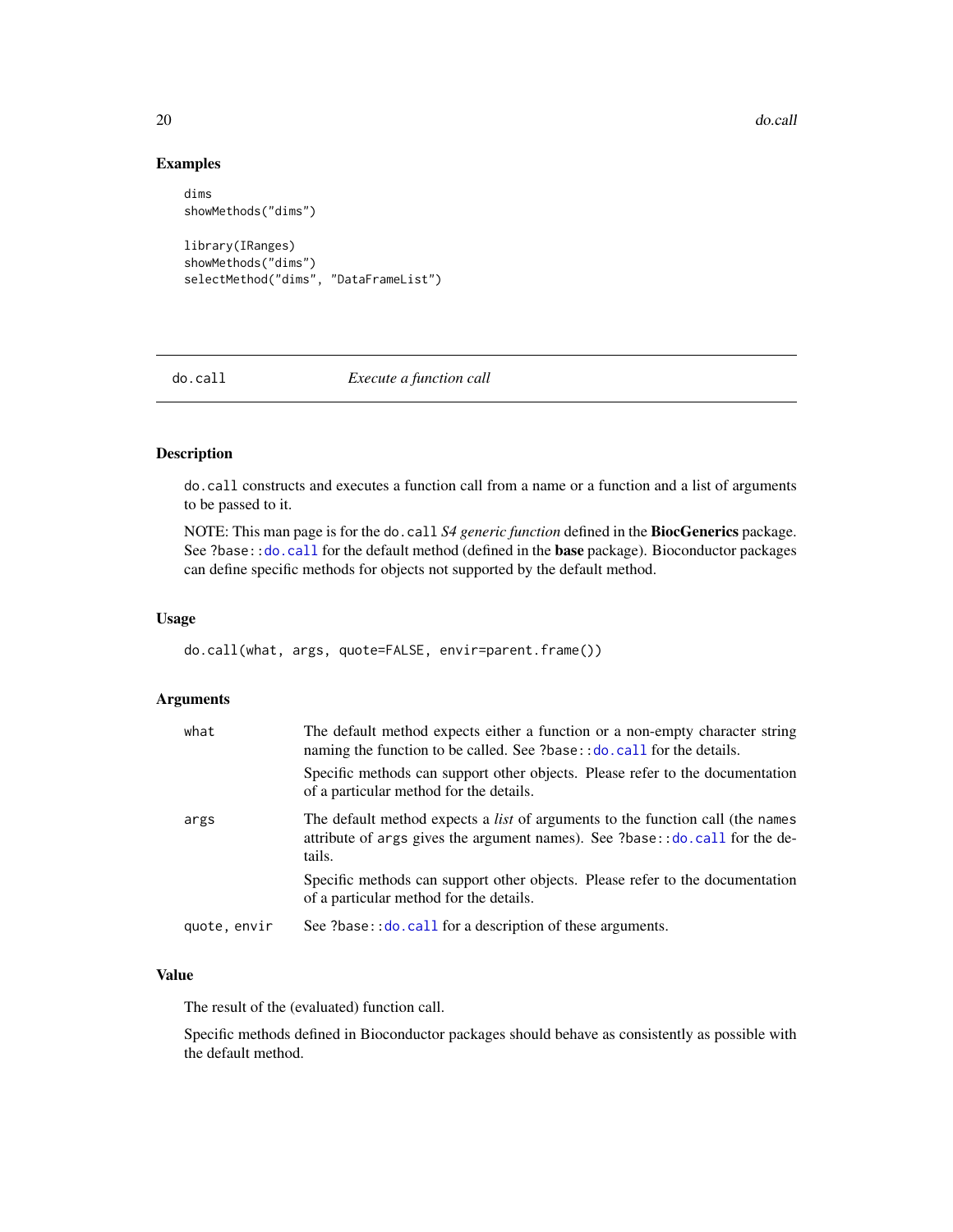#### <span id="page-20-0"></span>duplicated 21 and 22 and 22 and 22 and 22 and 22 and 22 and 23 and 23 and 23 and 23 and 23 and 24 and 25 and 25

# See Also

- base:: do.call for the default do.call method.
- [showMethods](#page-0-0) for displaying a summary of the methods defined for a given generic function.
- [selectMethod](#page-0-0) for getting the definition of a specific method.
- [BiocGenerics](#page-2-1) for a summary of all the generics defined in the BiocGenerics package.

# Examples

```
do.call # note the dispatch on the 'what' and 'args' args only
showMethods("do.call")
selectMethod("do.call", c("ANY", "ANY")) # the default method
```
<span id="page-20-1"></span>duplicated *Determine duplicate elements*

# <span id="page-20-2"></span>**Description**

Determines which elements of a vector-like or data-frame-like object are duplicates of elements with smaller subscripts, and returns a logical vector indicating which elements (rows) are duplicates.

NOTE: This man page is for the duplicated and anyDuplicated *S4 generic functions* defined in the BiocGenerics package. See ?base:[:duplicated](#page-20-1) for the default methods (defined in the base package). Bioconductor packages can define specific methods for objects (typically vector-like or data-frame-like) not supported by the default method.

# Usage

```
duplicated(x, incomparables=FALSE, ...)
anyDuplicated(x, incomparables=FALSE, ...)
```
# Arguments

x A vector-like or data-frame-like object.

incomparables, ...

See ?base:: duplicated for a description of these arguments.

# Value

The default duplicated method (see ?base:[:duplicated](#page-20-1)) returns a logical vector of length N where N is:

- length $(x)$  when x is a vector;
- nrow(x) when x is a data frame.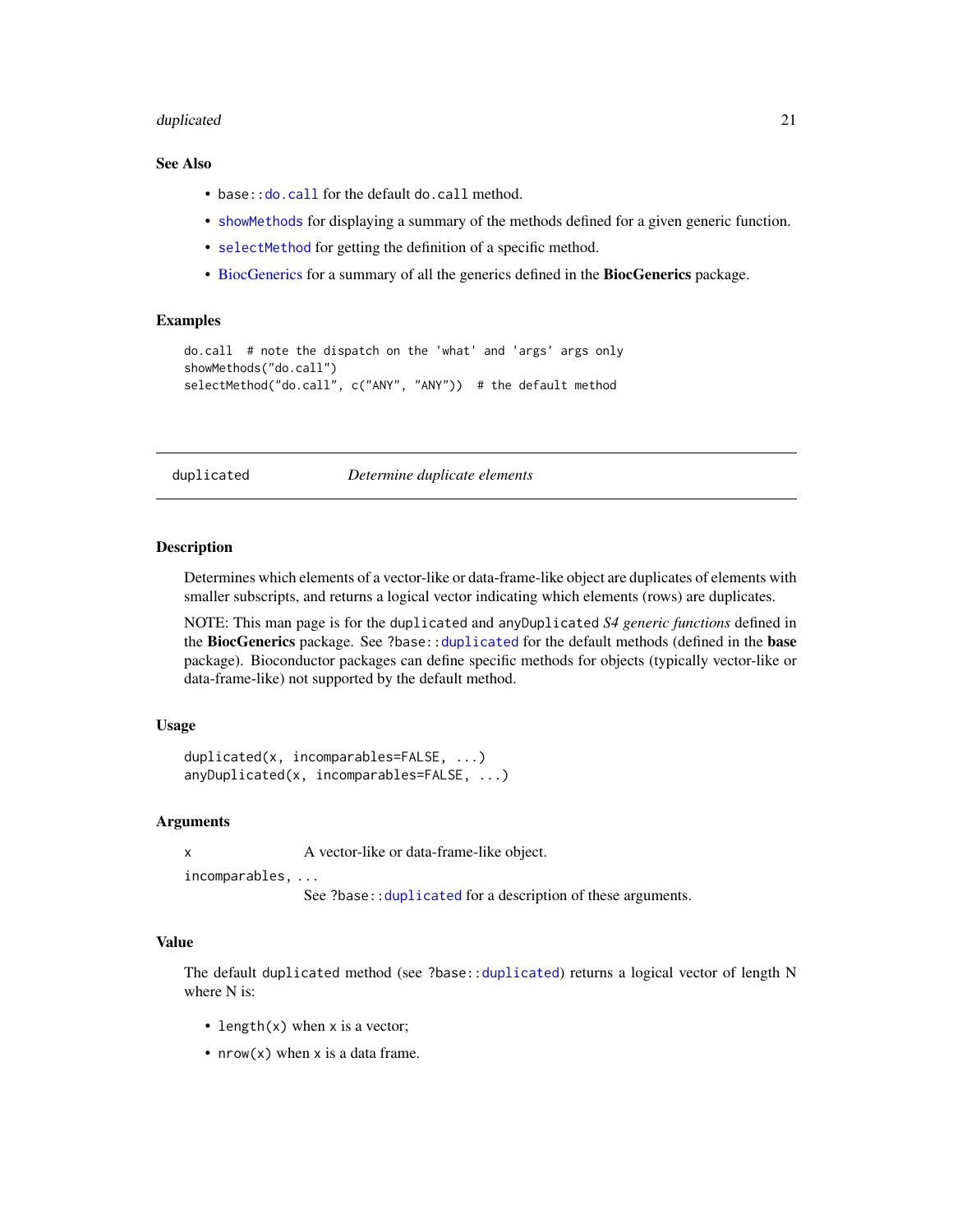<span id="page-21-0"></span>Specific duplicated methods defined in Bioconductor packages must also return a logical vector of the same length as x when x is a vector-like object, and a logical vector with one element for each row when x is a data-frame-like object.

The default anyDuplicated method (see ?base:[:duplicated](#page-20-1)) returns a single non-negative integer and so must the specific anyDuplicated methods defined in Bioconductor packages.

anyDuplicated should always behave consistently with duplicated.

# See Also

- base:[:duplicated](#page-20-1) for the default duplicated and anyDuplicated methods.
- [showMethods](#page-0-0) for displaying a summary of the methods defined for a given generic function.
- [selectMethod](#page-0-0) for getting the definition of a specific method.
- [duplicated,Rle-method](#page-0-0) in the S4Vectors package for an example of a specific duplicated method (defined for [Rle](#page-0-0) objects).
- [BiocGenerics](#page-2-1) for a summary of all the generics defined in the BiocGenerics package.

# Examples

```
duplicated
showMethods("duplicated")
selectMethod("duplicated", "ANY") # the default method
anyDuplicated
showMethods("anyDuplicated")
selectMethod("anyDuplicated", "ANY") # the default method
```
<span id="page-21-1"></span>eval *Evaluate an (unevaluated) expression*

# **Description**

eval evaluates an R expression in a specified environment.

NOTE: This man page is for the eval *S4 generic function* defined in the BiocGenerics package. See ?base:[:eval](#page-21-1) for the default method (defined in the **base** package). Bioconductor packages can define specific methods for objects not supported by the default method.

#### Usage

```
eval(expr, envir=parent.frame(),
          enclos=if (is.list(envir) || is.pairlist(envir))
                  parent.frame() else baseenv())
```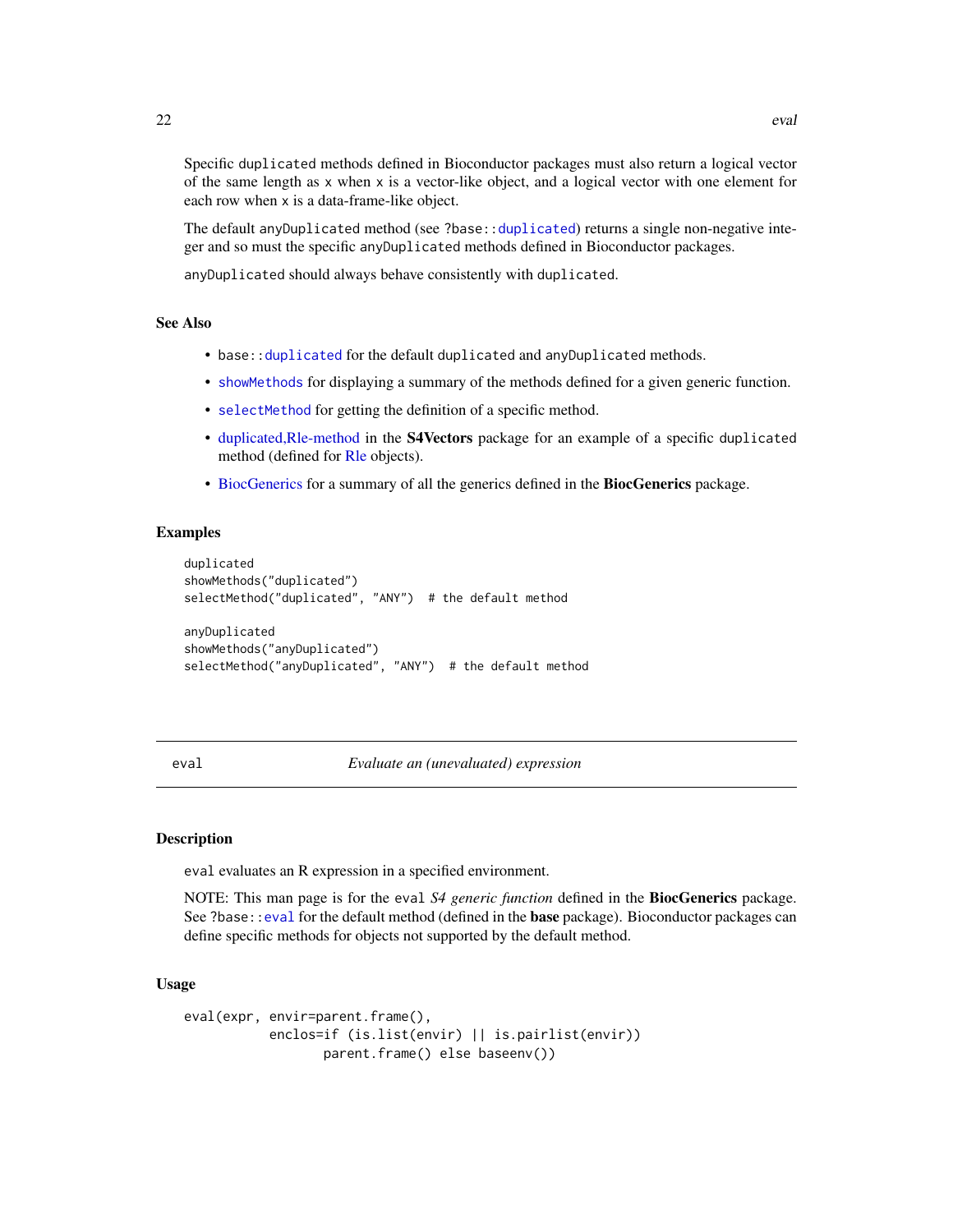#### <span id="page-22-0"></span>evalq and 23 and 23 and 23 and 23 and 23 and 23 and 23 and 23 and 23 and 23 and 23 and 23 and 23 and 23 and 23

# Arguments

| expr   | An object to be evaluated. May be any object supported by the default method<br>(see ?base: : eval) or by the additional methods defined in Bioconductor pack-<br>ages.                           |
|--------|---------------------------------------------------------------------------------------------------------------------------------------------------------------------------------------------------|
| envir  | The <i>environment</i> in which expr is to be evaluated. May be any object supported<br>by the default method (see ?base::eval) or by the additional methods defined<br>in Bioconductor packages. |
| enclos | See ?base: : eval for a description of this argument.                                                                                                                                             |
|        |                                                                                                                                                                                                   |

# Value

See ?base:[:eval](#page-21-1) for the value returned by the default method.

Specific methods defined in Bioconductor packages should behave as consistently as possible with the default method.

# See Also

- base: : eval for the default eval method.
- [showMethods](#page-0-0) for displaying a summary of the methods defined for a given generic function.
- [selectMethod](#page-0-0) for getting the definition of a specific method.
- [eval,expression,Vector-method](#page-0-0) in the IRanges package for an example of a specific eval method (defined for when the expr and envir arguments are an [expression](#page-0-0) and a [Vector](#page-0-0) object, respectively).
- [BiocGenerics](#page-2-1) for a summary of all the generics defined in the BiocGenerics package.

# Examples

```
eval # note the dispatch on 'expr' and 'envir' args only
showMethods("eval")
selectMethod("eval", c("ANY", "ANY")) # the default method
```
<span id="page-22-1"></span>evalq *Evaluate an (unevaluated) expression*

# Description

evalq evaluates an R expression (the quoted form of its first argument) in a specified environment.

NOTE: This man page is for the evalq wrapper defined in the BiocGenerics package. See ?base:[:evalq](#page-22-1) for the function defined in the **base** package. This wrapper correctly delegates to the eval generic, rather than base: : eval.

# Usage

```
evalq(expr, envir=parent.frame(),
          enclos=if (is.list(envir) || is.pairlist(envir))
                  parent.frame() else baseenv())
```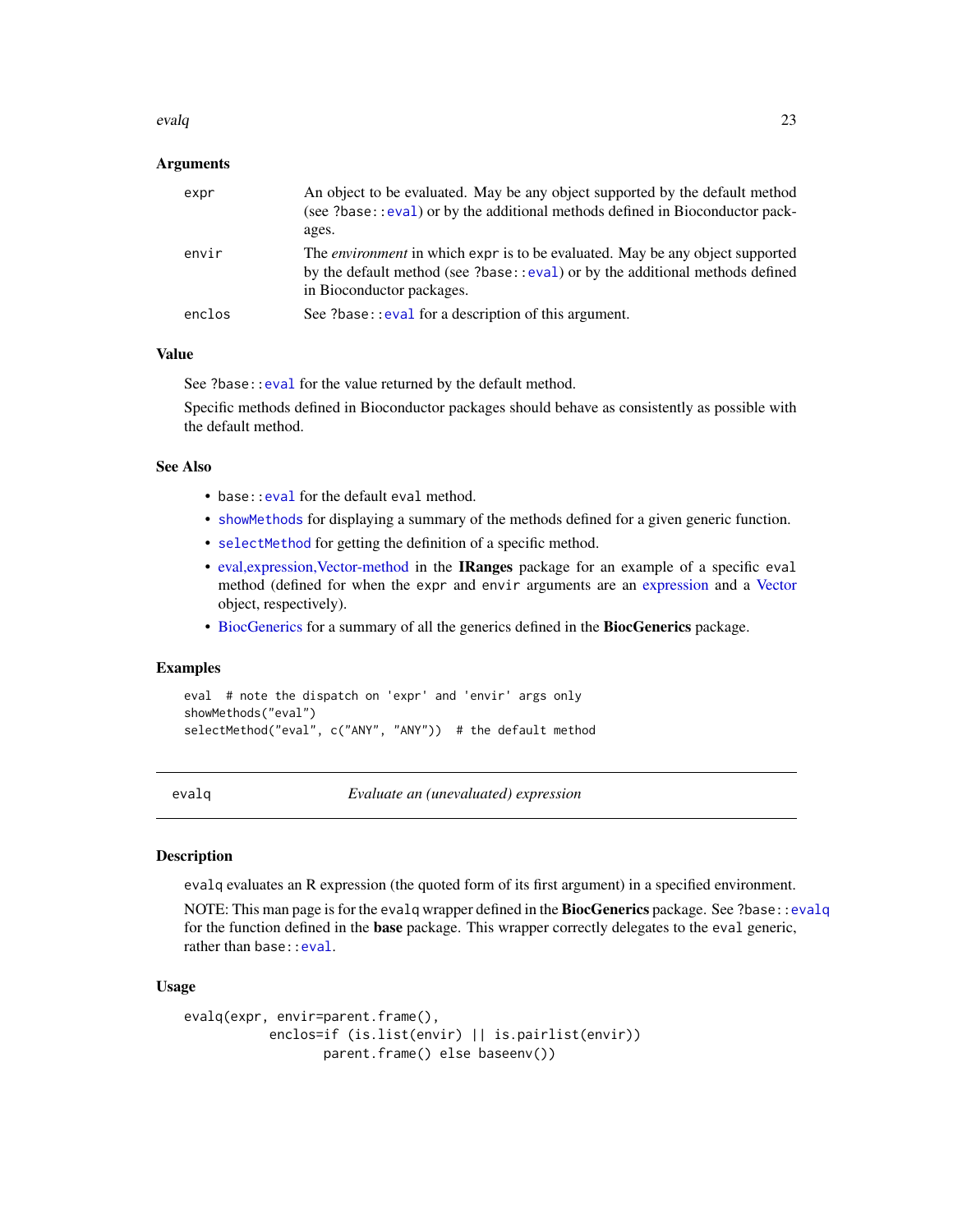# <span id="page-23-0"></span>Arguments

| expr   | Quoted to form the expression that is evaluated.                                                                        |
|--------|-------------------------------------------------------------------------------------------------------------------------|
| envir  | The <i>environment</i> in which expr is to be evaluated. May be any object supported<br>by methods on the eval generic. |
| enclos | See ?base:: evalg for a description of this argument.                                                                   |

# Value

See ?base:: evalq.

# See Also

• base: : evalq for the base evalq function.

#### Examples

evalq # note just a copy of the original evalq

|  | Extremes |
|--|----------|
|--|----------|

Extremes *Maxima and minima*

#### <span id="page-23-1"></span>Description

pmax, pmin, pmax.int and pmin.int return the parallel maxima and minima of the input values.

NOTE: This man page is for the pmax, pmin, pmax.int and pmin.int *S4 generic functions* defined in the BiocGenerics package. See ?base:: pmax for the default methods (defined in the base package). Bioconductor packages can define specific methods for objects (typically vector-like or matrix-like) not supported by the default methods.

#### Usage

```
pmax(..., na.rm=FALSE)
pmin(..., na.rm=FALSE)
pmax.int(..., na.rm=FALSE)
pmin.int(..., na.rm=FALSE)
```
# Arguments

| .     | One or more vector-like or matrix-like objects.        |
|-------|--------------------------------------------------------|
| na.rm | See ?base:: $pmax$ for a description of this argument. |

# Value

See ?base:: pmax for the value returned by the default methods.

Specific methods defined in Bioconductor packages will typically return an object of the same class as the input objects.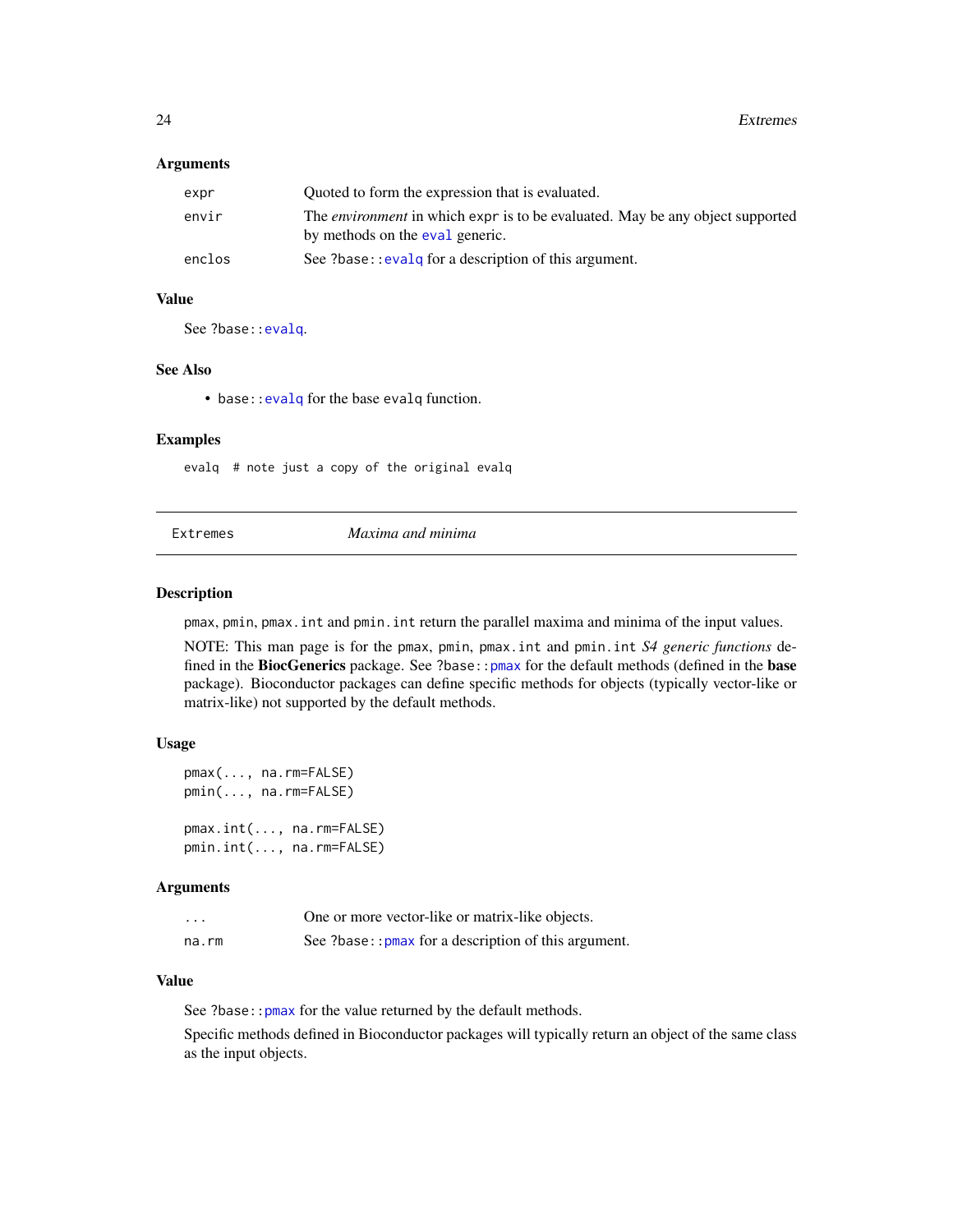#### <span id="page-24-0"></span>fileName 25

# See Also

- base:: pmax for the default pmax, pmin, pmax. int and pmin. int methods.
- [showMethods](#page-0-0) for displaying a summary of the methods defined for a given generic function.
- [selectMethod](#page-0-0) for getting the definition of a specific method.
- [pmax,Rle-method](#page-0-0) in the S4Vectors package for an example of a specific pmax method (defined for [Rle](#page-0-0) objects).
- [BiocGenerics](#page-2-1) for a summary of all the generics defined in the BiocGenerics package.

# Examples

```
pmax
showMethods("pmax")
selectMethod("pmax", "ANY") # the default method
pmin
showMethods("pmin")
selectMethod("pmin", "ANY") # the default method
pmax.int
showMethods("pmax.int")
selectMethod("pmax.int", "ANY") # the default method
pmin.int
showMethods("pmin.int")
selectMethod("pmin.int", "ANY") # the default method
```
<span id="page-24-1"></span>fileName *Accessing the file name of an object*

# Description

Get the file name of an object.

#### Usage

fileName(object, ...)

#### Arguments

| object  | An object with a file name.                        |
|---------|----------------------------------------------------|
| $\cdot$ | Additional arguments, for use in specific methods. |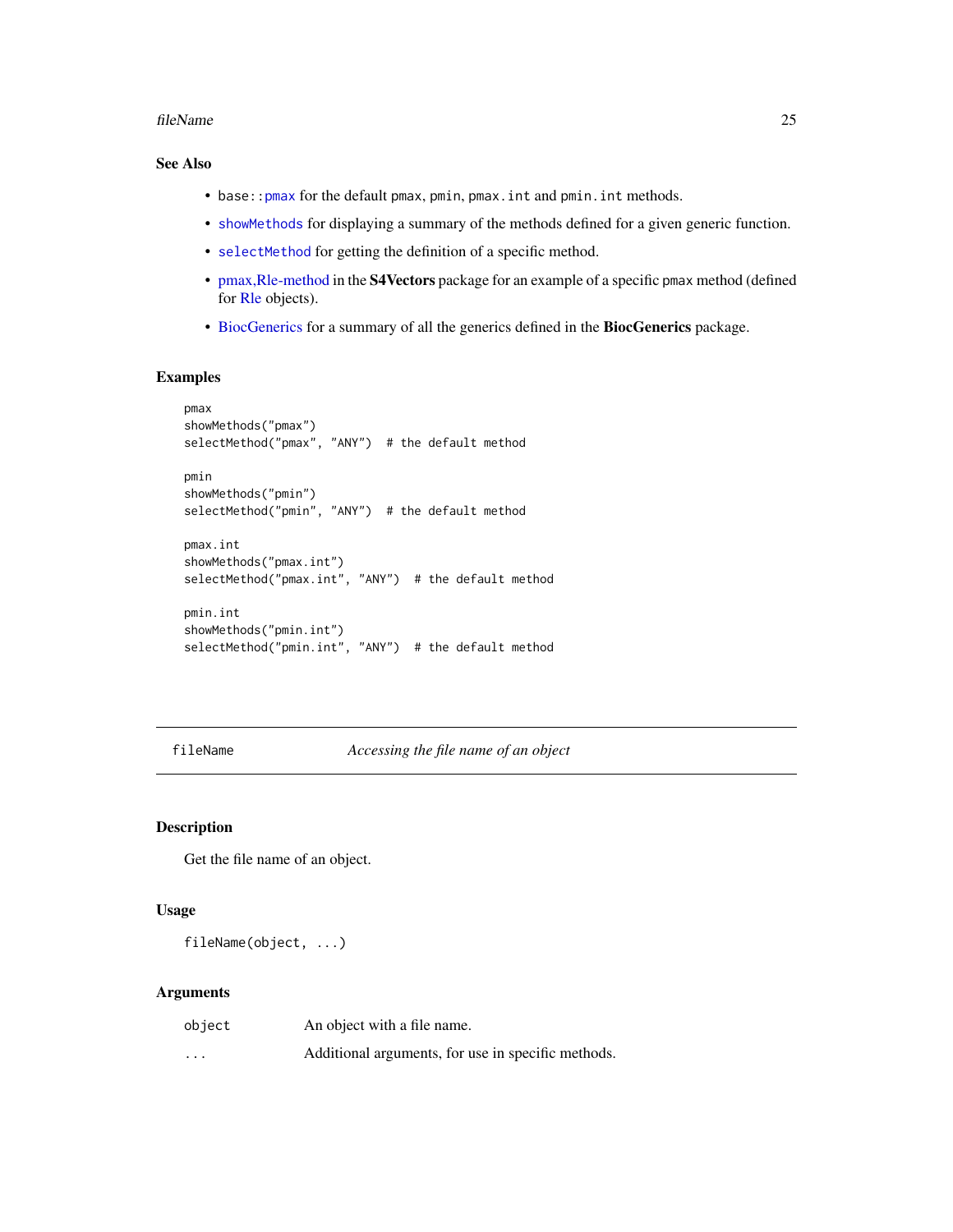# <span id="page-25-0"></span>See Also

- [showMethods](#page-0-0) for displaying a summary of the methods defined for a given generic function.
- [selectMethod](#page-0-0) for getting the definition of a specific method.
- [fileName,MSmap-method](#page-0-0) in the MSnbase package for an example of a specific fileName method (defined for [MSmap](#page-0-0) objects).
- [BiocGenerics](#page-2-1) for a summary of all the generics defined in the BiocGenerics package.

# Examples

```
fileName
showMethods("fileName")
library(MSnbase)
showMethods("fileName")
selectMethod("fileName", "MSmap")
```
funprog *Common higher-order functions in functional programming languages*

#### <span id="page-25-1"></span>**Description**

Reduce uses a binary function to successively combine the elements of a given list-like or vector-like object and a possibly given initial value. Filter extracts the elements of a list-like or vector-like object for which a predicate (logical) function gives true. Find and Position give the first or last such element and its position in the object, respectively. Map applies a function to the corresponding elements of given list-like or vector-like objects.

NOTE: This man page is for the Reduce, Filter, Find, Map and Position *S4 generic functions* defined in the **BiocGenerics** package. See ?base: Reduce for the default methods (defined in the base package). Bioconductor packages can define specific methods for objects (typically list-like or vector-like) not supported by the default methods.

# Usage

```
Reduce(f, x, init, right=FALSE, accumulate=FALSE)
Filter(f, x)
Find(f, x, right=FALSE, nomatch=NULL)
Map(f, \ldots)Position(f, x, right=FALSE, nomatch=NA_integer_)
```
# Arguments

|              | f, init, right, accumulate, nomatch                     |
|--------------|---------------------------------------------------------|
|              | See ?base::Reduce for a description of these arguments. |
| $\mathsf{x}$ | A list-like or vector-like object.                      |
|              | One or more list-like or vector-like objects.           |
|              |                                                         |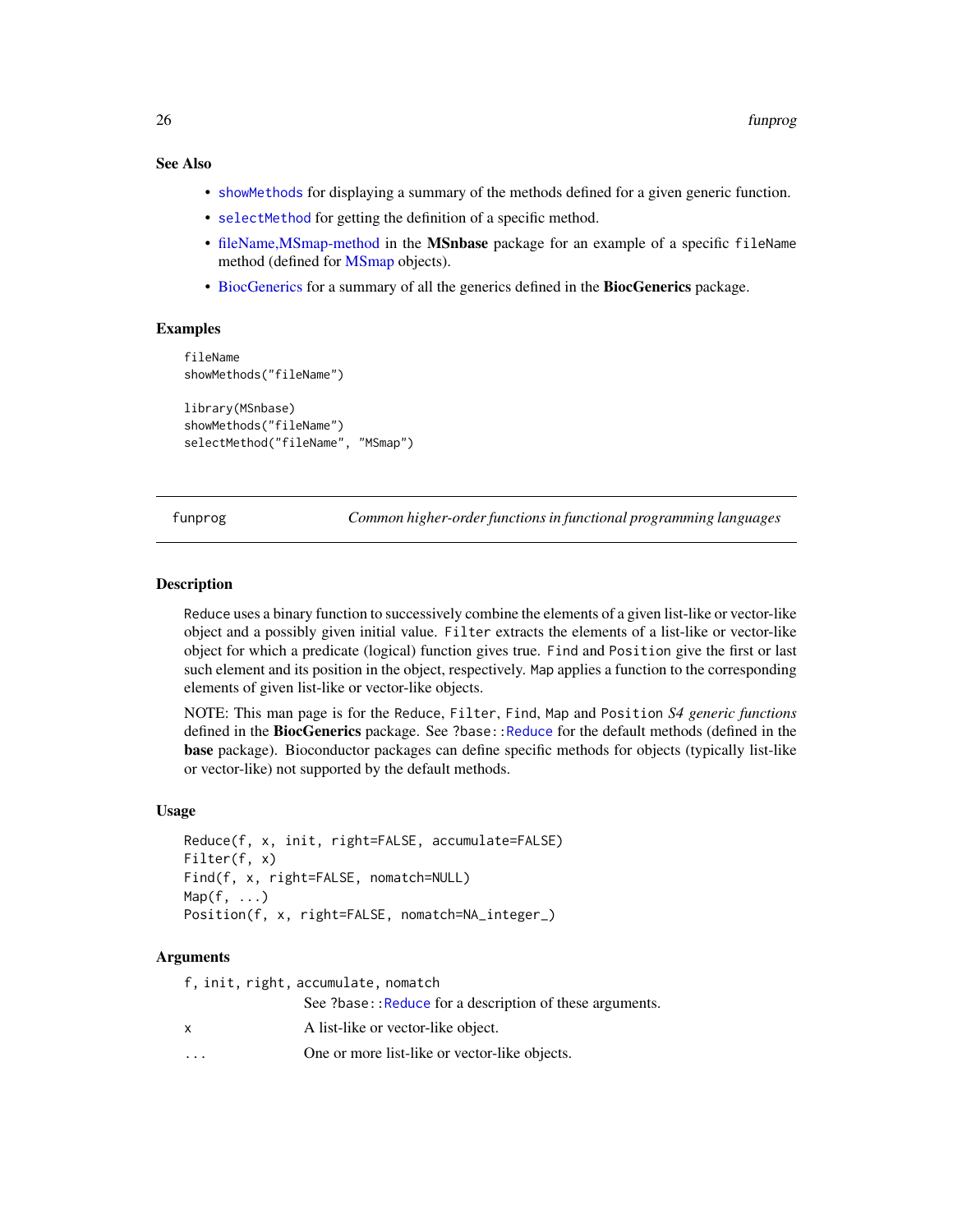# <span id="page-26-0"></span>Value

See ?base:[:Reduce](#page-25-1) for the value returned by the default methods.

Specific methods defined in Bioconductor packages should behave as consistently as possible with the default methods.

# See Also

- base:[:Reduce](#page-25-1) for the default Reduce, Filter, Find, Map and Position methods.
- [showMethods](#page-0-0) for displaying a summary of the methods defined for a given generic function.
- [selectMethod](#page-0-0) for getting the definition of a specific method.
- [Reduce,List-method](#page-0-0) in the S4Vectors package for an example of a specific Reduce method (defined for [List](#page-0-0) objects).
- [BiocGenerics](#page-2-1) for a summary of all the generics defined in the BiocGenerics package.

#### Examples

```
Reduce # note the dispatch on the 'x' arg only
showMethods("Reduce")
selectMethod("Reduce", "ANY") # the default method
Filter # note the dispatch on the 'x' arg only
showMethods("Filter")
selectMethod("Filter", "ANY") # the default method
Find # note the dispatch on the 'x' arg only
showMethods("Find")
selectMethod("Find", "ANY") # the default method
Map # note the dispatch on the '...' arg only
showMethods("Map")
selectMethod("Map", "ANY") # the default method
Position # note the dispatch on the 'x' arg only
showMethods("Position")
selectMethod("Position", "ANY") # the default method
```
<span id="page-26-1"></span>get *Return the value of a named object*

#### <span id="page-26-2"></span>**Description**

Search for an object with a given name and return it.

NOTE: This man page is for the get and mget *S4 generic functions* defined in the BiocGenerics package. See ?base:[:get](#page-26-1) for the default methods (defined in the base package). Bioconductor packages can define specific methods for objects (list-like or environment-like) not supported by the default methods.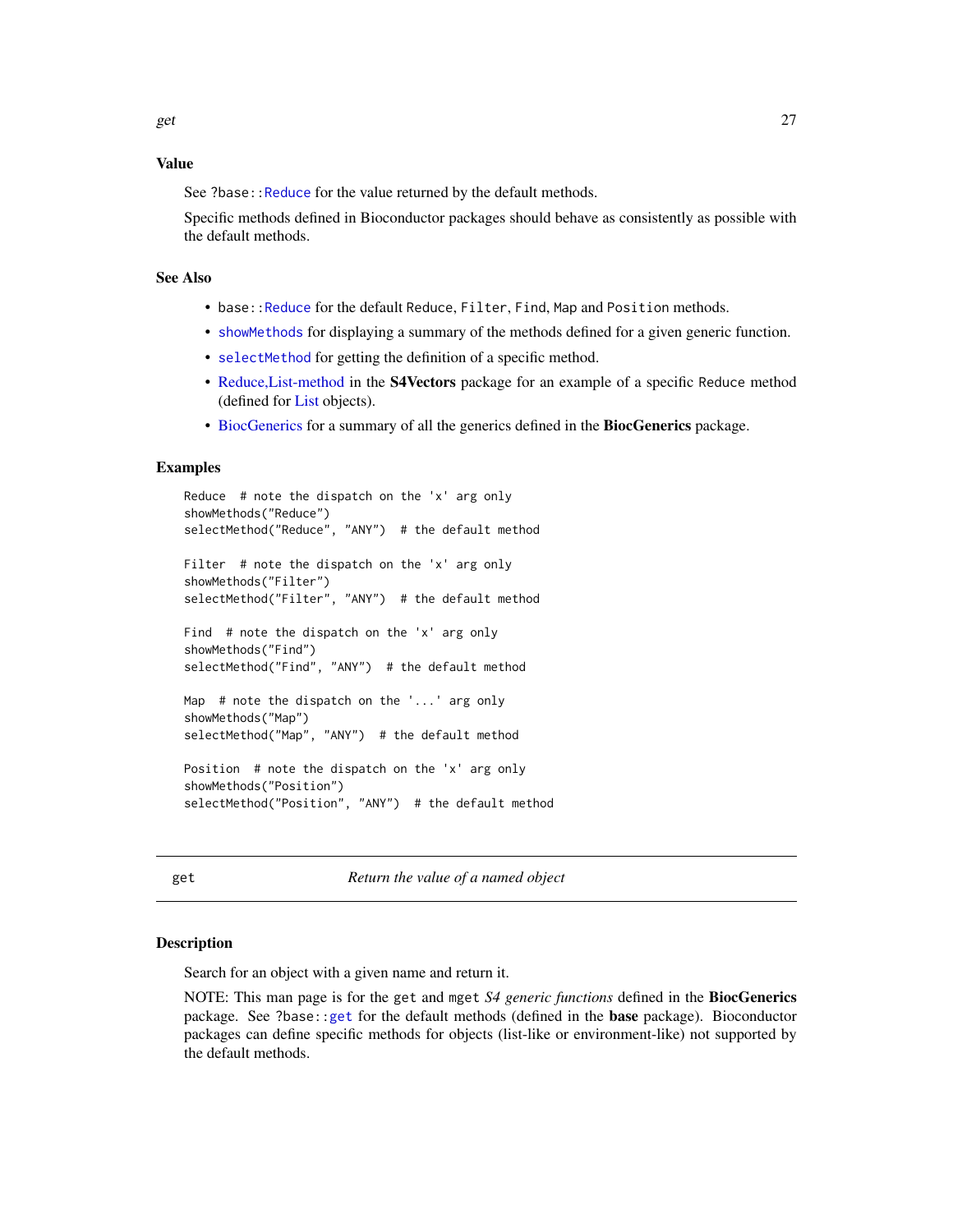# Usage

```
get(x, pos=-1, envir=as.environment(pos), mode="any", inherits=TRUE)
mget(x, envir, mode="any", ifnotfound, inherits=FALSE)
```
#### **Arguments**

| $\mathsf{x}$                    | For get: A variable name (or, more generally speaking, a key), given as a single<br>string. |
|---------------------------------|---------------------------------------------------------------------------------------------|
|                                 | For mget: A vector of variable names (or keys).                                             |
| envir                           | Where to look for the key(s). Typically a list-like or environment-like object.             |
| pos, mode, inherits, ifnotfound |                                                                                             |
|                                 | See ?base:: get for a description of these arguments.                                       |

# Details

See ?base:: get for details about the default methods.

# Value

For get: The value corresponding to the specified key.

For mget: The list of values corresponding to the specified keys. The returned list must have one element per key, and in the same order as in x.

See ?base:: get for the value returned by the default methods.

# See Also

- base:[:get](#page-26-1) for the default get and mget methods.
- [showMethods](#page-0-0) for displaying a summary of the methods defined for a given generic function.
- [selectMethod](#page-0-0) for getting the definition of a specific method.
- [get,ANY,Bimap,missing-method](#page-0-0) in the AnnotationDbi package for an example of a specific get method (defined for [Bimap](#page-0-0) objects).
- [BiocGenerics](#page-2-1) for a summary of all the generics defined in the BiocGenerics package.

```
get # note the dispatch on the 'x', 'pos' and 'envir' args only
showMethods("get")
selectMethod("get", c("ANY", "ANY", "ANY")) # the default method
mget # note the dispatch on the 'x' and 'envir' args only
showMethods("mget")
selectMethod("mget", c("ANY", "ANY")) # the default method
```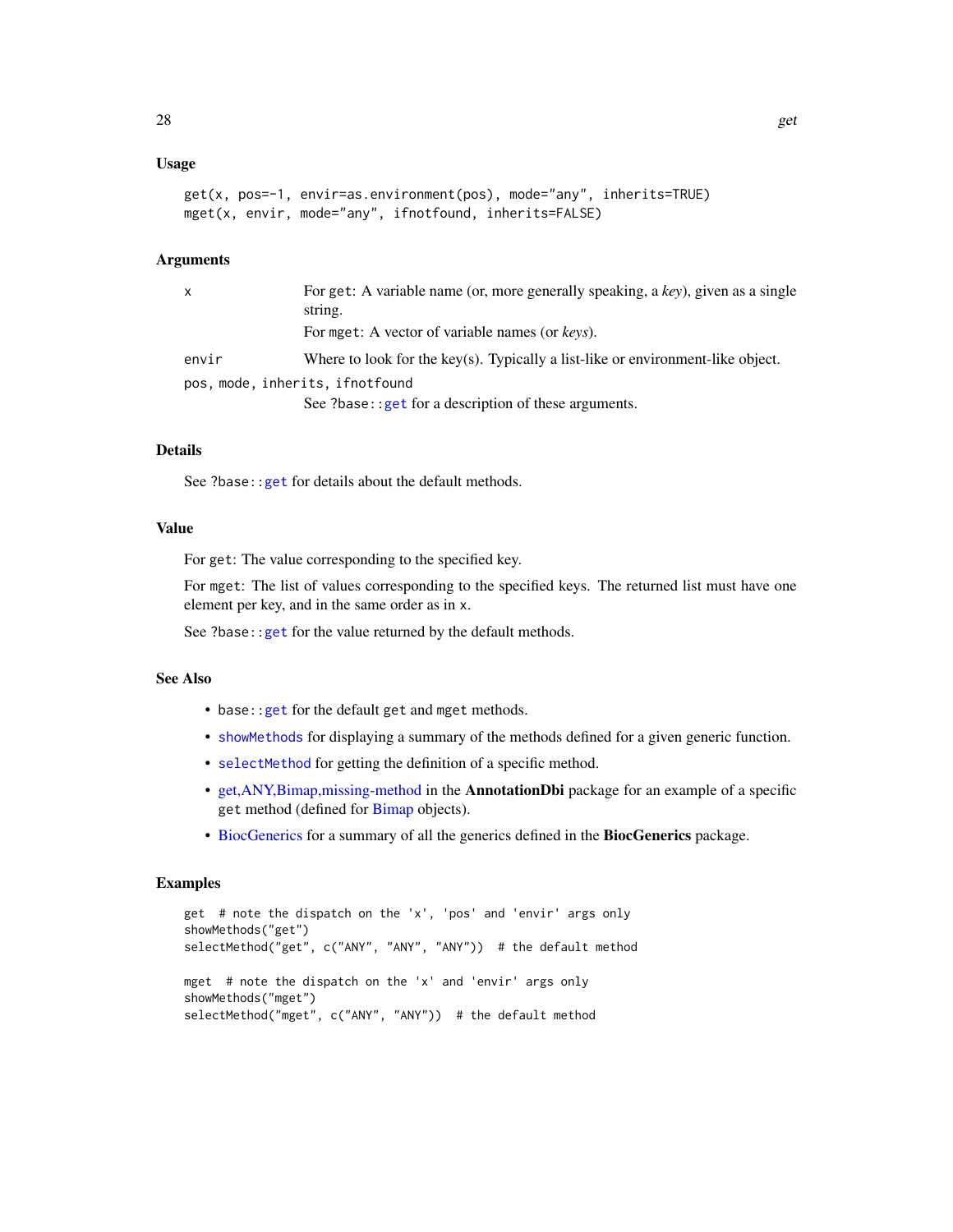<span id="page-28-2"></span><span id="page-28-1"></span><span id="page-28-0"></span>Search for matches to argument 'pattern' within each element of a character vector.

NOTE: This man page is for the grep and grepl *S4 generic functions* defined in the BiocGenerics package. See ?base:[:grep](#page-28-1) for the default methods (defined in the base package). Bioconductor packages can define specific methods for objects not supported by the default method.

# Usage

```
grep(pattern, x, ignore.case = FALSE, perl = FALSE, value = FALSE,
          fixed = FALSE, useBytes = FALSE, invert = FALSE)
grepl(pattern, x, ignore.case = FALSE, perl = FALSE,
          fixed = FALSE, useBytes = FALSE)
```
# **Arguments**

| pattern | The pattern for searching in x, such as a regular expression. |
|---------|---------------------------------------------------------------|
| X       | The character vector (in the general sense) to search.        |
|         | ignore.case, perl, value, fixed, useBytes, invert             |
|         | See ?base: : grep for a description of these arguments.       |

#### Value

See ?base:[:grep](#page-28-1) for the value returned by the default method.

Specific methods defined in Bioconductor packages should behave as consistently as possible with the default method.

# See Also

- base:[:grep](#page-28-1) for the default grep and grepl methods.
- [showMethods](#page-0-0) for displaying a summary of the methods defined for a given generic function.
- [selectMethod](#page-0-0) for getting the definition of a specific method.
- [BiocGenerics](#page-2-1) for a summary of all the generics defined in the BiocGenerics package.

```
grep # note the dispatch on 'pattern' and 'x' args only
showMethods("grep")
selectMethod("grep", "ANY") # the default method
```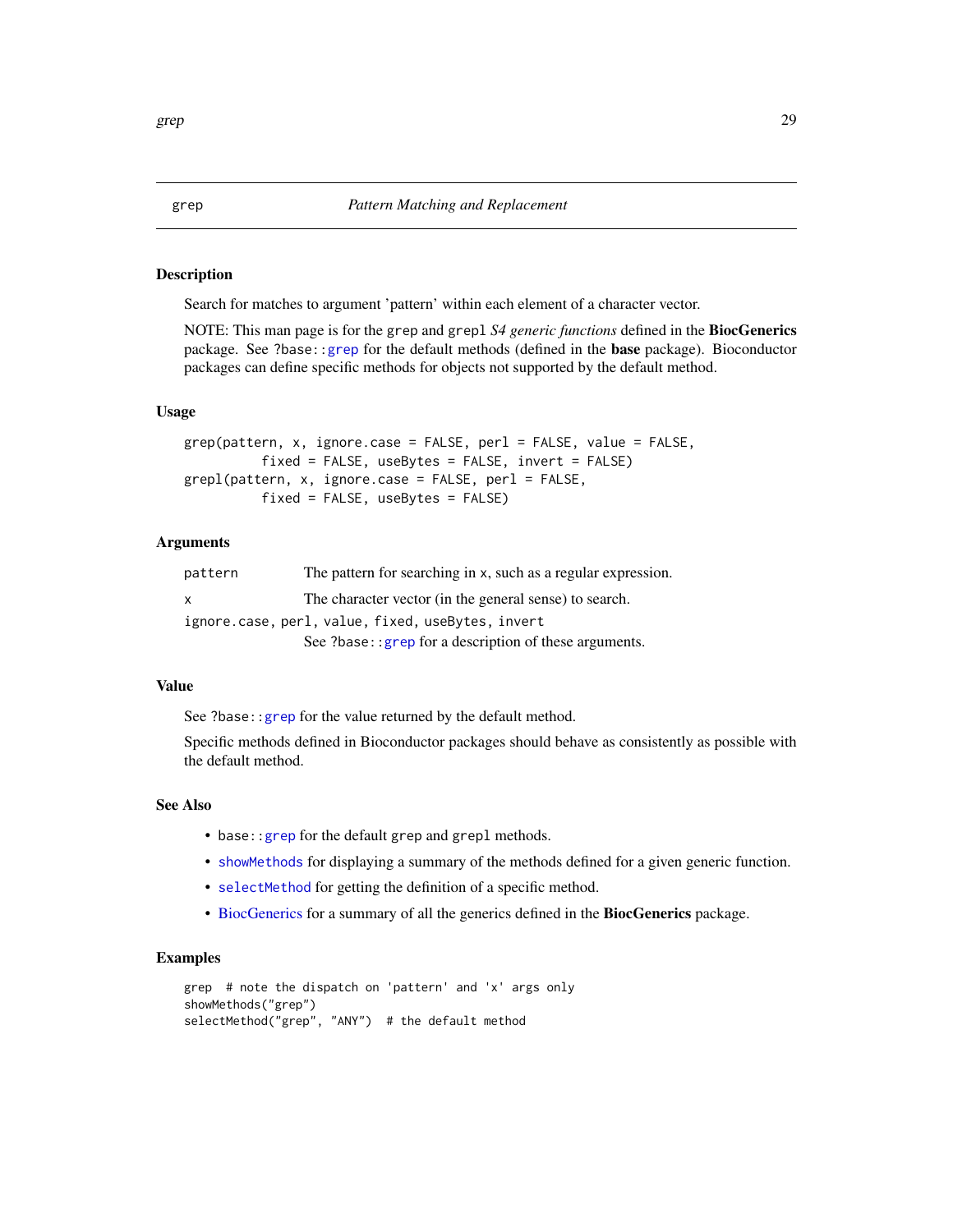<span id="page-29-1"></span><span id="page-29-0"></span>Creates a grid of colored or gray-scale rectangles with colors corresponding to the values in z. This can be used to display three-dimensional or spatial data aka *images*.

NOTE: This man page is for the image *S4 generic function* defined in the BiocGenerics package. See ?graphics:[:image](#page-29-1) for the default method (defined in the graphics package). Bioconductor packages can define specific methods for objects not supported by the default method.

#### Usage

 $image(x, \ldots)$ 

# Arguments

x, ... See ?graphics:[:image](#page-29-1).

# Details

See ?graphics:: image for the details.

Specific methods defined in Bioconductor packages should behave as consistently as possible with the default method.

# See Also

- graphics:[:image](#page-29-1) for the default image method.
- [showMethods](#page-0-0) for displaying a summary of the methods defined for a given generic function.
- [selectMethod](#page-0-0) for getting the definition of a specific method.
- [image,AffyBatch-method](#page-0-0) in the affy package for an example of a specific image method (defined for [AffyBatch](#page-0-0) objects).
- [BiocGenerics](#page-2-1) for a summary of all the generics defined in the BiocGenerics package.

```
image
showMethods("image")
selectMethod("image", "ANY") # the default method
library(affy)
showMethods("image")
## The image() method for AffyBatch objects:
selectMethod("image", "AffyBatch")
```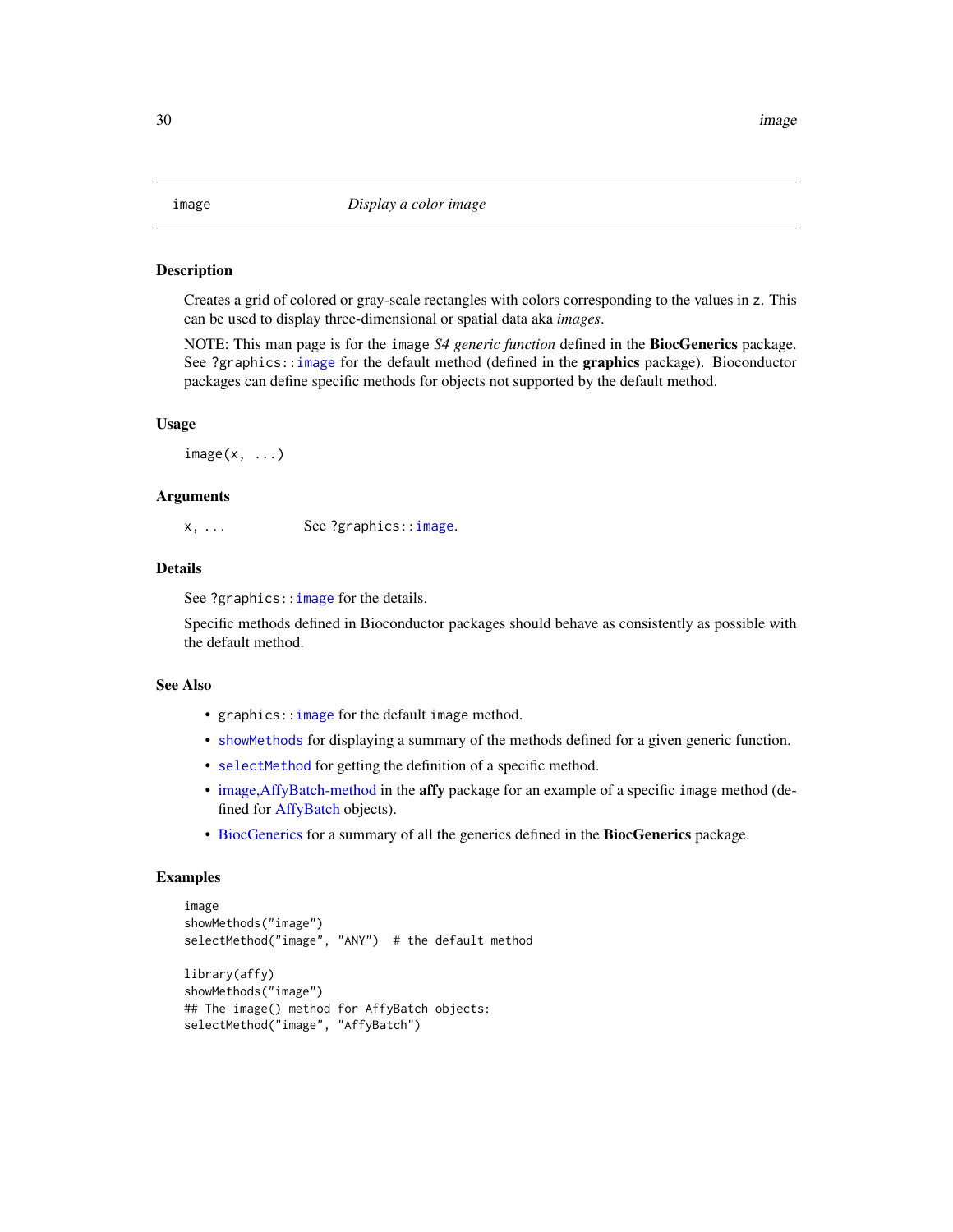Compute the interquartile range for a vector.

NOTE: This man page is for the IQR *S4 generic function* defined in the BiocGenerics package. See ?stats:: IQR for the default method (defined in the stats package). Bioconductor packages can define specific methods for objects not supported by the default method.

#### Usage

 $IQR(x, na.rm = FALSE, type = 7)$ 

# Arguments

x, na.rm, type See ?stats:[:IQR](#page-30-1).

# Value

See ?stats:: IQR for the value returned by the default method.

Specific methods defined in Bioconductor packages should behave as consistently as possible with the default method.

# See Also

- stats:: IQR for the default IQR method.
- [showMethods](#page-0-0) for displaying a summary of the methods defined for a given generic function.
- [selectMethod](#page-0-0) for getting the definition of a specific method.
- [BiocGenerics](#page-2-1) for a summary of all the generics defined in the BiocGenerics package.

```
IQR
showMethods("IQR")
selectMethod("IQR", "ANY") # the default method
```
<span id="page-30-1"></span><span id="page-30-0"></span>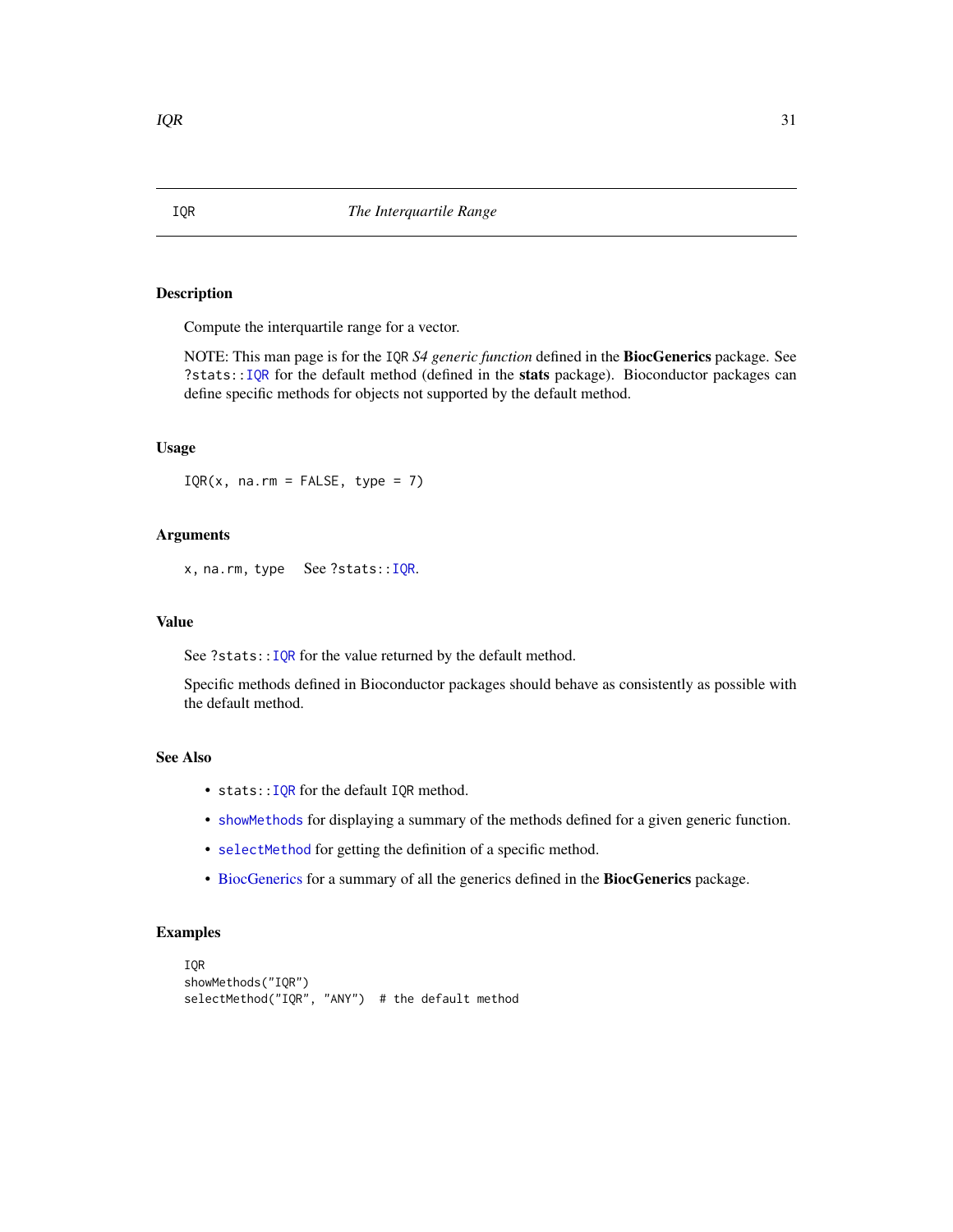Test if a vector-like object is not sorted, without the cost of sorting it.

NOTE: This man page is for the is.unsorted *S4 generic function* defined in the BiocGenerics package. See ?base:[:is.unsorted](#page-31-1) for the default method (defined in the **base** package). Bioconductor packages can define specific methods for objects (typically vector-like) not supported by the default method.

#### Usage

```
is.unsorted(x, na.rm=FALSE, strictly=FALSE, ...)
```
# Arguments

| $\times$        | A vector-like object.                                                                                 |
|-----------------|-------------------------------------------------------------------------------------------------------|
| na.rm, strictly |                                                                                                       |
|                 | See ?base:: is. unsorted for a description of these arguments.                                        |
| $\cdot$         | Additional arguments, for use in specific methods.                                                    |
|                 | Note that base:: is unsorted (the default method) only takes the x, na.rm,<br>and strictly arguments. |

# Value

See ?base:: is.unsorted for the value returned by the default method.

Specific methods defined in Bioconductor packages should behave as consistently as possible with the default method.

# Note

#### TO DEVELOPERS:

The is.unsorted method for specific vector-like objects should adhere to the same underlying order used by the [order](#page-40-1), [sort](#page-57-1), and [rank](#page-48-1) methods for the same objects.

# See Also

- base:[:is.unsorted](#page-31-1) for the default is.unsorted method.
- [showMethods](#page-0-0) for displaying a summary of the methods defined for a given generic function.
- [selectMethod](#page-0-0) for getting the definition of a specific method.
- [is.unsorted,GenomicRanges-method](#page-0-0) in the GenomicRanges package for an example of a specific is.unsorted method (defined for [GenomicRanges](#page-0-0) objects).
- [BiocGenerics](#page-2-1) for a summary of all the generics defined in the BiocGenerics package.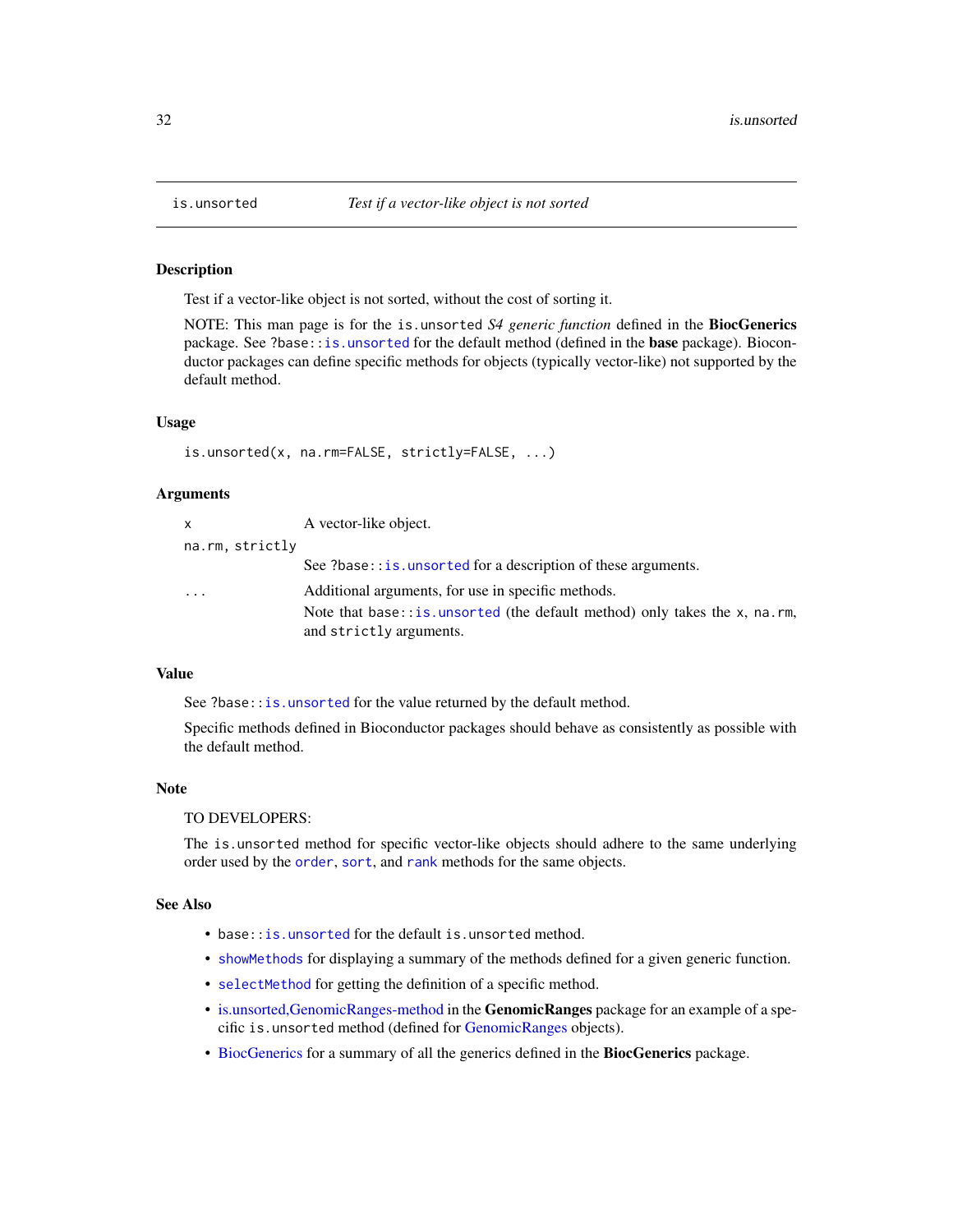#### <span id="page-32-0"></span>lapply 33

# Examples

```
is.unsorted # note the dispatch on the 'x' arg only
showMethods("is.unsorted")
selectMethod("is.unsorted", "ANY") # the default method
```
<span id="page-32-1"></span>lapply *Apply a function over a list-like or vector-like object*

# <span id="page-32-2"></span>Description

lapply returns a list of the same length as X, each element of which is the result of applying FUN to the corresponding element of X.

sapply is a user-friendly version and wrapper of lapply by default returning a vector, matrix or, if simplify="array", an array if appropriate, by applying simplify2array(). sapply(x, f, simplify=FALSE, USE.NAMES=FALSE) is the same as lapply(x, f).

NOTE: This man page is for the lapply and sapply *S4 generic functions* defined in the Bioc-Generics package. See ?base:[:lapply](#page-32-1) for the default methods (defined in the base package). Bioconductor packages can define specific methods for objects (typically list-like or vector-like) not supported by the default methods.

#### Usage

 $l$ apply(X, FUN,  $\ldots$ ) sapply(X, FUN, ..., simplify=TRUE, USE.NAMES=TRUE)

# Arguments

X A list-like or vector-like object. FUN, ..., simplify, USE.NAMES See ?base::Lapply for a description of these arguments.

#### Value

See ?base:: lapply for the value returned by the default methods.

Specific methods defined in Bioconductor packages should behave as consistently as possible with the default methods. In particular, lapply and sapply(simplify=FALSE) should always return a list.

#### See Also

- base:[:lapply](#page-32-1) for the default lapply and sapply methods.
- [showMethods](#page-0-0) for displaying a summary of the methods defined for a given generic function.
- [selectMethod](#page-0-0) for getting the definition of a specific method.
- [lapply,List-method](#page-0-0) in the S4Vectors package for an example of a specific lapply method (defined for [List](#page-0-0) objects).
- [BiocGenerics](#page-2-1) for a summary of all the generics defined in the BiocGenerics package.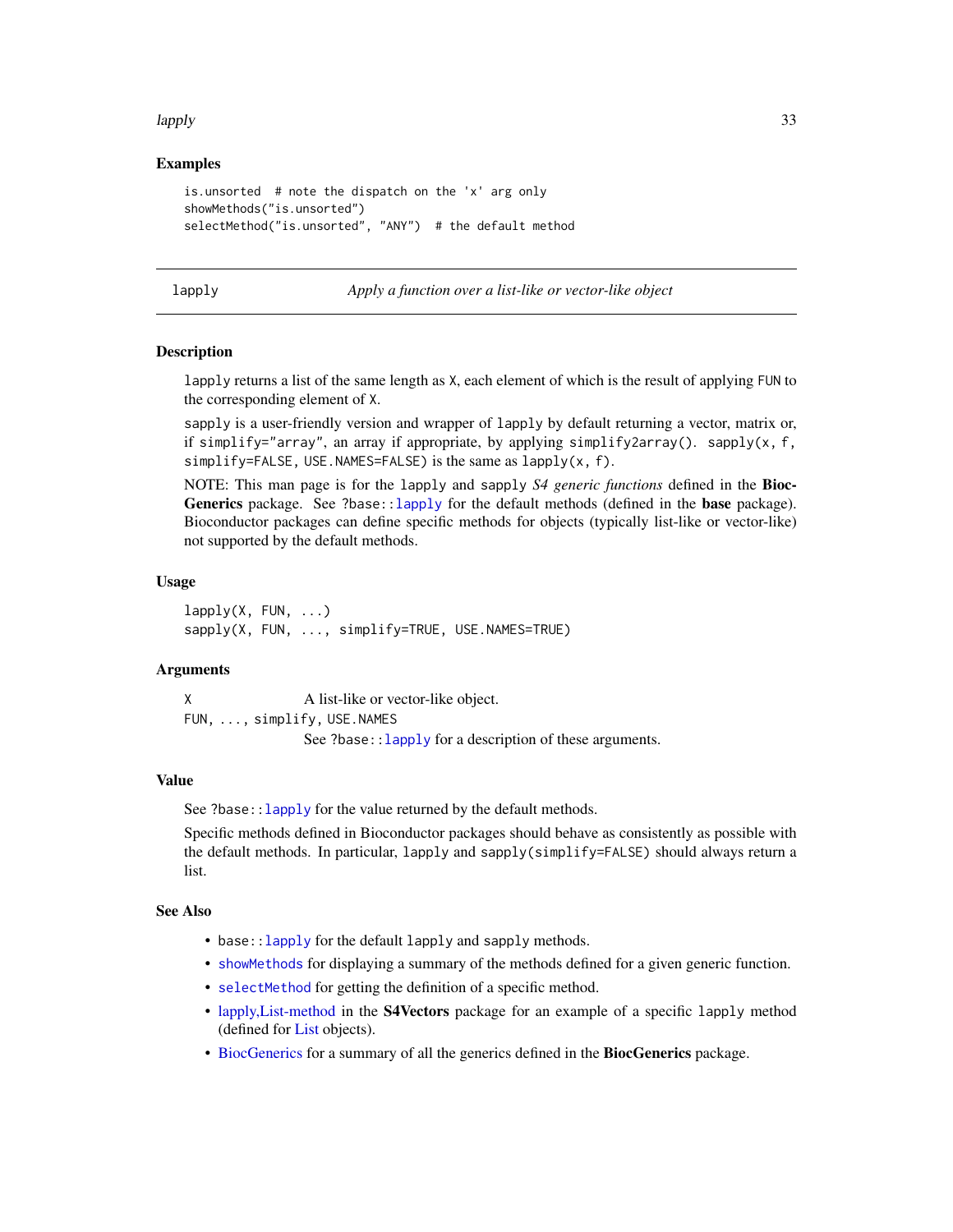# Examples

```
lapply # note the dispatch on the 'X' arg only
showMethods("lapply")
selectMethod("lapply", "ANY") # the default method
sapply # note the dispatch on the 'X' arg only
showMethods("sapply")
selectMethod("sapply", "ANY") # the default method
```
# <span id="page-33-1"></span>mad *Median Absolute Deviation*

#### Description

Compute the median absolute deviation for a vector, dispatching only on the first argument, x.

NOTE: This man page is for the mad *S4 generic function* defined in the BiocGenerics package. See ?stats:[:mad](#page-33-1) for the default method (defined in the stats package). Bioconductor packages can define specific methods for objects not supported by the default method.

# Usage

```
mad(x, center = median(x), constant = 1.4826,na.rm = FALSE, low = FALSE, high = FALSE)
```
#### Arguments

x, center, constant, na.rm, [low,](#page-33-1) high See ?stats::mad.

#### Value

See ?stats:[:mad](#page-33-1) for the value returned by the default method.

Specific methods defined in Bioconductor packages should behave as consistently as possible with the default method.

# See Also

- stats: : mad for the default mad method.
- [showMethods](#page-0-0) for displaying a summary of the methods defined for a given generic function.
- [selectMethod](#page-0-0) for getting the definition of a specific method.
- [BiocGenerics](#page-2-1) for a summary of all the generics defined in the BiocGenerics package.

```
mad
showMethods("mad")
selectMethod("mad", "ANY") # the default method
```
<span id="page-33-0"></span>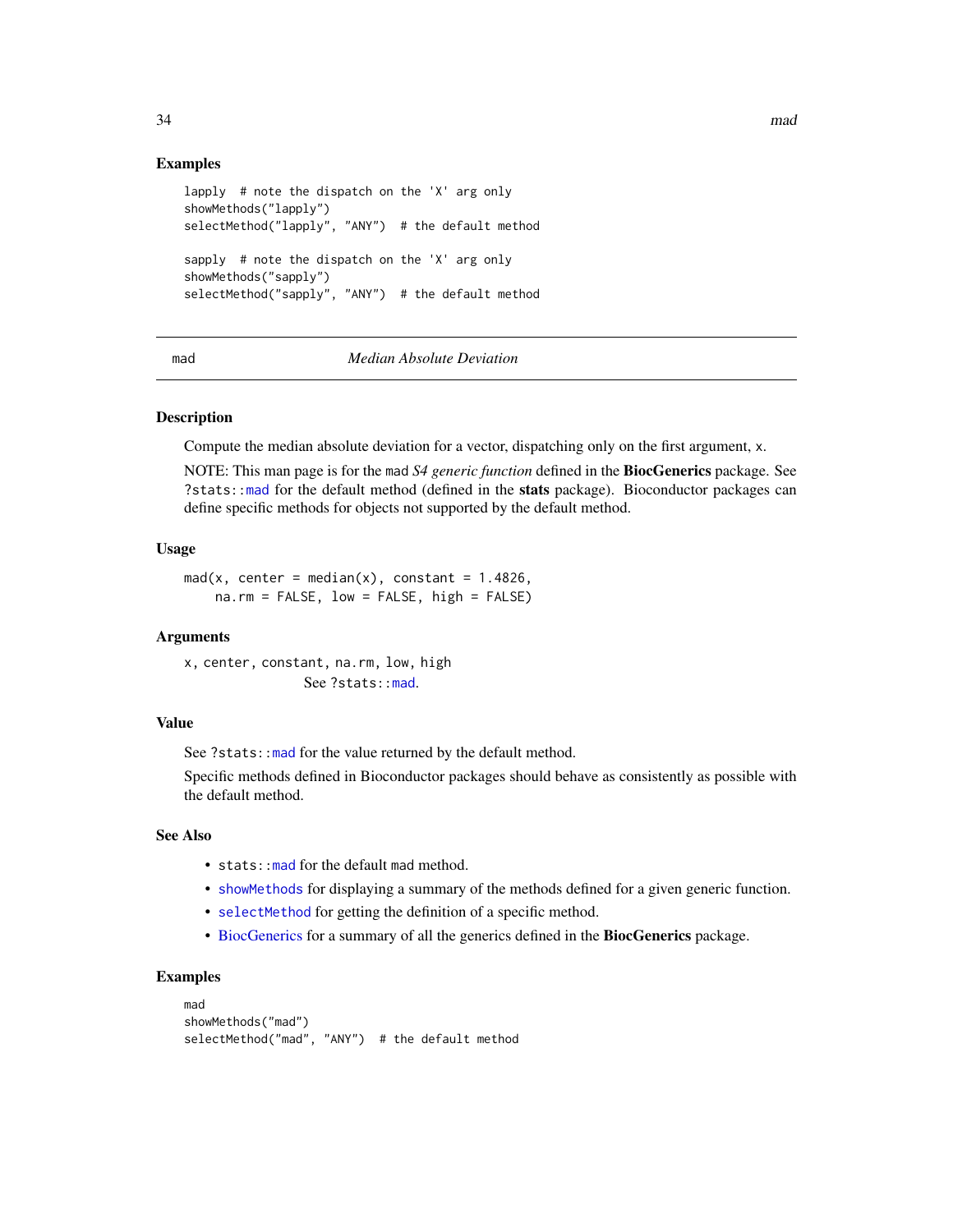<span id="page-34-1"></span><span id="page-34-0"></span>

mapply is a multivariate version of [sapply](#page-32-2). mapply applies FUN to the first elements of each ... argument, the second elements, the third elements, and so on. Arguments are recycled if necessary.

NOTE: This man page is for the mapply *S4 generic function* defined in the BiocGenerics package. See ?base:[:mapply](#page-34-1) for the default method (defined in the **base** package). Bioconductor packages can define specific methods for objects (typically list-like or vector-like) not supported by the default methods.

#### Usage

```
mapply(FUN, ..., MoreArgs=NULL, SIMPLIFY=TRUE, USE.NAMES=TRUE)
```
#### Arguments

FUN, MoreArgs, SIMPLIFY, US[E.NAMES](#page-34-1) See ?base::mapply for a description of these arguments. ... One or more list-like or vector-like objects of strictly positive length, or all of zero length.

# Value

See ?base:: mapply for the value returned by the default method.

Specific methods defined in Bioconductor packages should behave as consistently as possible with the default method.

# See Also

- base:: mapply for the default mapply method.
- [showMethods](#page-0-0) for displaying a summary of the methods defined for a given generic function.
- [selectMethod](#page-0-0) for getting the definition of a specific method.
- [BiocGenerics](#page-2-1) for a summary of all the generics defined in the BiocGenerics package.

```
mapply # note the dispatch on the '...' arg only
showMethods("mapply")
selectMethod("mapply", "ANY") # the default method
```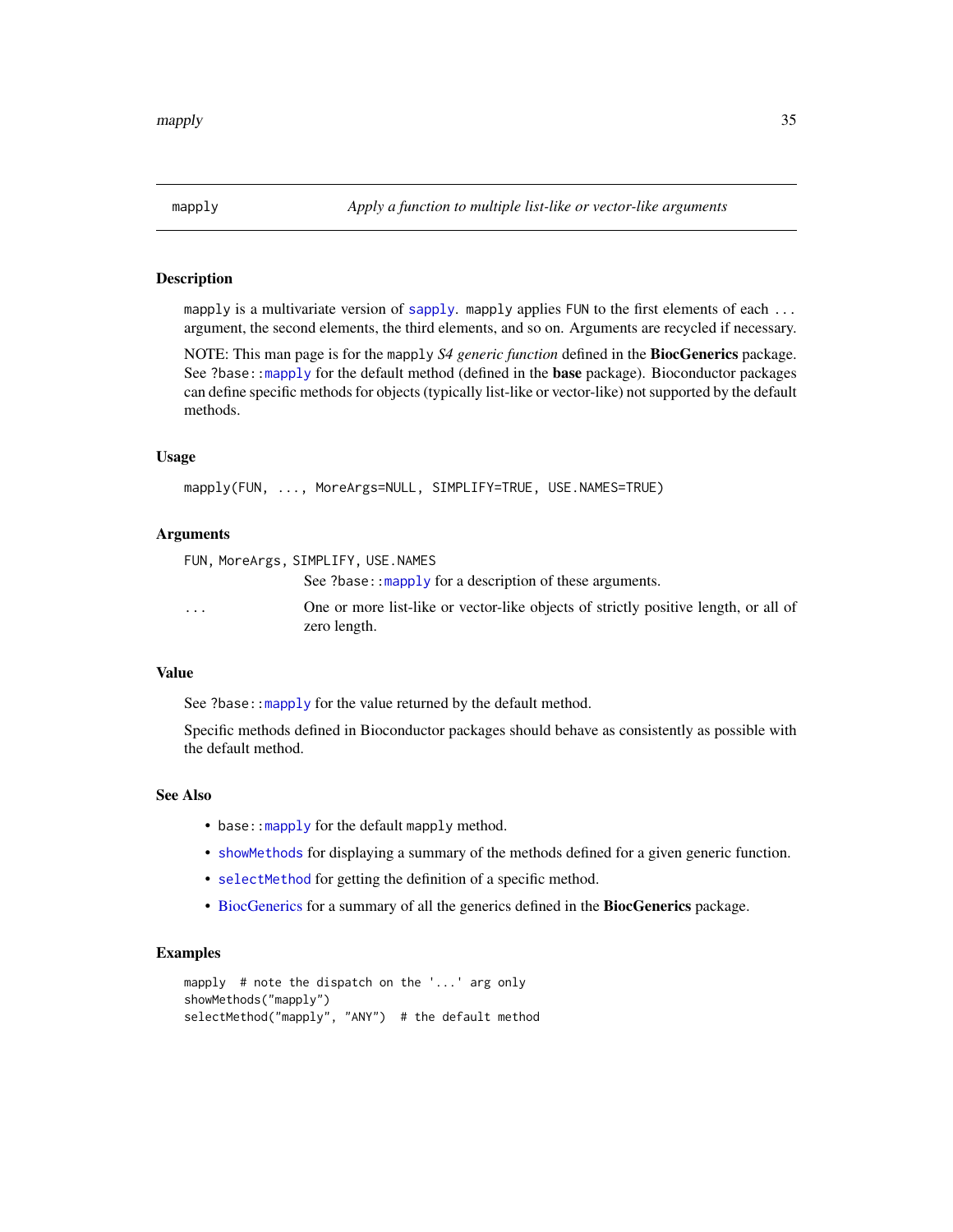<span id="page-35-2"></span><span id="page-35-1"></span><span id="page-35-0"></span>match returns a vector of the positions of (first) matches of its first argument in its second.

%in% is a binary operator that returns a logical vector of the length of its left operand indicating if the elements in it have a match or not.

NOTE: This man page is for the match and %in% *S4 generic functions* defined in the BiocGenerics package. See ?base:[:match](#page-35-1) for the default methods (defined in the base package). Bioconductor packages can define specific methods for objects (typically vector-like) not supported by the default methods.

# Usage

```
match(x, table, nomatch=NA_integer_, incomparables=NULL, ...)
```
x %in% table

# Arguments

| x. table                | Vector-like objects (typically of the same class, but not necessarily). |
|-------------------------|-------------------------------------------------------------------------|
| nomatch, incomparables  |                                                                         |
|                         | See ?base:: match for a description of these arguments.                 |
| $\cdot$ $\cdot$ $\cdot$ | Additional arguments, for use in specific methods.                      |

# Value

The same as the default methods (see ?base:[:match](#page-35-1) for the value returned by the default methods).

Specific methods defined in Bioconductor packages should behave as consistently as possible with the default methods.

### Note

The default base:[:match](#page-35-1) method (defined in the **base** package) doesn't have the ... argument. We've added it to the generic function defined in the **BiocGenerics** package in order to allow specific methods to support additional arguments if needed.

# See Also

- base:: match for the default match and %in% methods.
- [showMethods](#page-0-0) for displaying a summary of the methods defined for a given generic function.
- [selectMethod](#page-0-0) for getting the definition of a specific method.
- match, Hits, Hits-method and %in%, Rle, ANY-method in the **S4Vectors** package for examples of specific match and %in% methods (defined for [Hits](#page-0-0) and [Rle](#page-0-0) objects, respectively).
- [BiocGenerics](#page-2-1) for a summary of all the generics defined in the BiocGenerics package.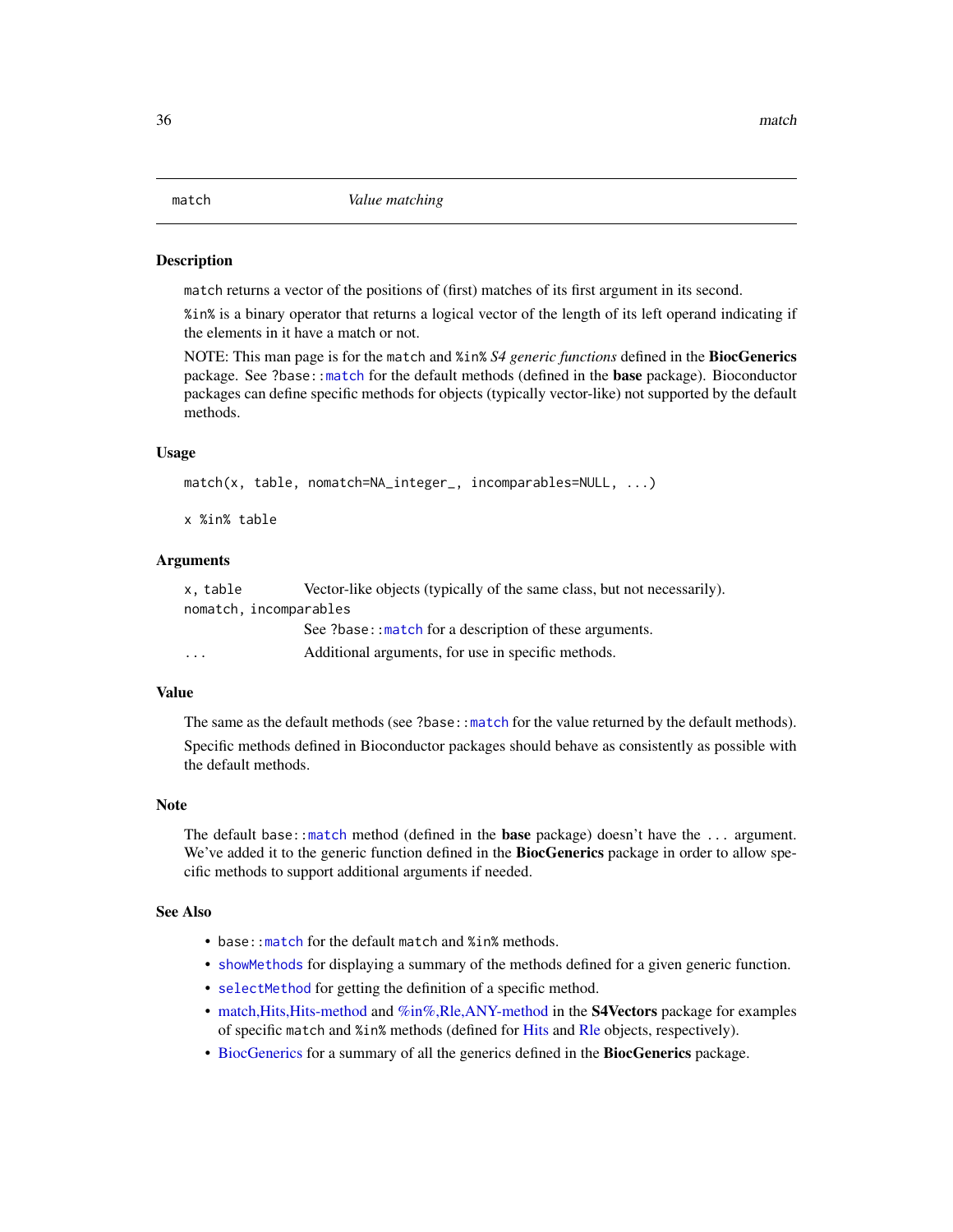#### $m$ ean  $37$

# Examples

```
match # note the dispatch on the 'x' and 'table' args only
showMethods("match")
`selectMethod("match", c("ANY", "ANY")) # the default method
 howMe<br>elect<br>%in%`
showMethods("%in%")
selectMethod("%in%", c("ANY", "ANY")) # the default method
```
<span id="page-36-0"></span>mean *Arithmetic Mean*

# **Description**

Generic function for the (trimmed) arithmetic mean.

NOTE: This man page is for the mean *S4 generic function* defined in the BiocGenerics package. See ?base:[:mean](#page-36-0) for the default method (defined in the **base** package). Bioconductor packages can define specific methods for objects (typically vector-like) not supported by the default method.

## Usage

 $mean(x, \ldots)$ 

## Arguments

|          | typically a vector-like object |
|----------|--------------------------------|
| $\cdots$ | see mean                       |

## Value

See ?base:: mean for the value returned by the default method.

Specific methods defined in Bioconductor packages will typically return an object of the same class as the input object.

## See Also

- base:: mean for the default mean method.
- [showMethods](#page-0-0) for displaying a summary of the methods defined for a given generic function.
- [selectMethod](#page-0-0) for getting the definition of a specific method.
- [mean,Rle-method](#page-0-0) in the S4Vectors package for an example of a specific mean method (defined for [Rle](#page-0-0) objects).
- [BiocGenerics](#page-2-0) for a summary of all the generics defined in the BiocGenerics package.

```
mean
showMethods("mean")
selectMethod("mean", "ANY") # the default method
```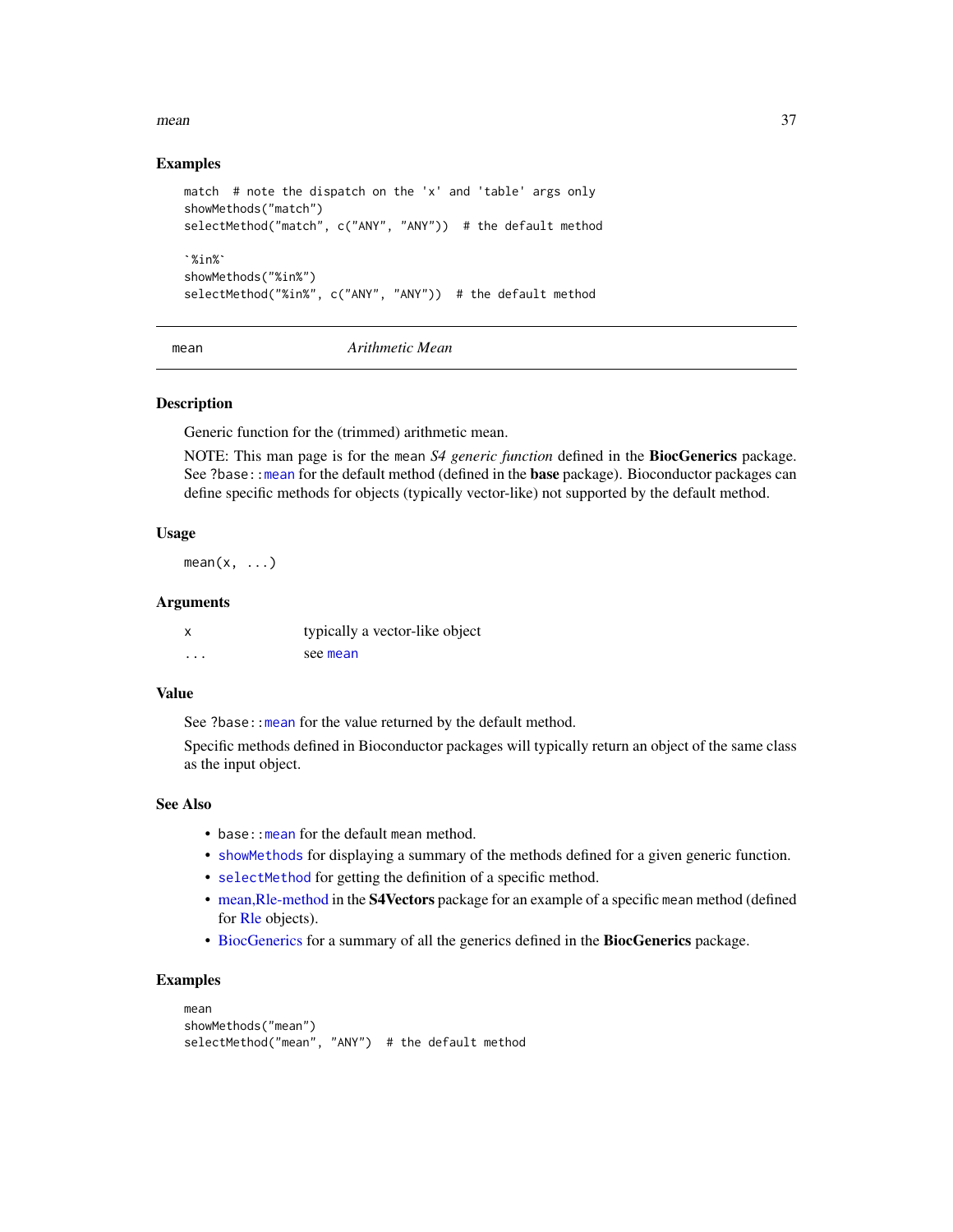A generic function which normalizes an object containing microarray data or other data. Normalization is intended to remove from the intensity measures any systematic trends which arise from the microarray technology rather than from differences between the probes or between the target RNA samples hybridized to the arrays.

## Usage

```
normalize(object, ...)
```
## Arguments

| object   | A data object, typically containing microarray data. |
|----------|------------------------------------------------------|
| $\cdots$ | Additional arguments, for use in specific methods.   |

#### Value

An object containing the normalized data.

## See Also

- [showMethods](#page-0-0) for displaying a summary of the methods defined for a given generic function.
- [selectMethod](#page-0-0) for getting the definition of a specific method.
- [normalize,AffyBatch-method](#page-0-0) in the affy package and [normalize,MSnExp-method](#page-0-0) in the MSnbase package for examples of specific normalize methods (defined for [AffyBatch](#page-0-0) and [MSnExp](#page-0-0) objects, respectively).
- [BiocGenerics](#page-2-0) for a summary of all the generics defined in the BiocGenerics package.

```
normalize
showMethods("normalize")
library(affy)
showMethods("normalize")
```

```
selectMethod("normalize", "AffyBatch")
```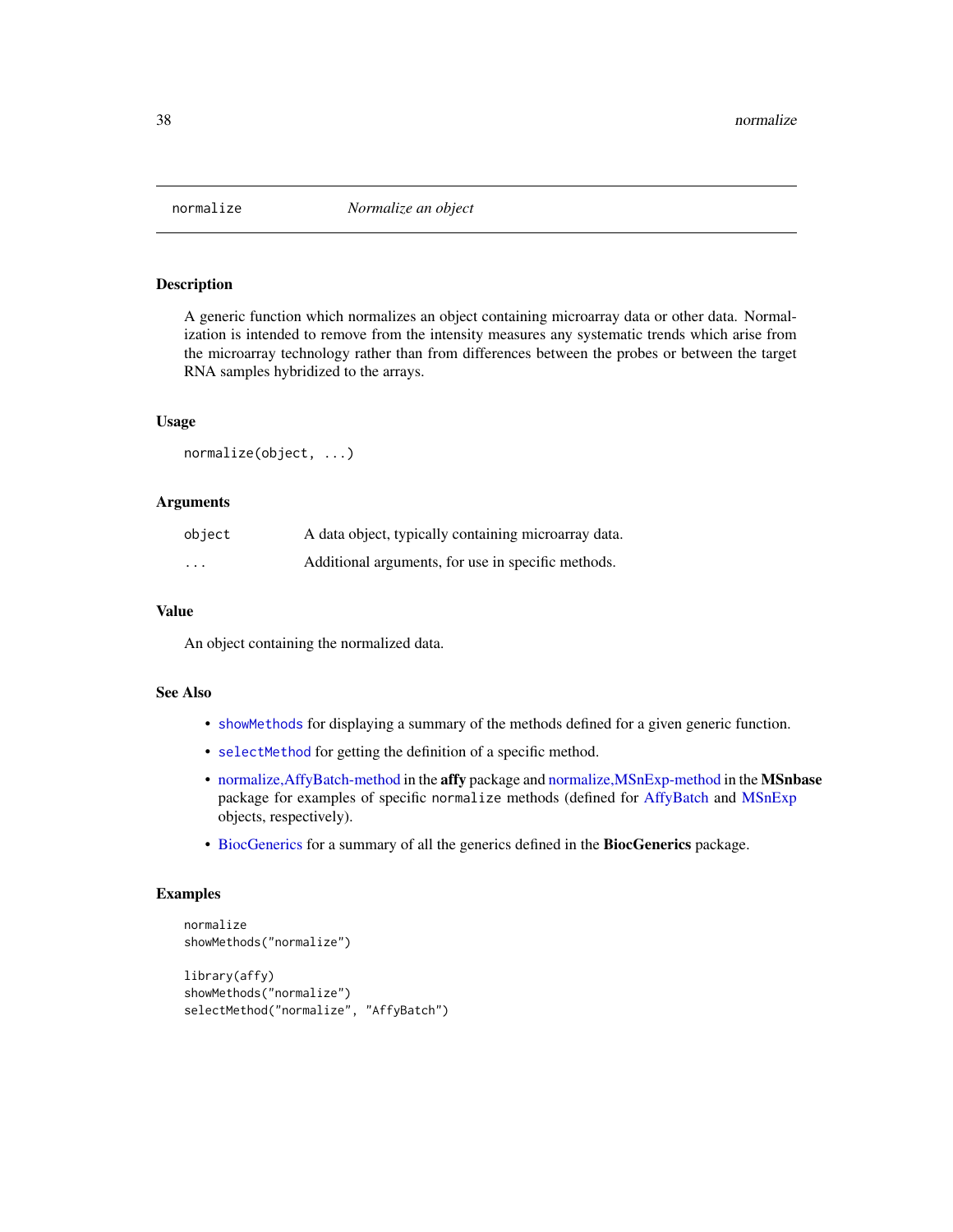<span id="page-38-1"></span><span id="page-38-0"></span>Return the number of rows or columns present in an array-like object.

NOTE: This man page is for the nrow, ncol, NROW and NCOL *S4 generic functions* defined in the BiocGenerics package. See ?base:[:nrow](#page-38-0) for the default methods (defined in the base package). Bioconductor packages can define specific methods for objects (typically matrix- or array-like) not supported by the default methods.

## Usage

nrow(x) ncol(x) NROW(x) NCOL(x)

# Arguments

x A matrix- or array-like object.

#### Value

A single integer or NULL.

Specific methods defined in Bioconductor packages should behave as consistently as possible with the default methods.

# See Also

- base:: nrow for the default nrow, ncol, NROW and NCOL methods.
- [showMethods](#page-0-0) for displaying a summary of the methods defined for a given generic function.
- [selectMethod](#page-0-0) for getting the definition of a specific method.
- [nrow,DataFrame-method](#page-0-0) in the **S4Vectors** package for an example of a specific nrow method (defined for [DataFrame](#page-0-0) objects).
- [BiocGenerics](#page-2-0) for a summary of all the generics defined in the BiocGenerics package.

```
nrow
showMethods("nrow")
selectMethod("nrow", "ANY") # the default method
ncol
showMethods("ncol")
selectMethod("ncol", "ANY") # the default method
```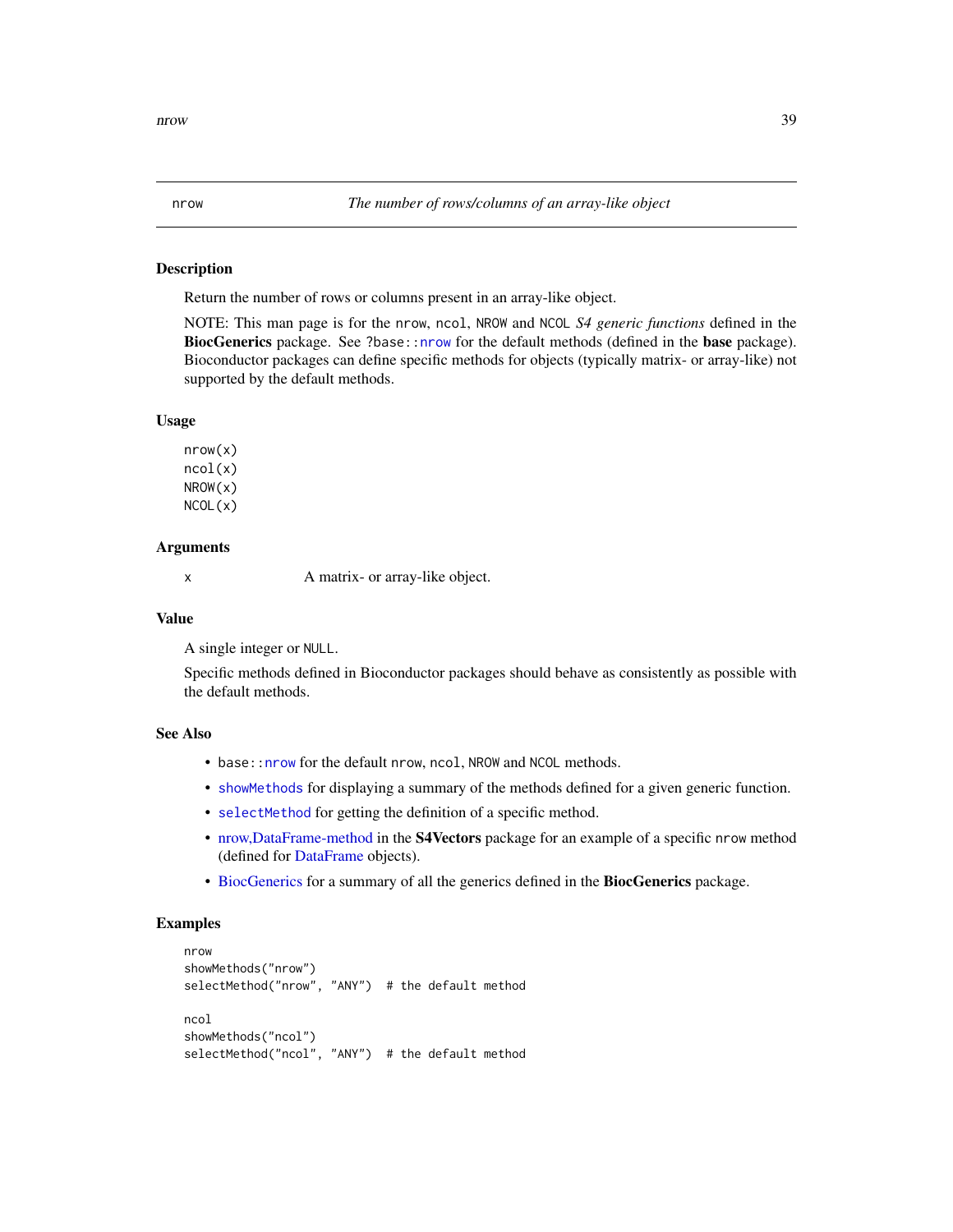```
NROW
showMethods("NROW")
selectMethod("NROW", "ANY") # the default method
NCOL
showMethods("NCOL")
selectMethod("NCOL", "ANY") # the default method
```
Ontology *Generic Ontology getter*

# Description

Get the Ontology of an object.

## Usage

Ontology(object)

# Arguments

object An object with an Ontology.

# See Also

- [showMethods](#page-0-0) for displaying a summary of the methods defined for a given generic function.
- [selectMethod](#page-0-0) for getting the definition of a specific method.
- [Ontology,GOTerms-method](#page-0-0) in the AnnotationDbi package for an example of a specific Ontology method (defined for [GOTerms](#page-0-0) objects).
- [BiocGenerics](#page-2-0) for a summary of all the generics defined in the BiocGenerics package.

```
Ontology
showMethods("Ontology")
library(AnnotationDbi)
showMethods("Ontology")
selectMethod("Ontology", "GOTerms")
```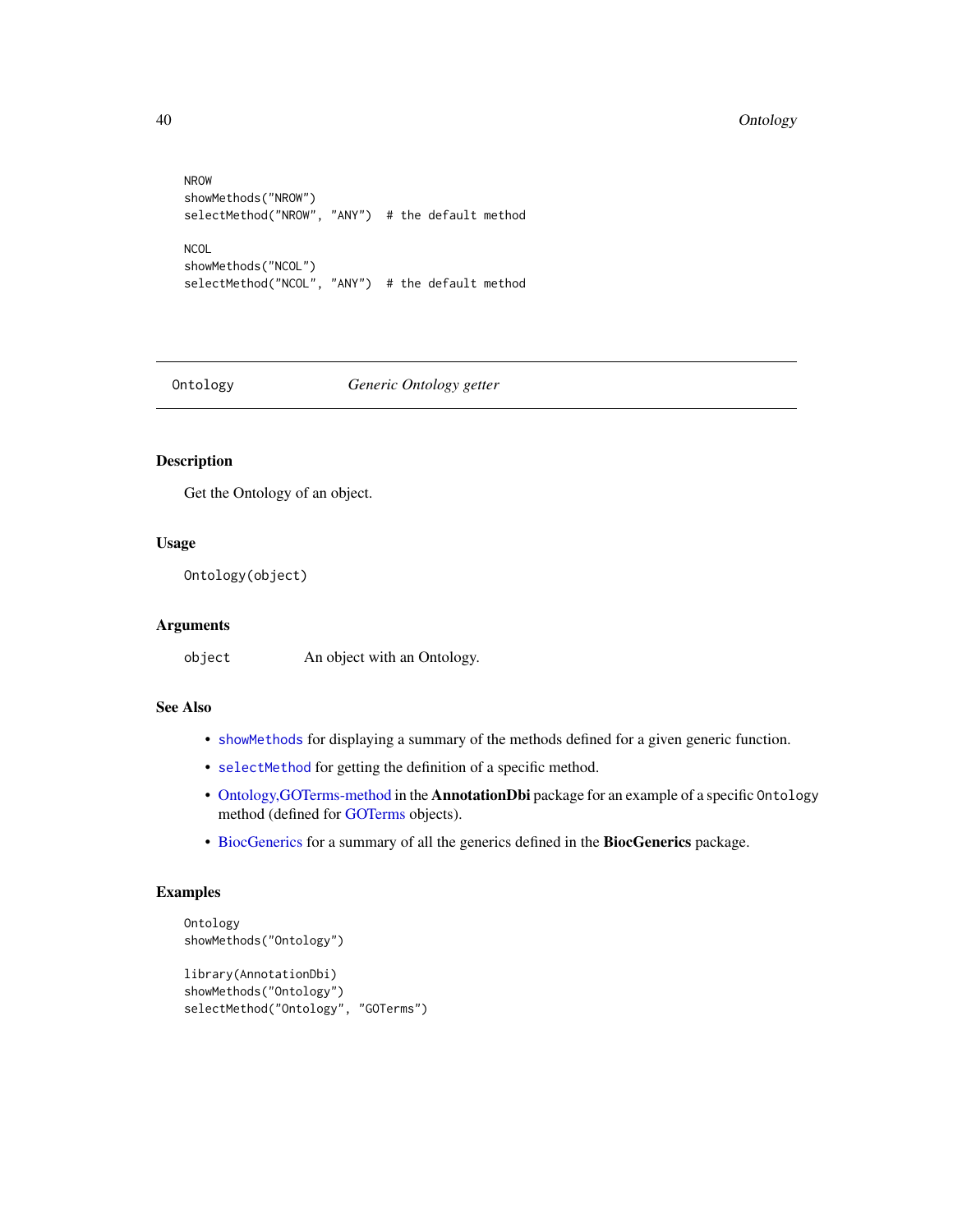<span id="page-40-0"></span>

order returns a permutation which rearranges its first argument into ascending or descending order, breaking ties by further arguments.

NOTE: This man page is for the order *S4 generic function* defined in the BiocGenerics package. See ?base:[:order](#page-40-0) for the default method (defined in the **base** package). Bioconductor packages can define specific methods for objects (typically vector-like) not supported by the default method.

#### Usage

order(..., na.last=TRUE, decreasing=FALSE, method=c("auto", "shell", "radix"))

#### Arguments

... One or more vector-like objects, all of the same length.

na.last, decreasing, method

See ?base:[:order](#page-40-0) for a description of these arguments.

#### Value

The default method (see ?base:[:order](#page-40-0)) returns an integer vector of length N where N is the common length of the input objects. This integer vector represents a permutation of N elements and can be used to rearrange the first argument in ... into ascending or descending order (by subsetting it).

Specific methods defined in Bioconductor packages should also return an integer vector representing a permutation of N elements.

#### **Note**

### TO DEVELOPERS:

Specific order methods should preferably be made "stable" for consistent behavior across platforms and consistency with base::order(). Note that C qsort() is *not* "stable" so order methods that use qsort() at the C-level need to ultimately break ties by position, which can easily be done by adding a little extra code at the end of the comparison function passed to qsort().

order(x, decreasing=TRUE) is *not* always equivalent to rev(order(x)).

[order](#page-40-0), [sort](#page-57-0), and [rank](#page-48-0) methods for specific vector-like objects should adhere to the same underlying order that should be conceptually defined as a binary relation on the set of all possible vector values. For completeness, this binary relation should also be incarnated by  $a \leq$  method.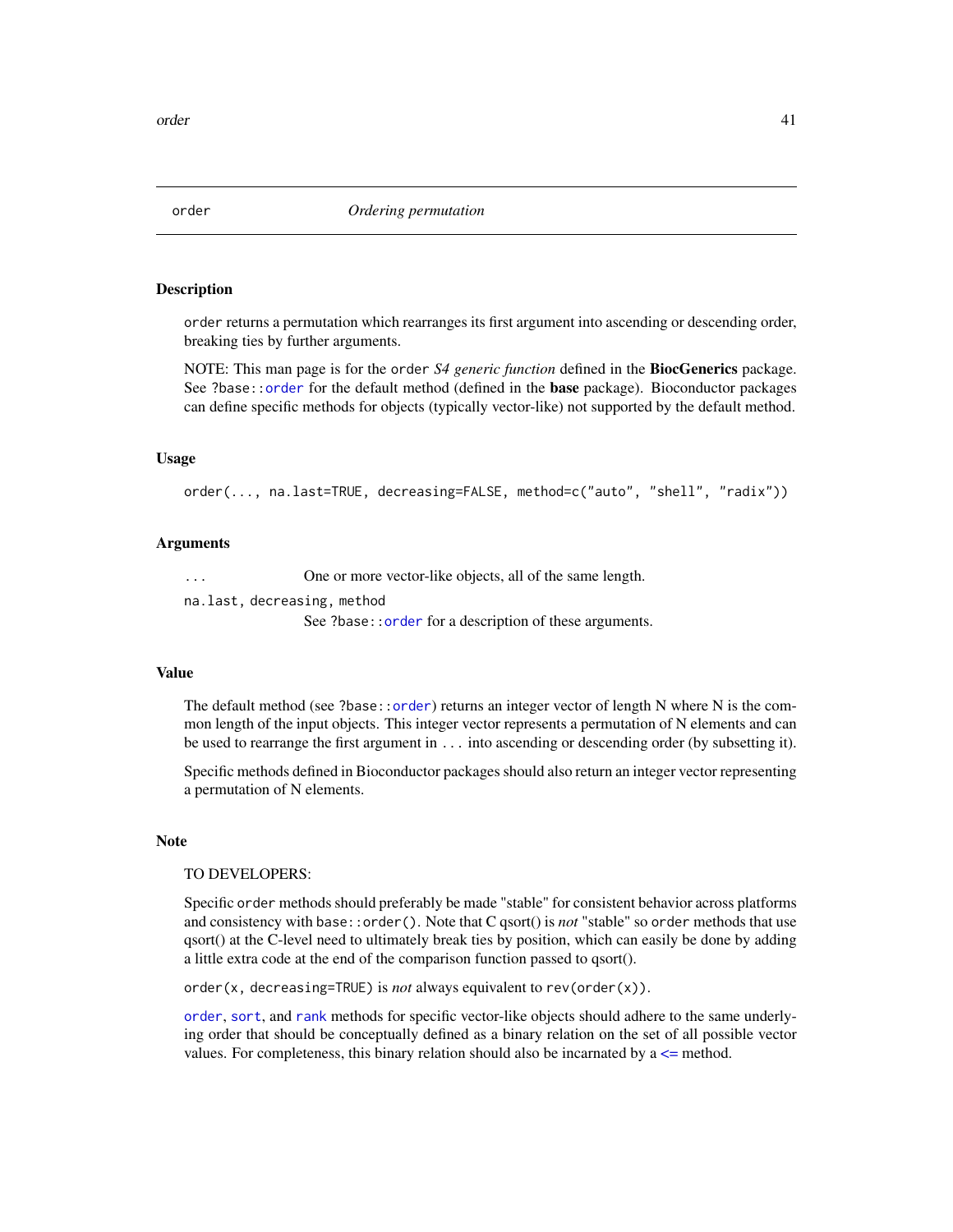# See Also

- base:: order for the default order method.
- [showMethods](#page-0-0) for displaying a summary of the methods defined for a given generic function.
- [selectMethod](#page-0-0) for getting the definition of a specific method.
- [order,IntegerRanges-method](#page-0-0) in the IRanges package for an example of a specific order method (defined for [IntegerRanges](#page-0-0) objects).
- [BiocGenerics](#page-2-0) for a summary of all the generics defined in the BiocGenerics package.

## Examples

```
order
showMethods("order")
selectMethod("order", "ANY") # the default method
```
organism\_species *Organism and species accessors*

# Description

Get or set the organism and/or species of an object.

#### Usage

```
organism(object)
organism(object) <- value
species(object)
```
species(object) <- value

#### Arguments

| object | An object to get or set the organism or species of. |
|--------|-----------------------------------------------------|
| value  | The organism or species to set on object.           |

#### Value

organism should return the *scientific name* (i.e. genus and species, or genus and species and subspecies) of the organism. Preferably in the format "Genus species" (e.g. "Homo sapiens") or "Genus species subspecies" (e.g. "Homo sapiens neanderthalensis").

species should of course return the species of the organism. Unfortunately there is a long history of misuse of this accessor in Bioconductor so its usage is now discouraged (starting with BioC 3.1).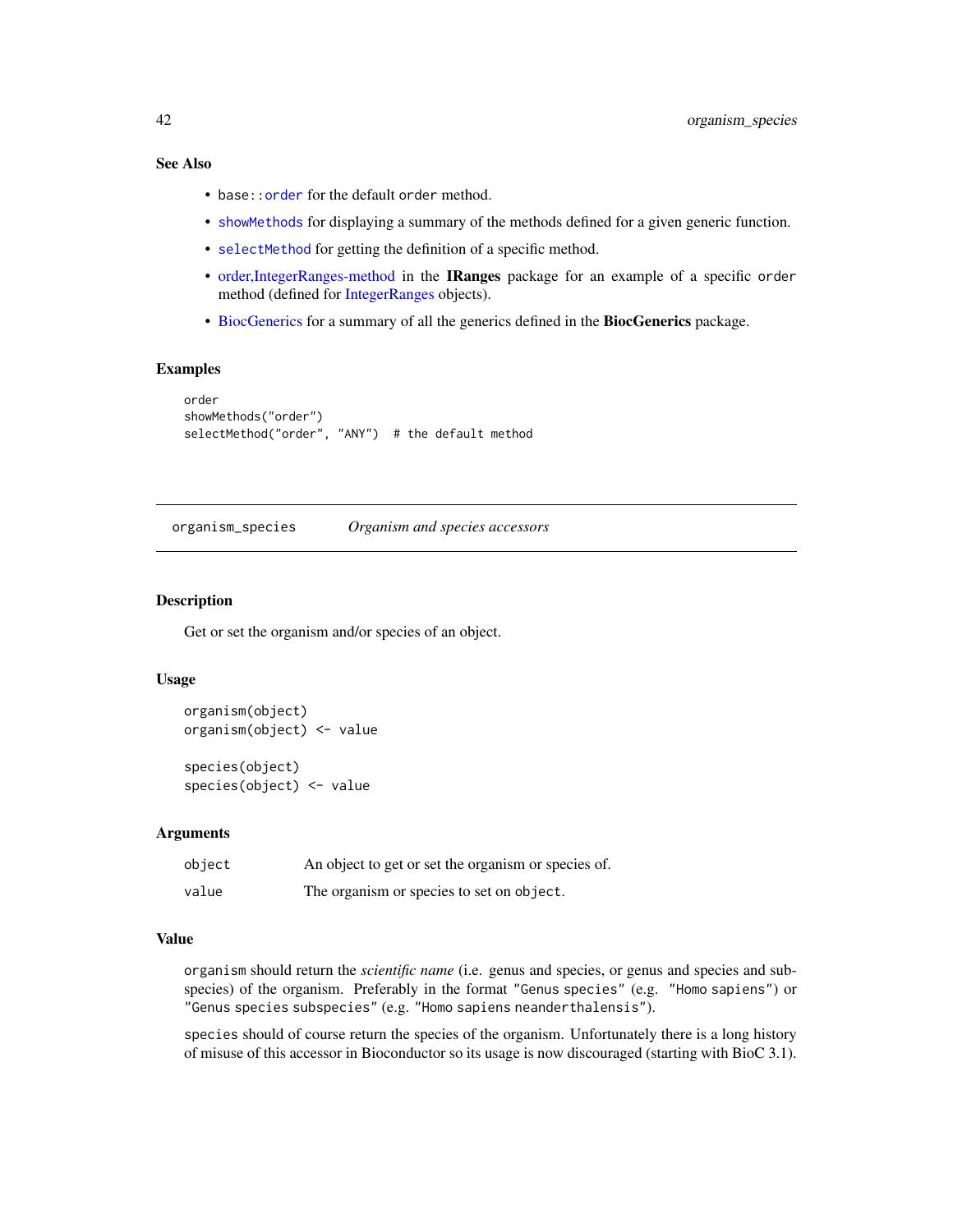## **Note**

## TO DEVELOPERS:

species has been historically misused in many places in Bioconductor and is redundant with organism. So implementing the species accessor is now discouraged (starting with BioC 3.1). The organism accessor (returning the *scientific name*) should be implemented instead.

## See Also

- [http://bioconductor.org/packages/release/BiocViews.html#\\_\\_\\_Organism](http://bioconductor.org/packages/release/BiocViews.html#___Organism) for browsing the annotation packages currently available in Bioconductor by organism.
- [showMethods](#page-0-0) for displaying a summary of the methods defined for a given generic function.
- [selectMethod](#page-0-0) for getting the definition of a specific method.
- [organism,character-method](#page-0-0) and [organism,chromLocation-method](#page-0-0) in the annotate package for examples of specific organism methods (defined for character and [chromLocation](#page-0-0) objects).
- [species,AnnotationDb-method](#page-0-0) in the AnnotationDbi package for an example of a specific species method (defined for [AnnotationDb](#page-0-0) objects).
- [BiocGenerics](#page-2-0) for a summary of all the generics defined in the BiocGenerics package.

```
## organism() getter:
organism
showMethods("organism")
library(annotate)
showMethods("organism")
selectMethod("organism", "character")
selectMethod("organism", "chromLocation")<br>## organism() setter:<br>`organism<-`
## organism() setter:
showMethods("organism<-")
## species() getter:
species
showMethods("species")
library(AnnotationDbi)
selectMethod("species", "AnnotationDb")<br>## species() setter:<br>`species<-`
## species() setter:
showMethods("species<-")
```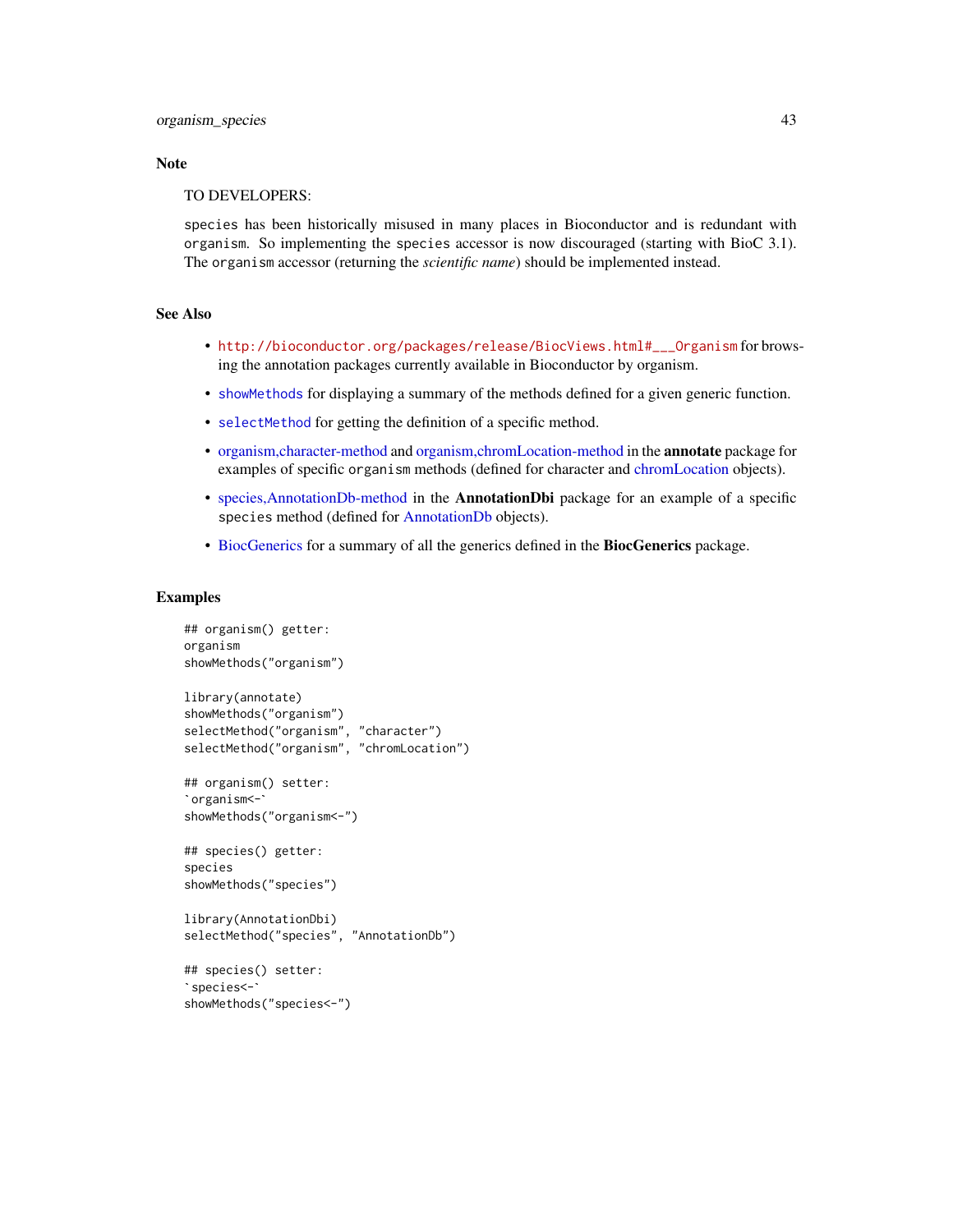<span id="page-43-0"></span>

paste concatenates vectors of strings or vector-like objects containing strings.

NOTE: This man page is for the paste *S4 generic function* defined in the BiocGenerics package. See ?base:[:paste](#page-43-0) for the default method (defined in the base package). Bioconductor packages can define specific methods for objects (typically vector-like objects containing strings) not supported by the default method.

# Usage

paste(..., sep=" ", collapse=NULL, recycle0=FALSE)

## Arguments

... One or more vector-like objects containing strings. sep, collapse, recycle0 See ?base:[:paste](#page-43-0) for a description of these arguments.

#### Value

See ?base:: paste for the value returned by the default method.

Specific methods defined in Bioconductor packages will typically return an object of the same class as the input objects.

## See Also

- base:: paste for the default paste method.
- [showMethods](#page-0-0) for displaying a summary of the methods defined for a given generic function.
- [selectMethod](#page-0-0) for getting the definition of a specific method.
- [paste,Rle-method](#page-0-0) in the S4Vectors package for an example of a specific paste method (defined for [Rle](#page-0-0) objects).
- [BiocGenerics](#page-2-0) for a summary of all the generics defined in the BiocGenerics package.

```
paste
showMethods("paste")
selectMethod("paste", "ANY") # the default method
```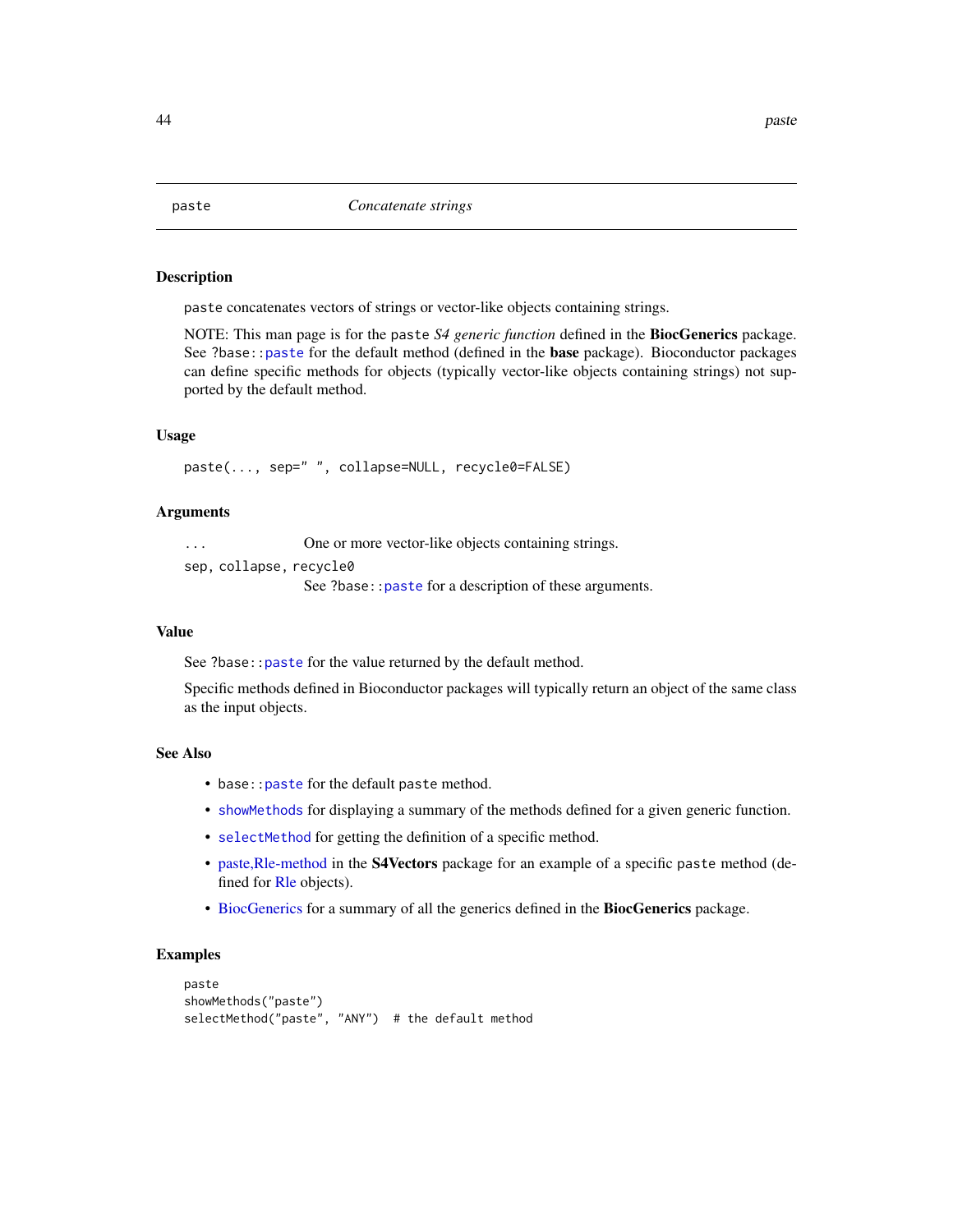<span id="page-44-0"></span>

Get or set the path of an object.

## Usage

```
path(object, ...)
path(object, ...) <- value
basename(path, ...)
basename(path, ...) <- value
dirname(path, ...)
dirname(path, ...) <- value
## The purpose of the following methods is to make the basename() and
## dirname() getters work out-of-the-box on any object for which the
## path() getter works.
## S4 method for signature 'ANY'
basename(path, ...)
## S4 method for signature 'ANY'
dirname(path, ...)
## The purpose of the following replacement methods is to make the
## basename() and dirname() setters work out-of-the-box on any object
## for which the path() getter and setter work.
## S4 replacement method for signature 'character'
basename(path, ...) <- value
## S4 replacement method for signature 'ANY'
basename(path, ...) <- value
## S4 replacement method for signature 'character'
dirname(path, ...) <- value
## S4 replacement method for signature 'ANY'
dirname(path, ...) <- value
```
#### Arguments

object An object containing paths. Even though it will typically contain a single path, object can actually contain an arbitrary number of paths.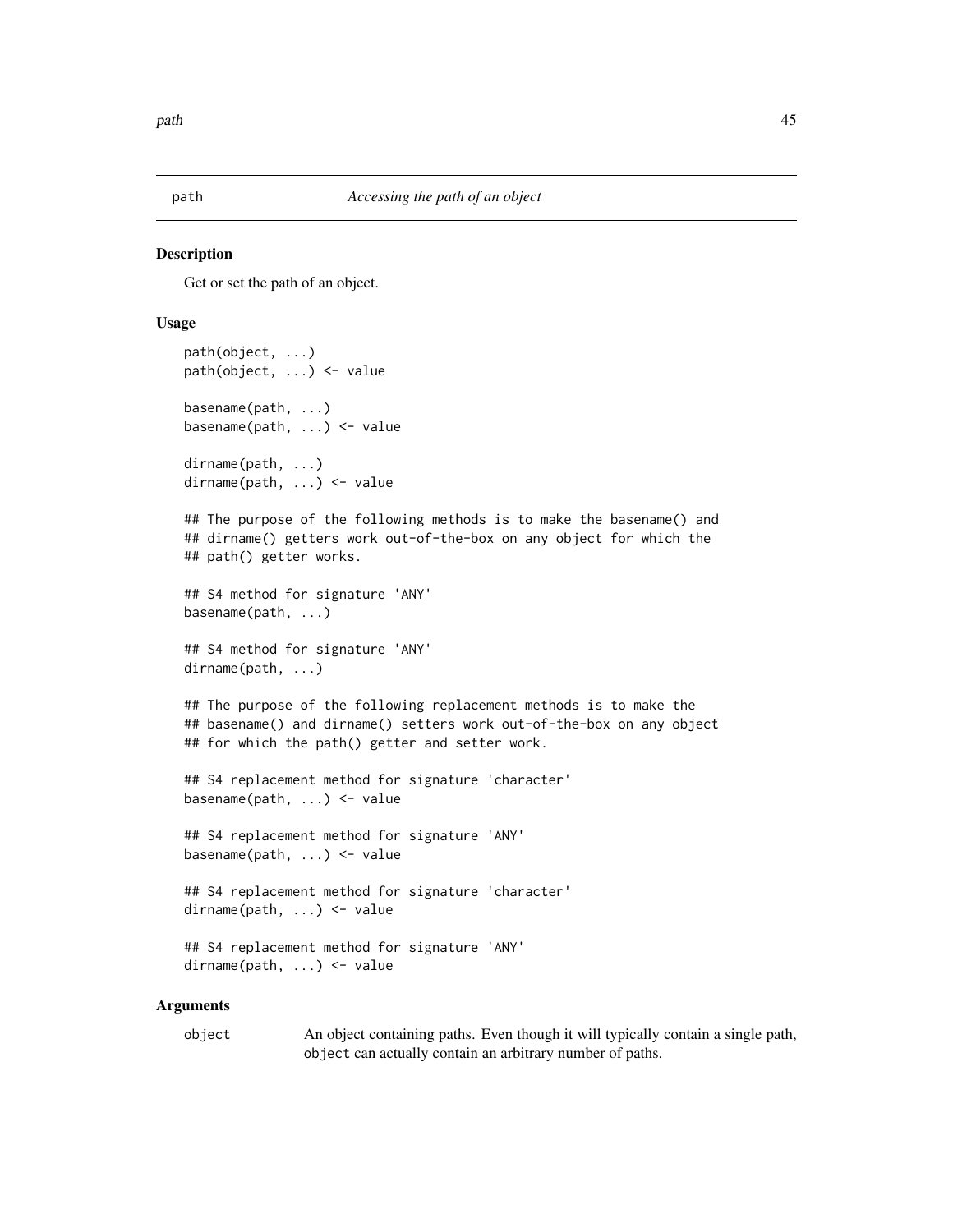| $\cdots$ | Additional arguments, for use in specific methods.                                |
|----------|-----------------------------------------------------------------------------------|
| value    | For $path < -$ , the paths to set on object.                                      |
|          | For basename $\leq$ or dirname $\leq$ , the basenames or dirnames to set on path. |
| path     | A character vector <i>or an object containing paths</i> .                         |

# Value

A character vector for path(object), basename(path), and dirname(path). Typically of length 1 but not necessarily. Possibly with names on it for path(object).

#### See Also

- base:[:basename](#page-44-0) for the functions the basename and dirname generics are based on.
- [showMethods](#page-0-0) for displaying a summary of the methods defined for a given generic function.
- [selectMethod](#page-0-0) for getting the definition of a specific method.
- [path,RsamtoolsFile-method](#page-0-0) in the Rsamtools package for an example of a specific path method (defined for [RsamtoolsFile](#page-0-0) objects).
- [BiocGenerics](#page-2-0) for a summary of all the generics defined in the BiocGenerics package.

```
## ---------------------------------------------------------------------
## GENERIC FUNCTIONS AND DEFAULT METHODS
## ---------------------------------------------------------------------
path
`showMethods("path")
 ath<br>howMeth<br>path<-`
showMethods("path<-")
basename
`showMethods("basename")
 asename<br>howMethods<mark>(</mark><br>basename<-`
showMethods("basename<-")
dirname
`showMethods("dirname")
 irname<br>howMetho<br>dirname`
showMethods("dirname<-")
## Default basename() and dirname() getters:
selectMethod("basename", "ANY")
selectMethod("dirname", "ANY")
## Default basename() and dirname() setters:
selectMethod("basename<-", "character")
```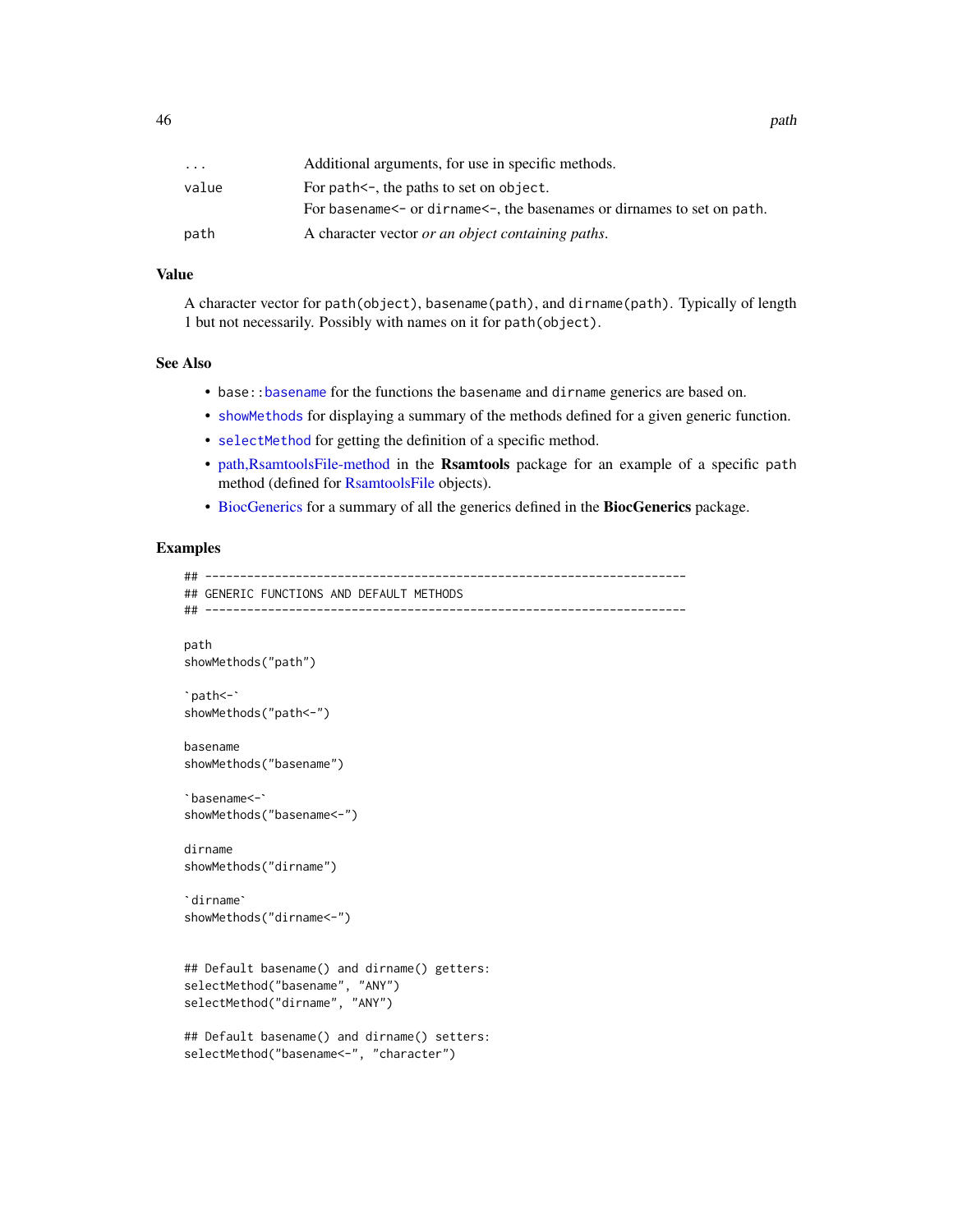#### plotMA and the contract of the contract of the contract of the contract of the contract of the contract of the contract of the contract of the contract of the contract of the contract of the contract of the contract of the

```
selectMethod("basename<-", "ANY")
selectMethod("dirname<-", "character")
selectMethod("dirname<-", "ANY")
## ---------------------------------------------------------------------
## OBJECTS CONTAINING PATHS
## ---------------------------------------------------------------------
## Let's define a simple class to represent objects that contain paths:
setClass("A", slots=c(stuff="ANY", path="character"))
a <- new("A", stuff=runif(5),
              path=c(one="path/to/file1", two="path/to/file2"))
## path() getter:
setMethod("path", "A", function(object) object@path)
path(a)
## Because the path() getter works on 'a', now the basename() and
## dirname() getters also work:
basename(a)
dirname(a)
## path() setter:
setReplaceMethod("path", "A",
    function(object, ..., value)
    {
        if (length(list(...)) != 0L) {
            dots <- match.call(expand.dots=FALSE)[[3L]]
            stop(BiocGenerics:::unused_arguments_msg(dots))
        }
        object@path <- value
        object
   }
)
a <- new("A", stuff=runif(5))
path(a) <- c(one="path/to/file1", two="path/to/file2")
path(a)
## Because the path() getter and setter work on 'a', now the basename()
## and dirname() setters also work:
basename(a) <- toupper(basename(a))
path(a)
dirname(a) <- "~/MyDataFiles"
path(a)
```
<span id="page-46-0"></span>plotMA *MA-plot: plot differences versus averages for high-throughput data*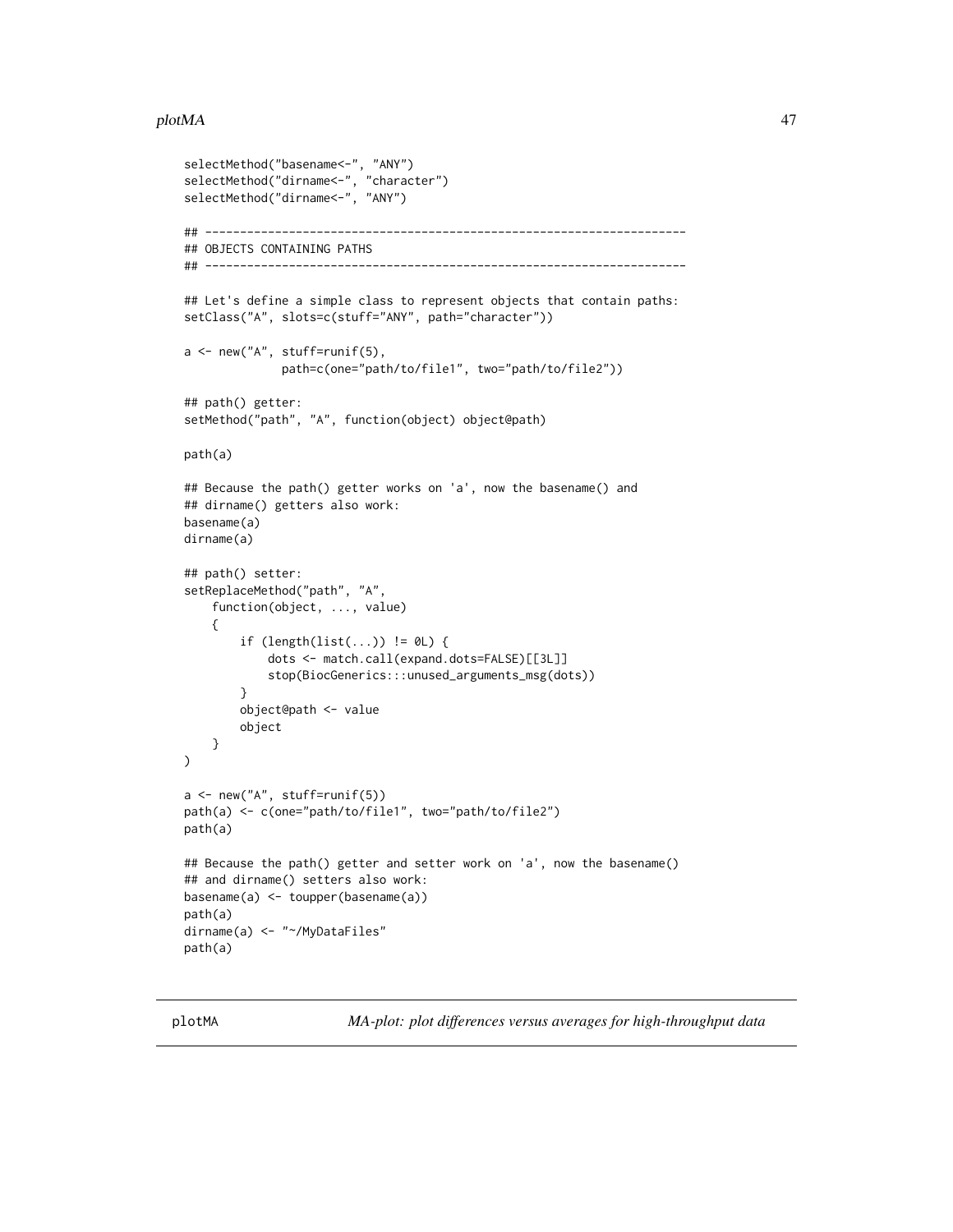A generic function which produces an MA-plot for an object containing microarray, RNA-Seq or other data.

# Usage

```
plotMA(object, ...)
```
# Arguments

| object   | A data object, typically containing count values from an RNA-Seq experiment |
|----------|-----------------------------------------------------------------------------|
|          | or microarray intensity values.                                             |
| $\cdots$ | Additional arguments, for use in specific methods.                          |

# Value

Undefined. The function exists for its side effect, producing a plot.

## See Also

- [showMethods](#page-0-0) for displaying a summary of the methods defined for a given generic function.
- [selectMethod](#page-0-0) for getting the definition of a specific method.
- [plotMA](#page-46-0) in the limma package for a function with the same name that is not dispatched through this generic function.
- [BiocGenerics](#page-2-0) for a summary of all the generics defined in the BiocGenerics package.

## Examples

```
showMethods("plotMA")
suppressWarnings(
 if(require("DESeq2"))
    example("plotMA", package="DESeq2", local=TRUE)
)
```

```
plotPCA PCA-plot: Principal Component Analysis plot
```
# Description

A generic function which produces a PCA-plot.

# Usage

plotPCA(object, ...)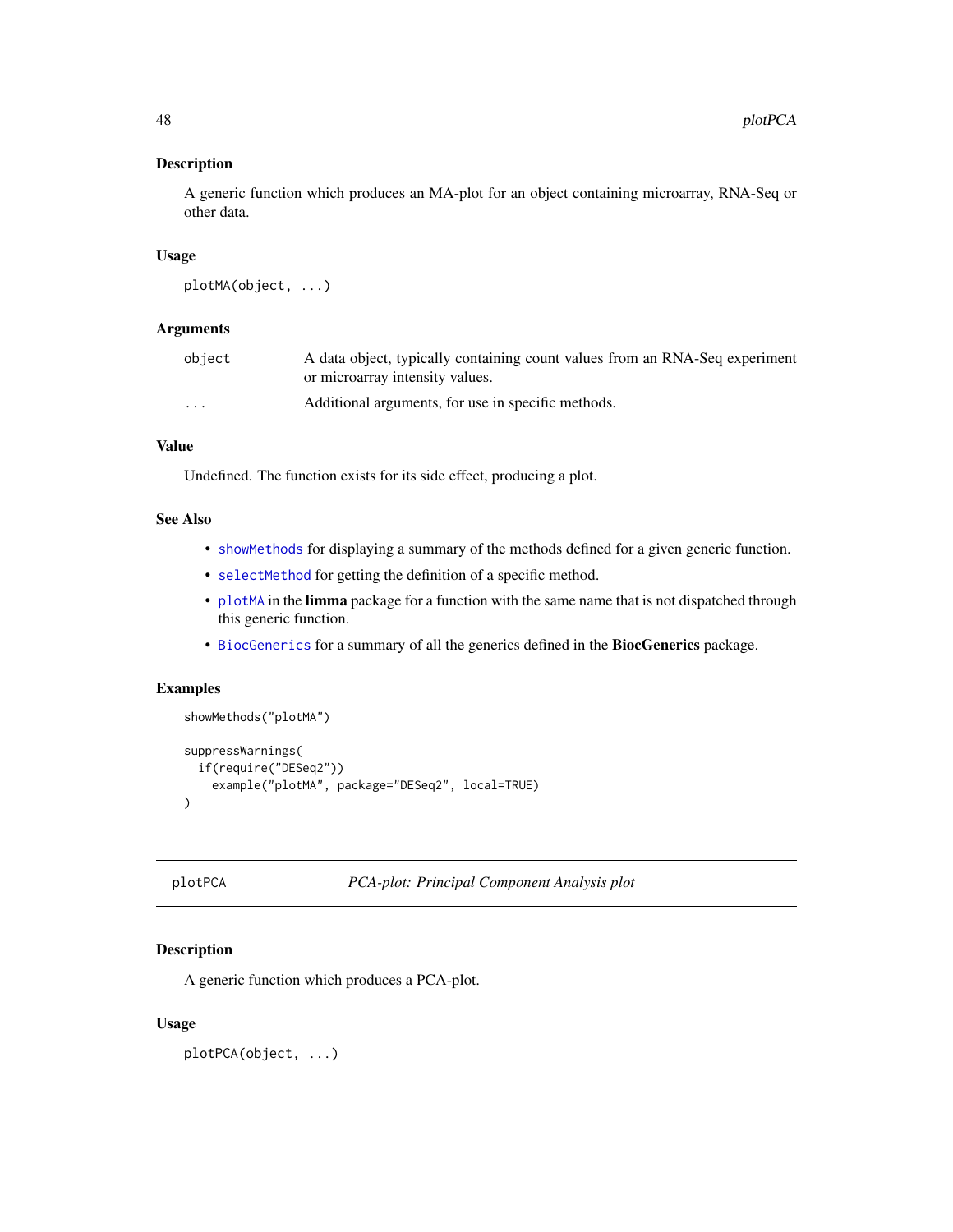rank 49

### Arguments

| object   | A data object, typically containing gene expression information. |
|----------|------------------------------------------------------------------|
| $\cdots$ | Additional arguments, for use in specific methods.               |

# Value

Undefined. The function exists for its side effect, producing a plot.

## See Also

- [showMethods](#page-0-0) for displaying a summary of the methods defined for a given generic function.
- [selectMethod](#page-0-0) for getting the definition of a specific method.
- [plotPCA](#page-47-0) in the DESeq2 package for an example method that uses this generic.
- [BiocGenerics](#page-2-0) for a summary of all the generics defined in the BiocGenerics package.

# Examples

showMethods("plotPCA")

```
suppressWarnings(
 if(require("DESeq2"))
   example("plotPCA", package="DESeq2", local=TRUE)
)
```
<span id="page-48-0"></span>rank *Ranks the values in a vector-like object*

### Description

Returns the ranks of the values in a vector-like object. Ties (i.e., equal values) and missing values can be handled in several ways.

NOTE: This man page is for the rank *S4 generic function* defined in the BiocGenerics package. See ?base:[:rank](#page-48-0) for the default method (defined in the **base** package). Bioconductor packages can define specific methods for objects not supported by the default method.

## Usage

```
rank(x, na.last=TRUE,
     ties.method=c("average", "first", "last", "random", "max", "min"),
     ...)
```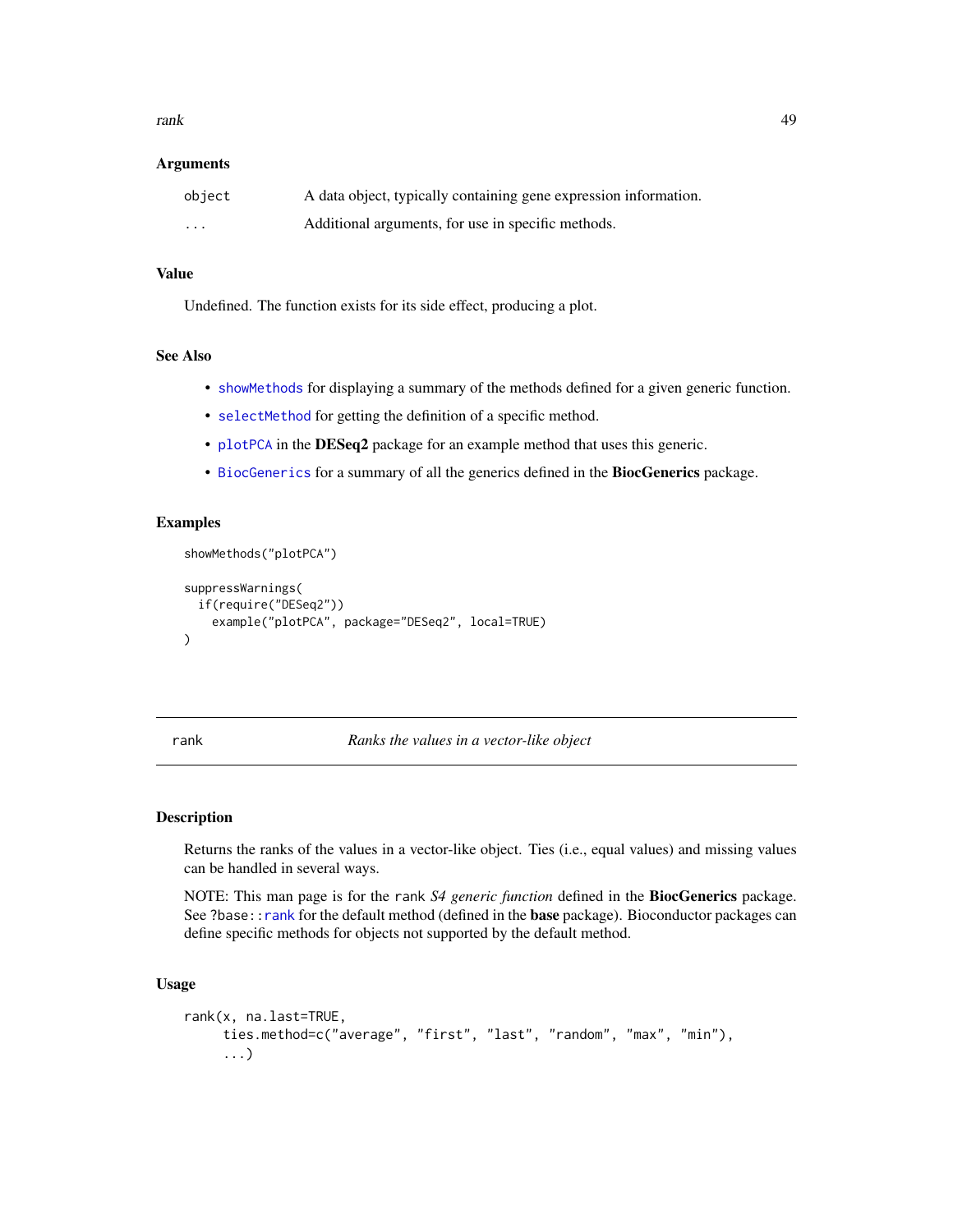### Arguments

| X         | A vector-like object.                                                                                  |  |  |
|-----------|--------------------------------------------------------------------------------------------------------|--|--|
|           | na.last, ties.method                                                                                   |  |  |
|           | See ?base:: rank for a description of these arguments.                                                 |  |  |
| $\ddotsc$ | Additional arguments, for use in specific methods.                                                     |  |  |
|           | Note that base::rank (the default method) only takes the $x$ , na. last, and<br>ties.method arguments. |  |  |

#### Value

See ?base:: rank for the value returned by the default method.

Specific methods defined in Bioconductor packages should behave as consistently as possible with the default method.

## Note

TO DEVELOPERS:

See note in ?BiocGenerics:: order about "stable" order.

[order](#page-40-0), [sort](#page-57-0), and [rank](#page-48-0) methods for specific vector-like objects should adhere to the same underlying order that should be conceptually defined as a binary relation on the set of all possible vector values. For completeness, this binary relation should also be incarnated by  $a \le$  method.

# See Also

- base:: rank for the default rank method.
- [showMethods](#page-0-0) for displaying a summary of the methods defined for a given generic function.
- [selectMethod](#page-0-0) for getting the definition of a specific method.
- [rank,Vector-method](#page-0-0) in the S4Vectors package for an example of a specific rank method (defined for [Vector](#page-0-0) objects).
- [BiocGenerics](#page-2-0) for a summary of all the generics defined in the BiocGenerics package.

```
rank # note the dispatch on the 'x' arg only
showMethods("rank")
selectMethod("rank", "ANY") # the default method
```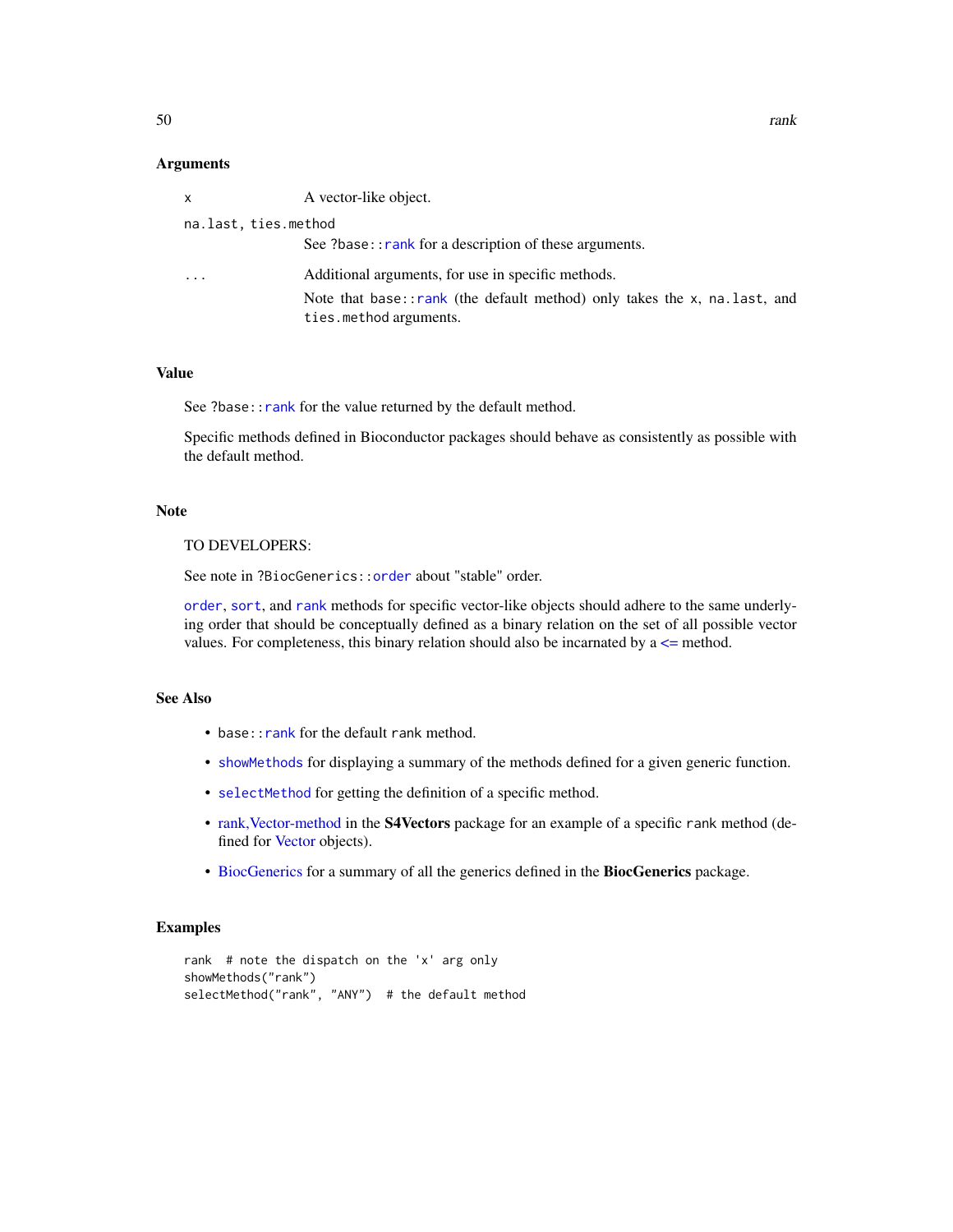<span id="page-50-0"></span>relist is a generic function with a few methods in order to allow easy inversion of unlist $(x)$ .

NOTE: This man page is for the relist *S4 generic function* defined in the BiocGenerics package. See ?utils:[:relist](#page-50-0) for the default method (defined in the utils package). Bioconductor packages can define specific methods for objects not supported by the default method.

## Usage

relist(flesh, skeleton)

## Arguments

| flesh    | A vector-like object.                                                              |
|----------|------------------------------------------------------------------------------------|
| skeleton | A list-like object. Only the "shape" (i.e. the lengths of the individual list ele- |
|          | ments) of skeleton matters. Its exact content is ignored.                          |

## Value

A list-like object with the same "shape" as skeleton and that would give flesh back if unlist()ed.

## See Also

- utils:[:relist](#page-50-0) for the default relist method.
- [showMethods](#page-0-0) for displaying a summary of the methods defined for a given generic function.
- [selectMethod](#page-0-0) for getting the definition of a specific method.
- [relist,ANY,List-method](#page-0-0) in the IRanges package for an example of a specific relist method (defined for when skeleton is a [List](#page-0-0) object).
- [BiocGenerics](#page-2-0) for a summary of all the generics defined in the BiocGenerics package.

```
relist
showMethods("relist")
selectMethod("relist", c("ANY", "ANY")) # the default method
```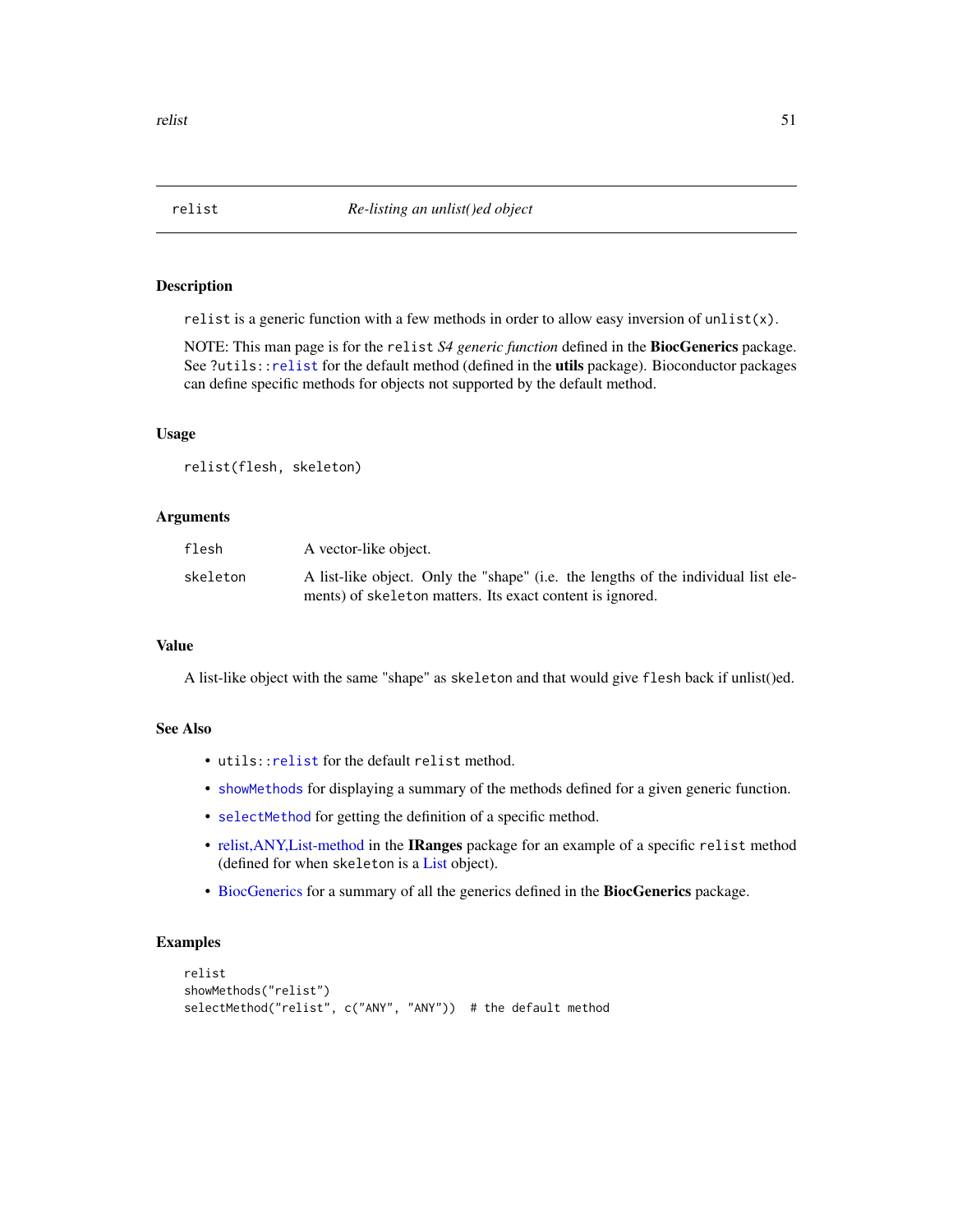<span id="page-51-0"></span>rep.int replicates the elements in x.

NOTE: This man page is for the rep.int *S4 generic function* defined in the BiocGenerics package. See ?base:[:rep.int](#page-51-0) for the default method (defined in the **base** package). Bioconductor packages can define specific methods for objects (typically vector-like) not supported by the default method.

## Usage

rep.int(x, times)

#### Arguments

|       | The object to replicate (typically vector-like).         |
|-------|----------------------------------------------------------|
| times | See ?base:: rep. int for a description of this argument. |

## Value

See ?base:: rep. int for the value returned by the default method.

Specific methods defined in Bioconductor packages will typically return an object of the same class as the input object.

## See Also

- base:[:rep.int](#page-51-0) for the default rep.int, intersect, and setdiff methods.
- [showMethods](#page-0-0) for displaying a summary of the methods defined for a given generic function.
- [selectMethod](#page-0-0) for getting the definition of a specific method.
- [rep.int,Rle-method](#page-0-0) in the S4Vectors package for an example of a specific rep.int method (defined for [Rle](#page-0-0) objects).
- [BiocGenerics](#page-2-0) for a summary of all the generics defined in the BiocGenerics package.

```
rep.int
showMethods("rep.int")
selectMethod("rep.int", "ANY") # the default method
```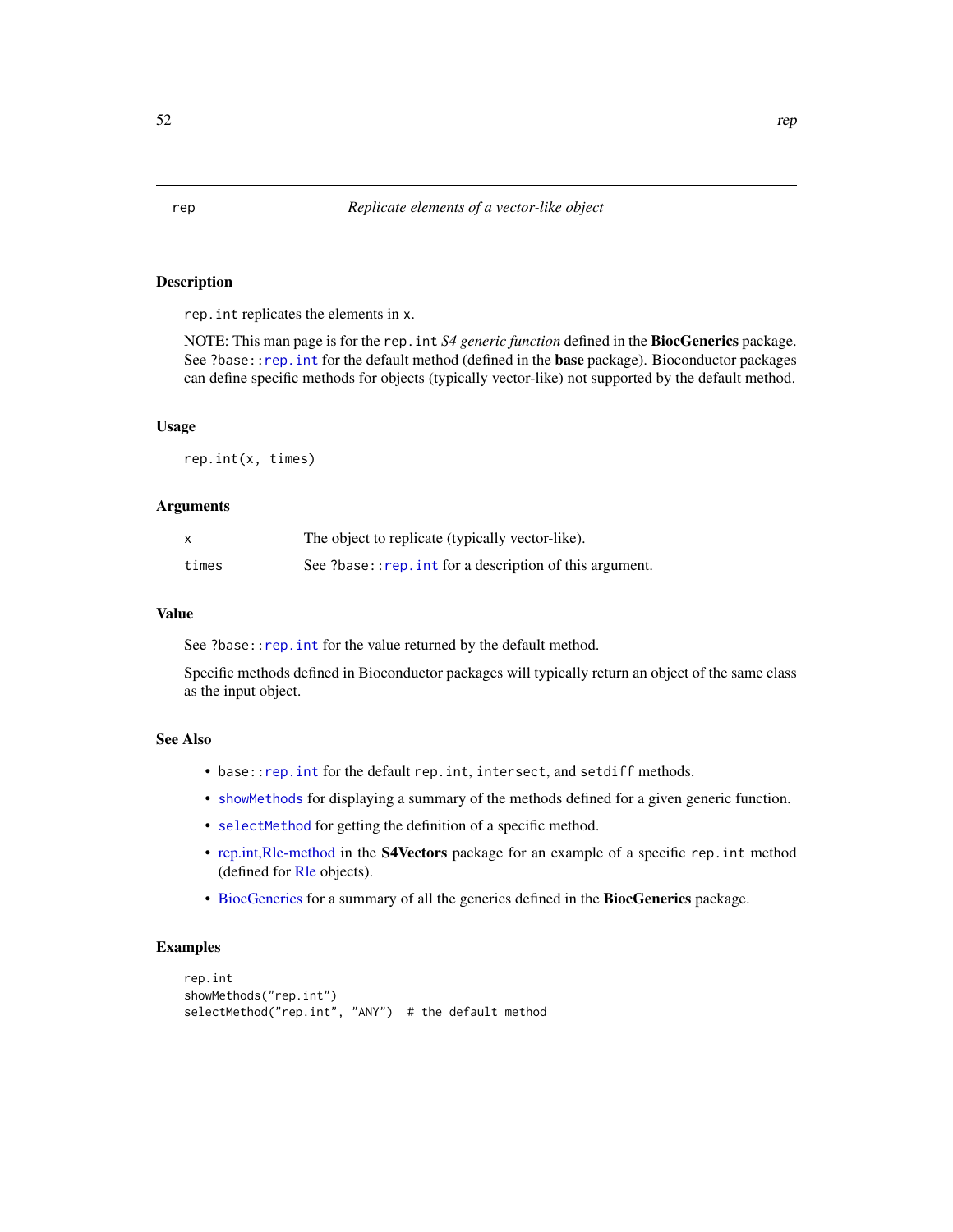<span id="page-52-0"></span>

residuals is a generic function which extracts model residuals from objects returned by modeling functions.

NOTE: This man page is for the residuals *S4 generic function* defined in the BiocGenerics package. See ?stats:[:residuals](#page-52-0) for the default method (defined in the stats package). Bioconductor packages can define specific methods for objects not supported by the default method.

## Usage

```
residuals(object, ...)
```
## Arguments

object, ... See ?stats:[:residuals](#page-52-0).

## Value

Residuals extracted from the object object.

# See Also

- stats:[:residuals](#page-52-0) for the default residuals method.
- [showMethods](#page-0-0) for displaying a summary of the methods defined for a given generic function.
- [selectMethod](#page-0-0) for getting the definition of a specific method.
- [residuals,PLMset-method](#page-0-0) in the affyPLM package for an example of a specific residuals method (defined for [PLMset](#page-0-0) objects).
- [BiocGenerics](#page-2-0) for a summary of all the generics defined in the BiocGenerics package.

```
residuals
showMethods("residuals")
selectMethod("residuals", "ANY") # the default method
```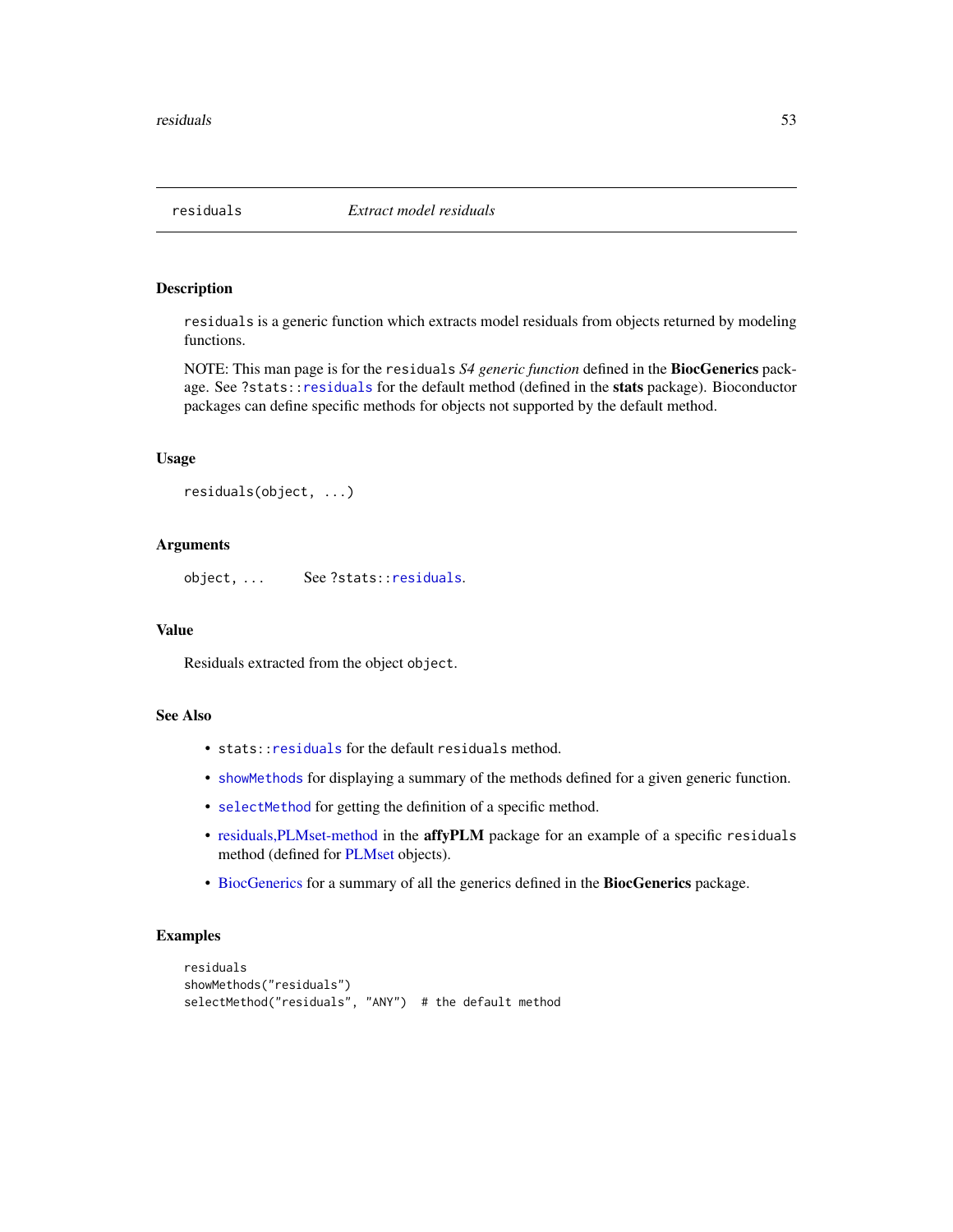<span id="page-53-0"></span>

Get or set the row or column names of a matrix-like object.

NOTE: This man page is for the rownames, `rownames<-`, colnames, and `colnames<-` *S4 generic functions* defined in the BiocGenerics package. See ?base:[:rownames](#page-53-0) for the default methods (defined in the base package). Bioconductor packages can define specific methods for objects (typically matrix-like) not supported by the default methods.

### Usage

```
rownames(x, do.NULL=TRUE, prefix="row")
rownames(x) <- value
colnames(x, do.NULL=TRUE, prefix="col")
colnames(x) <- value
```
#### Arguments

| $\mathsf{x}$    | A matrix-like object.                                                             |
|-----------------|-----------------------------------------------------------------------------------|
| do.NULL, prefix |                                                                                   |
|                 | See ?base:: rownames for a description of these arguments.                        |
| value           | Either NULL or a character vector equal of length equal to the appropriate dimen- |
|                 | sion.                                                                             |

#### Value

The getters will return NULL or a character vector of length  $nrow(x)$  $nrow(x)$  for rownames and length [ncol\(](#page-38-1)x) for colnames(x).

See ?base:[:rownames](#page-53-0) for more information about the default methods, including how the setters are expected to behave.

Specific methods defined in Bioconductor packages should behave as consistently as possible with the default methods.

## See Also

- base:[:rownames](#page-53-0) for the default rownames, `rownames<-`, colnames, and `colnames<-` methods.
- [showMethods](#page-0-0) for displaying a summary of the methods defined for a given generic function.
- [selectMethod](#page-0-0) for getting the definition of a specific method.
- [rownames,DataFrame-method](#page-0-0) in the S4Vectors package for an example of a specific rownames method (defined for [DataFrame](#page-0-0) objects).
- [BiocGenerics](#page-2-0) for a summary of all the generics defined in the BiocGenerics package.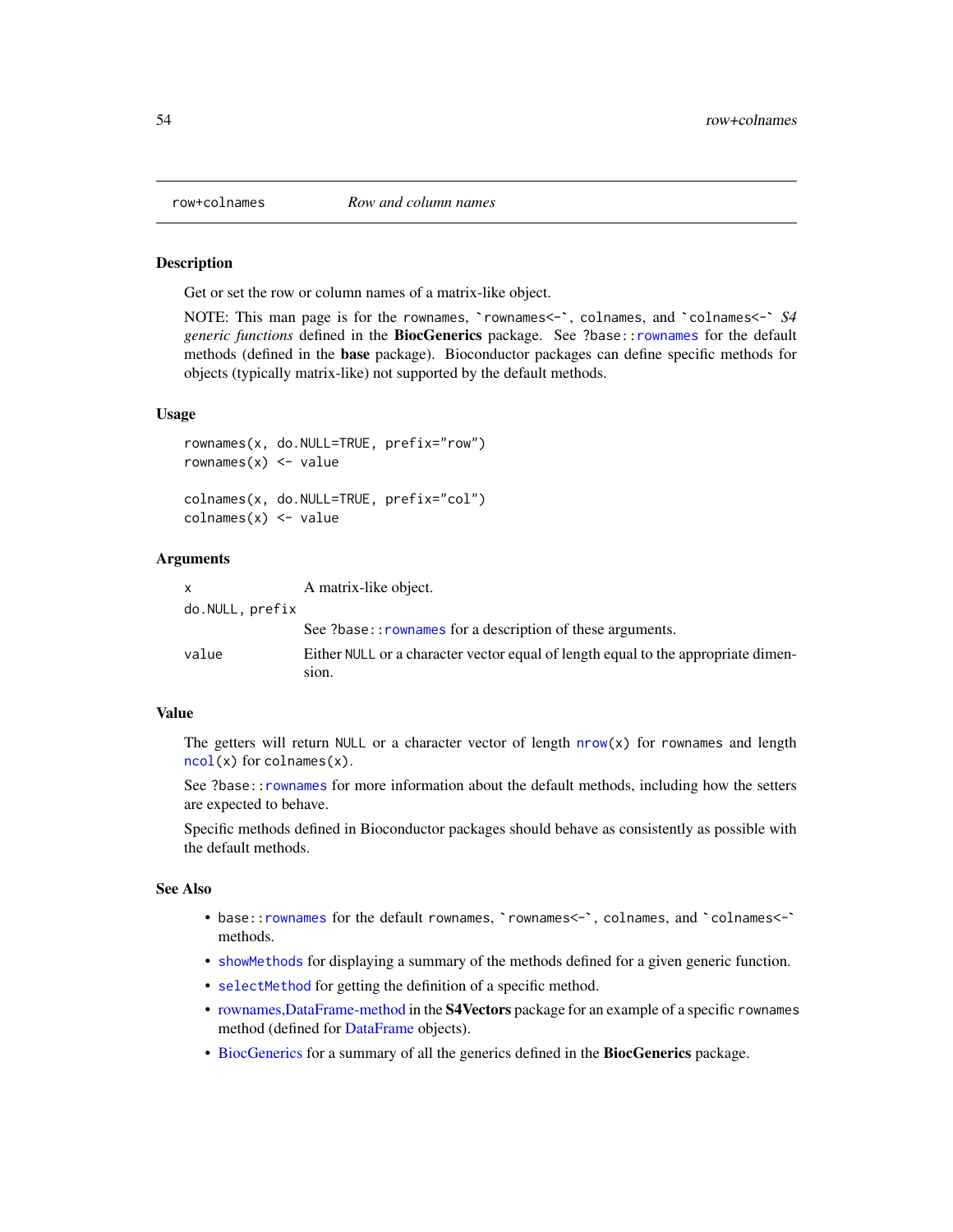# S3-classes-as-S4-classes 55

## Examples

```
## rownames() getter:
rownames # note the dispatch on the 'x' arg only
showMethods("rownames")
selectMethod("rownames", "ANY") # the default method<br>## rownames() setter:<br>`rownames<-`
## rownames() setter:
showMethods("rownames<-")
selectMethod("rownames<-", "ANY") # the default method
## colnames() getter:
colnames # note the dispatch on the 'x' arg only
showMethods("colnames")
selectMethod("colnames", "ANY") # the default method
## colnames() setter:
 electMethod<br># colnames(<br>colnames<-`
showMethods("colnames<-")
selectMethod("colnames<-", "ANY") # the default method
```
S3-classes-as-S4-classes *S3 classes as S4 classes*

## Description

Some old-style (aka S3) classes are turned into formally defined (aka S4) classes by the **Bioc-**Generics package. This allows S4 methods defined in Bioconductor packages to use them in their signatures.

## Details

S3 classes currently turned into S4 classes:

- connection class and subclasses: [connection,](#page-0-0) file, url, gzfile, bzfile, unz, pipe, fifo, sockconn, terminal, textConnection, gzcon. Addtitionally the character\_OR\_connection S4 class is defined as the union of classes character and connection.
- others: [AsIs,](#page-0-0) [dist](#page-0-0)

## See Also

[setOldClass](#page-0-0) and [setClassUnion](#page-0-0) in the methods package.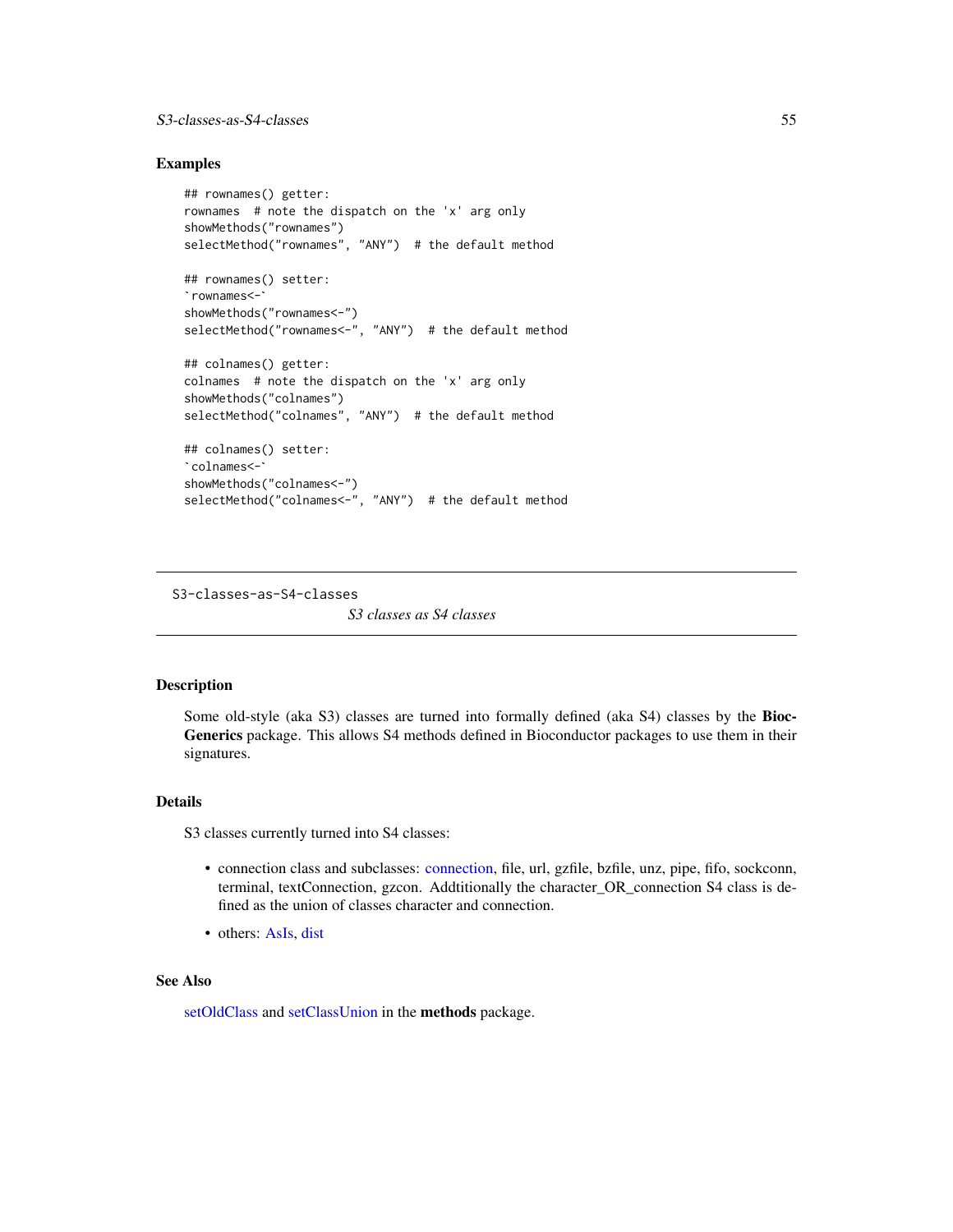Get or set the score value contained in an object.

# Usage

 $score(x, \ldots)$  $score(x, ...) \leftarrow value$ 

## Arguments

| X       | An object to get or set the score value of.        |
|---------|----------------------------------------------------|
| $\cdot$ | Additional arguments, for use in specific methods. |
| value   | The score value to set on x.                       |

### See Also

- [showMethods](#page-0-0) for displaying a summary of the methods defined for a given generic function.
- [selectMethod](#page-0-0) for getting the definition of a specific method.
- [score,GenomicRanges-method](#page-0-0) in the GenomicRanges package for an example of a specific score method (defined for [GenomicRanges](#page-0-0) objects).
- [BiocGenerics](#page-2-0) for a summary of all the generics defined in the BiocGenerics package.

```
score
showMethods("score")
 core<br>howMetho<br>score<-`
showMethods("score<-")
library(GenomicRanges)
showMethods("score")
selectMethod("score", "GenomicRanges")
```

```
showMethods("score<-")
selectMethod("score<-", "GenomicRanges")
```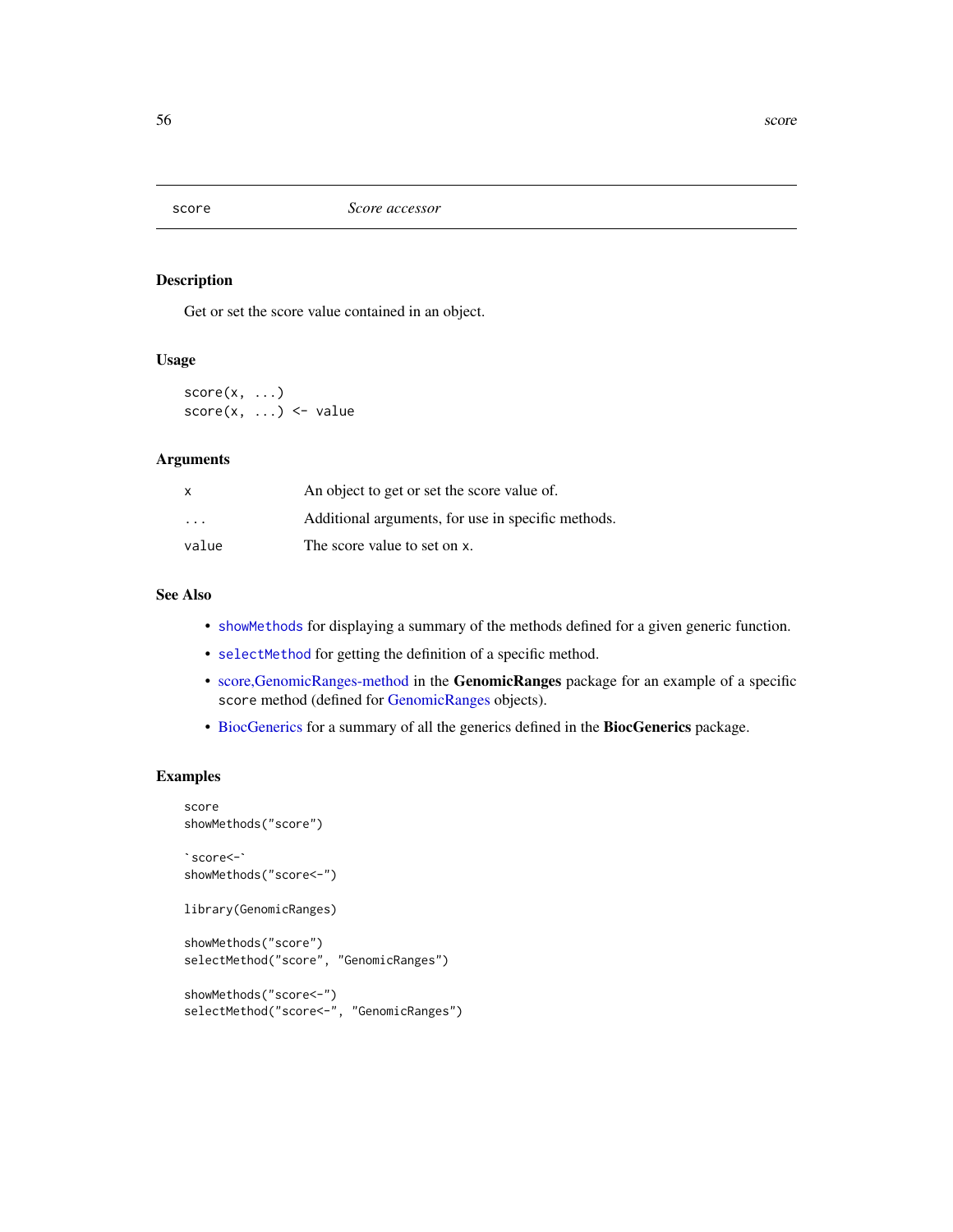<span id="page-56-0"></span>Performs *set* union, intersection and (asymmetric!) difference on two vector-like objects.

NOTE: This man page is for the union, intersect and setdiff *S4 generic functions* defined in the BiocGenerics package. See ?base:[:union](#page-56-0) for the default methods (defined in the base package). Bioconductor packages can define specific methods for objects (typically vector-like) not supported by the default methods.

## Usage

```
union(x, y, ...)intersect(x, y, ...)
setdiff(x, y, \ldots)
```
#### Arguments

| x.v | Vector-like objects (typically of the same class, but not necessarily). |
|-----|-------------------------------------------------------------------------|
| .   | Additional arguments, for use in specific methods.                      |

# Value

See ?base:[:union](#page-56-0) for the value returned by the default methods.

Specific methods defined in Bioconductor packages will typically return an object of the same class as the input objects.

## Note

The default methods (defined in the **base** package) only take 2 arguments. We've added the  $\dots$ argument to the generic functions defined in the **BiocGenerics** package so they can be called with an arbitrary number of effective arguments. For union or intersect, this typically allows Bioconductor packages to define methods that compute the union or intersection of more than 2 objects. However, for setdiff, which is conceptually a binary operation, this typically allows methods to add extra arguments for controlling/altering the behavior of the operation. Like for example the ignore.strand argument supported by the setdiff method for [GenomicRanges](#page-0-0) objects (defined in the **GenomicRanges** package). (Note that the union and intersect methods for those objects also support the ignore.strand argument.)

## See Also

- base:: union for the default union, intersect, and setdiff methods.
- [showMethods](#page-0-0) for displaying a summary of the methods defined for a given generic function.
- [selectMethod](#page-0-0) for getting the definition of a specific method.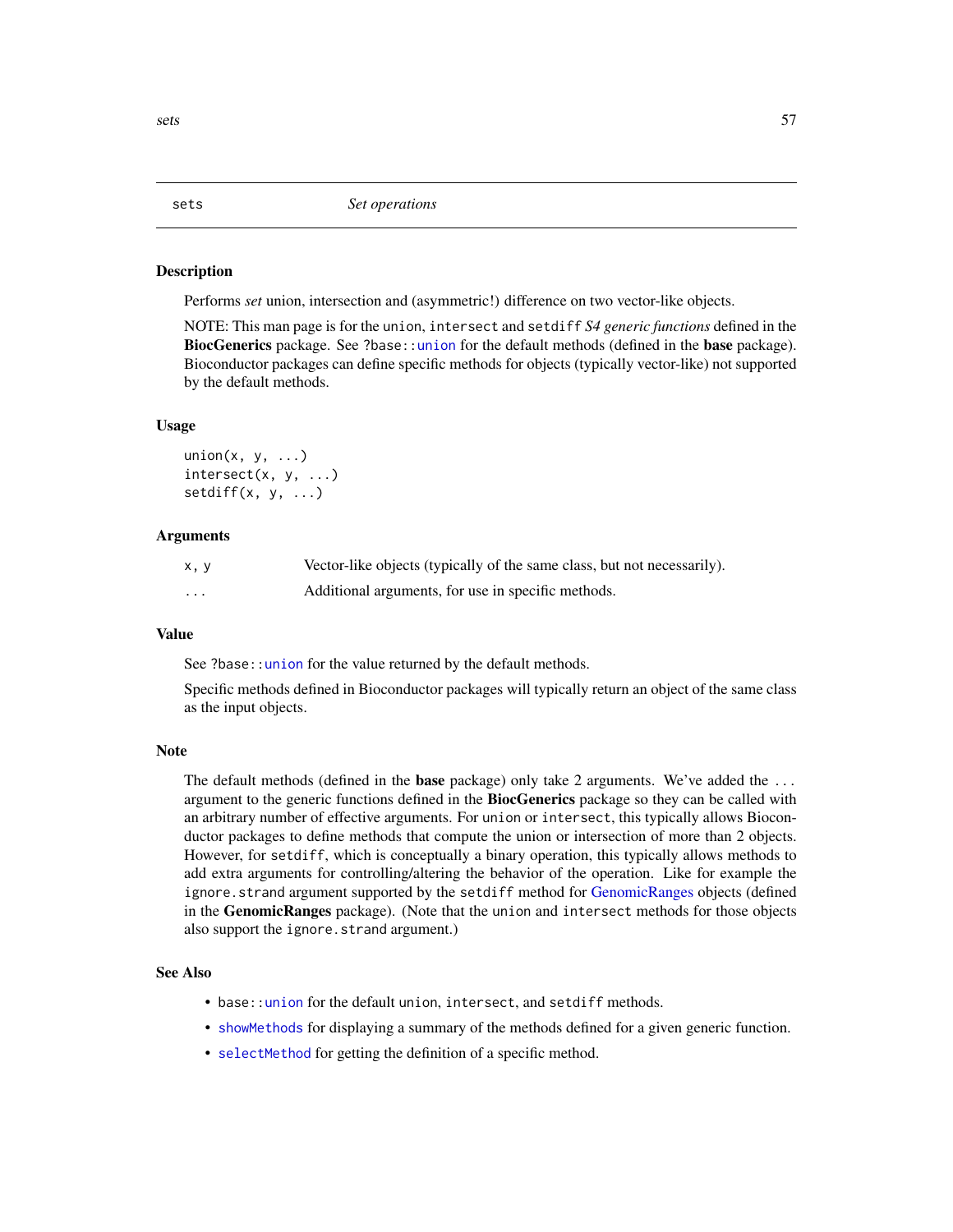- [union,GenomicRanges,GenomicRanges-method](#page-0-0) in the GenomicRanges package for examples of specific union, intersect, and setdiff methods (defined for [GenomicRanges](#page-0-0) objects).
- [BiocGenerics](#page-2-0) for a summary of all the generics defined in the BiocGenerics package.

## Examples

```
union
showMethods("union")
selectMethod("union", c("ANY", "ANY")) # the default method
intersect
showMethods("intersect")
selectMethod("intersect", c("ANY", "ANY")) # the default method
setdiff
showMethods("setdiff")
selectMethod("setdiff", c("ANY", "ANY")) # the default method
```
<span id="page-57-0"></span>sort *Sorting a vector-like object*

## Description

Sort a vector-like object into ascending or descending order.

NOTE: This man page is for the sort *S4 generic function* defined in the BiocGenerics package. See ?base:[:sort](#page-57-0) for the default method (defined in the **base** package). Bioconductor packages can define specific methods for objects not supported by the default method.

### Usage

```
sort(x, decreasing=FALSE, ...)
```
### Arguments

x A vector-like object.

decreasing, ...

See ?base:: sort for a description of these arguments.

## Value

See ?base:: sort for the value returned by the default method.

Specific methods defined in Bioconductor packages should behave as consistently as possible with the default method.

58 sort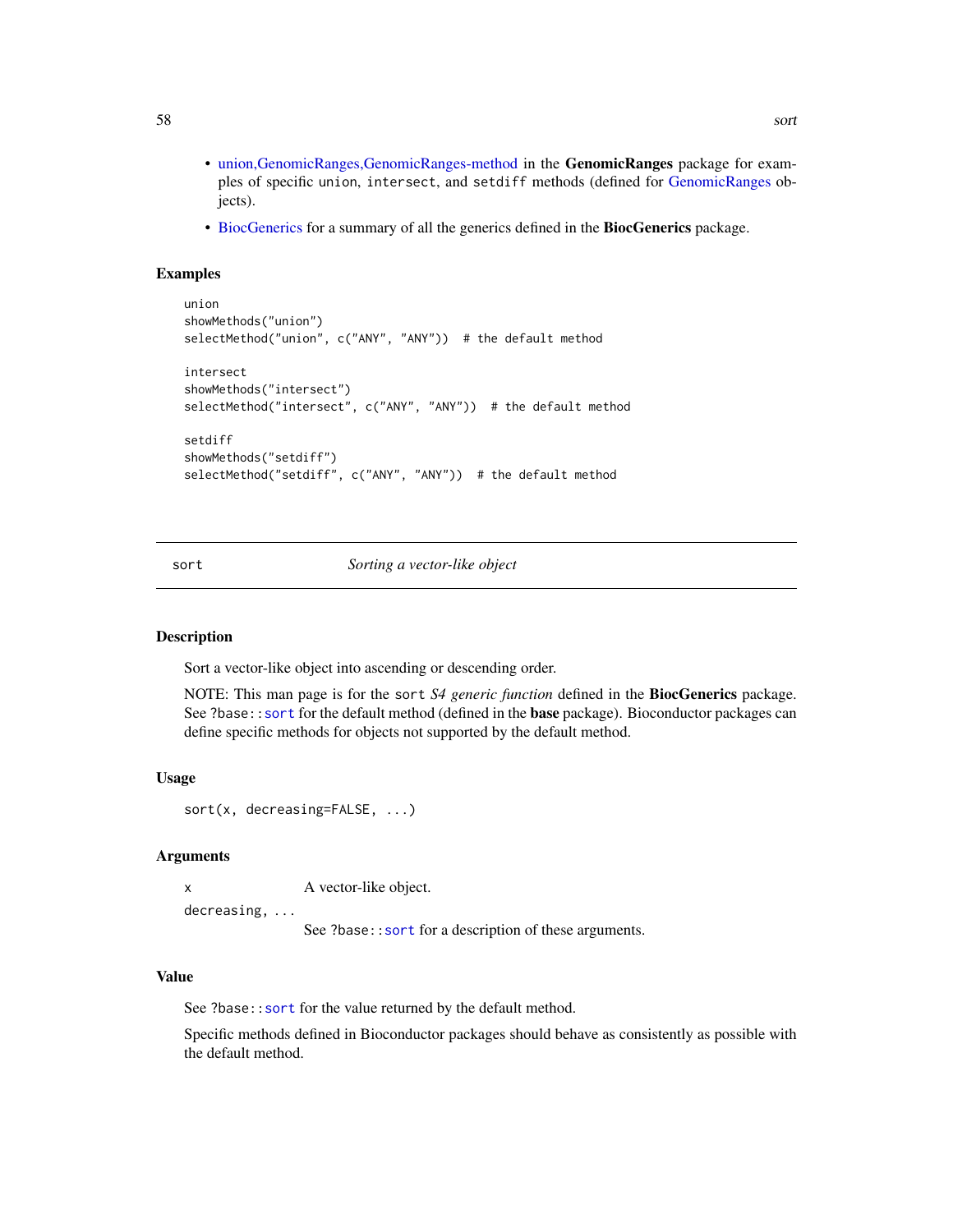start 59 metal 1996 aan de Staatstelling in de Staatstelling in de Staatstelling in de Staatstelling in de Sta

# Note

TO DEVELOPERS:

See note in ?BiocGenerics:: order about "stable" order.

[order](#page-40-0), [sort](#page-57-0), and [rank](#page-48-0) methods for specific vector-like objects should adhere to the same underlying order that should be conceptually defined as a binary relation on the set of all possible vector values. For completeness, this binary relation should also be incarnated by  $a \le$  method.

## See Also

- base:: sort for the default sort method.
- [showMethods](#page-0-0) for displaying a summary of the methods defined for a given generic function.
- [selectMethod](#page-0-0) for getting the definition of a specific method.
- [sort,Vector-method](#page-0-0) in the S4Vectors package for an example of a specific sort method (defined for [Vector](#page-0-0) objects).
- [BiocGenerics](#page-2-0) for a summary of all the generics defined in the BiocGenerics package.

## Examples

```
sort # note the dispatch on the 'x' arg only
showMethods("sort")
selectMethod("sort", "ANY") # the default method
```
<span id="page-58-0"></span>

start *The start(), end(), width(), and pos() generic getters and setters*

## **Description**

Get or set the start, end, width, or single positions stored in an object.

NOTE: This man page is for the start, `start<-`, end, `end<-`, width, `width<-`, and pos *S4 generic functions* defined in the BiocGenerics package. See ?stats:[:start](#page-58-0) for the start and end S3 generics defined in the stats package.

## Usage

```
start(x, \ldots)start(x, \ldots) \leq valueend(x, \ldots)end(x, \ldots) \leq -valuewidth(x)
width(x, \ldots) <- value
pos(x)
```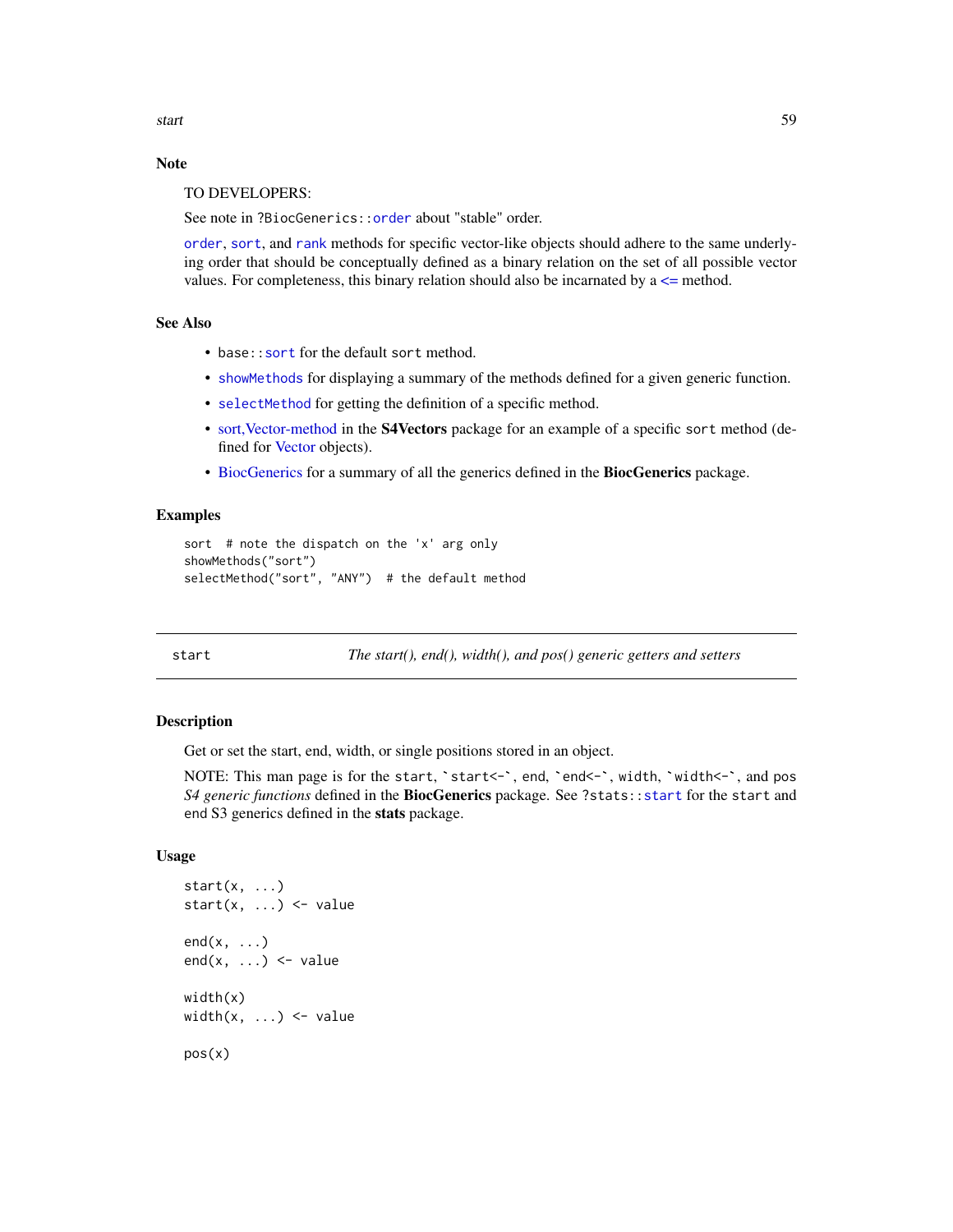## Arguments

| $\mathsf{X}$         | For the start(), end(), and width() getters/setters: an object containing start,<br>end, and width values. |
|----------------------|------------------------------------------------------------------------------------------------------------|
|                      | For the pos{ } getter: an object containing single positions.                                              |
| $\ddot{\phantom{0}}$ | Additional arguments, for use in specific methods.                                                         |
| value                | The start, end, or width values to set on x.                                                               |

# Value

See specific methods defined in Bioconductor packages.

## See Also

- stats:[:start](#page-58-0) in the stats package for the start and end S3 generics.
- [showMethods](#page-0-0) for displaying a summary of the methods defined for a given generic function.
- [selectMethod](#page-0-0) for getting the definition of a specific method.
- [start,IRanges-method](#page-0-0) in the IRanges package for examples of specific start, end, and width methods (defined for [IRanges](#page-0-0) objects).
- [pos,UnstitchedIPos-method](#page-0-0) in the IRanges package for an example of a specific pos method (defined for [UnstitchedIPos](#page-0-0) objects).
- [BiocGenerics](#page-2-0) for a summary of all the generics defined in the BiocGenerics package.

```
## start() getter:
start
showMethods("start")
library(IRanges)
showMethods("start")
selectMethod("start", "IRanges") # start() getter for IRanges objects
`start<-`
## start() setter:
showMethods("start<-")
selectMethod("start<-", "IRanges") # start() setter for IRanges objects
## end() getter:
end
showMethods("end")
selectMethod("end", "IRanges") # end() getter for IRanges objects
`end<-`
## end() setter:
showMethods("end<-")
selectMethod("end<-", "IRanges") # end() setter for IRanges objects
## width() getter:
```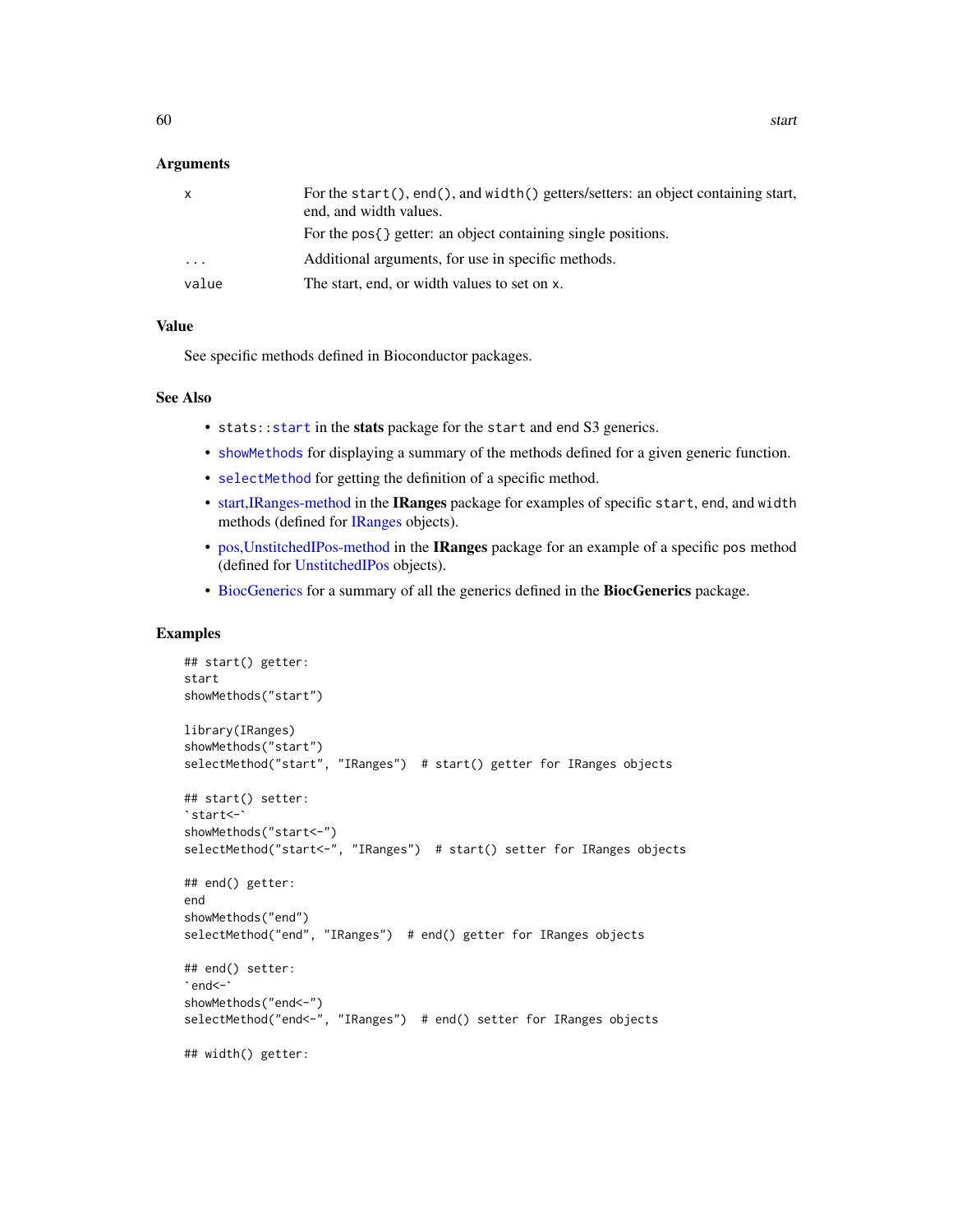#### strand 61

```
width
showMethods("width")
selectMethod("width", "IRanges") # width() getter for IRanges objects
`width<-`
## width() setter:
showMethods("width<-")
selectMethod("width<-", "IRanges") # width() setter for IRanges objects
## pos() getter:
pos
showMethods("pos")
selectMethod("pos", "UnstitchedIPos") # pos() getter for UnstitchedIPos
                                        # objects
```
# strand *Accessing strand information*

#### Description

Get or set the strand information contained in an object.

# Usage

```
strand(x, \ldots)strand(x, \ldots) <- value
unstrand(x)
```
invertStrand(x) ## S4 method for signature 'ANY' invertStrand(x)

## Arguments

| X     | An object containing strand information.           |
|-------|----------------------------------------------------|
| .     | Additional arguments, for use in specific methods. |
| value | The strand information to set on x.                |

# Details

All the strand methods defined in the GenomicRanges package use the same set of 3 values (called the "standard strand levels") to specify the strand of a genomic location:  $+$ ,  $-$ , and  $*$ .  $*$  is used when the exact strand of the location is unknown, or irrelevant, or when the "feature" at that location belongs to both strands.

Note that unstrand is not a generic function, just a convenience wrapper to the generic strand() setter (strand <- ) that does: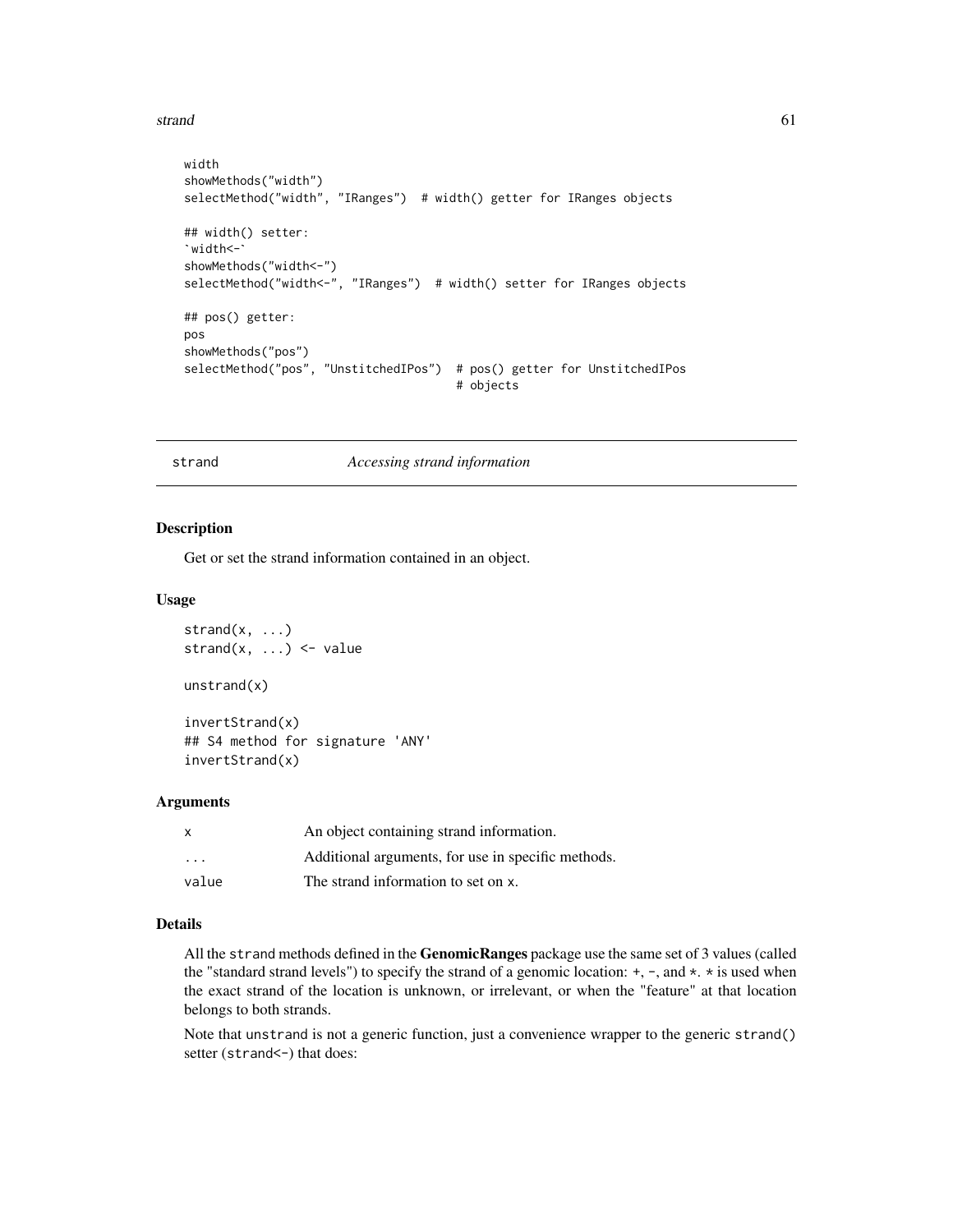62 strand strand strand strand strand strand strand strand strand strand strand strand strand strand strand strand

```
strand(x) \leq - "\star"
x
```
The default method for invertStrand does:

```
strand(x) <- invertStrand(strand(x))
x
```
# Value

If x is a vector-like object, strand(x) will typically return a vector-like object *parallel* to x, that is, an object of the same length as x where the i-th element describes the strand of the i-th element in x.

unstrand(x) and invertStrand(x) return a copy of x with the strand set to " $*$ " for unstrand or inverted for invertStrand (i.e. "+" and "-" switched, and "\*" untouched).

# See Also

- [showMethods](#page-0-0) for displaying a summary of the methods defined for a given generic function.
- [selectMethod](#page-0-0) for getting the definition of a specific method.
- [strand,GRanges-method](#page-0-0) in the GenomicRanges package for an example of a specific strand method (defined for [GRanges](#page-0-0) objects).
- [BiocGenerics](#page-2-0) for a summary of all the generics defined in the BiocGenerics package.

```
strand
showMethods("strand")
 trand<br>howMethod<br>strand<-`
showMethods("strand<-")
unstrand
invertStrand
showMethods("invertStrand")
selectMethod("invertStrand", "ANY") # the default method
library(GenomicRanges)
showMethods("strand")
selectMethod("strand", "missing")
strand()
showMethods("strand<-")
```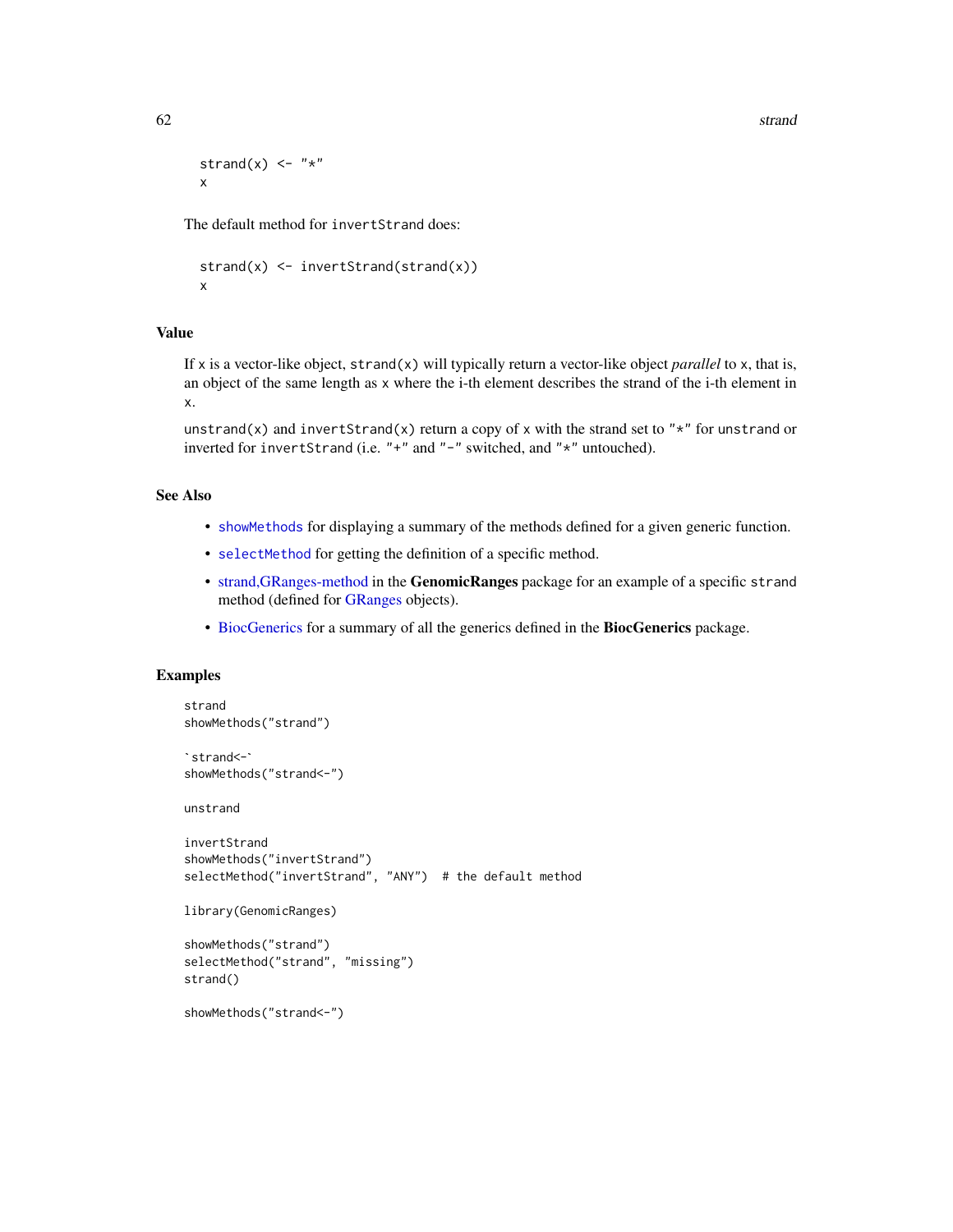<span id="page-62-0"></span>

Return subsets of vector-like, matrix-like or data-frame-like objects which meet conditions.

NOTE: This man page is for the subset *S4 generic function* defined in the BiocGenerics package. See ?base:: subset for the subset S3 generic defined in the base package.

## Usage

 $subset(x, \ldots)$ 

#### Arguments

| $\mathsf{x}$ | A vector-like, matrix-like or data-frame-like object to be subsetted.                                                      |
|--------------|----------------------------------------------------------------------------------------------------------------------------|
| $\cdots$     | Additional arguments (e.g. subset, select, drop), for use in specific methods.<br>See ?base:: subset for more information. |

#### Value

An object similar to x containing just the selected elements (for a vector-like object), or the selected rows and columns (for a matrix-like or data-frame-like object).

#### See Also

- base:: subset in the base package for the subset S3 generic.
- [showMethods](#page-0-0) for displaying a summary of the methods defined for a given generic function.
- [selectMethod](#page-0-0) for getting the definition of a specific method.
- [subset,RectangularData-method](#page-0-0) in the S4Vectors package for an example of a specific subset method (defined for [RectangularData](#page-0-0) derivatives).
- [BiocGenerics](#page-2-0) for a summary of all the generics defined in the BiocGenerics package.

```
subset
showMethods("subset")
selectMethod("subset", "ANY") # the default method
library(S4Vectors)
showMethods("subset")
## The subset() method for RectangularData derivatives:
selectMethod("subset", "RectangularData")
```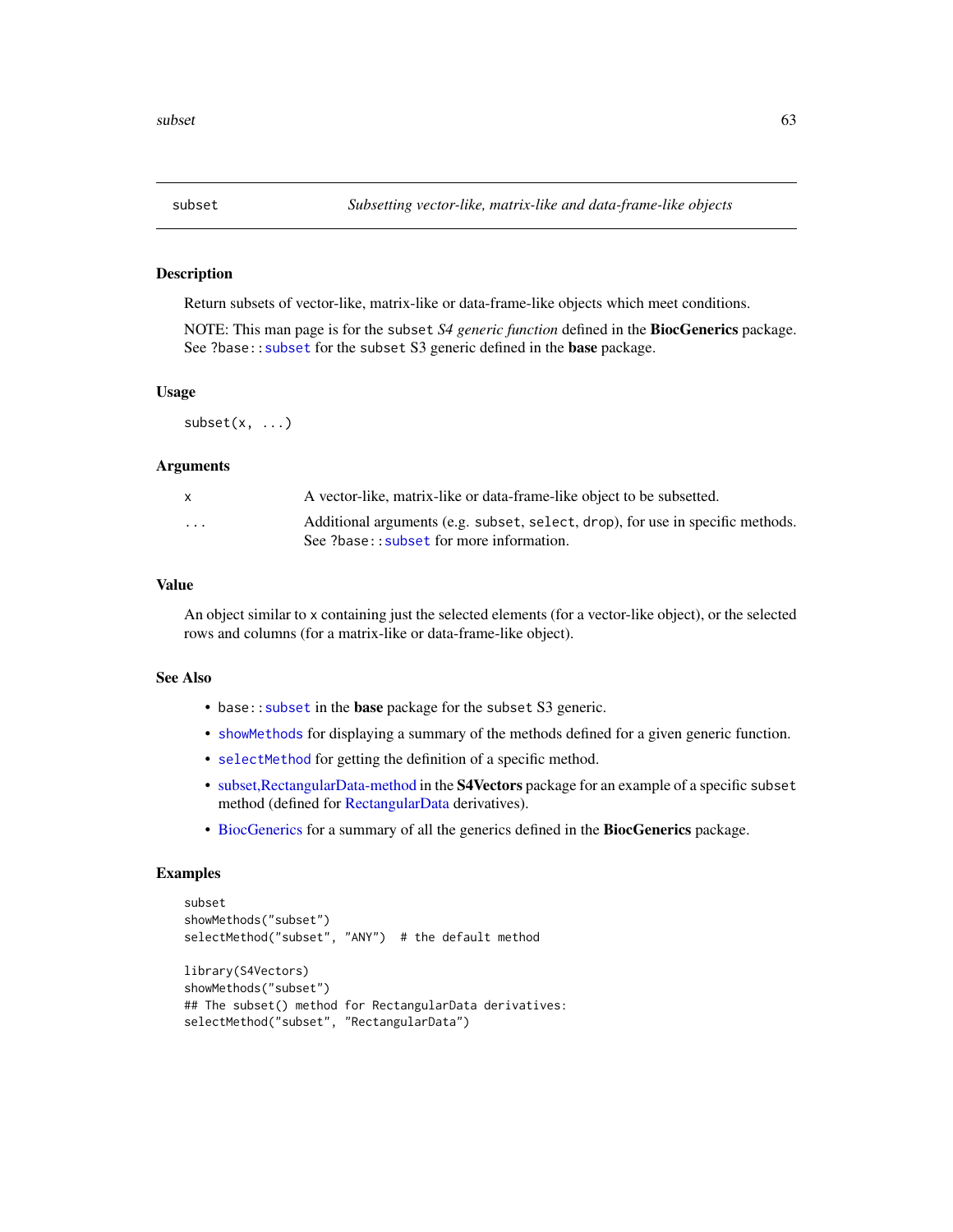<span id="page-63-0"></span>Given a rectangular object x, t returns the transpose of x.

NOTE: This man page is for the t *S4 generic function* defined in the BiocGenerics package. See ?base:[:t](#page-63-0) for the default method (defined in the base package). Bioconductor packages can define specific methods for objects (typically array-like) not supported by the default method.

## Usage

 $t(x)$ 

## Arguments

x a rectangular object, like a matrix or data frame

# Value

See ?base:: t for the value returned by the default method.

Specific methods defined in Bioconductor packages will typically return an object of the same class as the input object.

# See Also

- base:: **t** for the default **t** method.
- [showMethods](#page-0-0) for displaying a summary of the methods defined for a given generic function.
- [selectMethod](#page-0-0) for getting the definition of a specific method.
- [t,Hits-method](#page-0-0) in the S4Vectors package for an example of a specific t method (defined for [Hits](#page-0-0) objects).
- [BiocGenerics](#page-2-0) for a summary of all the generics defined in the BiocGenerics package.

```
t
showMethods("t")
selectMethod("t", "ANY") # the default method
```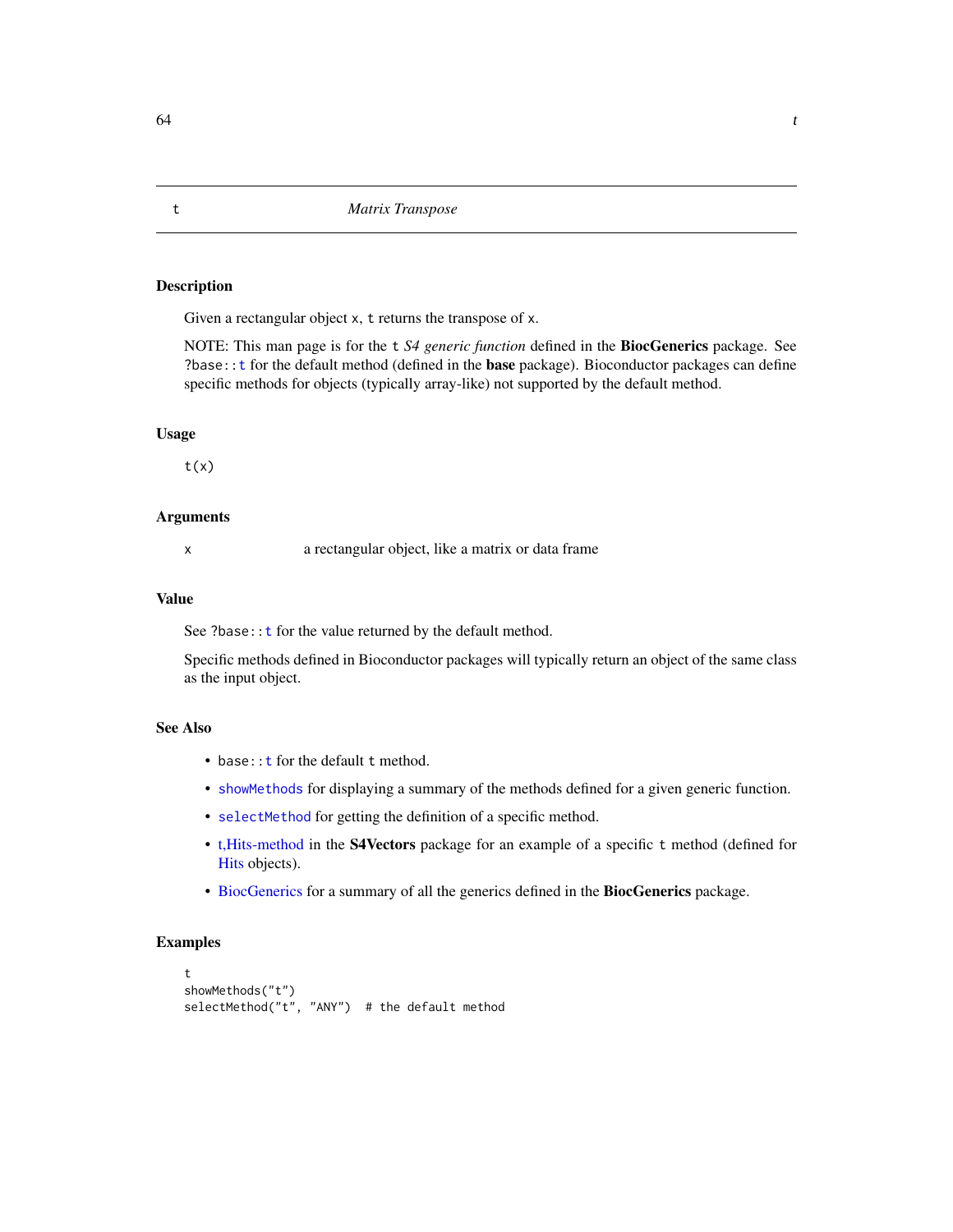table uses the cross-classifying factors to build a contingency table of the counts at each combination of factor levels.

NOTE: This man page is for the table *S4 generic function* defined in the BiocGenerics package. See ?base:[:table](#page-64-0) for the default method (defined in the base package). Bioconductor packages can define specific methods for objects not supported by the default method.

## Usage

table(...)

## Arguments

... One or more objects which can be interpreted as factors (including character strings), or a list (or data frame) whose components can be so interpreted.

## Value

See ?base:: table for the value returned by the default method.

Specific methods defined in Bioconductor packages should also return the type of object returned by the default method.

#### See Also

- base:: table for the default table method.
- [showMethods](#page-0-0) for displaying a summary of the methods defined for a given generic function.
- [selectMethod](#page-0-0) for getting the definition of a specific method.
- [table,Rle-method](#page-0-0) in the S4Vectors package for an example of a specific table method (defined for [Rle](#page-0-0) objects).
- [BiocGenerics](#page-2-0) for a summary of all the generics defined in the BiocGenerics package.

```
table
showMethods("table")
selectMethod("table", "ANY") # the default method
```
<span id="page-64-0"></span>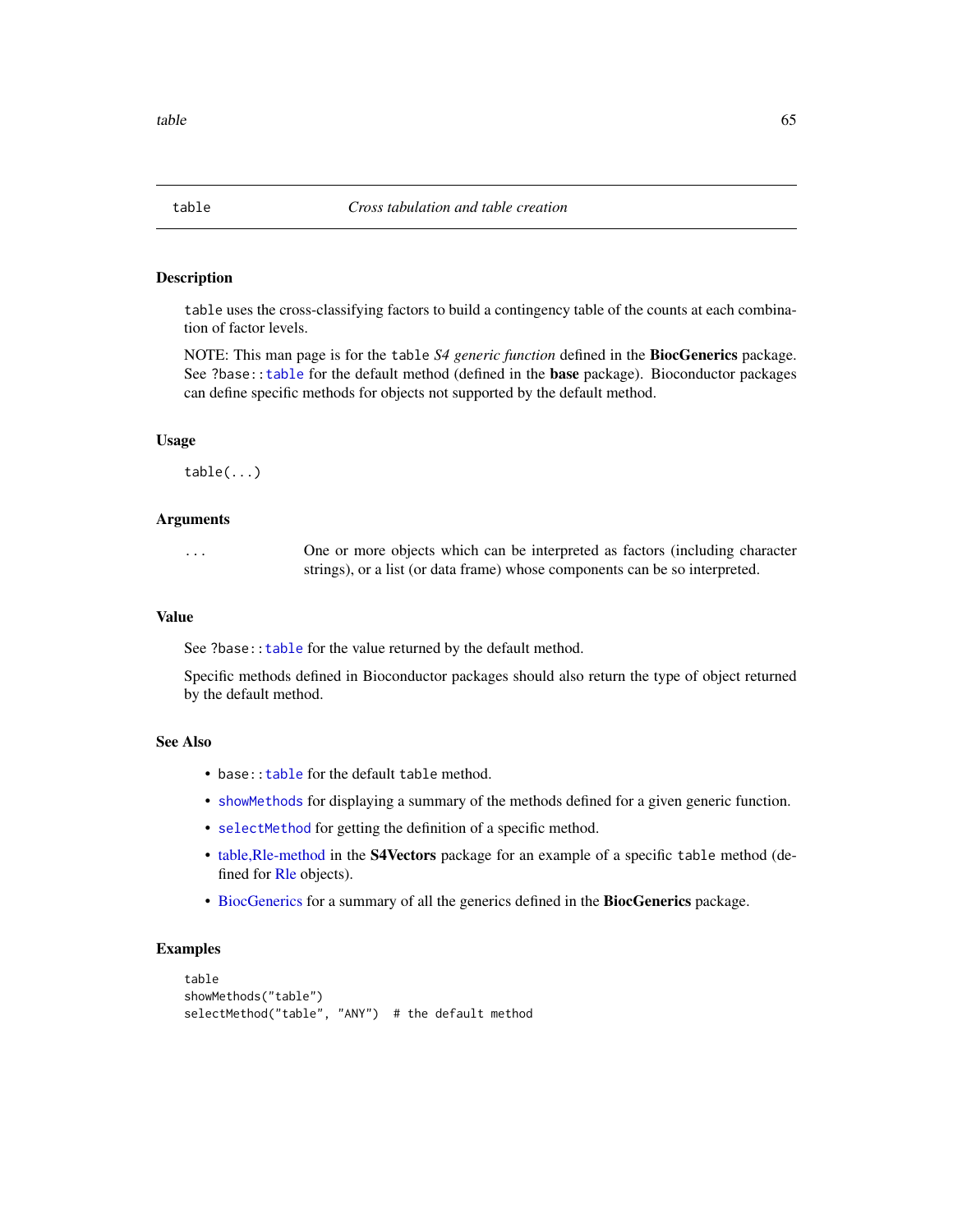<span id="page-65-0"></span>

tapply applies a function to each cell of a ragged array, that is to each (non-empty) group of values given by a unique combination of the levels of certain factors.

NOTE: This man page is for the tapply *S4 generic function* defined in the BiocGenerics package. See ?base:[:tapply](#page-65-0) for the default method (defined in the base package). Bioconductor packages can define specific methods for objects (typically list-like or vector-like) not supported by the default method.

## Usage

tapply(X, INDEX, FUN=NULL, ..., default=NA, simplify=TRUE)

#### Arguments

| $\mathsf{X}$                      | The default method expects an atomic object, typically a vector. See ?base:: tapply<br>for the details.                                                       |
|-----------------------------------|---------------------------------------------------------------------------------------------------------------------------------------------------------------|
|                                   | Specific methods can support other objects (typically list-like or vector-like).<br>Please refer to the documentation of a particular method for the details. |
| INDEX                             | The default method expects a list of one or more factors, each of same length as<br>X. See ?base:: $t$ apply for the details.                                 |
|                                   | Specific methods can support other objects (typically list-like). Please refer to<br>the documentation of a particular method for the details.                |
| $FUN, \ldots$ , default, simplify |                                                                                                                                                               |
|                                   | See ?base:: tapply for a description of these arguments.                                                                                                      |

# Value

See ?base:: tapply for the value returned by the default method.

Specific methods defined in Bioconductor packages should behave as consistently as possible with the default method.

## See Also

- base:: tapply for the default tapply method.
- [showMethods](#page-0-0) for displaying a summary of the methods defined for a given generic function.
- [selectMethod](#page-0-0) for getting the definition of a specific method.
- [tapply,Vector,ANY-method](#page-0-0) in the IRanges package for an example of a specific tapply method (defined for [Vector](#page-0-0) objects).
- [BiocGenerics](#page-2-0) for a summary of all the generics defined in the BiocGenerics package.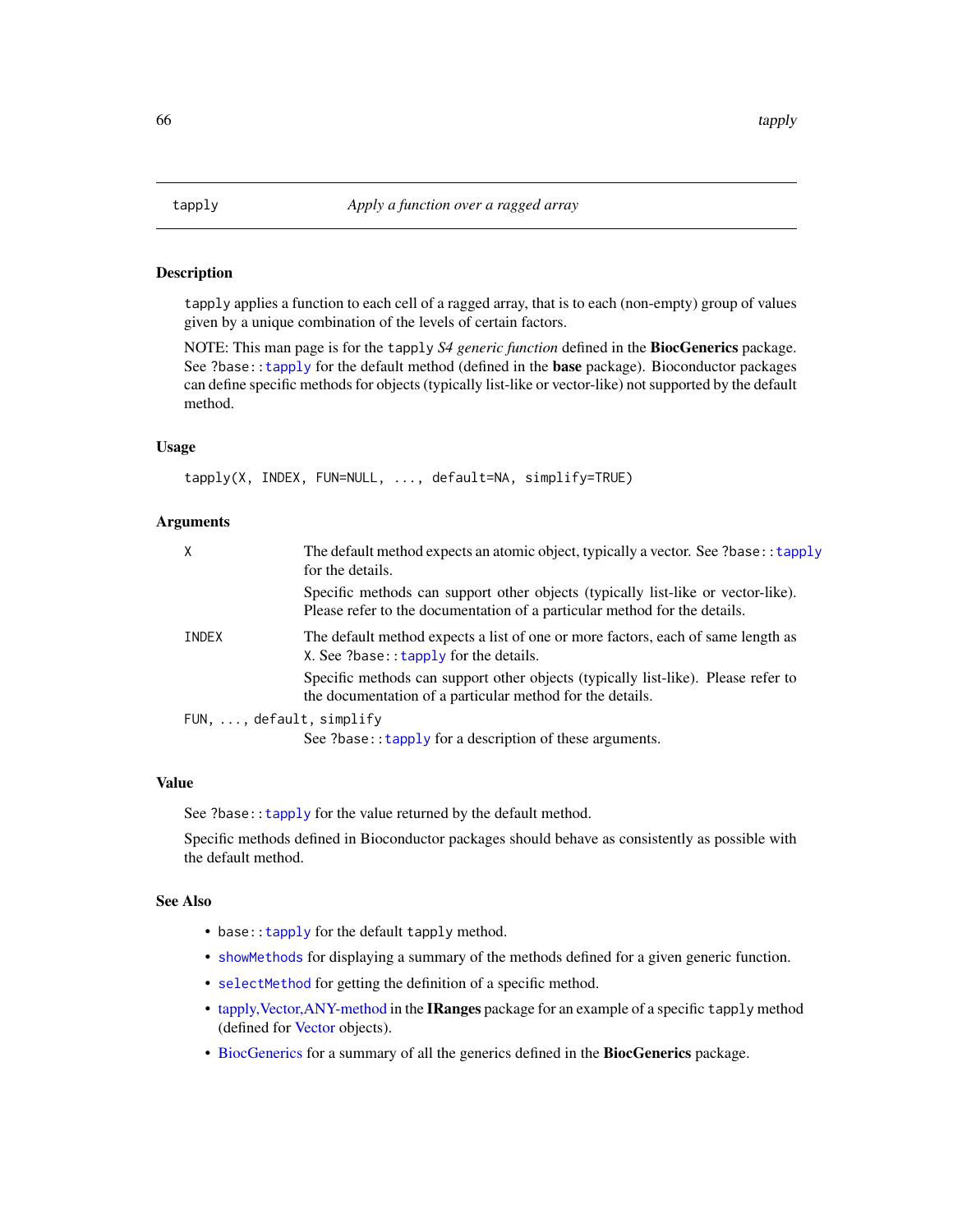# testPackage 67

## Examples

```
tapply # note the dispatch on the 'X' and 'INDEX' args only
showMethods("tapply")
selectMethod("tapply", c("ANY", "ANY")) # the default method
```
testPackage *Run RUnit package unit tests*

## Description

testPackage helps developers implement unit tests using the RUnit testing conventions.

## Usage

```
testPackage(pkgname=NULL, subdir="unitTests", pattern="^test_.*\\.R$",
   path=getwd())
```
## Arguments

| pkgname | The name of the package whose installed unit tests are to be run. A missing or<br>NULL value implies that the testPackage command will look for tests within<br>the package source directory indicated by path. |
|---------|-----------------------------------------------------------------------------------------------------------------------------------------------------------------------------------------------------------------|
| subdir  | A character (1) vector providing the subdirectory in which unit tests are located.<br>The directory is searched first in the (installed or source) package root, or in a<br>subdirectory inst/ below the root.  |
| pattern | A character (1) regular expression describing the file names to be evaluated; typ-<br>ically used to restrict tests to a subset of all test files.                                                              |
| path    | A character(1) directory path indicating, when pkgname is missing or NULL,<br>where unit tests will be searched. path can be any location at or below the<br>package root.                                      |

## Details

This function is not exported from the package namespace, and must be invoked using triple colons, BiocGenerics:::testPackage(); it is provided primarily for the convenience of developers.

When invoked with missing or NULL pkgname argument, the function assumes that it has been invoked from within the package source tree (or that the source tree is located above path), and finds unit tests in subdir="unitTests" in either the base or inst/ directories at the root of the package source tree. This mode is useful when developing unit tests, since the package does not have to be re-installed to run an updated test.

When invoked with pkgname set to the name of an installed package, unit tests are searched for in the installed package directory.

#### Value

The function returns the result of RUnit::runTestSuite invoked on the unit tests specified in the function call.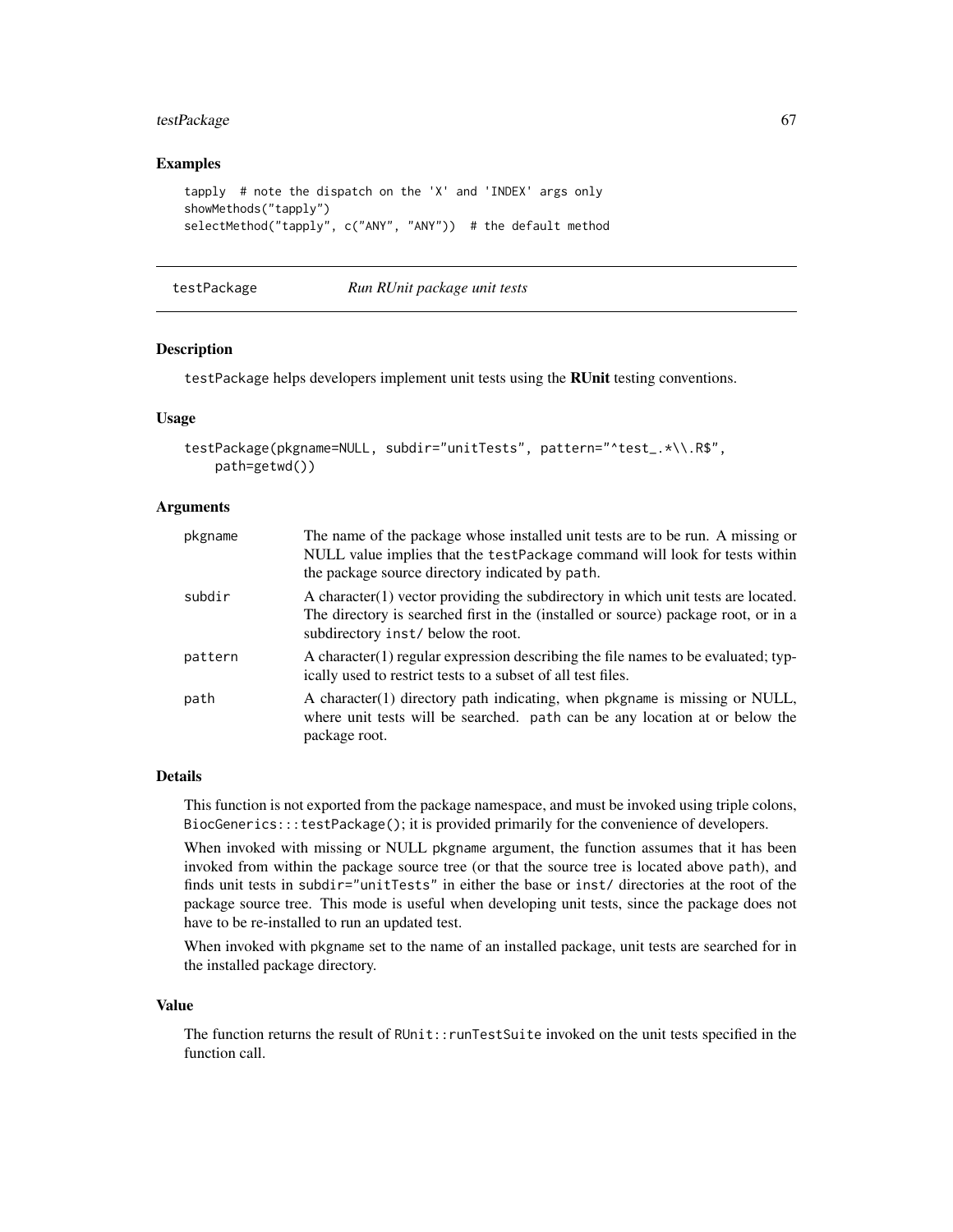# See Also

```
http://bioconductor.org/developers/how-to/unitTesting-guidelines/
```
# Examples

```
## Run unit tests found in the library location where
## BiocGenerics is installed
BiocGenerics:::testPackage("BiocGenerics")
## Not run: ## Run unit tests for the package whose source tree implied
## by getwd()
BiocGenerics:::testPackage()
```
## End(Not run)

toTable *An alternative to as.data.frame()*

# Description

toTable() is an *S4 generic function* provided as an alternative to [as.data.frame\(](#page-6-0)).

# Usage

toTable(x, ...)

## Arguments

|                      | The object to turn into a data frame.              |
|----------------------|----------------------------------------------------|
| $\ddot{\phantom{0}}$ | Additional arguments, for use in specific methods. |

### Value

A data frame.

## See Also

- The [as.data.frame](#page-6-0) *S4 generic* defined in the BiocGenerics package.
- [showMethods](#page-0-0) for displaying a summary of the methods defined for a given generic function.
- [selectMethod](#page-0-0) for getting the definition of a specific method.
- [toTable,Bimap-method](#page-0-0) in the AnnotationDbi package for an example of a specific toTable method (defined for [Bimap](#page-0-0) objects).
- [BiocGenerics](#page-2-0) for a summary of all the generics defined in the BiocGenerics package.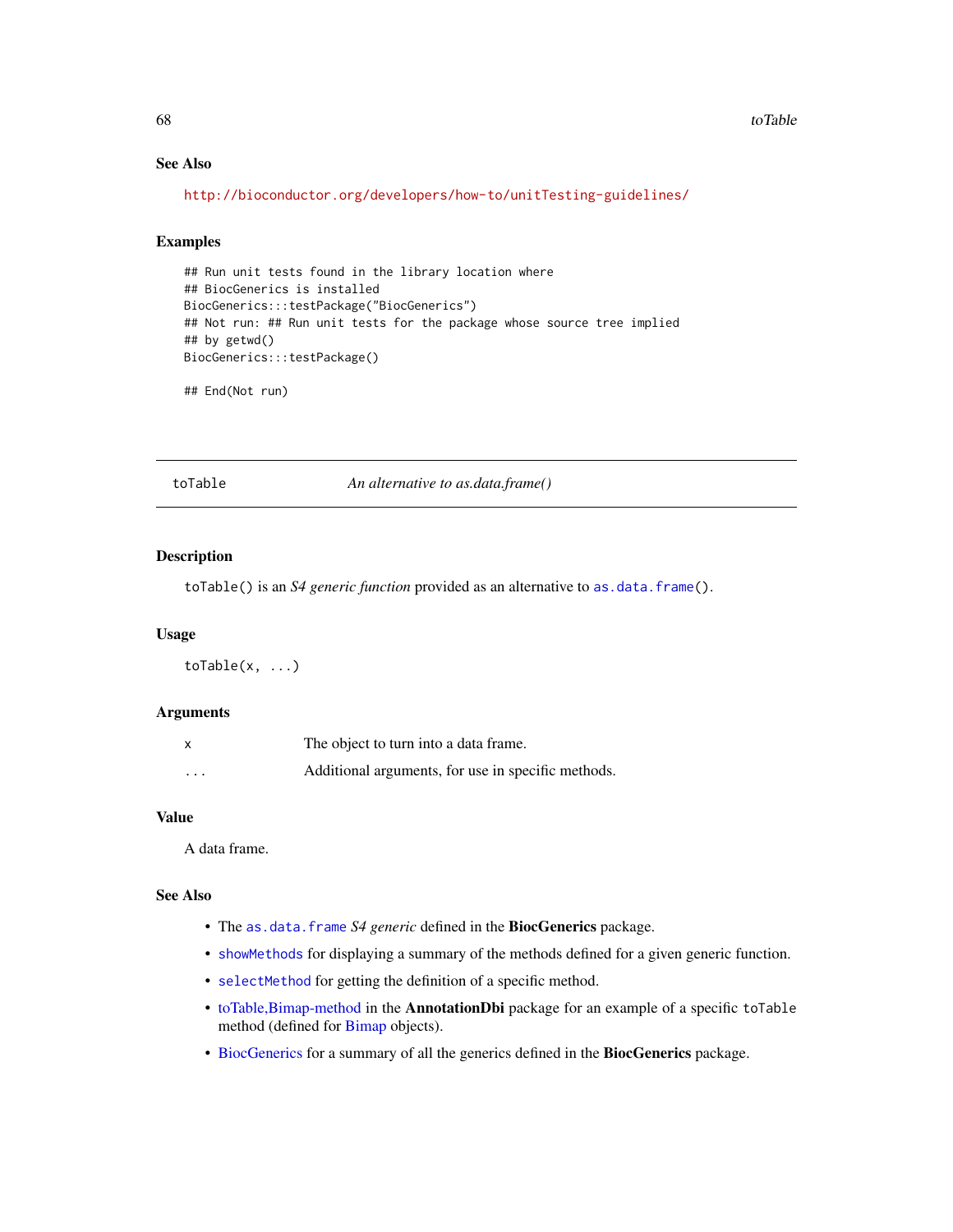## type 69

# Examples

```
toTable
showMethods("toTable")
library(AnnotationDbi)
showMethods("toTable")
```
selectMethod("toTable", "Bimap")

type *Accessing the type of an object*

# Description

Get or set the *type* of an object.

Note that type and type<- are defined as *S4 generic functions* and what *type* means exactly (and what type() returns) depends on the objects for which type and/or type<- methods are defined.

# Usage

type(x)  $type(x) \leftarrow value$ 

## Arguments

| x     | Any object for which the type() getter or setter is defined. Note that objects<br>will either: not support the getter or setter at all, or support only the getter, or<br>support the getter and setter. |
|-------|----------------------------------------------------------------------------------------------------------------------------------------------------------------------------------------------------------|
| value | The type to set on x (assuming x supports the type() setter). value is typically<br>(but not necessarily) expected to be a single string (i.e. a character vector of<br>length $1$ ).                    |

## Value

 $type(x)$  returns the type of x, typically (but not necessarily) as a single string (i.e. as a character vector of length 1).

## See Also

- [showMethods](#page-0-0) for displaying a summary of the methods defined for a given generic function.
- [selectMethod](#page-0-0) for getting the definition of a specific method.
- [type,ANY-method](#page-0-0) in the DelayedArray package for the default type method.
- [type,PairwiseAlignments-method](#page-0-0) in the Biostrings package for an example of a specific type method (defined for [PairwiseAlignments](#page-0-0) objects).
- [BiocGenerics](#page-2-0) for a summary of all the generics defined in the BiocGenerics package.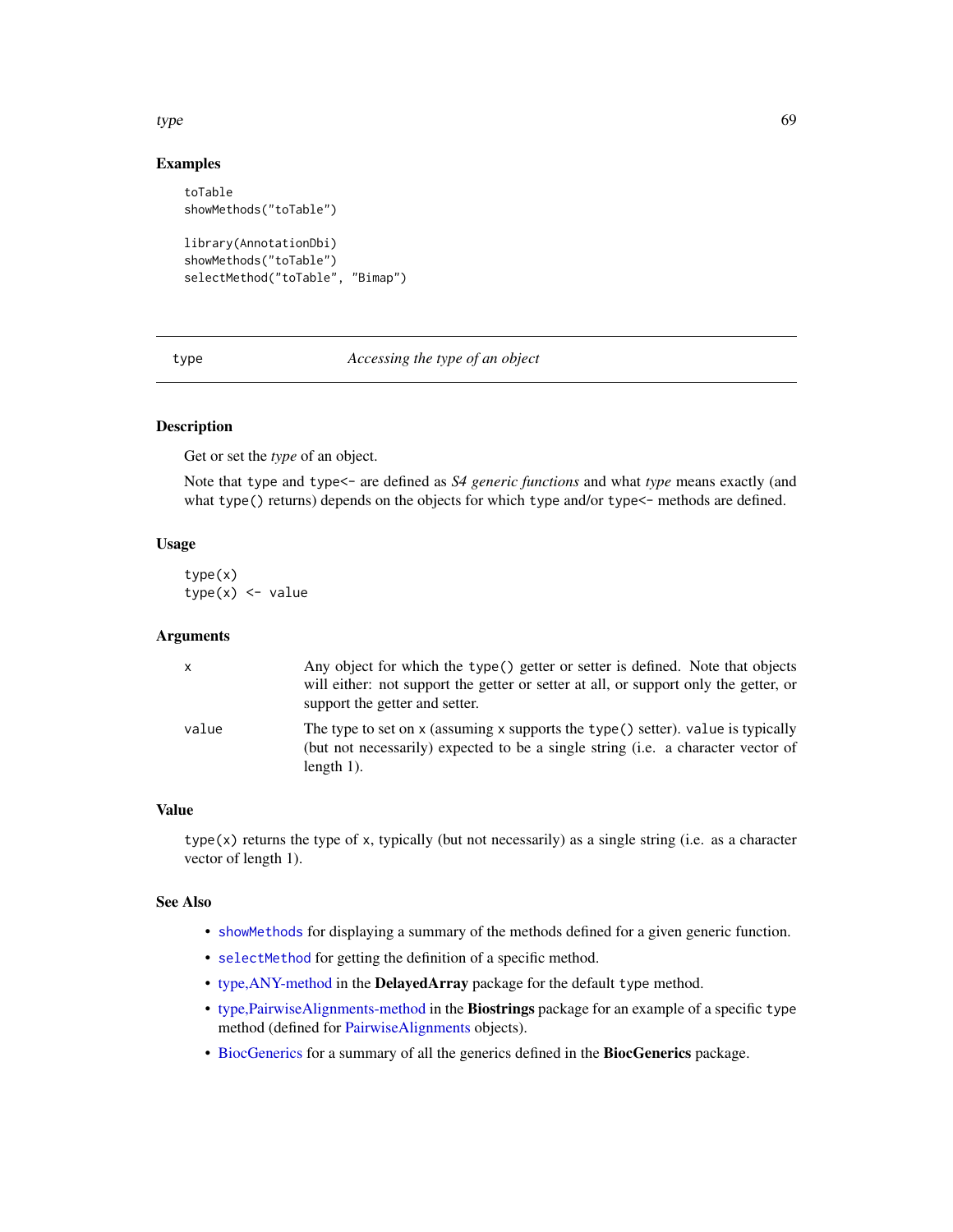70 unique

## Examples

```
type
showMethods("type")
 ype<br>howMeth<br>type<-`
showMethods("type<-")
library(DelayedArray)
showMethods("type")
selectMethod("type", "ANY") # the default "type" method
library(Biostrings)
showMethods("type")
## The type() method for PairwiseAlignments objects:
selectMethod("type", "PairwiseAlignments")
```
<span id="page-69-0"></span>unique *Extract unique elements*

# Description

unique returns an object of the same class as x (typically a vector-like, data-frame-like, or array-like object) but with duplicate elements/rows removed.

NOTE: This man page is for the unique *S4 generic function* defined in the BiocGenerics package. See ?base:[:unique](#page-69-0) for the default method (defined in the base package). Bioconductor packages can define specific methods for objects (typically vector-like or data-frame-like) not supported by the default method.

# Usage

```
unique(x, incomparables=FALSE, ...)
```
# Arguments

x A vector-like, data-frame-like, or array-like object.

incomparables, ...

See ?base:[:unique](#page-69-0) for a description of these arguments.

## Value

See ?base:[:unique](#page-69-0) for the value returned by the default method.

Specific methods defined in Bioconductor packages will typically return an object of the same class as the input object.

unique should always behave consistently with BiocGenerics:: duplicated.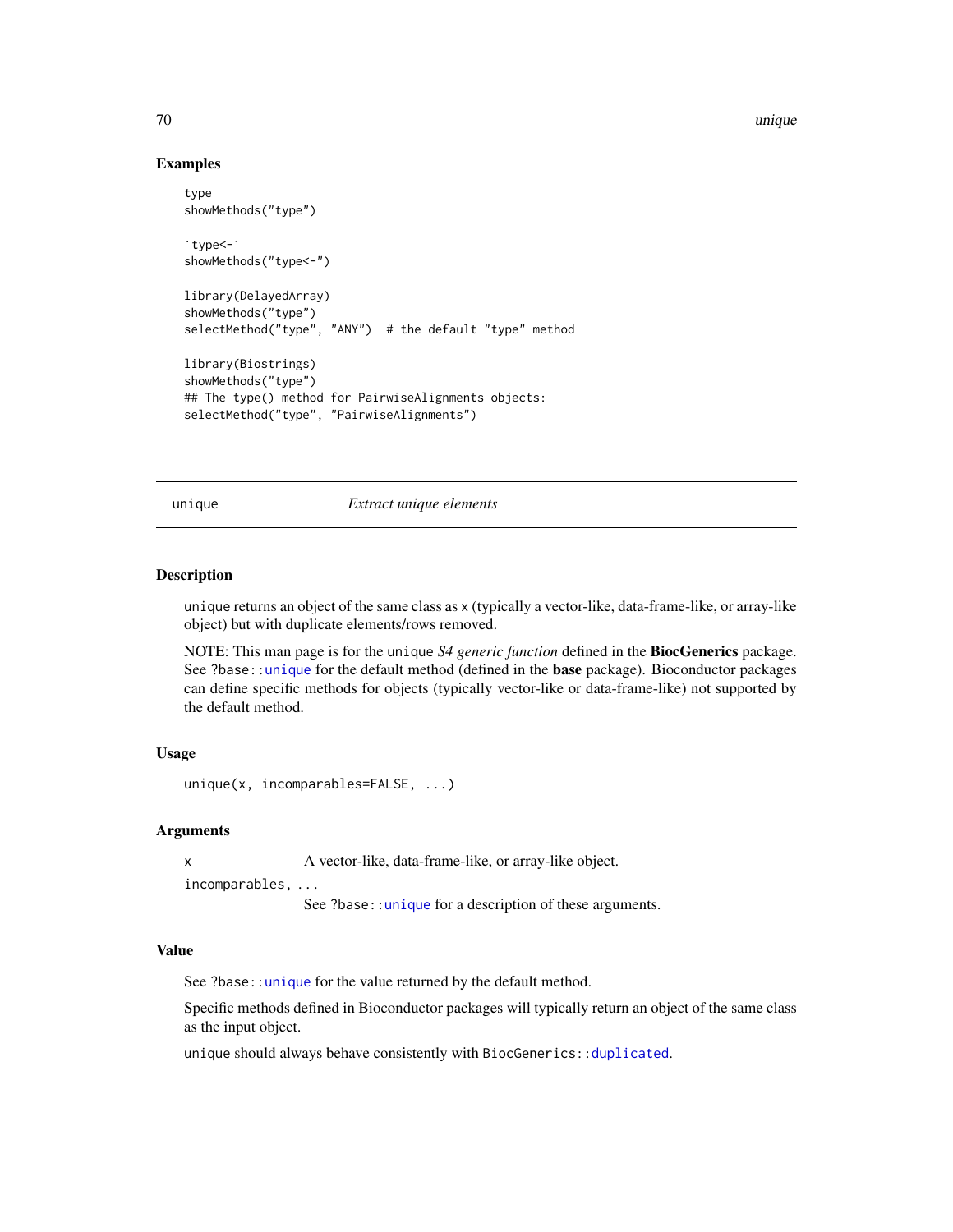unlist 71

# See Also

- base:: unique for the default unique method.
- BiocGenerics:[:duplicated](#page-20-0) for determining duplicate elements.
- [showMethods](#page-0-0) for displaying a summary of the methods defined for a given generic function.
- [selectMethod](#page-0-0) for getting the definition of a specific method.
- [unique,Rle-method](#page-0-0) in the S4Vectors package for an example of a specific unique method (defined for [Rle](#page-0-0) objects).
- [BiocGenerics](#page-2-0) for a summary of all the generics defined in the BiocGenerics package.

#### Examples

```
unique
showMethods("unique")
selectMethod("unique", "ANY") # the default method
```
<span id="page-70-0"></span>unlist *Flatten list-like objects*

## **Description**

Given a list-like object x, unlist produces a vector-like object obtained by concatenating (conceptually thru [c](#page-0-0)) all the top-level elements in x (each of them being expected to be a vector-like object, typically).

NOTE: This man page is for the unlist *S4 generic function* defined in the BiocGenerics package. See ?base:[:unlist](#page-70-0) for the default method (defined in the **base** package). Bioconductor packages can define specific methods for objects not supported by the default method.

#### Usage

unlist(x, recursive=TRUE, use.names=TRUE)

## Arguments

x A list-like object.

recursive, use.names

See ?base:[:unlist](#page-70-0) for a description of these arguments.

## Value

See ?base:[:unlist](#page-70-0) for the value returned by the default method.

Specific methods defined in Bioconductor packages should behave as consistently as possible with the default method.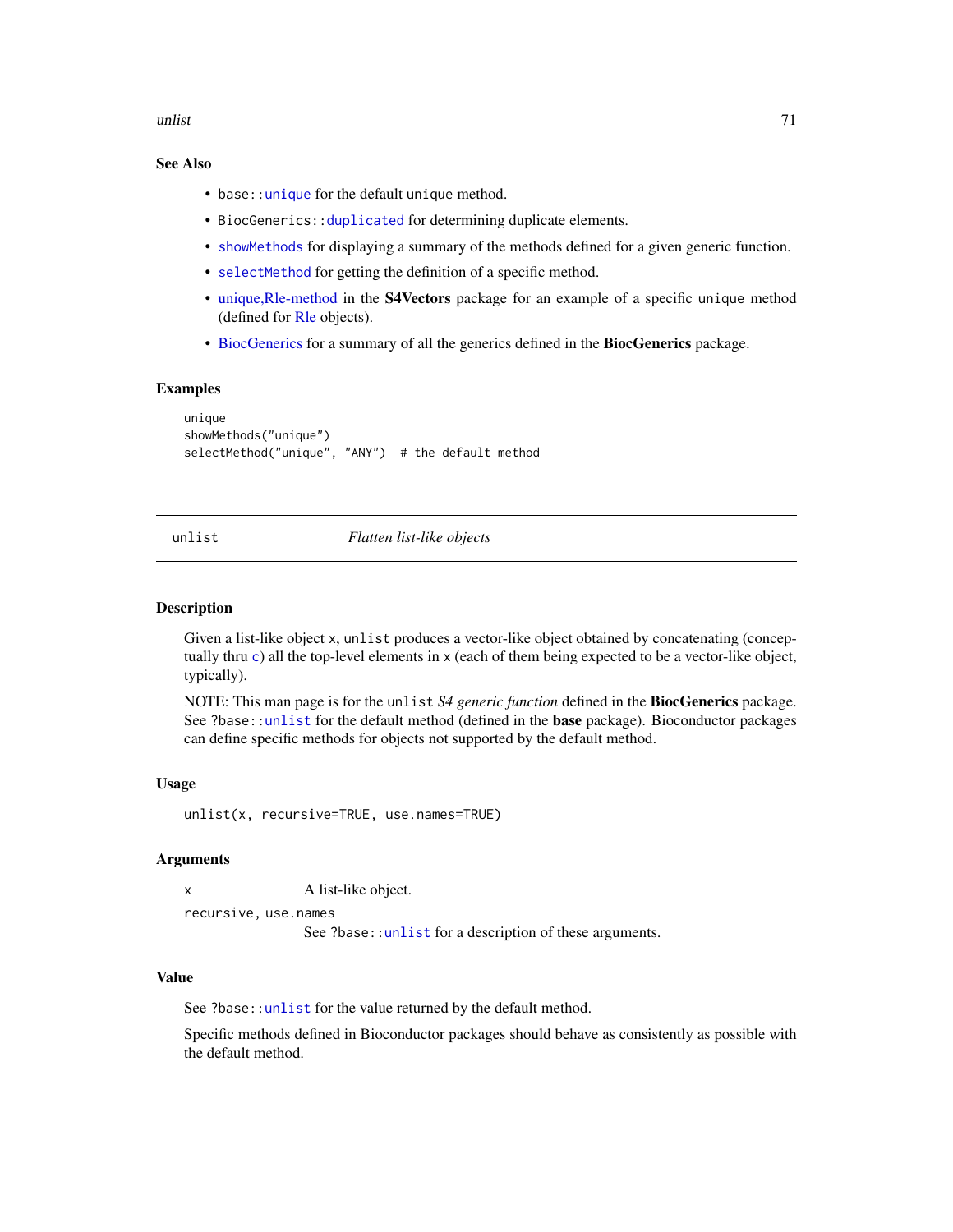# See Also

- base:[:unlist](#page-70-0) for the default unlist method.
- [showMethods](#page-0-0) for displaying a summary of the methods defined for a given generic function.
- [selectMethod](#page-0-0) for getting the definition of a specific method.
- [unlist,List-method](#page-0-0) in the S4Vectors package for an example of a specific unlist method (defined for [List](#page-0-0) objects).
- [BiocGenerics](#page-2-0) for a summary of all the generics defined in the BiocGenerics package.

## Examples

```
unlist # note the dispatch on the 'x' arg only
showMethods("unlist")
selectMethod("unlist", "ANY") # the default method
```
# <span id="page-71-0"></span>unsplit *Unsplit a list-like object*

# **Description**

Given a list-like object value and grouping f, unsplit produces a vector-like object x by conceptually reversing the split operation value  $\le$  - split(x, f).

NOTE: This man page is for the unsplit *S4 generic function* defined in the BiocGenerics package. See ?base:[:unsplit](#page-71-0) for the default method (defined in the base package). Bioconductor packages can define specific methods for objects not supported by the default method.

## Usage

```
unsplit(value, f, drop=FALSE)
```
## Arguments

| value | A list-like object.                                                                               |
|-------|---------------------------------------------------------------------------------------------------|
| f     | A factor or other grouping object that corresponds to the f symbol in value <-<br>$split(x, f)$ . |
| drop  | See ?base::unsplit for a description of this argument.                                            |

#### Value

See ?base:[:unsplit](#page-71-0) for the value returned by the default method.

Specific methods defined in Bioconductor packages should behave as consistently as possible with the default method.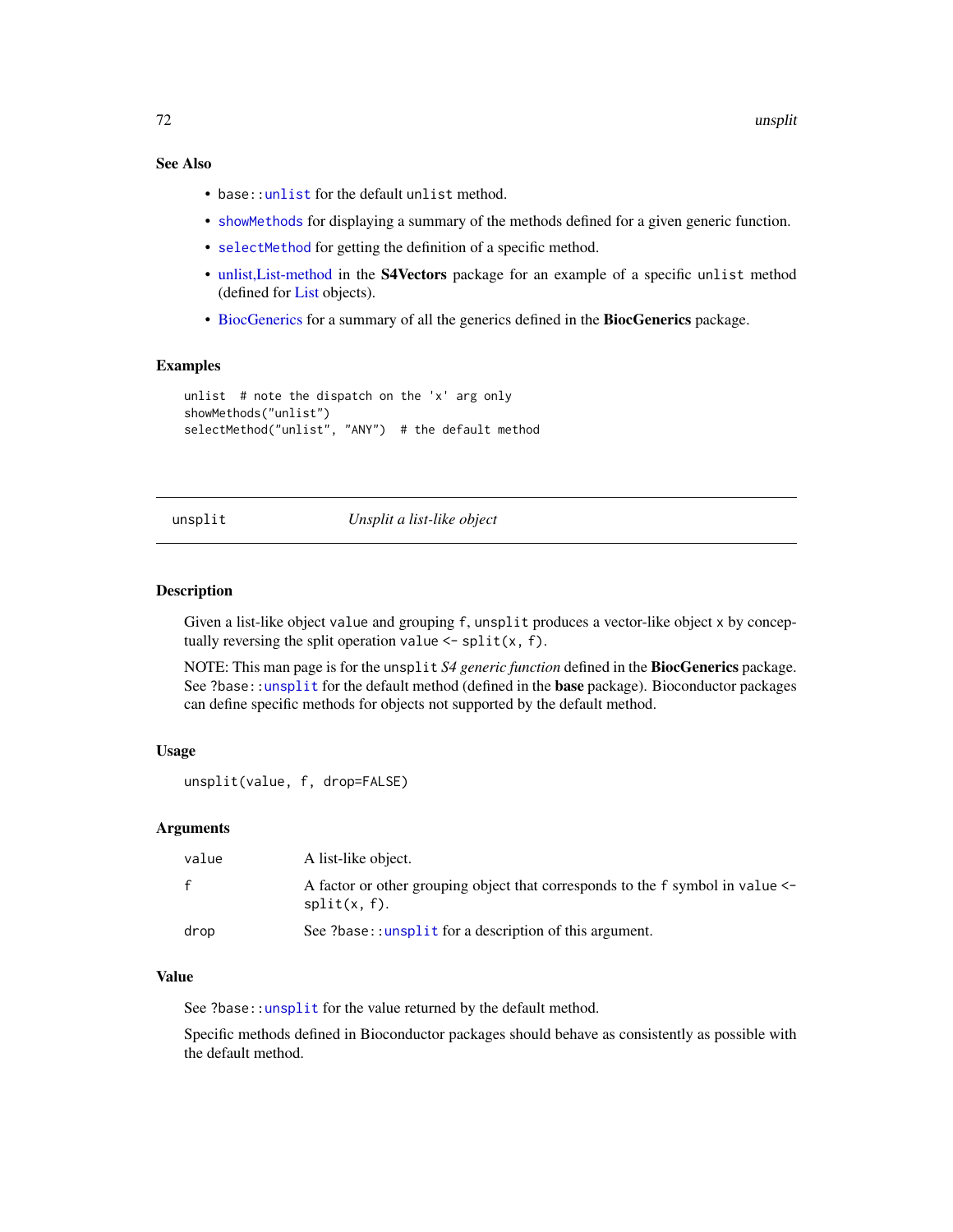# <span id="page-72-0"></span>updateObject 73

# See Also

- base:[:unsplit](#page-71-0) for the default unsplit method.
- [showMethods](#page-0-0) for displaying a summary of the methods defined for a given generic function.
- [selectMethod](#page-0-0) for getting the definition of a specific method.
- [unsplit,List-method](#page-0-0) in the IRanges package for an example of a specific unsplit method (defined for [List](#page-0-0) objects).
- [BiocGenerics](#page-2-0) for a summary of all the generics defined in the BiocGenerics package.

# Examples

```
unsplit # note the dispatch on the 'value' and 'f' args only
showMethods("unsplit")
selectMethod("unsplit", "ANY") # the default method
```
updateObject *Update an object to its current class definition*

#### Description

updateObject is a generic function that returns an instance of object updated to its current class definition.

# Usage

```
updateObject(object, ..., verbose=FALSE)
```

```
## Related utilities:
updateObjectFromSlots(object, objclass=class(object), ..., verbose=FALSE)
getObjectSlots(object)
```
#### Arguments

| object   | Object to be updated for updateObject and updateObjectFromSlots.                                                                |
|----------|---------------------------------------------------------------------------------------------------------------------------------|
|          | Object for slot information to be extracted from for get Object Slots.                                                          |
| $\ddots$ | Additional arguments, for use in specific update Object methods.                                                                |
| verbose  | TRUE or FALSE, indicating whether information about the update should be re-<br>ported. Use message to report this information. |
| objclass | Optional character string naming the class of the object to be created.                                                         |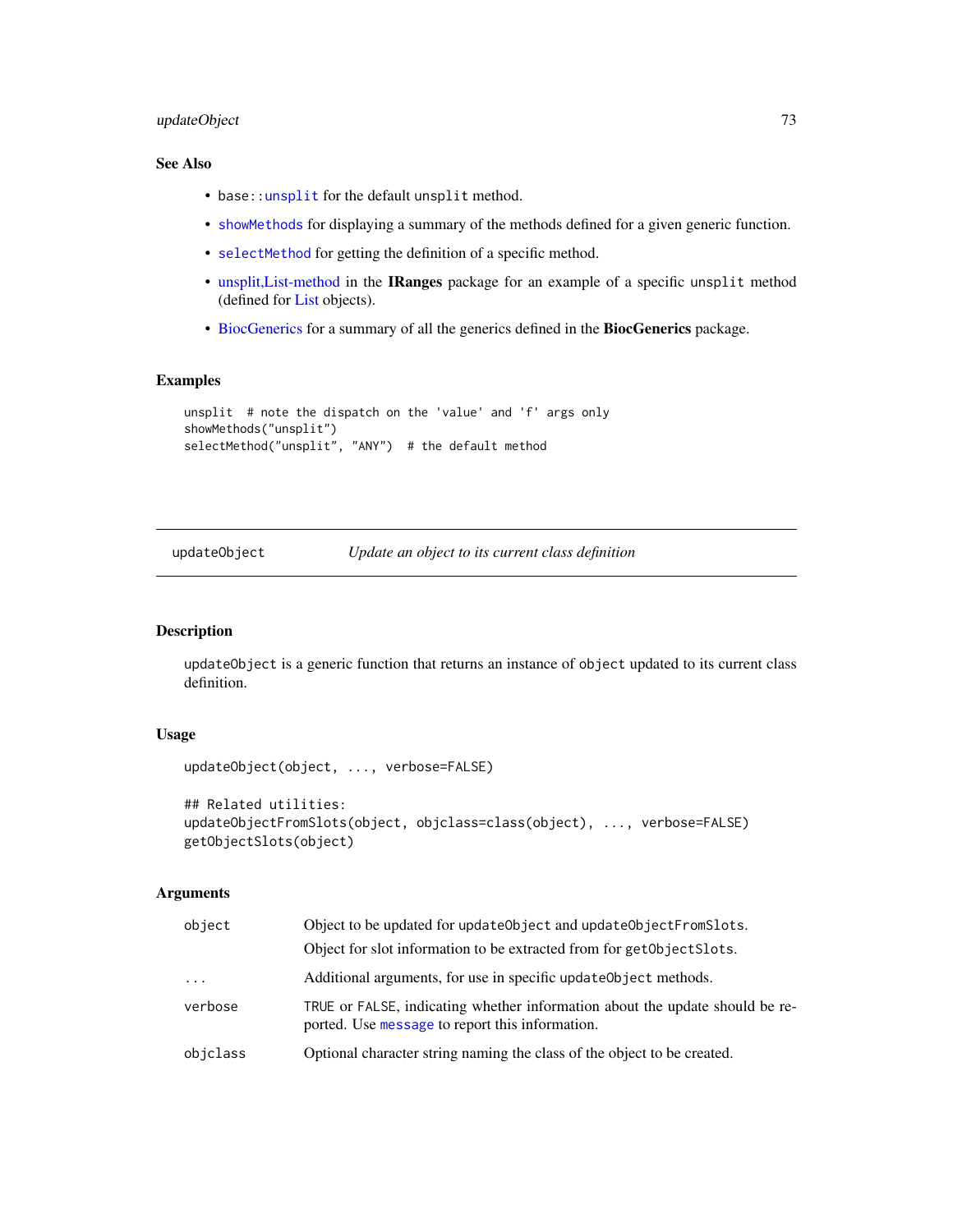#### <span id="page-73-0"></span>Details

Updating objects is primarily useful when an object has been serialized (e.g., stored to disk) for some time (e.g., months), and the class definition has in the mean time changed. Because of the changed class definition, the serialized instance is no longer valid.

updateObject requires that the class of the returned object be the same as the class of the argument object, and that the object is valid (see [validObject](#page-0-0)). By default, updateObject has the following behaviors:

- updateObject(ANY, ..., verbose=FALSE) By default, updateObject uses heuristic methods to determine whether the object should be the 'new' S4 type (introduced in R 2.4.0), but is not. If the heuristics indicate an update is required, the updateObjectFromSlots function tries to update the object. The default method returns the original S4 object or the successfully updated object, or issues an error if an update is required but not possible. The optional named argument verbose causes a message to be printed describing the action. Arguments ... are passed to updateObjectFromSlots.
- updateObject(list, ..., verbose=FALSE) Visit each element in list, applying updateObject(list[[elt]], ..., verbose=verbose).
- updateObject(environment, ..., verbose=FALSE) Visit each element in environment, applying updateObject(environment[[elt]], ..., verbose=verbose)
- updateObject(formula, ..., verbose=FALSE) Do nothing; the environment of the formula may be too general (e.g., R\_GlobalEnv) to attempt an update.
- updateObject(envRefClass, ..., verbose=FALSE) Attempt to update objects from fields using a strategy like updateObjectFromSlots Method 1.

updateObjectFromSlots(object, objclass=class(object), ..., verbose=FALSE) is a utility function that identifies the intersection of slots defined in the object instance and objclass definition. Under Method 1, the corresponding elements in object are then updated (with updateObject(elt, ..., verbose=verbose)) and used as arguments to a call to new(class, ...), with ... replaced by slots from the original object. If this fails, then Method 2 tries new(class) and assigns slots of object to the newly created instance.

getObjectSlots(object) extracts the slot names and contents from object. This is useful when object was created by a class definition that is no longer current, and hence the contents of object cannot be determined by accessing known slots.

# Value

updateObject returns a valid instance of object.

updateObjectFromSlots returns an instance of class objclass.

getObjectSlots returns a list of named elements, with each element corresponding to a slot in object.

#### See Also

- [updateObjectTo](#page-0-0) in the Biobase package for updating an object to the class definition of a template (might be useful for updating a virtual superclass).
- [validObject](#page-0-0) for testing the validity of an object.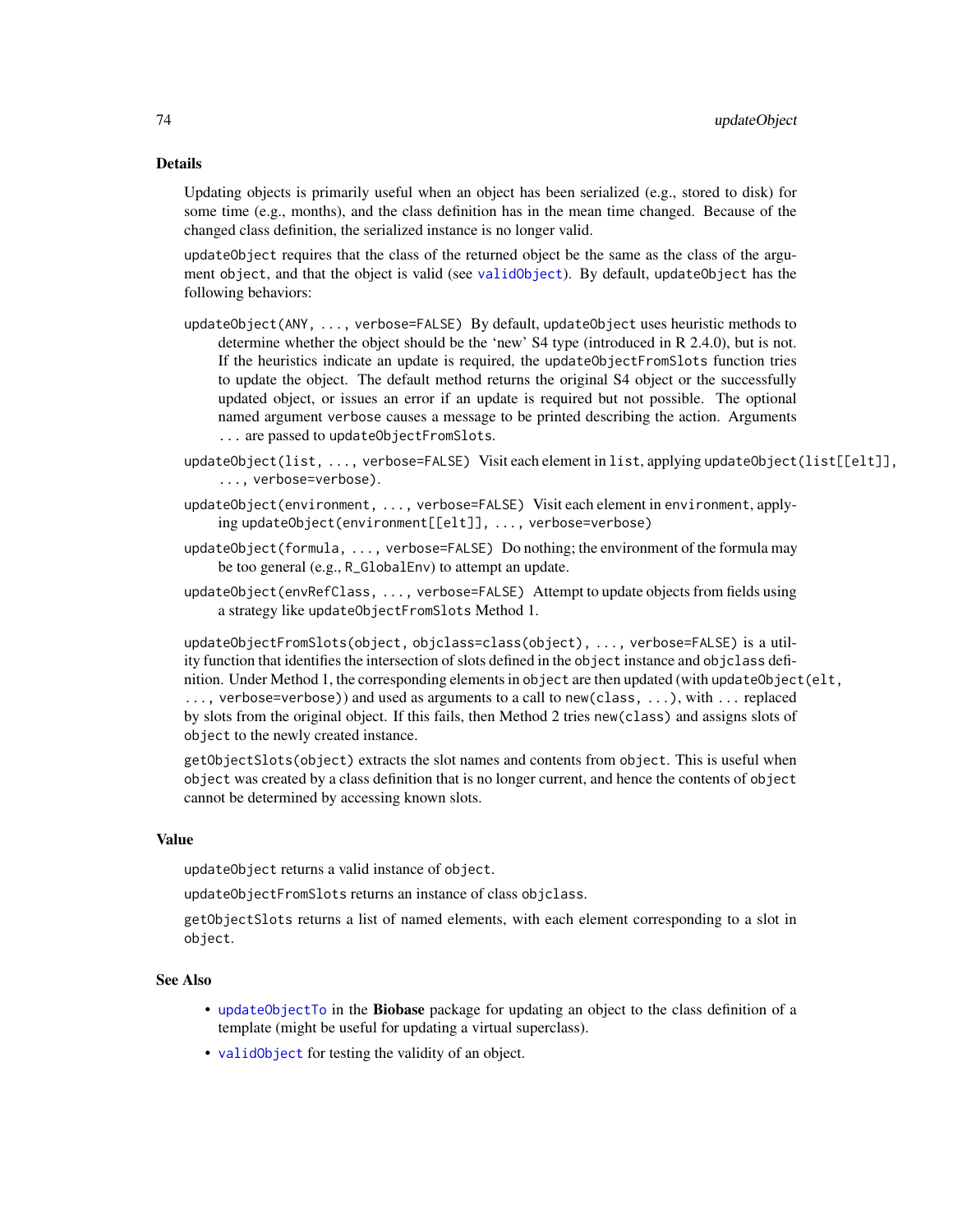<span id="page-74-2"></span>var 15

- [showMethods](#page-0-0) for displaying a summary of the methods defined for a given generic function.
- [selectMethod](#page-0-0) for getting the definition of a specific method.
- [BiocGenerics](#page-2-0) for a summary of all the generics defined in the BiocGenerics package.

# Examples

```
updateObject
showMethods("updateObject")
selectMethod("updateObject", "ANY") # the default method
library(Biobase)
## update object, same class
data(sample.ExpressionSet)
obj <- updateObject(sample.ExpressionSet)
setClass("UpdtA", representation(x="numeric"), contains="data.frame")
setMethod("updateObject", "UpdtA",
    function(object, ..., verbose=FALSE)
    {
        if (verbose)
           message("updateObject object = 'A'")
        object <- callNextMethod()
        object@x <- -object@x
        object
   }
)
a <- new("UpdtA", x=1:10)
## See steps involved
updateObject(a)
removeMethod("updateObject", "UpdtA")
removeClass("UpdtA")
```
<span id="page-74-0"></span>var *Variance and Standard Deviation*

#### <span id="page-74-1"></span>Description

var and sd compute the variance and standard deviation of a vector x.

NOTE: This man page is for the var and sd, *S4 generic functions* defined in the BiocGenerics package. See ?stats:[:var](#page-74-0) and ?stats:[:sd](#page-74-1) for the default methods (defined in the stats package). Bioconductor packages can define specific methods for objects (typically array-like) not supported by the default method.

#### Usage

 $var(x, y = NULL, na.rm = FALSE, use)$  $sd(x, na.rm = FALSE)$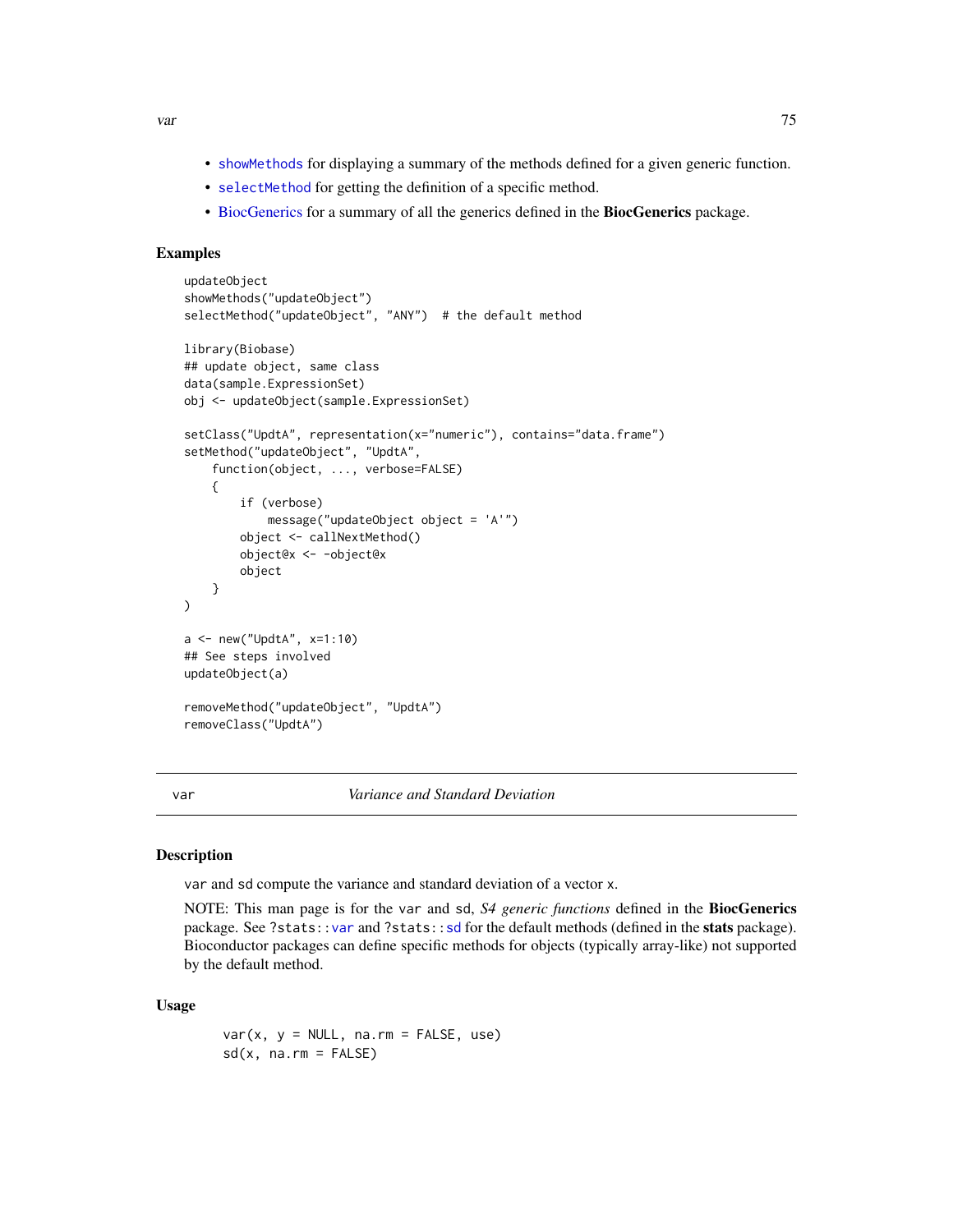<span id="page-75-1"></span>76 weights

#### **Arguments**

| X         | a vector-like object          |
|-----------|-------------------------------|
| - V       | a vector-like object, or NULL |
| na.rm,use | see var                       |

# Value

See ?stats:[:var](#page-74-0) and ?stats:[:sd](#page-74-1) for the value returned by the default methods.

Specific methods defined in Bioconductor packages will typically return an object of the same class as the input object.

# See Also

- stats:[:var](#page-74-0) and stats:[:sd](#page-74-1) for the default methods.
- [showMethods](#page-0-0) for displaying a summary of the methods defined for a given generic function.
- [selectMethod](#page-0-0) for getting the definition of a specific method.
- [BiocGenerics](#page-2-0) for a summary of all the generics defined in the BiocGenerics package.

#### Examples

```
var
showMethods("var")
selectMethod("var", "ANY") # the default method
```
<span id="page-75-0"></span>weights *Extract model weights*

# **Description**

weights is a generic function which extracts fitting weights from objects returned by modeling functions.

NOTE: This man page is for the weights *S4 generic function* defined in the BiocGenerics package. See ?stats:[:weights](#page-75-0) for the default method (defined in the stats package). Bioconductor packages can define specific methods for objects not supported by the default method.

## Usage

weights(object, ...)

### Arguments

object, ... See ?stats:[:weights](#page-75-0).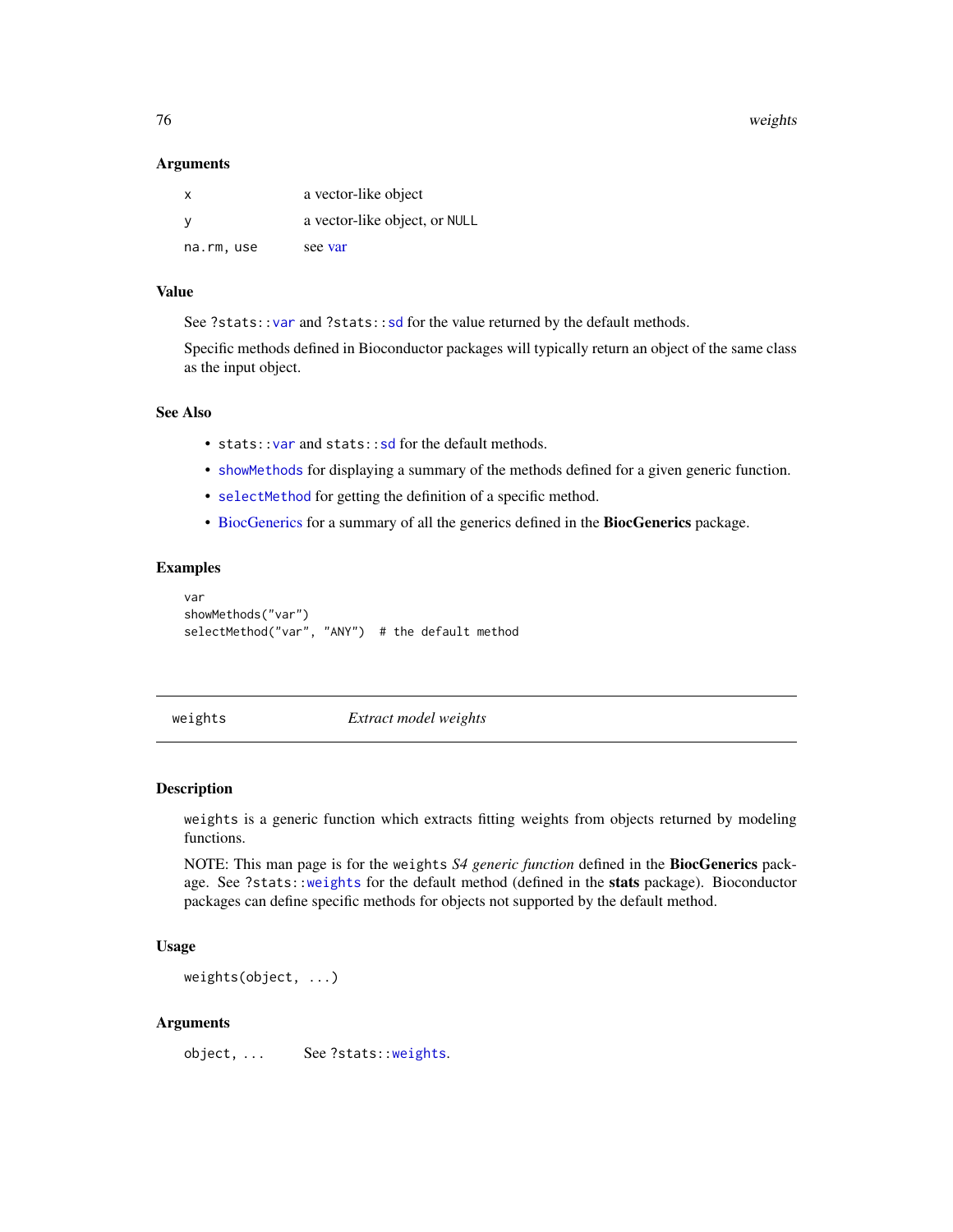<span id="page-76-1"></span>which the contract of the contract of the contract of the contract of the contract of the contract of the contract of the contract of the contract of the contract of the contract of the contract of the contract of the cont

# Value

Weights extracted from the object object.

See ?stats:[:weights](#page-75-0) for the value returned by the default method.

Specific methods defined in Bioconductor packages should behave as consistently as possible with the default method.

# See Also

- stats:[:weights](#page-75-0) for the default weights method.
- [showMethods](#page-0-0) for displaying a summary of the methods defined for a given generic function.
- [selectMethod](#page-0-0) for getting the definition of a specific method.
- [weights,PLMset-method](#page-0-0) in the affyPLM package for an example of a specific weights method (defined for [PLMset](#page-0-0) objects).
- [BiocGenerics](#page-2-0) for a summary of all the generics defined in the BiocGenerics package.

#### Examples

```
weights
showMethods("weights")
selectMethod("weights", "ANY") # the default method
```
<span id="page-76-0"></span>which *Which values in an object are considered TRUE?*

#### Description

Give the indices of the values in a vector-, array-, or list-like object that are considered TRUE, allowing for array indices in the case of an array-like object.

NOTE: This man page is for the which *S4 generic function* defined in the BiocGenerics package. See ?base:[:which](#page-76-0) for the default method (defined in the base package). Bioconductor packages can define specific methods for objects (typically vector-, array-, or list-like) not supported by the default methods.

### Usage

```
which(x, arr.ind=FALSE, useNames=TRUE)
```
#### Arguments

x An object, typically with a vector-, array-, or list-like semantic.

arr.ind, useNames

See ?base:[:which](#page-76-0) for a description of these arguments.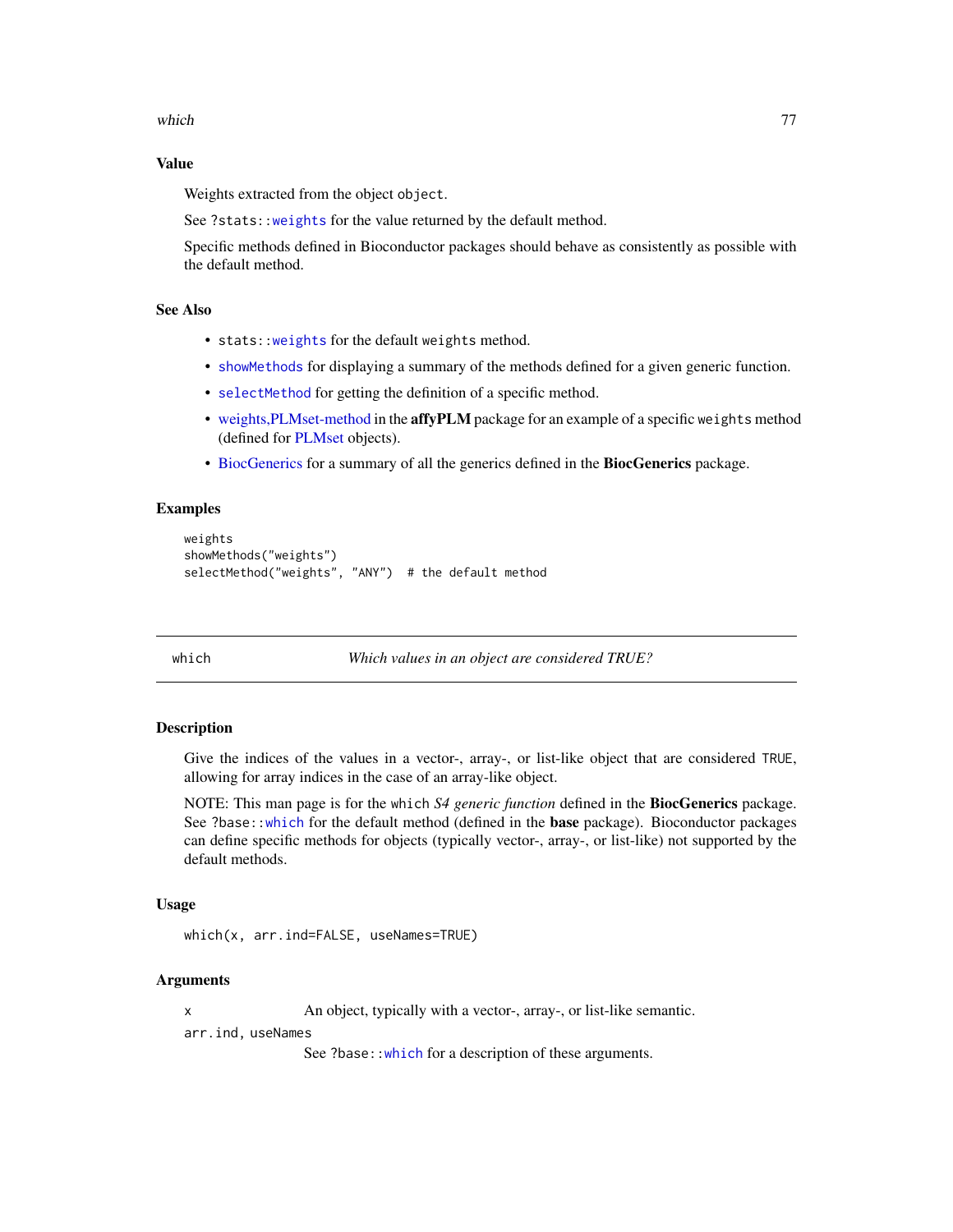<span id="page-77-1"></span>See ?base:[:which](#page-76-0) for the value returned by the default method.

Specific methods defined in Bioconductor packages should behave as consistently as possible with the default method.

#### See Also

- base:: which for the default which method.
- [showMethods](#page-0-0) for displaying a summary of the methods defined for a given generic function.
- [selectMethod](#page-0-0) for getting the definition of a specific method.
- which, Delayed Array-method in the **Delayed Array** package for an example of a specific which method (defined for [DelayedArray](#page-0-0) objects).
- [BiocGenerics](#page-2-0) for a summary of all the generics defined in the BiocGenerics package.

#### Examples

```
which
showMethods("which")
selectMethod("which", "ANY") # the default method
library(DelayedArray)
showMethods("which")
```

```
## The which() method for DelayedArray objects:
selectMethod("which", "DelayedArray")
```
<span id="page-77-0"></span>which.min *What's the index of the first min or max value in an object?*

## Description

Determines the location (i.e. index) of the (first) minimum or maximum value in an object.

NOTE: This man page is for the which.min and which.max *S4 generic functions* defined in the BiocGenerics package. See ?base:[:which.min](#page-77-0) for the default methods (defined in the base package). Bioconductor packages can define specific methods for objects (typically vector-, array-, or list-like) not supported by the default methods.

#### Usage

```
which.min(x, \ldots)which.max(x, \ldots)
```
#### Arguments

| $\mathsf{x}$ | An object, typically with a vector-, array-, or list-like semantic. |
|--------------|---------------------------------------------------------------------|
| .            | Additional arguments, for use in specific methods.                  |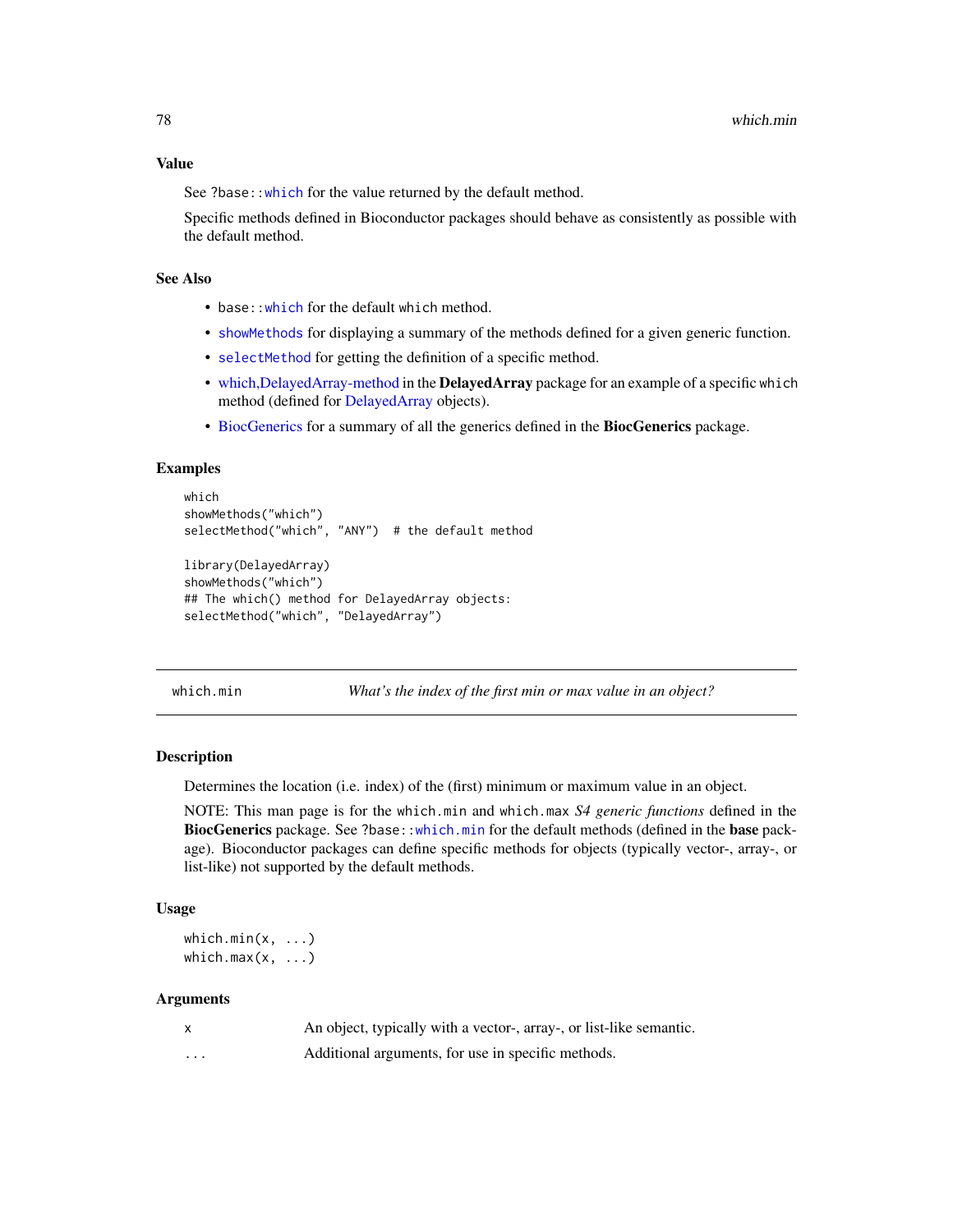<span id="page-78-1"></span>xtabs 79

#### Value

See ?base:[:which.min](#page-77-0) for the value returned by the default methods.

Specific methods defined in Bioconductor packages should behave as consistently as possible with the default methods.

#### Note

The default methods (defined in the base package) only take a single argument. We've added the ... argument to the generic functions defined in the **BiocGenerics** package so they can be called with an arbitrary number of effective arguments. This typically allows methods to add extra arguments for controlling/altering the behavior of the operation. Like for example the global argument supported by the which.max method for [NumericList](#page-0-0) objects (defined in the IRanges package).

# See Also

- base:[:which.min](#page-77-0) for the default which.min and which.max methods.
- [showMethods](#page-0-0) for displaying a summary of the methods defined for a given generic function.
- [selectMethod](#page-0-0) for getting the definition of a specific method.
- which.max, NumericList-method in the **IRanges** package for an example of a specific which.max method (defined for [NumericList](#page-0-0) objects).
- [BiocGenerics](#page-2-0) for a summary of all the generics defined in the BiocGenerics package.

#### Examples

```
which.min
showMethods("which.min")
selectMethod("which.min", "ANY") # the default method
which.max
showMethods("which.max")
selectMethod("which.max", "ANY") # the default method
library(IRanges)
showMethods("which.max")
## The which.max() method for NumericList objects:
selectMethod("which.max", "NumericList")
```
<span id="page-78-0"></span>xtabs *Cross tabulation*

#### **Description**

xtabs creates a contingency table (optionally a sparse matrix) from cross-classifying factors, usually contained in a data-frame-like object, using a formula interface.

NOTE: This man page is for the xtabs *S4 generic function* defined in the BiocGenerics package. See ?stats:[:xtabs](#page-78-0) for the default method (defined in the stats package). Bioconductor packages can define specific methods for objects not supported by the default method.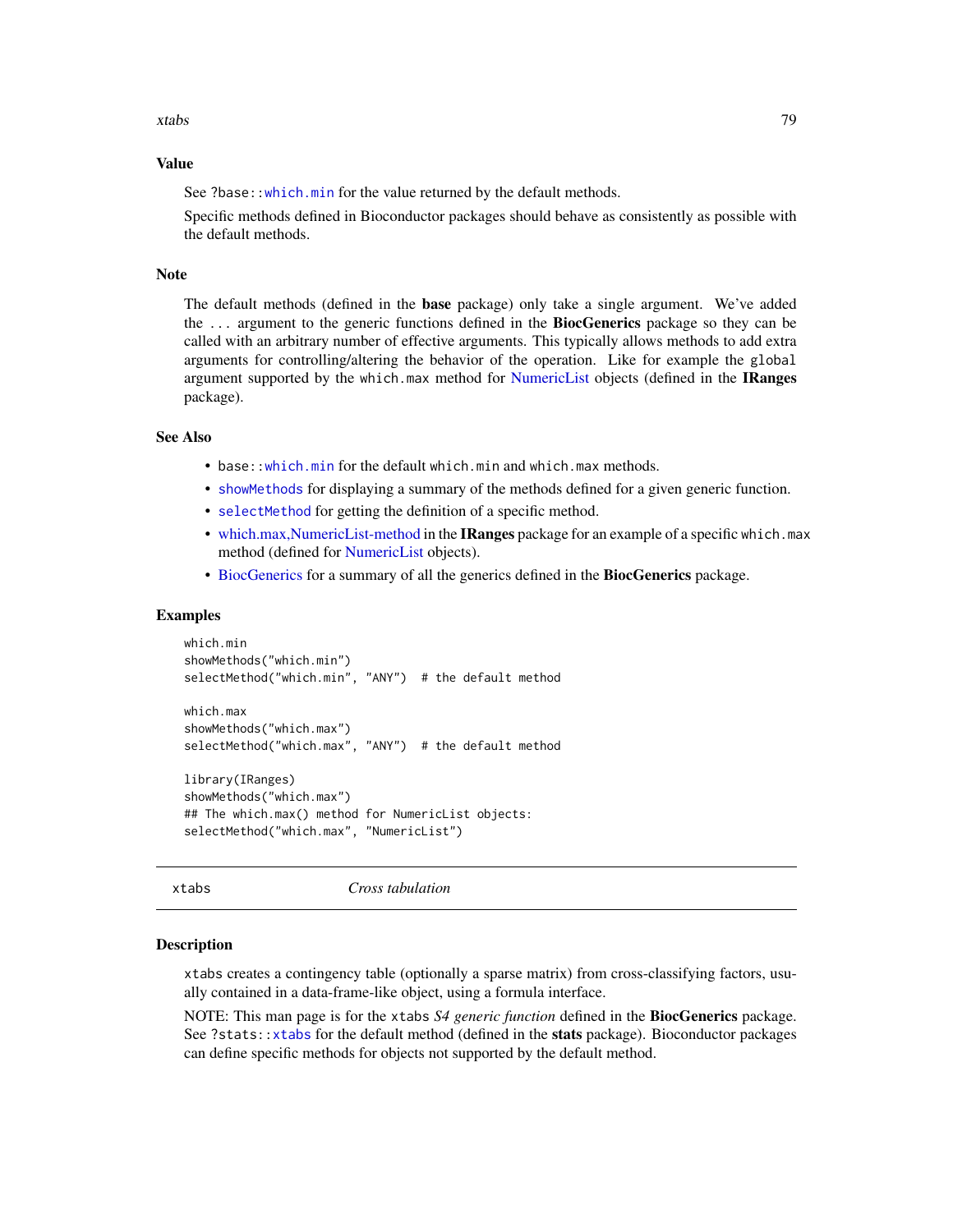#### <span id="page-79-0"></span>Usage

```
xtabs(formula=~., data=parent.frame(), subset, sparse=FALSE,
     na.action, addNA=FALSE, exclude=if(!addNA)c(NA, NaN),
     drop.unused.levels=FALSE)
```
#### Arguments

|      | formula, subset, sparse, na.action, addNA, exclude, drop.unused.levels |
|------|------------------------------------------------------------------------|
|      | See ?stats:: xtabs for a description of these arguments.               |
| data | A data-frame-like object.                                              |

# Value

See ?stats:[:xtabs](#page-78-0) for the value returned by the default method.

Specific methods defined in Bioconductor packages should also return the type of object returned by the default method.

#### See Also

- stats:: xtabs for the default xtabs method.
- [showMethods](#page-0-0) for displaying a summary of the methods defined for a given generic function.
- [selectMethod](#page-0-0) for getting the definition of a specific method.
- [xtabs,DataFrame-method](#page-0-0) in the S4Vectors package for an example of a specific xtabs method (defined for [DataFrame](#page-0-0) objects).
- [BiocGenerics](#page-2-0) for a summary of all the generics defined in the BiocGenerics package.

#### Examples

```
xtabs # note the dispatch on the 'data' arg only
showMethods("xtabs")
selectMethod("xtabs", "ANY") # the default method
library(S4Vectors)
showMethods("xtabs")
## The xtabs() method for DataFrame objects:
```
selectMethod("xtabs", "DataFrame")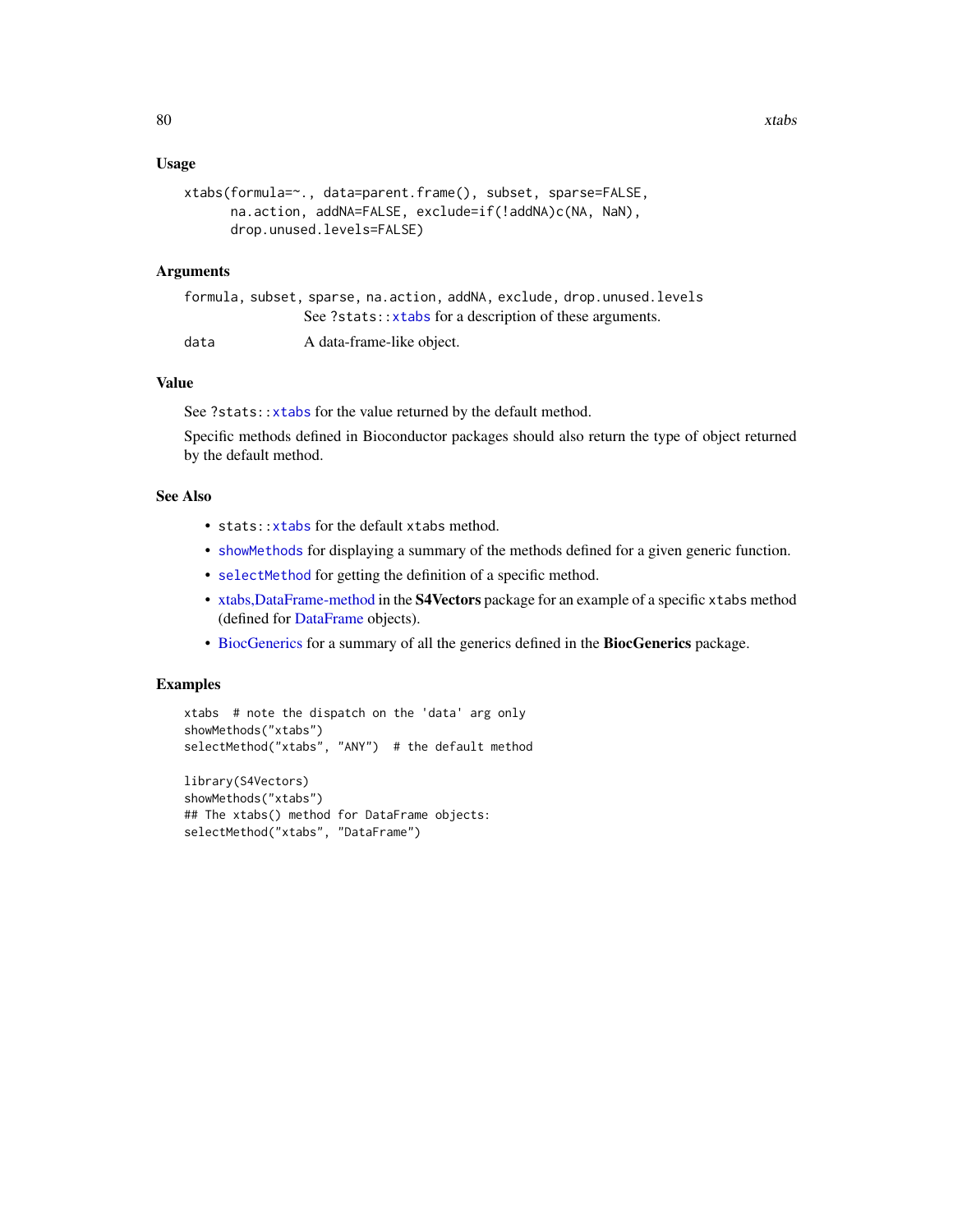# Index

∗ classes S3-classes-as-S4-classes, [55](#page-54-0) ∗ manip dge, [18](#page-17-0) ∗ methods annotation, [6](#page-5-0) append, [6](#page-5-0) as.data.frame, [7](#page-6-0) as.list, [8](#page-7-0) as.vector, [9](#page-8-0) boxplot, [10](#page-9-0) cbind, [11](#page-10-0) colSums, [12](#page-11-0) combine, [13](#page-12-0) dbconn, [16](#page-15-0) density, [17](#page-16-0) dims, [19](#page-18-0) do.call, [20](#page-19-0) duplicated, [21](#page-20-0) eval, [22](#page-21-0) Extremes, [24](#page-23-0) fileName, [25](#page-24-0) funprog, [26](#page-25-0) get, [27](#page-26-0) grep, [29](#page-28-0) image, [30](#page-29-0) IQR, [31](#page-30-0) is.unsorted, [32](#page-31-0) lapply, [33](#page-32-0) mad, [34](#page-33-0) mapply, [35](#page-34-0) match, [36](#page-35-0) mean, [37](#page-36-0) normalize, [38](#page-37-0) nrow, [39](#page-38-0) Ontology, [40](#page-39-0) order, [41](#page-40-0) organism\_species, [42](#page-41-0) paste, [44](#page-43-0)

path, [45](#page-44-0) plotMA, [47](#page-46-0) plotPCA, [48](#page-47-0) rank, [49](#page-48-0) relist, [51](#page-50-0) rep, [52](#page-51-0) residuals, [53](#page-52-0) row+colnames, [54](#page-53-0) score, [56](#page-55-0) sets, [57](#page-56-0) sort, [58](#page-57-0) start, [59](#page-58-0) strand, [61](#page-60-0) subset, [63](#page-62-0) t, [64](#page-63-0) table, [65](#page-64-0) tapply, [66](#page-65-0) testPackage, [67](#page-66-0) toTable, [68](#page-67-0) type, [69](#page-68-0) unique, [70](#page-69-0) unlist, [71](#page-70-0) unsplit, [72](#page-71-1) updateObject, [73](#page-72-0) var, [75](#page-74-2) weights, [76](#page-75-1) which, [77](#page-76-1) which.min, [78](#page-77-1) xtabs, [79](#page-78-1) ∗ package BiocGenerics-package, [3](#page-2-1) <=, *[41](#page-40-0)*, *[50](#page-49-0)*, *[59](#page-58-0)* %in% *(*match*)*, [36](#page-35-0) %in%, *[4](#page-3-0)* %in%,Rle,ANY-method, *[36](#page-35-0)* AffyBatch, *[11](#page-10-0)*, *[30](#page-29-0)*, *[38](#page-37-0)* AnnotatedDataFrame, *[14](#page-13-0)* annotation, *[4](#page-3-0)*, [6](#page-5-0)

annotation,eSet-method, *[6](#page-5-0)*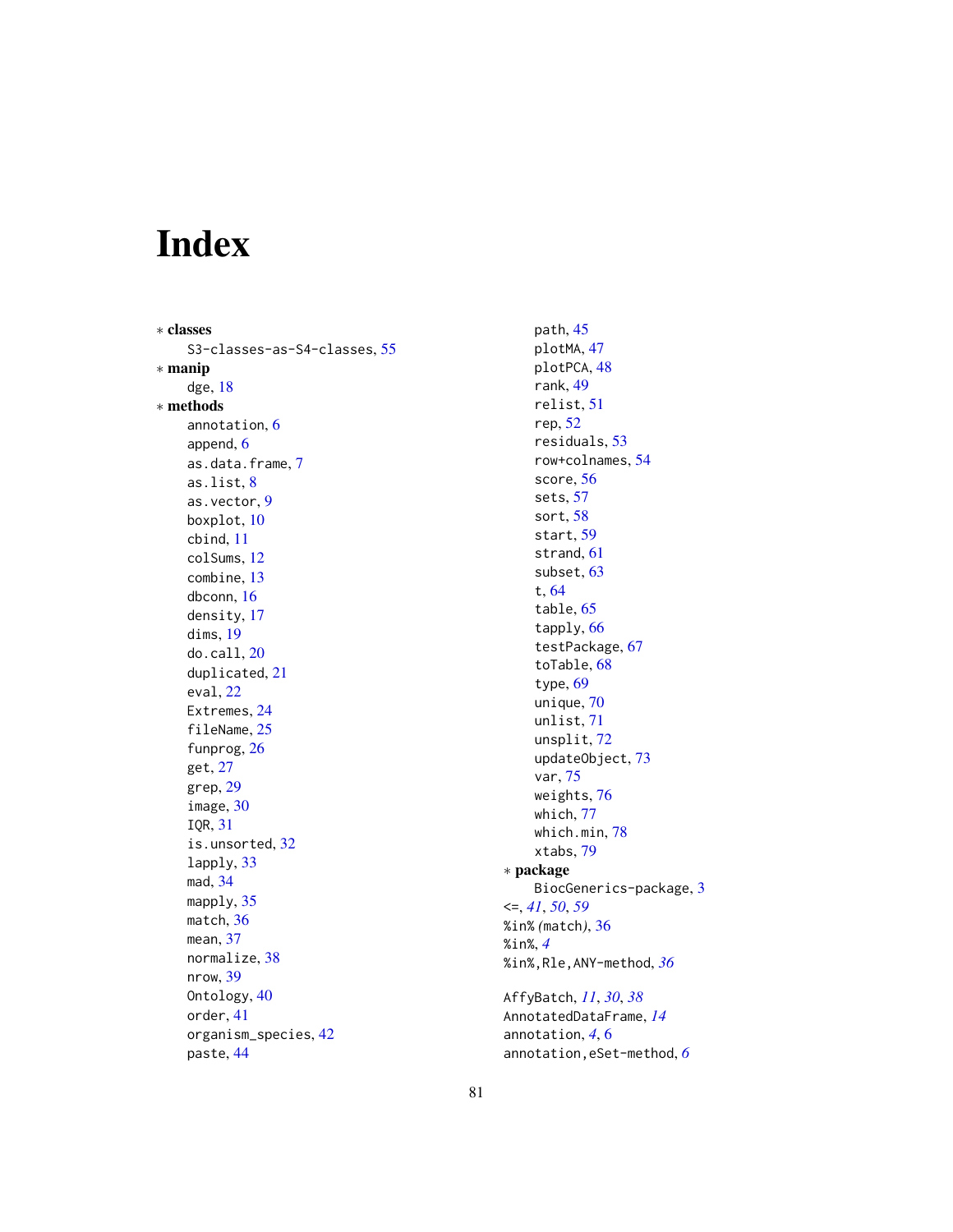#### 82 INDEX

```
annotation<- (annotation), 6
AnnotationDb, 43
anyDuplicated, 4
anyDuplicated (duplicated), 21
append, 3, 6, 6, 7
append,Vector,Vector-method, 7
as.data.frame, 3, 7, 7, 8, 68
as.data.frame,DataFrame-method, 8
as.data.frame,IntegerRanges-method, 8
as.list, 3, 8, 8, 9
as.list,List-method, 9
as.vector, 3, 9, 9, 10
as.vector,AtomicList-method, 10
as.vector,Rle-method, 10
AsIs, 55
AsIs-class (S3-classes-as-S4-classes),
        55
AssayData, 14
AtomicList, 10
```
basename, *[5](#page-4-0)*, *[46](#page-45-0)* basename *(*path*)*, [45](#page-44-0) basename,ANY-method *(*path*)*, [45](#page-44-0) basename<- *(*path*)*, [45](#page-44-0) basename<-,ANY-method *(*path*)*, [45](#page-44-0) basename<-,character-method *(*path*)*, [45](#page-44-0) Bimap, *[28](#page-27-0)*, *[68](#page-67-0)* BiocGenerics, *[6](#page-5-0)[–13](#page-12-0)*, *[15–](#page-14-0)[17](#page-16-0)*, *[19](#page-18-0)*, *[21–](#page-20-0)[23](#page-22-0)*, *[25](#page-24-0)[–40](#page-39-0)*, *[42](#page-41-0)[–44](#page-43-0)*, *[46](#page-45-0)*, *[48–](#page-47-0)[54](#page-53-0)*, *[56](#page-55-0)*, *[58–](#page-57-0)[60](#page-59-0)*, *[62](#page-61-0)[–66](#page-65-0)*, *[68,](#page-67-0) [69](#page-68-0)*, *[71–](#page-70-0)[73](#page-72-0)*, *[75–](#page-74-2)[80](#page-79-0)* BiocGenerics *(*BiocGenerics-package*)*, [3](#page-2-1) BiocGenerics-package, [3](#page-2-1) boxplot, *[4](#page-3-0)*, *[10](#page-9-0)*, [10,](#page-9-0) *[11](#page-10-0)* boxplot,AffyBatch-method, *[11](#page-10-0)* bzfile-class *(*S3-classes-as-S4-classes*)*, [55](#page-54-0)

# c, *[71](#page-70-0)*

cbind, *[3](#page-2-1)*, *[5](#page-4-0)*, *[11](#page-10-0)*, [11,](#page-10-0) *[12](#page-11-0)* cbind,DataFrame-method, *[12](#page-11-0)* character\_OR\_connection-class *(*S3-classes-as-S4-classes*)*, [55](#page-54-0) chromLocation, *[43](#page-42-0)* colMeans, *[3](#page-2-1)* colMeans *(*colSums*)*, [12](#page-11-0) colnames, *[4](#page-3-0)* colnames *(*row+colnames*)*, [54](#page-53-0) colnames<- *(*row+colnames*)*, [54](#page-53-0) colSums, *[3](#page-2-1)*, *[12](#page-11-0)*, [12,](#page-11-0) *[13](#page-12-0)*

colSums,DelayedMatrix-method, *[13](#page-12-0)* combine, *[5](#page-4-0)*, [13](#page-12-0) combine,AnnotatedDataFrame,AnnotatedDataFrame-method, *[15](#page-14-0)* combine,ANY,missing-method *(*combine*)*, [13](#page-12-0) combine,AssayData,AssayData-method, *[15](#page-14-0)* combine, data.frame, data.frame-method *(*combine*)*, [13](#page-12-0) combine,eSet,eSet-method, *[15](#page-14-0)* combine,matrix,matrix-method *(*combine*)*, [13](#page-12-0) combine,MIAME,MIAME-method, *[15](#page-14-0)* conditions *(*dge*)*, [18](#page-17-0) conditions<- *(*dge*)*, [18](#page-17-0) connection, *[55](#page-54-0)* connection-class *(*S3-classes-as-S4-classes*)*, [55](#page-54-0) counts *(*dge*)*, [18](#page-17-0) counts<- *(*dge*)*, [18](#page-17-0)

DataFrame, *[8](#page-7-0)*, *[12](#page-11-0)*, *[39](#page-38-0)*, *[54](#page-53-0)*, *[80](#page-79-0)* DataFrameList, *[19](#page-18-0)* dbconn, *[5](#page-4-0)*, *[16](#page-15-0)*, [16](#page-15-0) dbconn,AnnotationDb-method, *[16](#page-15-0)* dbfile, *[5](#page-4-0)* dbfile *(*dbconn*)*, [16](#page-15-0) DelayedArray, *[78](#page-77-1)* DelayedMatrix, *[13](#page-12-0)* density, *[4](#page-3-0)*, *[17](#page-16-0)*, [17](#page-16-0) density,flowClust-method, *[17](#page-16-0)* design *(*dge*)*, [18](#page-17-0) design<- *(*dge*)*, [18](#page-17-0) dge, [18](#page-17-0) dim, *[5](#page-4-0)* dims, *[5](#page-4-0)*, [19](#page-18-0) dims,DataFrameList-method, *[19](#page-18-0)* dirname, *[5](#page-4-0)* dirname *(*path*)*, [45](#page-44-0) dirname,ANY-method *(*path*)*, [45](#page-44-0) dirname<- *(*path*)*, [45](#page-44-0) dirname<-,ANY-method *(*path*)*, [45](#page-44-0) dirname<-,character-method *(*path*)*, [45](#page-44-0) dispTable *(*dge*)*, [18](#page-17-0) dispTable<- *(*dge*)*, [18](#page-17-0) dist, *[55](#page-54-0)* dist-class *(*S3-classes-as-S4-classes*)*, [55](#page-54-0) do.call, *[3](#page-2-1)*, *[20](#page-19-0)*, [20,](#page-19-0) *[21](#page-20-0)* duplicated, *[4](#page-3-0)*, *[21](#page-20-0)*, [21,](#page-20-0) *[22](#page-21-0)*, *[70,](#page-69-0) [71](#page-70-0)*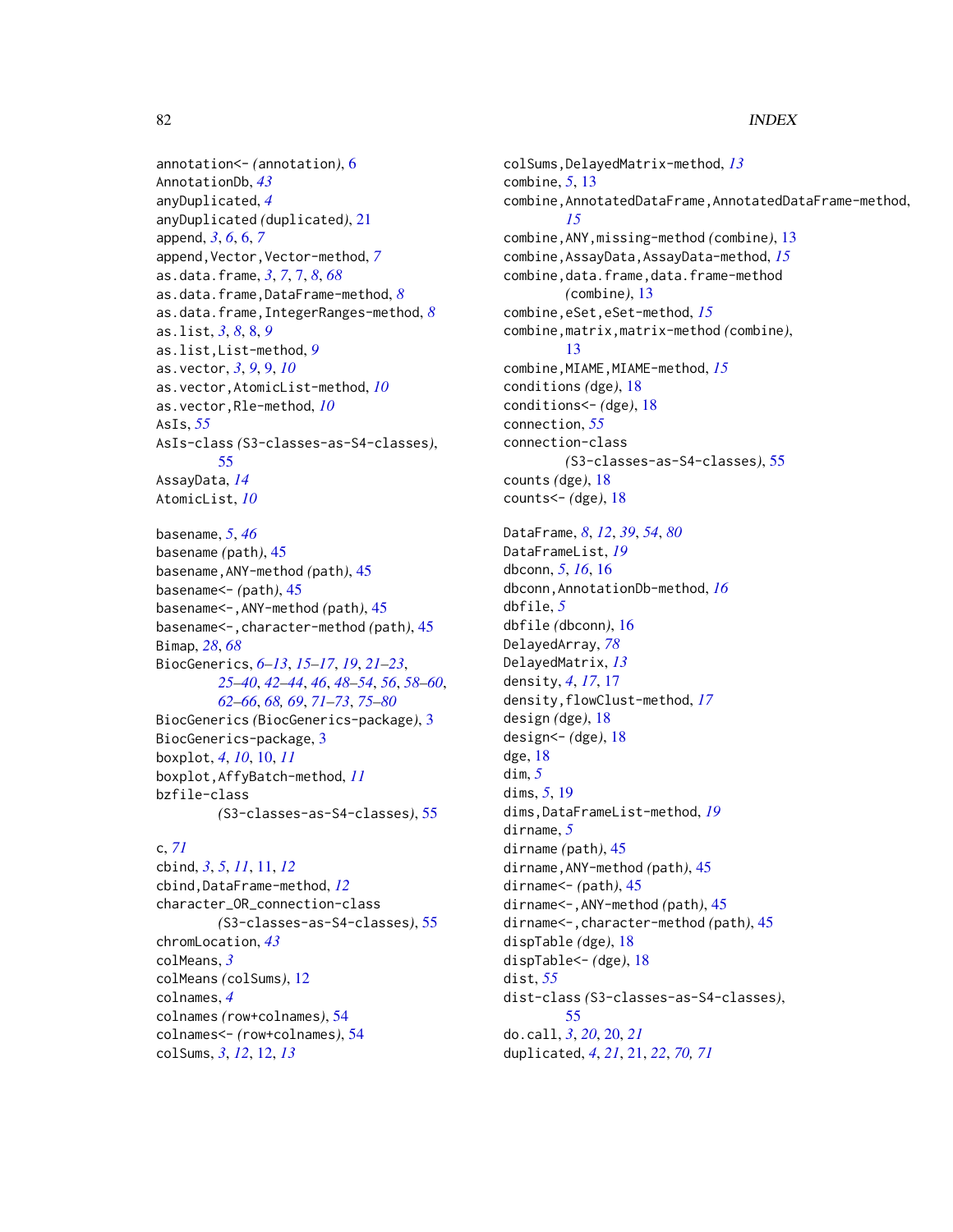#### INDEX  $83$

duplicated,Rle-method, *[22](#page-21-0)* end, *[4](#page-3-0)* end *(*start*)*, [59](#page-58-0) end<- *(*start*)*, [59](#page-58-0) eSet, *[6](#page-5-0)*, *[14](#page-13-0)* estimateDispersions *(*dge*)*, [18](#page-17-0) estimateSizeFactors *(*dge*)*, [18](#page-17-0) eval, *[4](#page-3-0)*, *[22](#page-21-0)*, [22,](#page-21-0) *[23,](#page-22-0) [24](#page-23-0)* eval,expression,Vector-method, *[23](#page-22-0)* evalq, *[23](#page-22-0)*, [23,](#page-22-0) *[24](#page-23-0)* expression, *[23](#page-22-0)* Extremes, [24](#page-23-0) factor, *[14](#page-13-0)* fifo-class *(*S3-classes-as-S4-classes*)*, [55](#page-54-0) file-class *(*S3-classes-as-S4-classes*)*, [55](#page-54-0) fileName, *[5](#page-4-0)*, [25](#page-24-0) fileName,MSmap-method, *[26](#page-25-0)* Filter, *[4](#page-3-0)* Filter *(*funprog*)*, [26](#page-25-0) Find, *[4](#page-3-0)* Find *(*funprog*)*, [26](#page-25-0) flowClust, *[17](#page-16-0)* funprog, [26](#page-25-0) GenomicRanges, *[32](#page-31-0)*, *[56–](#page-55-0)[58](#page-57-0)* get, *[4](#page-3-0)*, *[27](#page-26-0)*, [27,](#page-26-0) *[28](#page-27-0)* get,ANY,Bimap,missing-method, *[28](#page-27-0)* getObjectSlots *(*updateObject*)*, [73](#page-72-0) GOTerms, *[40](#page-39-0)* GRanges, *[62](#page-61-0)* grep, *[4](#page-3-0)*, *[29](#page-28-0)*, [29](#page-28-0) grepl, *[4](#page-3-0)* grepl *(*grep*)*, [29](#page-28-0) groupGeneric, *[5](#page-4-0)* gzcon-class *(*S3-classes-as-S4-classes*)*, [55](#page-54-0) gzfile-class *(*S3-classes-as-S4-classes*)*, [55](#page-54-0)

Hits, *[36](#page-35-0)*, *[64](#page-63-0)*

image, *[4](#page-3-0)*, *[30](#page-29-0)*, [30](#page-29-0) image,AffyBatch-method, *[30](#page-29-0)* IntegerRanges, *[8](#page-7-0)*, *[42](#page-41-0)* InternalMethods, *[5](#page-4-0)*

intersect, *[4](#page-3-0)* intersect *(*sets*)*, [57](#page-56-0) invertStrand, *[5](#page-4-0)* invertStrand *(*strand*)*, [61](#page-60-0) invertStrand,ANY-method *(*strand*)*, [61](#page-60-0) IQR, *[31](#page-30-0)*, [31](#page-30-0) IRanges, *[60](#page-59-0)* is.unsorted, *[4](#page-3-0)*, *[32](#page-31-0)*, [32](#page-31-0) is.unsorted,GenomicRanges-method, *[32](#page-31-0)* lapply, *[4](#page-3-0)*, *[33](#page-32-0)*, [33](#page-32-0) lapply,List-method, *[33](#page-32-0)* length, *[5](#page-4-0)* List, *[9](#page-8-0)*, *[27](#page-26-0)*, *[33](#page-32-0)*, *[51](#page-50-0)*, *[72,](#page-71-1) [73](#page-72-0)* mad, *[34](#page-33-0)*, [34](#page-33-0) Map, *[4](#page-3-0)* Map *(*funprog*)*, [26](#page-25-0) mapply, *[4](#page-3-0)*, *[35](#page-34-0)*, [35](#page-34-0) match, *[4](#page-3-0)*, *[36](#page-35-0)*, [36](#page-35-0) match,Hits,Hits-method, *[36](#page-35-0)* Math, *[5](#page-4-0)* mean, *[37](#page-36-0)*, [37](#page-36-0) mean,Rle-method, *[37](#page-36-0)* merge, *[15](#page-14-0)* message, *[73](#page-72-0)* mget, *[4](#page-3-0)* mget *(*get*)*, [27](#page-26-0) MIAME, *[14](#page-13-0)* MSmap, *[26](#page-25-0)* MSnExp, *[38](#page-37-0)* NCOL, *[4](#page-3-0)* NCOL *(*nrow*)*, [39](#page-38-0) ncol, *[4](#page-3-0)*, *[54](#page-53-0)* ncol *(*nrow*)*, [39](#page-38-0) ncols, *[5](#page-4-0)* ncols *(*dims*)*, [19](#page-18-0) normalize, *[5](#page-4-0)*, [38](#page-37-0) normalize,AffyBatch-method, *[38](#page-37-0)* normalize,MSnExp-method, *[38](#page-37-0)* NROW, *[4](#page-3-0)* NROW *(*nrow*)*, [39](#page-38-0) nrow, *[4](#page-3-0)*, *[39](#page-38-0)*, [39,](#page-38-0) *[54](#page-53-0)* nrow,DataFrame-method, *[39](#page-38-0)* nrows, *[5](#page-4-0)* nrows *(*dims*)*, [19](#page-18-0) NumericList, *[79](#page-78-1)* Ontology, *[5](#page-4-0)*, [40](#page-39-0)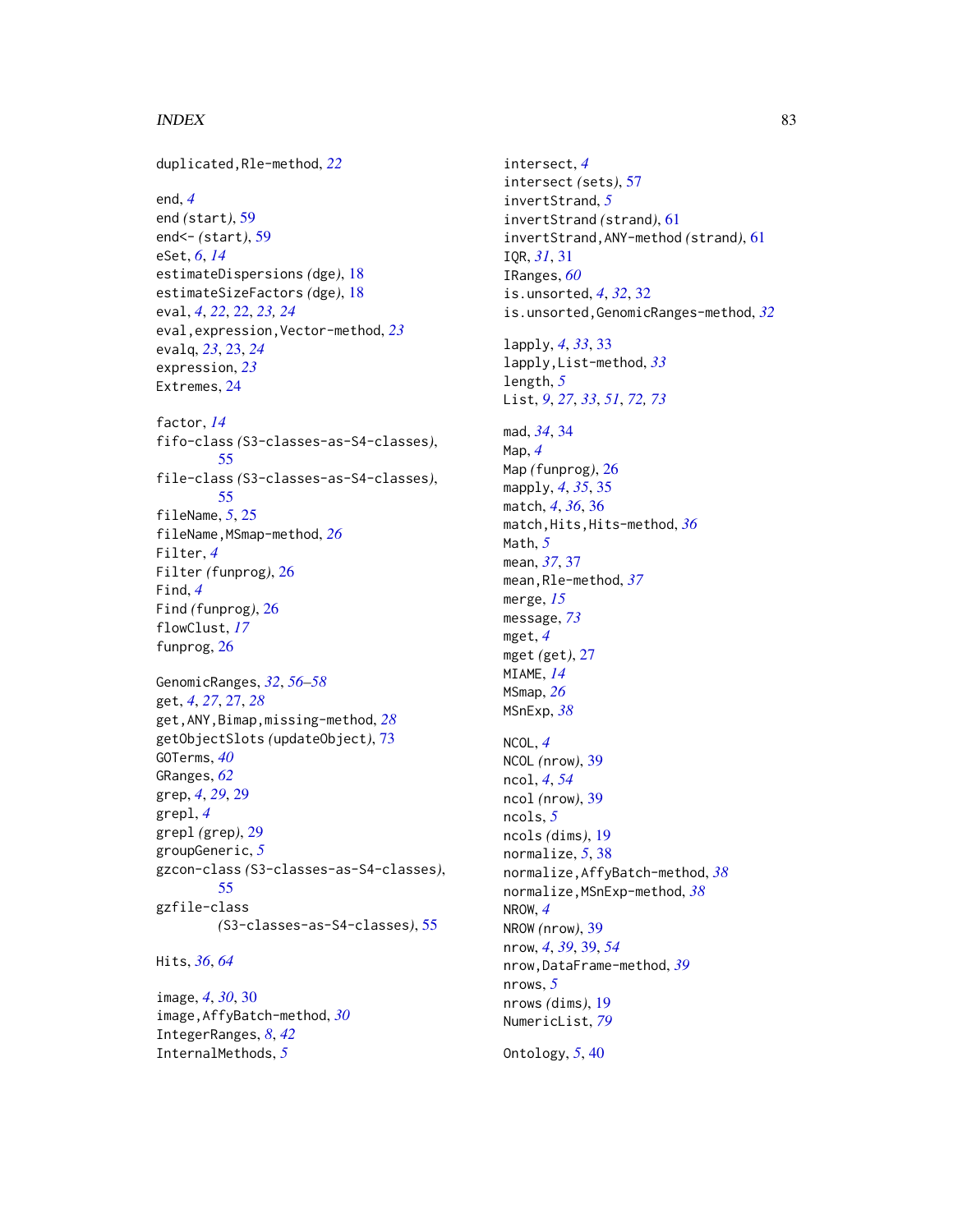Ontology,GOTerms-method, *[40](#page-39-0)* Ops, *[5](#page-4-0)* order, *[4](#page-3-0)*, *[32](#page-31-0)*, *[41](#page-40-0)*, [41,](#page-40-0) *[42](#page-41-0)*, *[50](#page-49-0)*, *[59](#page-58-0)* order,IntegerRanges-method, *[42](#page-41-0)* organism, *[5](#page-4-0)* organism *(*organism\_species*)*, [42](#page-41-0) organism,character-method, *[43](#page-42-0)* organism,chromLocation-method, *[43](#page-42-0)* organism<- *(*organism\_species*)*, [42](#page-41-0) organism\_species, [42](#page-41-0)

PairwiseAlignments, *[69](#page-68-0)* paste, *[4](#page-3-0)*, *[44](#page-43-0)*, [44](#page-43-0) paste,Rle-method, *[44](#page-43-0)* path, *[5](#page-4-0)*, [45](#page-44-0) path,RsamtoolsFile-method, *[46](#page-45-0)* path<- *(*path*)*, [45](#page-44-0) pipe-class *(*S3-classes-as-S4-classes*)*, [55](#page-54-0) PLMset, *[53](#page-52-0)*, *[77](#page-76-1)* plotDispEsts *(*dge*)*, [18](#page-17-0) plotMA, *[5](#page-4-0)*, [47,](#page-46-0) *[48](#page-47-0)* plotMA,ANY-method *(*plotMA*)*, [47](#page-46-0) plotPCA, *[5](#page-4-0)*, [48,](#page-47-0) *[49](#page-48-0)* plotPCA,ANY-method *(*plotPCA*)*, [48](#page-47-0) pmax, *[4](#page-3-0)*, *[24,](#page-23-0) [25](#page-24-0)* pmax *(*Extremes*)*, [24](#page-23-0) pmax,Rle-method, *[25](#page-24-0)* pmax.int, *[4](#page-3-0)* pmin, *[4](#page-3-0)* pmin *(*Extremes*)*, [24](#page-23-0) pmin.int, *[4](#page-3-0)* pos, *[4](#page-3-0)* pos *(*start*)*, [59](#page-58-0) pos,UnstitchedIPos-method, *[60](#page-59-0)* Position, *[4](#page-3-0)* Position *(*funprog*)*, [26](#page-25-0)

```
rank, 4, 32, 41, 49, 49, 50, 59
rank,Vector-method, 50
rbind, 3
rbind (cbind), 11
rbind,RectangularData-method, 12
RectangularData, 12, 63
Reduce, 4, 26, 27
Reduce (funprog), 26
Reduce,List-method, 27
relist, 4, 51, 51
relist,ANY,List-method, 51
```
rep, [52](#page-51-0) rep.int, *[4](#page-3-0)*, *[52](#page-51-0)* rep.int,Rle-method, *[52](#page-51-0)* residuals, *[4](#page-3-0)*, *[53](#page-52-0)*, [53](#page-52-0) residuals,PLMset-method, *[53](#page-52-0)* Rle, *[10](#page-9-0)*, *[22](#page-21-0)*, *[25](#page-24-0)*, *[36,](#page-35-0) [37](#page-36-0)*, *[44](#page-43-0)*, *[52](#page-51-0)*, *[65](#page-64-0)*, *[71](#page-70-0)* row+colnames, [54](#page-53-0) rowMeans, *[3](#page-2-1)* rowMeans *(*colSums*)*, [12](#page-11-0) rownames, *[4](#page-3-0)*, *[54](#page-53-0)* rownames *(*row+colnames*)*, [54](#page-53-0) rownames,DataFrame-method, *[54](#page-53-0)* rownames<- *(*row+colnames*)*, [54](#page-53-0) rowSums, *[3](#page-2-1)* rowSums *(*colSums*)*, [12](#page-11-0) RsamtoolsFile, *[46](#page-45-0)* S3-classes-as-S4-classes, [55](#page-54-0) S4groupGeneric, *[5](#page-4-0)* sapply, *[4](#page-3-0)*, *[35](#page-34-0)* sapply *(*lapply*)*, [33](#page-32-0) score, *[5](#page-4-0)*, [56](#page-55-0) score,GenomicRanges-method, *[56](#page-55-0)* score<- *(*score*)*, [56](#page-55-0) sd, *[75,](#page-74-2) [76](#page-75-1)* sd *(*var*)*, [75](#page-74-2) selectMethod, *[5](#page-4-0)[–13](#page-12-0)*, *[15](#page-14-0)[–17](#page-16-0)*, *[19](#page-18-0)*, *[21](#page-20-0)[–23](#page-22-0)*, *[25](#page-24-0)[–40](#page-39-0)*, *[42](#page-41-0)[–44](#page-43-0)*, *[46](#page-45-0)*, *[48](#page-47-0)[–54](#page-53-0)*, *[56,](#page-55-0) [57](#page-56-0)*, *[59,](#page-58-0) [60](#page-59-0)*, *[62](#page-61-0)[–66](#page-65-0)*, *[68,](#page-67-0) [69](#page-68-0)*, *[71](#page-70-0)[–73](#page-72-0)*, *[75](#page-74-2)[–80](#page-79-0)* setClassUnion, *[55](#page-54-0)* setdiff, *[4](#page-3-0)* setdiff *(*sets*)*, [57](#page-56-0) setGeneric, *[5](#page-4-0)* setMethod, *[5](#page-4-0)* setOldClass, *[55](#page-54-0)* sets, [57](#page-56-0) showMethods, *[5](#page-4-0)[–13](#page-12-0)*, *[15](#page-14-0)[–17](#page-16-0)*, *[19](#page-18-0)*, *[21](#page-20-0)[–23](#page-22-0)*, *[25](#page-24-0)[–40](#page-39-0)*, *[42](#page-41-0)[–44](#page-43-0)*, *[46](#page-45-0)*, *[48](#page-47-0)[–54](#page-53-0)*, *[56,](#page-55-0) [57](#page-56-0)*, *[59,](#page-58-0) [60](#page-59-0)*, *[62](#page-61-0)[–66](#page-65-0)*, *[68,](#page-67-0) [69](#page-68-0)*, *[71](#page-70-0)[–73](#page-72-0)*, *[75](#page-74-2)[–80](#page-79-0)* sizeFactors *(*dge*)*, [18](#page-17-0) sizeFactors<- *(*dge*)*, [18](#page-17-0) sockconn-class *(*S3-classes-as-S4-classes*)*, [55](#page-54-0) sort, *[4](#page-3-0)*, *[32](#page-31-0)*, *[41](#page-40-0)*, *[50](#page-49-0)*, *[58](#page-57-0)*, [58,](#page-57-0) *[59](#page-58-0)* sort, Vector-method, [59](#page-58-0) species, *[5](#page-4-0)* species *(*organism\_species*)*, [42](#page-41-0) species,AnnotationDb-method, *[43](#page-42-0)* species<- *(*organism\_species*)*, [42](#page-41-0)